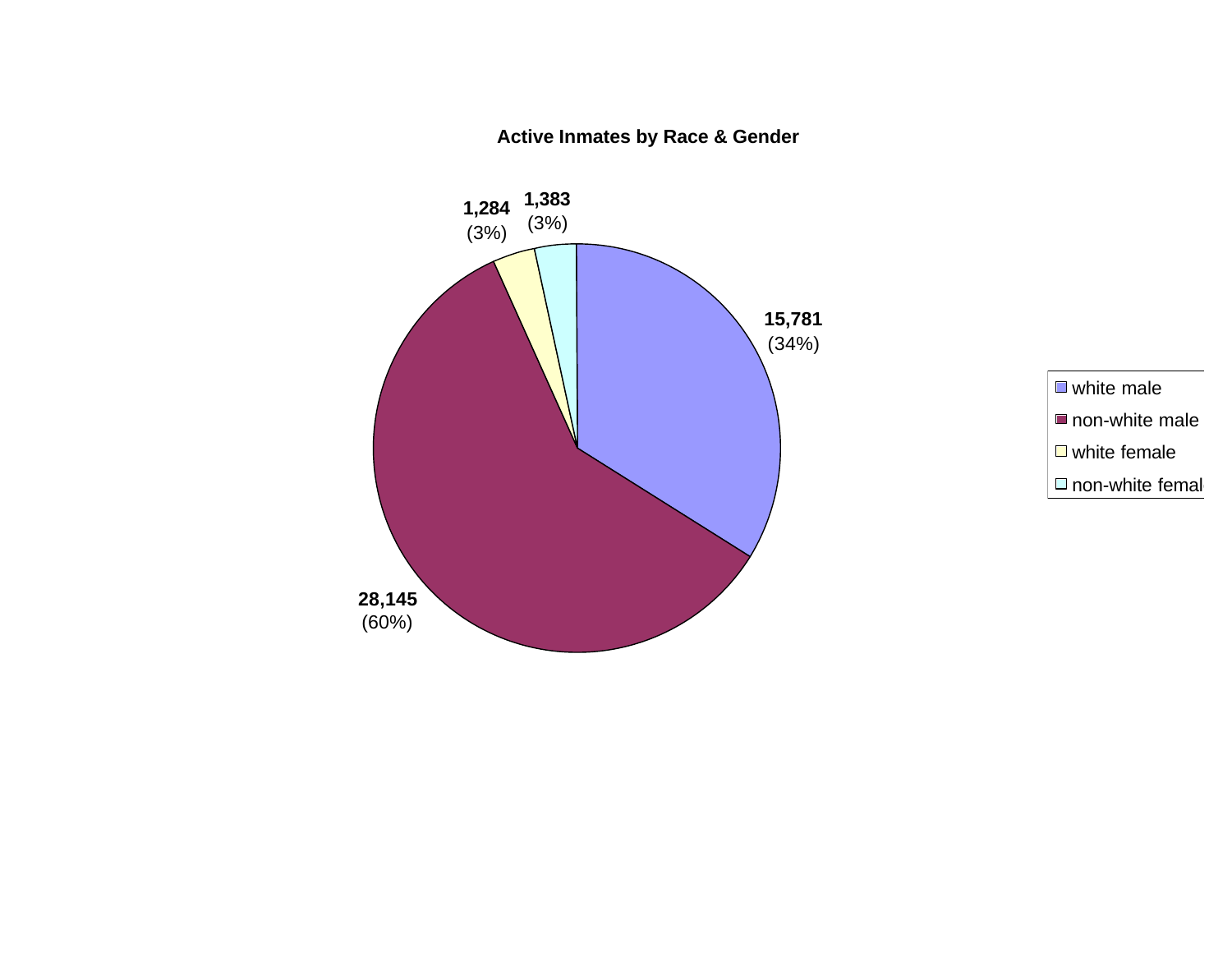**Active Inmates by Security Level**



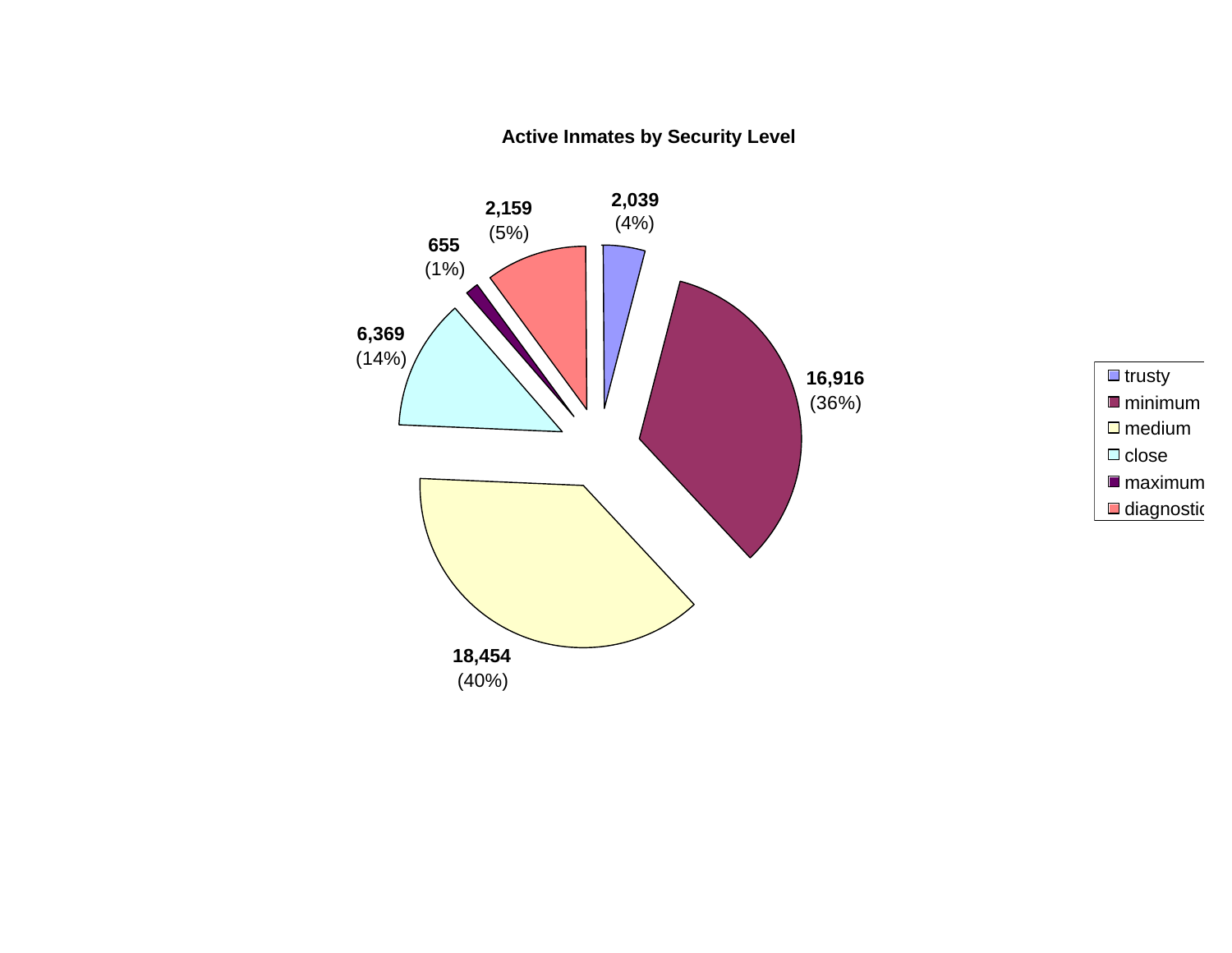### **Active Inmates By Sentence Length**

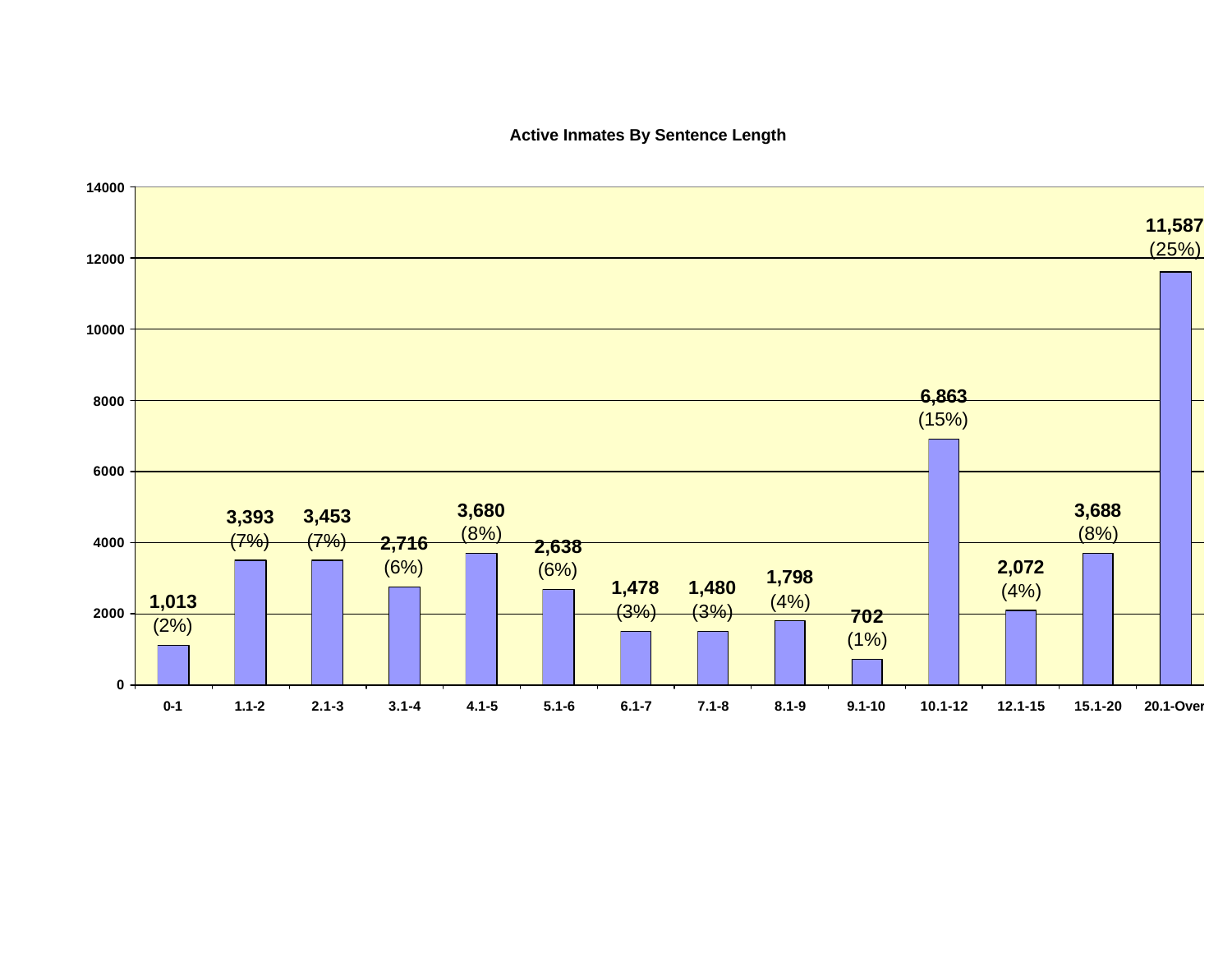**Active Inmates With Probation to Follow Prison**

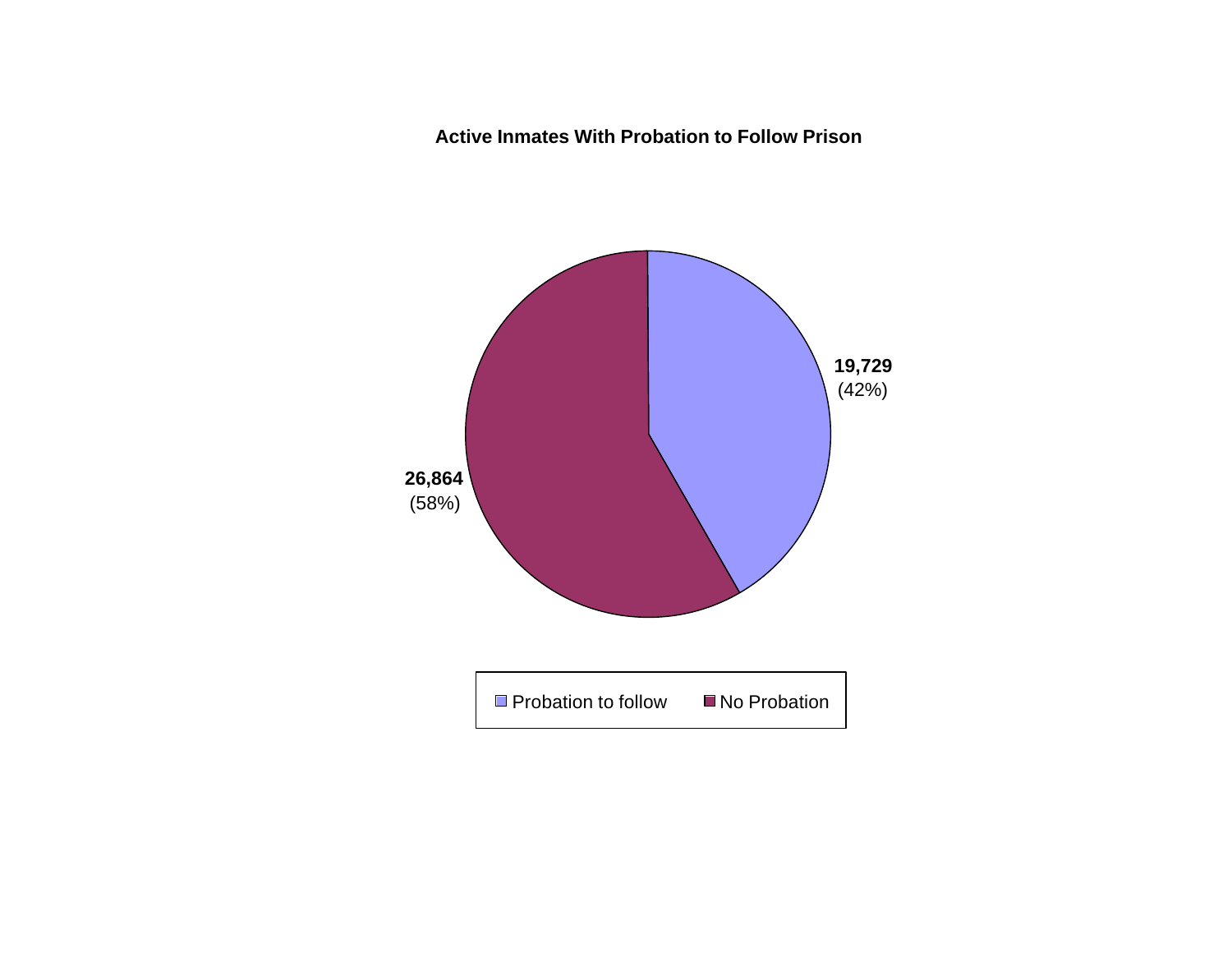**Active Inmates by Institution Type**

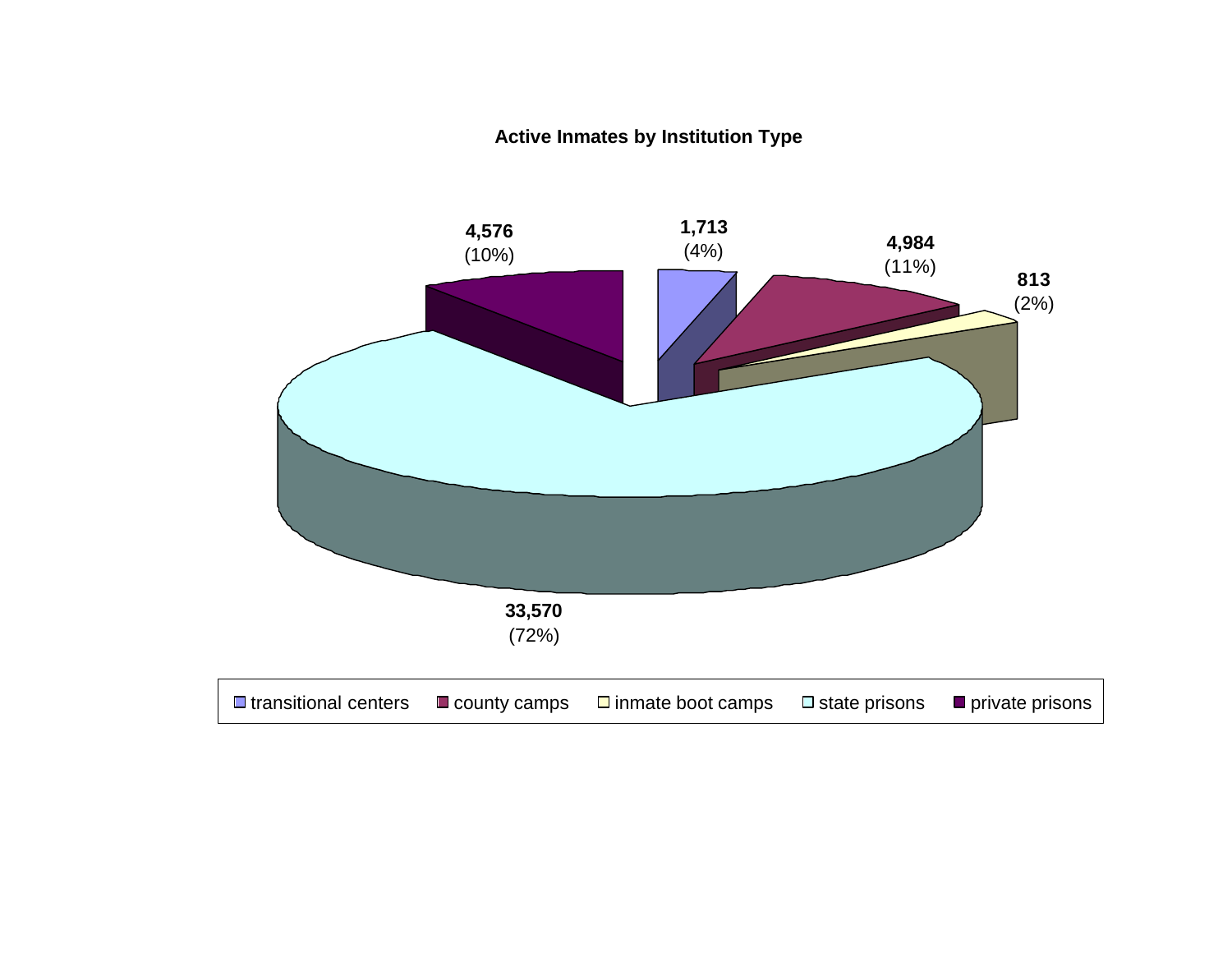### **Active Inmates by Crime Type**

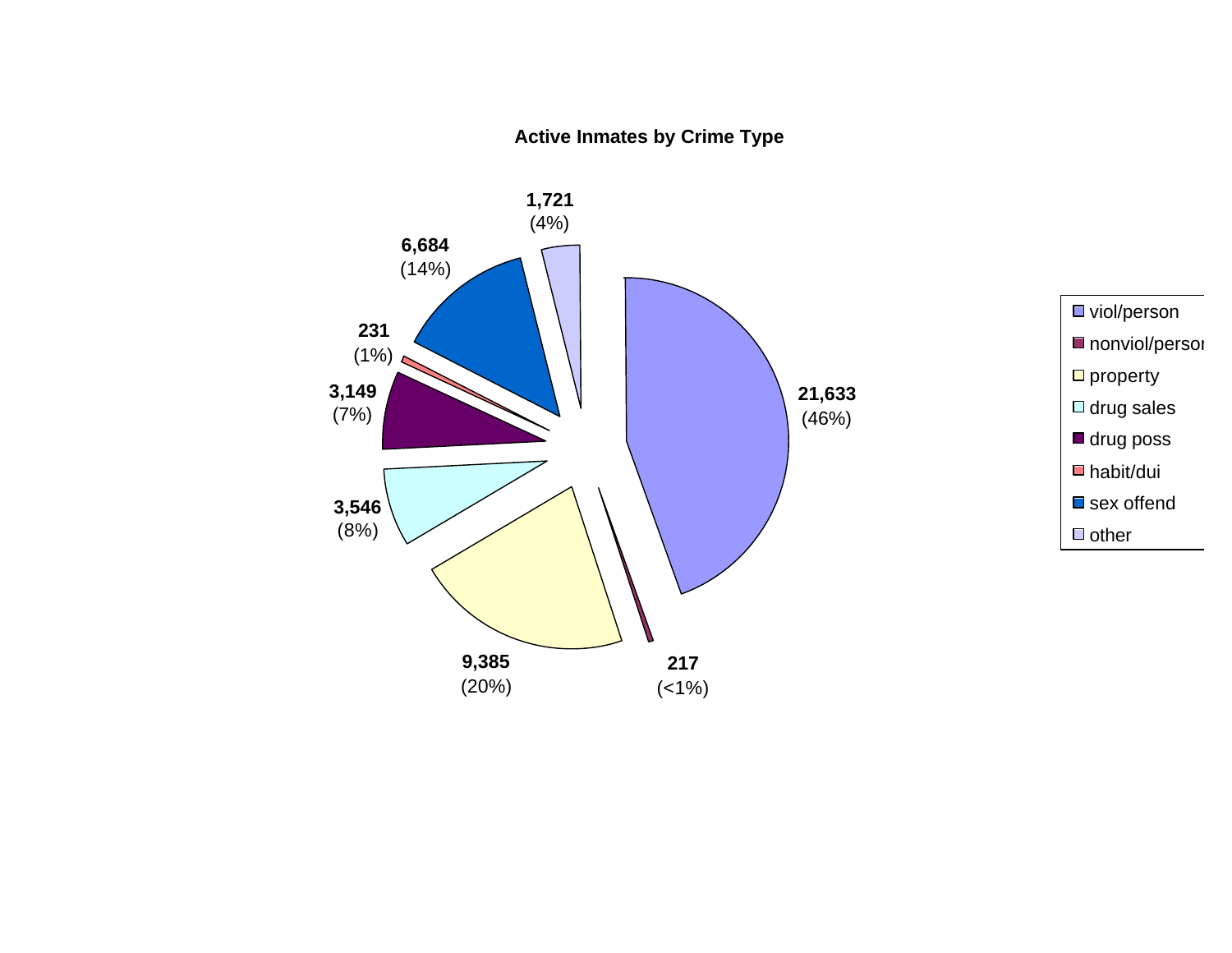Georgia Department of Corrections Page 1 Run 04/26/05 16:23 pm Decision Support

Inmate statistical profile

TABLE OF CONTENTS FOR ACTIVE PRISONERS EXCLUDING JAIL

Title PAGE ----- ---- RACE AND SEX............................ 2 Culture Fair IQ Scores.................. 3 Self-Rpt Socioeconomic Class............ 4 Self-Rpt Environment To Age 16.......... 5 Self-Rpt Education Level................... 6 Functional Reading Level (WRAT Scores).. 7 Functional Math Level (WRAT Scores)..... 8 Functional Spelling Level (WRAT Scores). 9 Self-Rpt Guardian Status To Age 16......10 Self-Rpt Employment Status Before Prison11 Self-Rpt Marital Status At Admission....12 Self-Rpt Number Of Children At Admission13 Self-Rpt Religious Affiliation..........14 Self-Rpt Family Behavior Patterns \*.....15 Inmate Diagnostic Behavior Problem \*....16 Physical Profile (General Condition)....17 Security Status............................18 Number Of Sentences......................19 Number Of Disciplinaries................20 Number Of Escapes.........................21 Number Of Prior Georgia Incarcerations \*22 Number Of Transfers.......................23 County Of Conviction....................24 Circ Of Conviction.........................29 Home County.............................31 Prison Sentence In Years................36 Probation To Follow Prison..............37 Admission Type.............................38 Release Type...............................39 Inst By Group.............................40 Institution.............................41 Misdemeanors And Felonies...............44 Crimes By Group...........................45 Most Serious Offense....................46 Most Serious Crime Type..................52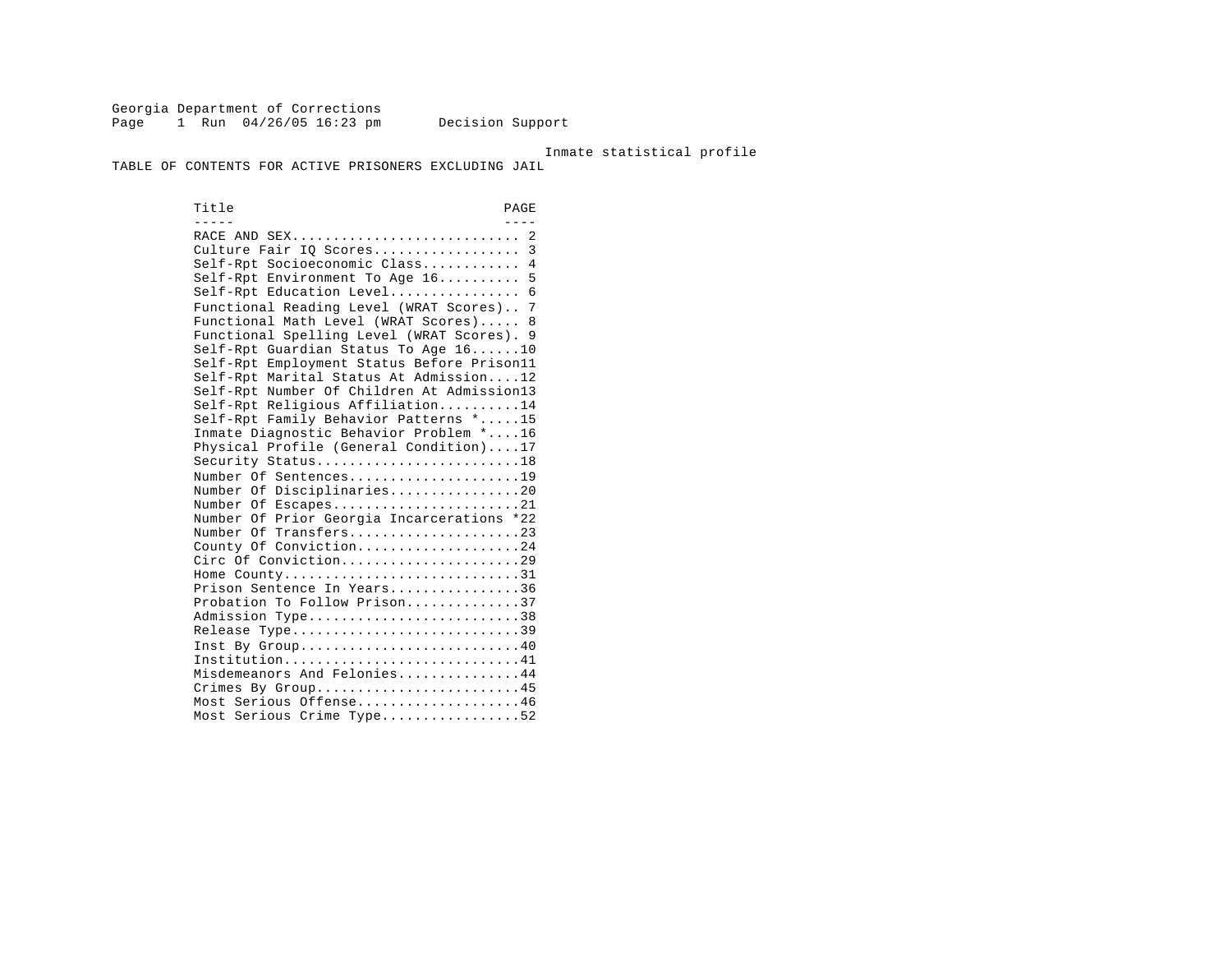Inmate statistical profile

Sample: ACTIVE PRISONERS EXCLUDING JAIL **Requestor:** OFFICE OF PLANNING & ANALYSIS Active inmates 04/26/2005

RACE AND SEX by current age & sex

|                                                                  |                              |                                                               | M E N                                                 |                                                                                |                                                     |                                       |                                                | W O M E N                                      |                                                           |                                                       |
|------------------------------------------------------------------|------------------------------|---------------------------------------------------------------|-------------------------------------------------------|--------------------------------------------------------------------------------|-----------------------------------------------------|---------------------------------------|------------------------------------------------|------------------------------------------------|-----------------------------------------------------------|-------------------------------------------------------|
| RACE AND SEX                                                     | Age<br>$00 - 21$             | Age<br>$ 22-39 $                                              | Age<br>$ 40-54 $                                      | Age<br>$8 55-99$                                                               | Men<br>% Total                                      | Age<br>ႜႜ<br>$ 00-21 $                | Age<br>$ 22-39 $                               | Age<br>$ 40-54 $                               | Women<br>Age<br>$ \$ 55-99$ $ \$ Total$ $ \$ Total$ $ \$$ | Grand                                                 |
| WHITE MALE<br>NON WHITE MALE<br>WHITE FEMALE<br>NON WHITE FEMALE | 747<br>2006<br>$\Omega$<br>0 | 27  8621<br>33 5125<br>73 17339<br>67  <br>0<br>$\Omega$<br>0 | 40<br>7784 60<br>0 <sup>1</sup><br>$\Omega$<br>0<br>0 | 56 15781<br>1288<br>44 28145<br>1016<br>0 <sup>1</sup><br>$\Omega$<br>$\Omega$ | 36<br>64<br>$\mathbf{0}$<br>$\Omega$<br>$\mathbf 0$ | 0<br>$\Omega$<br>43<br>47<br>62<br>57 | $\Omega$<br>$\Omega$<br>48<br>754<br>831<br>52 | $\Omega$<br>433<br>49<br>50<br>459<br>51<br>31 | 1284<br>62  <br>-48<br>38 <br>1383<br>52                  | 15781<br>-34<br>28145<br>60<br>1284<br>3<br>1383<br>3 |
| Total reported                                                   |                              | 2753 100 25960 100 12909 100 2304 100 43926 100               |                                                       |                                                                                |                                                     | 109 100 1585 100                      |                                                | 892 100                                        | 81 100 2667 100 46593 100                                 |                                                       |
| Percent reported                                                 | 100.0                        | 100.0                                                         | 100.0                                                 | 100.0                                                                          | 100.0                                               | 100.0                                 | 100.0                                          | 100.0                                          | 100.0<br>$100.0$                                          | 100.0                                                 |
| NOT REPORTED                                                     | $\Omega$                     | $\Omega$                                                      | $\Omega$                                              | $\Omega$                                                                       | O                                                   | $\Omega$                              | $\Omega$                                       |                                                |                                                           |                                                       |
| Total                                                            | 2753                         | 25960                                                         | 12909                                                 | 2304                                                                           | 43926                                               | 109                                   | 1585                                           | 892                                            | 2667<br>81                                                | 46593                                                 |
| AVERAGE AGE                                                      | 19.98                        | 30.00                                                         | 45.41                                                 | 60.36                                                                          | 35.49                                               | 20.05                                 | 30.90                                          | 44.97                                          | 60.26<br>36.06                                            | 35.53                                                 |

#### Page 2 Run 04/26/05 16:23 pm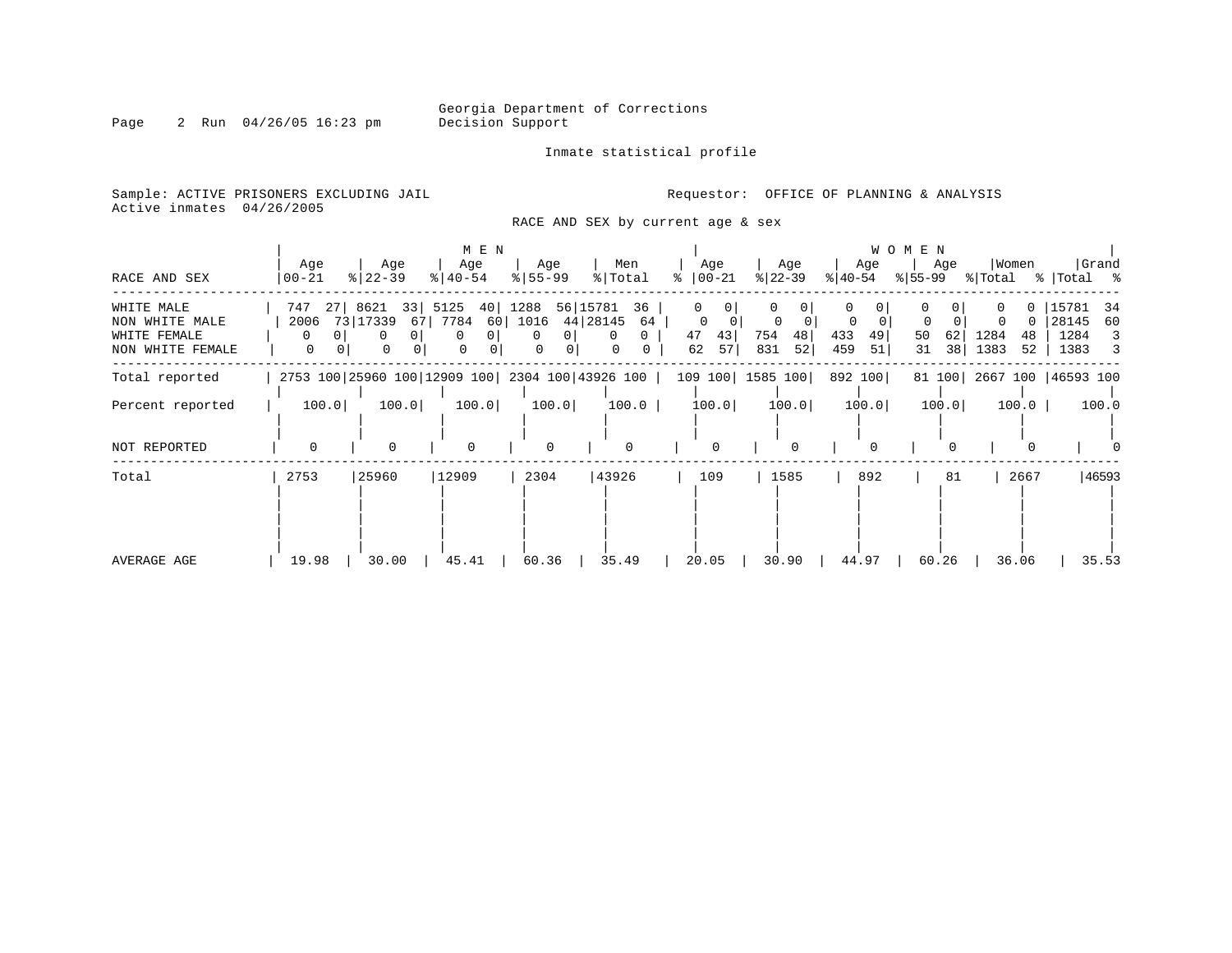Inmate statistical profile

Page 3 Run 04/26/05 16:23 pm

Active inmates 04/26/2005

Sample: ACTIVE PRISONERS EXCLUDING JAIL **Requestor:** OFFICE OF PLANNING & ANALYSIS

Culture Fair IQ Scores by current age & sex

|                           |                                                  |                      | M E N                        |                    |                  |                               |                                    |                     | WOMEN                  |                           |                      |
|---------------------------|--------------------------------------------------|----------------------|------------------------------|--------------------|------------------|-------------------------------|------------------------------------|---------------------|------------------------|---------------------------|----------------------|
| IQ Score                  | Age<br>$ 00 - 21 $                               | Age<br>$8   22 - 39$ | Age<br>$\frac{1}{6}$   40-54 | Age<br>$8 55-99$   | Men<br>%   Total | Age<br>$ 00-21 $<br>$\approx$ | Age<br>$ 22-39 $                   | Age<br>$ 40-54 $    | Age<br>% 55-99         | Women<br>% Total          | Grand<br>%   Total % |
| LESS THAN 70<br>70 AND UP | 85<br>2462 97 23551 97 11212 93 1924 93 39149 96 | 3  767               | 3 817                        | 7   136   7   1805 |                  | 4 <sub>1</sub>                | $4 \t4 \t121 \t8$<br>96 96 1369 92 | 184<br>22<br>646 78 | 25<br>33<br>$50 \t 67$ | 334<br>13<br>2161 87      | 2139 5<br> 41310 95  |
| Total reported            | 2547 100 24318 100 12029 100 2060 100 40954 100  |                      |                              |                    |                  |                               | 100 100 1490 100                   | 830 100             |                        | 75 100 2495 100 43449 100 |                      |
| Percent reported          | 92.5                                             | 93.7                 | 93.2                         | 89.4               | 93.2             | 91.7                          | 94.0                               | 93.0                | 92.6                   | 93.6                      | 93.3                 |
| NOT REPORTED              | 206                                              | 1642                 | 880                          | 244                | 2972             | 9                             | 95                                 | 62                  | 6                      | 172                       | 3144                 |
| Total                     | 2753                                             | 25960                | 12909                        | 2304               | 43926            | 109                           | 1585                               | 892                 | 81                     | 2667                      | 46593                |
| AVERAGE IO                | 98.08                                            | 99.58                | 95.96                        | 95.29              | 98.21            | 102.60                        | 96.42                              | 87.26               | 81.72                  | 93.18                     | 97.92                |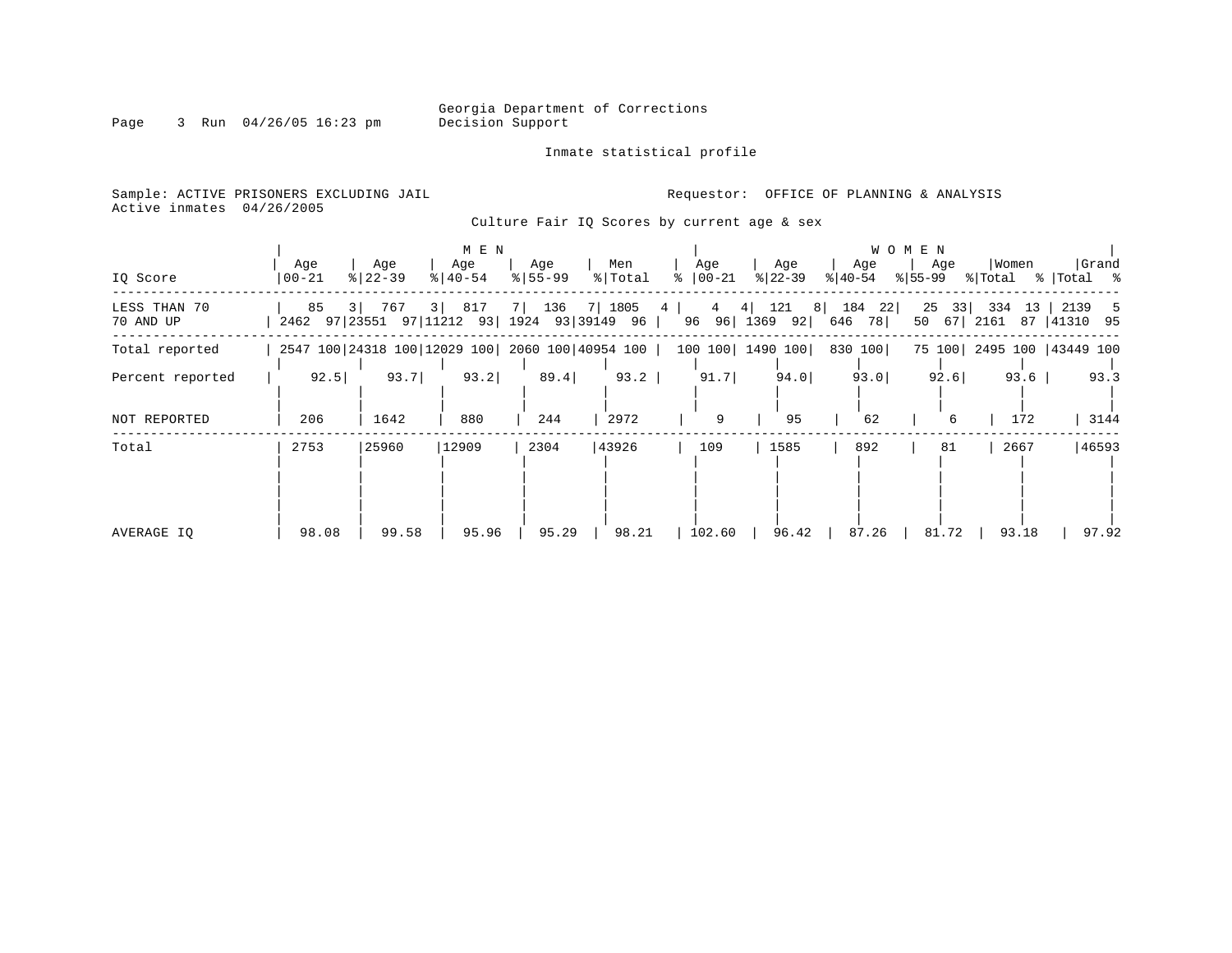Inmate statistical profile

Page 4 Run 04/26/05 16:23 pm

Sample: ACTIVE PRISONERS EXCLUDING JAIL **Requestor:** OFFICE OF PLANNING & ANALYSIS Active inmates 04/26/2005

Self-Rpt Socioeconomic Class by current age & sex

|                           | Age            | Age                                                     | M E N<br>Age         | Age         | Men                            | Age                                          | Age                              | Age                              | W O M E N<br>Age          | Women                      | Grand                                        |
|---------------------------|----------------|---------------------------------------------------------|----------------------|-------------|--------------------------------|----------------------------------------------|----------------------------------|----------------------------------|---------------------------|----------------------------|----------------------------------------------|
| Socioeconomic Class       | $ 00 - 21 $    | $8 22-39$                                               | $8 40-54$            | $8155 - 99$ | % Total                        | ႜၟ<br>$ 00-21 $                              | $ 22-39 $                        |                                  |                           |                            | $ 40-54 \t  55-99 \t  Total \t  Total \t  5$ |
| WELFARE                   | 260            | 10  1931                                                | 8 870 7 118 5 3179 7 |             |                                | 7<br>8                                       | 13<br>203                        | 82<br>9 <sup>1</sup>             | 3                         | 295 11                     | 3474 8                                       |
| OCC EMPLOY<br>MINIMUM STD | 174            | 7 1675<br>1242 47 11450 45 5587 44 1095 49 19374 45     | 7   514   4          |             | 51 2 2414                      | 6  <br>$\Omega$<br>31<br>34                  | 0 <sup>1</sup><br>6<br>27<br>430 | 2<br>0 <sup>1</sup><br>33<br>289 | 2<br> 0 <br>$37 \quad 47$ | 10<br>$\Omega$<br>790      | 2424<br>-5<br>30 20164 44                    |
| MIDDLE<br>OTHER           | 63<br>$2 \mid$ | 920 35 10005 40 5512 44 948 42 17385<br>263<br>$1\vert$ | $104$ 1              | 20 1        | 450<br>$\qquad \qquad 1 \quad$ | 67<br>41  <br>0 <sup>1</sup><br>$\mathbf{0}$ | 61 <br>900<br>2 <br>28           | 57 485 55<br>2 <br>17            | 36 46                     | 1488<br>46<br>$\mathbf{2}$ | 57   18873 42<br>496 1                       |
| Total reported            |                | 2659 100 25324 100 12587 100 2232 100 42802 100         |                      |             |                                |                                              | 109 100 1567 100                 | 875 100                          | 78 100                    |                            | 2629 100   45431 100                         |
| Percent reported          | 96.6           | 97.6                                                    | 97.5                 | 96.9        | 97.4                           | 100.0                                        | 98.9                             | 98.1                             | 96.3                      | 98.6                       | 97.5                                         |
| NOT RPTD                  | 94             | 636                                                     | 322                  | 72          | 1124                           | $\mathbf 0$                                  | 18                               | 17                               |                           | 38                         | 1162                                         |
| Total                     | 2753           | 25960                                                   | 12909                | 2304        | 43926                          | 109                                          | 1585                             | 892                              | 81                        | 2667                       | 46593                                        |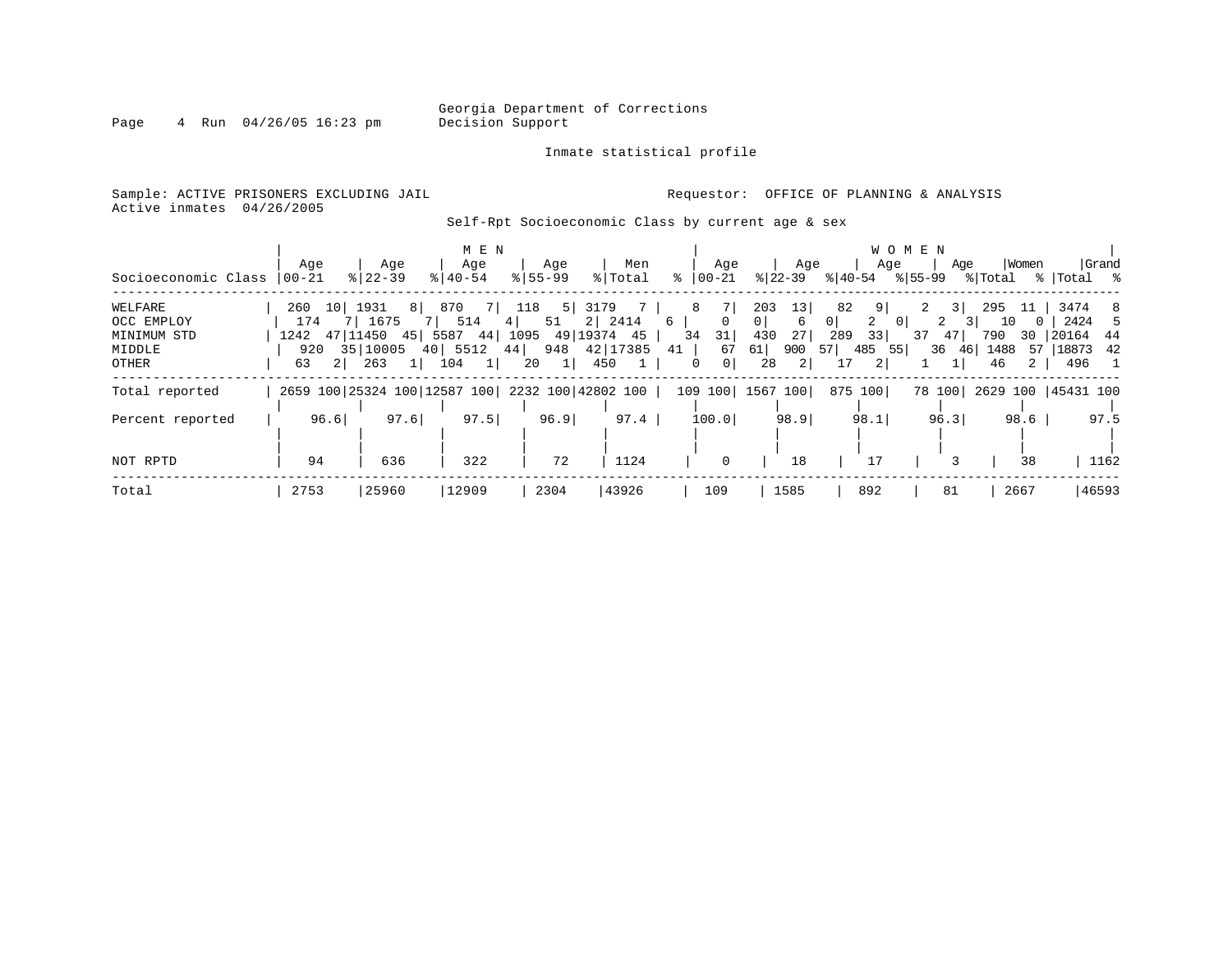Page 5 Run 04/26/05 16:23 pm

#### Inmate statistical profile

Sample: ACTIVE PRISONERS EXCLUDING JAIL **Requestor:** OFFICE OF PLANNING & ANALYSIS Active inmates 04/26/2005

Self-Rpt Environment To Age 16 by current age & sex

| Environment                                                          | Age<br>$00 - 21$       |                      | Age<br>$8122 - 39$                                                       |               | Aqe<br>$8140 - 54$             | M E N                  | Age<br>$8155 - 99$ |                                                                                                                             | Men<br>% Total |              | Aqe<br>$ 00 - 21$                                            |                                                 | Age<br>$ 22-39 $                           |                              | Age<br>$8 40-54$                                   | <b>WOMEN</b><br>% 55-99 | Age                                                             | % Total                               | Women             | %   Total %                                                   | Grand                                          |
|----------------------------------------------------------------------|------------------------|----------------------|--------------------------------------------------------------------------|---------------|--------------------------------|------------------------|--------------------|-----------------------------------------------------------------------------------------------------------------------------|----------------|--------------|--------------------------------------------------------------|-------------------------------------------------|--------------------------------------------|------------------------------|----------------------------------------------------|-------------------------|-----------------------------------------------------------------|---------------------------------------|-------------------|---------------------------------------------------------------|------------------------------------------------|
| RURAL/FARM<br>RURAL/NFARM<br>S.M.S.A<br>URBAN<br>SMALL TOWN<br>OTHER | 18<br>71<br>854<br>729 | 271<br>6<br>$\Omega$ | 535<br>1089<br>32 8469<br>5848 23 2593<br>1004 37 9454 37 4691 37<br>131 | 2 <br>33 3959 | 598<br>4 762<br>1 <sup>1</sup> | 5  <br>6 <br>31 <br>68 | 163<br>$1\vert$    | 305 14 1456<br>7 2085<br>655 29 13937 32<br>20 322 14 9492<br>793 35 15942 37<br>$\begin{array}{c c} 0 & \end{array}$<br>10 | 215            | 3<br>5<br>22 | $3 \quad 3$<br>17<br>17<br>16<br>50<br>20 <br>22<br>$\Omega$ | 196<br>46 <br>432<br>0 <sup>1</sup><br>$\Omega$ | 25<br>2 <br>16 287<br>12<br>620<br>28<br>9 | 40<br>18<br>119<br>40<br>254 | 5 <sup>1</sup><br>$128$ 15<br>14<br>330<br>29<br>9 | 13<br>11<br>38<br>27    | 17<br>6<br>81<br>14<br>21 27<br>35<br>$\circ$<br>0 <sup>1</sup> | 81<br>438<br>343<br>1021<br>735<br>18 | 3<br>17<br>$13-1$ | 1537<br>2523<br>14280<br>39   10513<br>28   16677 36<br>233 1 | $\overline{\phantom{a}3}$<br>6<br>- 31<br>- 23 |
| Total reported                                                       |                        |                      | 2682 100 25526 100 12671 100                                             |               |                                |                        |                    | 2248 100 43127 100                                                                                                          |                |              |                                                              |                                                 | 109 100 1569 100                           |                              | 880 100                                            |                         |                                                                 |                                       |                   | 78 100 2636 100 45763 100                                     |                                                |
| Percent reported                                                     |                        | 97.4                 |                                                                          | 98.3          |                                | 98.2                   |                    | 97.6                                                                                                                        |                | 98.2         |                                                              | 100.0                                           |                                            | 99.0                         | 98.7                                               |                         | 96.3                                                            |                                       | 98.8              |                                                               | 98.2                                           |
| NOT RPTD                                                             | 71                     |                      | 434                                                                      |               | 238                            |                        | 56                 |                                                                                                                             | 799            |              | 0                                                            |                                                 | 16                                         |                              | 12                                                 |                         |                                                                 |                                       | 31                |                                                               | 830                                            |
| Total                                                                | 2753                   |                      | 25960                                                                    |               | 12909                          |                        | 2304               |                                                                                                                             | 43926          |              | 109                                                          |                                                 | 1585                                       |                              | 892                                                |                         | 81                                                              |                                       | 2667              |                                                               | 46593                                          |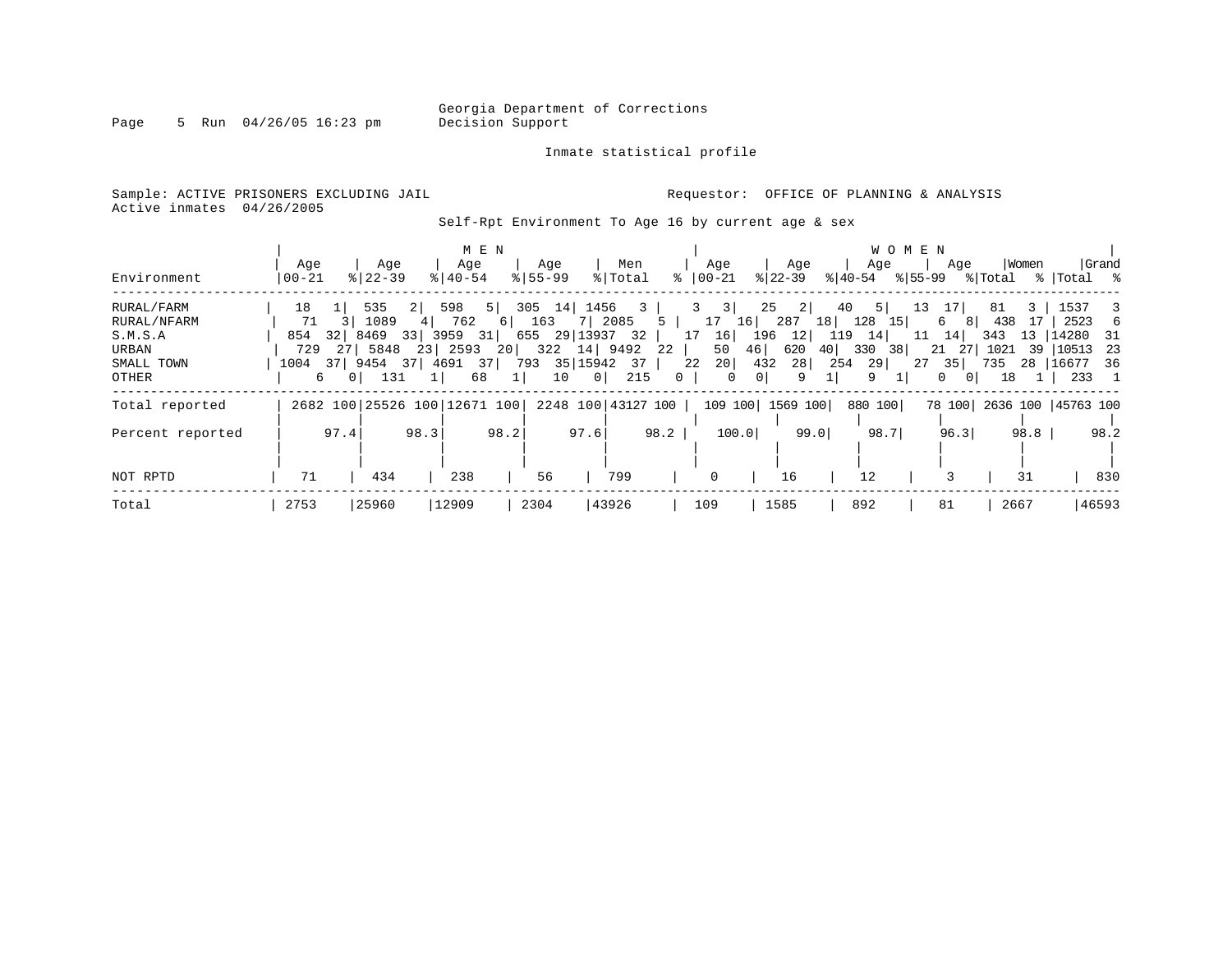Page 6 Run  $04/26/05$  16:23 pm

Inmate statistical profile

Sample: ACTIVE PRISONERS EXCLUDING JAIL **Requestor:** OFFICE OF PLANNING & ANALYSIS Active inmates 04/26/2005

Self-Rpt Education Level by current age & sex

| Education Level                                                                                              | Age<br>  00-21                                                      | Age<br>$ 22-39 $                                                       | M E N<br>Age<br>$ 40-54 $           | Aqe<br>$ 55 - 99 $                                | Men<br>% Total                                                                                                                                                     | Age<br>$\approx$   00-21                 | Age<br>% 22-39                                                          | Age<br>$ 40-54 $                                                                                                                                            | <b>WOMEN</b><br>Age<br>$ \$ 55-99 \$ \total \times   Total \times | Women                                                                       | Grand                                                                              |
|--------------------------------------------------------------------------------------------------------------|---------------------------------------------------------------------|------------------------------------------------------------------------|-------------------------------------|---------------------------------------------------|--------------------------------------------------------------------------------------------------------------------------------------------------------------------|------------------------------------------|-------------------------------------------------------------------------|-------------------------------------------------------------------------------------------------------------------------------------------------------------|-------------------------------------------------------------------|-----------------------------------------------------------------------------|------------------------------------------------------------------------------------|
| LESS THAN GRADE 7<br>GRADE 7<br>GRADE 8<br>GRADE 9<br>GRADE 10<br>GRADE 11<br>GRADE 12<br>MORE THAN GRADE 12 | 35<br>21<br>66<br>376<br>14<br>24<br>644<br>708<br>170<br>44 2 2236 | 607<br>604<br>2 <sup>1</sup><br>2361<br>4380 17 1644 13 224 10 6892 16 | 432<br>3 <br>378<br>3 150<br>9 1079 | 325<br>14<br>9   1971   16   381   17   4632   11 | 1399<br>3<br>7   1198   3  <br>9 257 11 4073 9<br>26 5749 23 2103 17 248 11 8808 20<br>634 24 5245 21 1778 14 182 8 7839 18 29<br>6 4361 17 3308 26 493 22 8332 19 | $0 \qquad 0 \mid$<br>26<br>$27$  <br>7 7 | 28<br>44<br>3 <sup>1</sup><br>25 23 201 13<br>24<br>229<br>15<br>424 28 | 20<br>2 <sub>1</sub><br>2 <sup>1</sup><br>19<br>2 <br>7 7 149 10 75 9<br>9 <br>77<br>218 14 107 13<br>94 11<br>12 11 222 15 187 22 15 19 436 17<br>$276$ 32 | 8<br>10 I<br>3<br>4<br>$\overline{4}$<br>6<br>26 33 733 29        | 57<br>2<br>66<br>3<br>7 9 238<br>5 307<br>12<br>10 13 361 14<br>8 358<br>14 | 1456<br>1264 3<br>4311 9<br>7199 16<br>9169 20<br>8197<br>18<br>8768 19<br>5365 12 |
| Total reported                                                                                               |                                                                     |                                                                        |                                     |                                                   |                                                                                                                                                                    |                                          |                                                                         | 2677 100 25543 100 12693 100 2260 100 43173 100   107 100   1515 100   855 100                                                                              |                                                                   |                                                                             | 79 100 2556 100 45729 100                                                          |
| Percent reported                                                                                             | 97.2                                                                | 98.4                                                                   | 98.3                                | 98.1                                              | 98.3                                                                                                                                                               | 98.2                                     | 95.6                                                                    | 95.9                                                                                                                                                        | 97.5                                                              | 95.8                                                                        | 98.1                                                                               |
| NOT REPORTED                                                                                                 | 76                                                                  | 417                                                                    | 216                                 | 44                                                | 753                                                                                                                                                                | 2                                        | 70                                                                      | 37                                                                                                                                                          | $\overline{2}$                                                    | 111                                                                         | 864                                                                                |
| Total                                                                                                        | 2753                                                                | 25960                                                                  | 12909                               | 2304                                              | 43926                                                                                                                                                              | 109                                      | 1585                                                                    | 892                                                                                                                                                         | 81                                                                | 2667                                                                        | 46593                                                                              |
| AVG EDUCATION LEVEL                                                                                          | 9.86                                                                | 10.72                                                                  | 11.48                               | 10.52                                             | 10.88                                                                                                                                                              | 10.95                                    | 13.73                                                                   | 14.21                                                                                                                                                       | 12.23                                                             | 13.72                                                                       | 11.04                                                                              |

\* NOTE: THE FIELD LABLED "LESS THAN GRADE 7" WAS CORRECTED IN MARCH 1989: MISSING DATA FOR INMATES STILL IN DIAGNOSTICS NOW HAS BEEN REMOVED FROM THIS FIELD AND IDENTIFIED AS "NOT REPORTED" INFORMATION.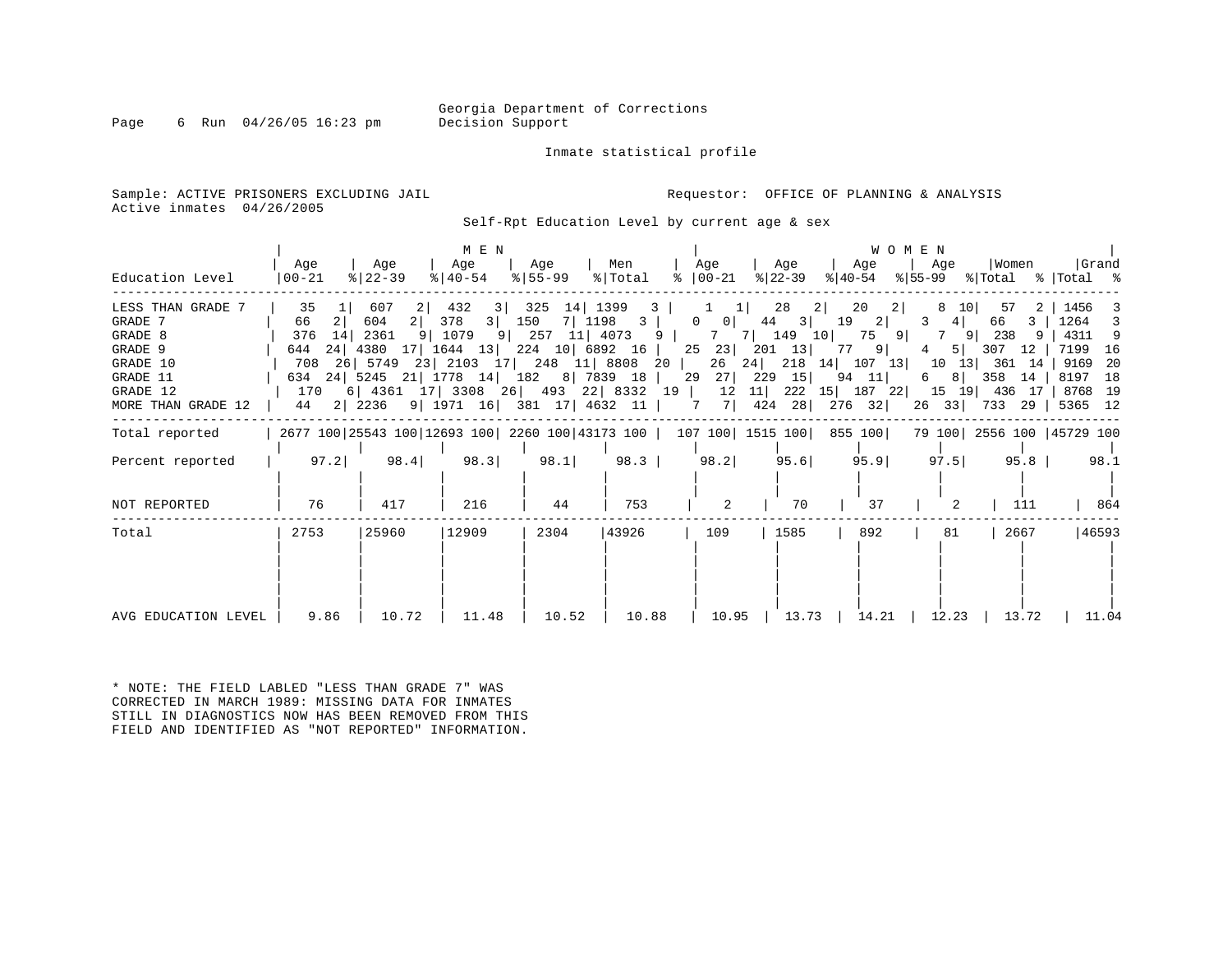Inmate statistical profile

Page 7 Run 04/26/05 16:23 pm

Active inmates 04/26/2005

Sample: ACTIVE PRISONERS EXCLUDING JAIL **Requestor:** OFFICE OF PLANNING & ANALYSIS

Functional Reading Level (WRAT Scores) by current age & sex

| WRAT Reading Score                                                                                           | Age<br>$00 - 21$                                                      | Age<br>$\frac{8}{22} - 39$                                                   | M E N<br>Age<br>$8 40-54$                                        | Age<br>$8 55-99$                                                        | Men<br>% Total                                                               | Age<br>$ 00-21$<br>ႜ      | Age<br>$ 22-39 $                                                   | Age<br>$ 40-54 $                                    | <b>WOMEN</b><br>Age<br>% 55−99                        | Women<br>% Total                                                     | Grand<br>%   Total %                                                        |
|--------------------------------------------------------------------------------------------------------------|-----------------------------------------------------------------------|------------------------------------------------------------------------------|------------------------------------------------------------------|-------------------------------------------------------------------------|------------------------------------------------------------------------------|---------------------------|--------------------------------------------------------------------|-----------------------------------------------------|-------------------------------------------------------|----------------------------------------------------------------------|-----------------------------------------------------------------------------|
| LESS THAN GRADE 6<br>6TH THRU 8TH GRADE<br>GRADE 9<br>GRADE 10<br>GRADE 11<br>GRADE 12<br>MORE THAN GRADE 12 | 1182<br>565<br>22<br>9 <sup>1</sup><br>223<br>121<br>102<br>362<br>14 | 46 10516<br>43<br>5284<br>22<br>2271<br>9<br>1177<br>1192<br>4007<br>16<br>2 | 5678<br>47<br>22<br>2610<br>962<br>8<br>458<br>447<br>1929<br>16 | 1010<br>397<br>19<br>139<br>81<br>4<br>74<br>385<br>18<br>$\Omega$<br>0 | 48 18386<br>45<br>8856<br>22<br>3595<br>9<br>1837<br>1815<br>6683<br>16<br>6 | 56<br>56<br>19<br>19<br>8 | 788<br>53<br>296<br>20<br>124<br>69<br>60<br>154<br>10<br>$\Omega$ | 496<br>60<br>145<br>17<br>51<br>34<br>31<br>73<br>0 | 51<br>66<br>12<br>16<br>6<br>3 <sup>1</sup><br>2<br>3 | 1391<br>56<br>472<br>19<br>187<br>112<br>98<br>238<br>10<br>$\Omega$ | 19777<br>45<br>9328<br>21<br>3782<br>9<br>1949<br>1913<br>6921<br>- 16<br>6 |
| Total reported<br>Percent reported                                                                           | 92.8                                                                  | 2556 100 24449 100 12087 100 2086 100 41178 100  <br>94.2                    | 93.6                                                             | 90.5                                                                    | 93.7                                                                         | 91.7                      | 100 100 1491 100<br>94.1                                           | 830 100<br>93.0                                     | 95.1                                                  | 77 100 2498 100 43676 100<br>93.7                                    | 93.7                                                                        |
| NOT REPORTED                                                                                                 | 197                                                                   | 1511                                                                         | 822                                                              | 218                                                                     | 2748                                                                         | 9                         | 94                                                                 | 62                                                  |                                                       | 169                                                                  | 2917                                                                        |
| Total                                                                                                        | 2753                                                                  | 25960                                                                        | 12909                                                            | 2304                                                                    | 43926                                                                        | 109                       | 1585                                                               | 892                                                 | 81                                                    | 2667                                                                 | 46593                                                                       |
| AVG READING SCORE                                                                                            | 6.75                                                                  | 6.88                                                                         | 6.58                                                             | 6.49                                                                    | 6.76                                                                         | 5.20                      | 5.48                                                               | 4.99                                                | 4.20                                                  | 5.27                                                                 | 6.68                                                                        |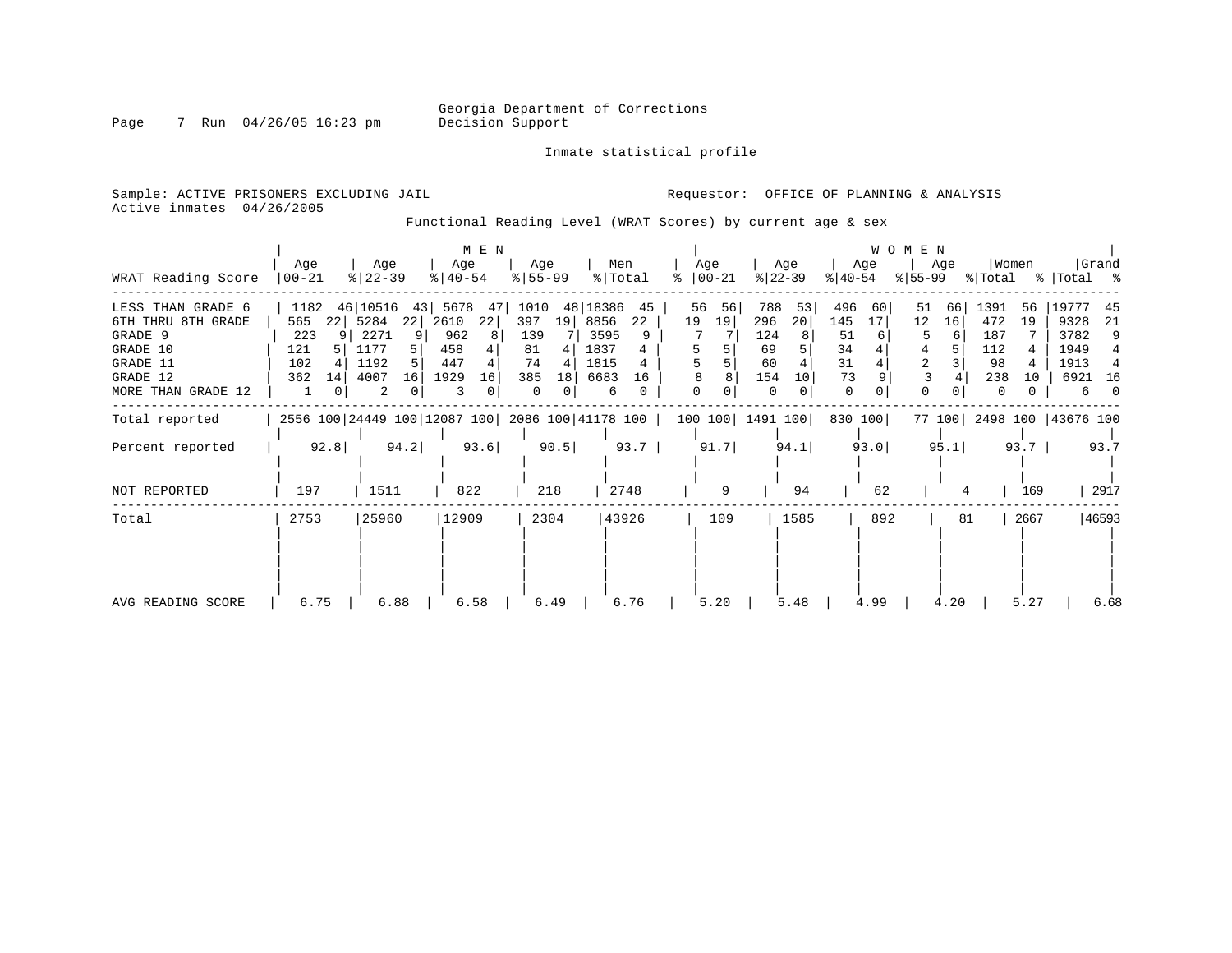Inmate statistical profile

Page 8 Run 04/26/05 16:23 pm

Active inmates 04/26/2005

Sample: ACTIVE PRISONERS EXCLUDING JAIL **Requestor:** OFFICE OF PLANNING & ANALYSIS

Functional Math Level (WRAT Scores) by current age & sex

|                                                                                                              |                                            |                                                                                | M E N                                                  |                                                                    |                                                                     |                                                       |                                                                     |                                                                          | <b>WOMEN</b>                             |                                                                          |                                                                                     |
|--------------------------------------------------------------------------------------------------------------|--------------------------------------------|--------------------------------------------------------------------------------|--------------------------------------------------------|--------------------------------------------------------------------|---------------------------------------------------------------------|-------------------------------------------------------|---------------------------------------------------------------------|--------------------------------------------------------------------------|------------------------------------------|--------------------------------------------------------------------------|-------------------------------------------------------------------------------------|
| WRAT Math Score                                                                                              | Age<br>$ 00-21$                            | Age<br>$ 22-39 $                                                               | Age<br>$8   40 - 54$                                   | Age<br>$ 55-99 $                                                   | Men<br>% Total                                                      | Age<br>$ 00-21$<br>°≈                                 | Age<br>$ 22-39 $                                                    | Age<br>$ 40-54 $                                                         | Age<br>$ 55-99 $                         | Women<br>% Total                                                         | Grand<br>%   Total %                                                                |
| LESS THAN GRADE 6<br>6TH THRU 8TH GRADE<br>GRADE 9<br>GRADE 10<br>GRADE 11<br>GRADE 12<br>MORE THAN GRADE 12 | 980<br>1192<br>188<br>110<br>59<br>28<br>0 | 38 7612 31 4752 39<br>47 11861<br>48<br>2317<br>1411<br>6<br>791<br>3 I<br>464 | 5085<br>42<br>925<br>8<br>645<br>51<br>396<br>295<br>4 | 965<br>643<br>31   18781<br>139<br>147<br>7<br>93<br>102<br>5<br>0 | 46 14309<br>35<br>46<br>3569<br>9<br>2313<br>6<br>1339<br>889<br>11 | 24<br>24<br>45<br>45<br>16<br>16<br>9<br><sup>0</sup> | 375<br>25<br>748<br>50 <br>163<br>11<br>113<br>66<br>26<br>$\Omega$ | 319<br>38<br>326<br>39<br>89<br>11<br>51<br>6<br>34<br>12<br>$\mathbf 0$ | 32<br>42<br>26<br>34<br>6<br>6<br>2<br>0 | 750<br>30<br>1145<br>46<br>273<br>11<br>180<br>108<br>43<br><sup>0</sup> | 15059<br>34<br>19926<br>46<br>3842<br>9<br>2493<br>6<br>1447<br>3<br>932<br>2<br>11 |
| Total reported                                                                                               |                                            | 2557 100 24463 100 12102 100 2089 100 41211 100                                |                                                        |                                                                    |                                                                     |                                                       | 100 100 1491 100                                                    | 831 100                                                                  |                                          | 77 100 2499 100 43710 100                                                |                                                                                     |
| Percent reported                                                                                             | 92.9                                       | 94.2                                                                           | 93.7                                                   | 90.7                                                               | 93.8                                                                | 91.7                                                  | 94.1                                                                | 93.2                                                                     | 95.1                                     | 93.7                                                                     | 93.8                                                                                |
| <b>NOT REPORTED</b>                                                                                          | 196                                        | 1497                                                                           | 807                                                    | 215                                                                | 2715                                                                | 9                                                     | 94                                                                  | 61                                                                       | 4                                        | 168                                                                      | 2883                                                                                |
| Total                                                                                                        | 2753                                       | 25960                                                                          | 12909                                                  | 2304                                                               | 43926                                                               | 109                                                   | 1585                                                                | 892                                                                      | 81                                       | 2667                                                                     | 46593                                                                               |
| AVG MATH SCORE                                                                                               | 6.56                                       | 6.95                                                                           | 6.63                                                   | 6.39                                                               | 6.81                                                                | 7.34                                                  | 7.21                                                                | 6.65                                                                     | 6.21                                     | 7.00                                                                     | 6.82                                                                                |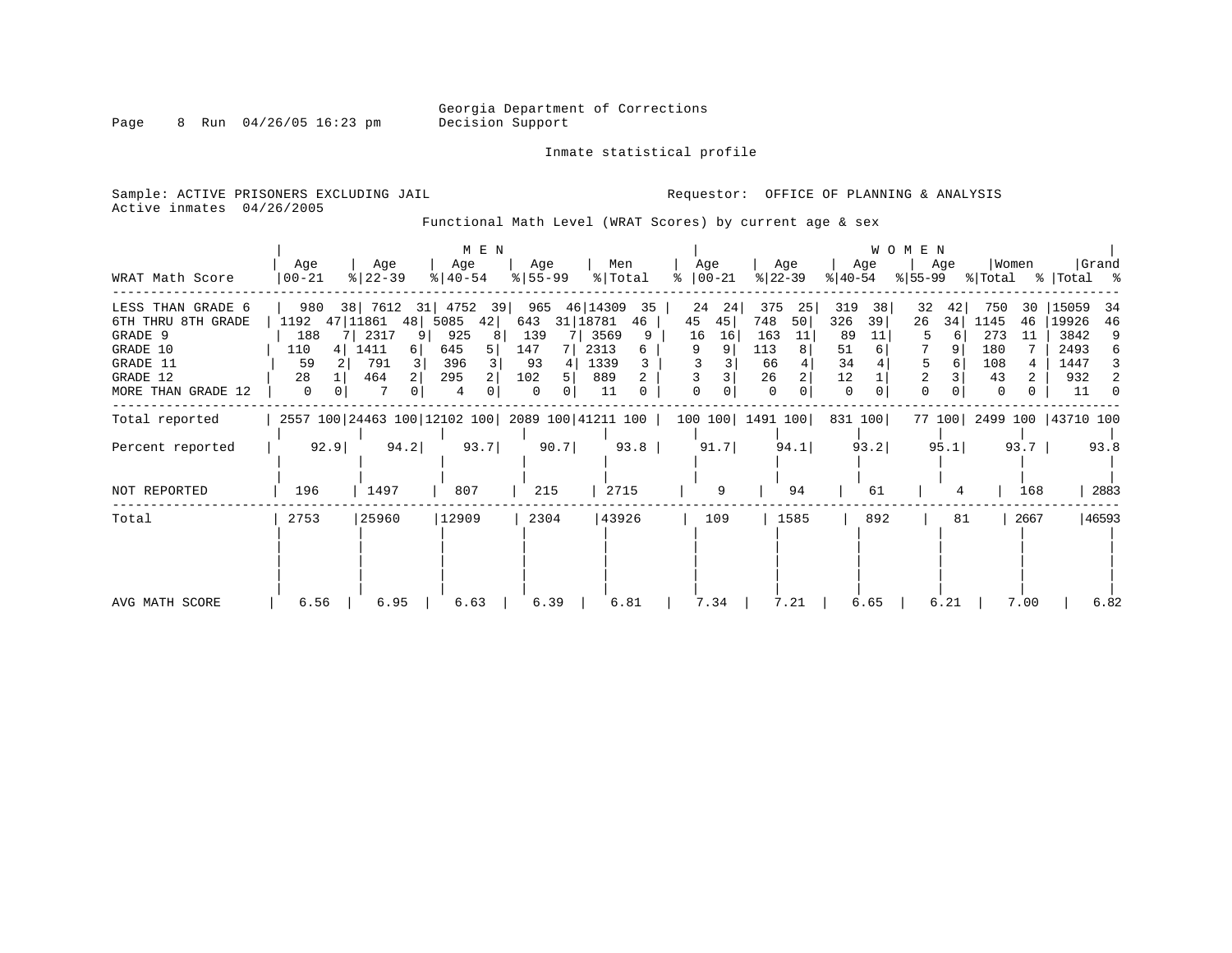Inmate statistical profile

Page 9 Run 04/26/05 16:23 pm

Active inmates 04/26/2005

Sample: ACTIVE PRISONERS EXCLUDING JAIL **Requestor:** OFFICE OF PLANNING & ANALYSIS

Functional Spelling Level (WRAT Scores) by current age & sex

|                                                                                                              |                                                         |                                                                               | M E N                                                                  |                                        |                                                                |                                |                                                                    |                                                            | W O M E N                                           | Women                                                          | Grand                                                                                           |
|--------------------------------------------------------------------------------------------------------------|---------------------------------------------------------|-------------------------------------------------------------------------------|------------------------------------------------------------------------|----------------------------------------|----------------------------------------------------------------|--------------------------------|--------------------------------------------------------------------|------------------------------------------------------------|-----------------------------------------------------|----------------------------------------------------------------|-------------------------------------------------------------------------------------------------|
| WRAT Spelling Score                                                                                          | Age<br>$00 - 21$                                        | Age<br>$ 22-39$                                                               | Age<br>$8   40 - 54$                                                   | Age<br>$8 55-99$                       | Men<br>% Total                                                 | Age<br>$ 00-21$                | Age<br>$ 22-39 $                                                   | Age<br>୫∣40-54                                             | Age<br>$ 55-99 $                                    | % Total                                                        | %   Total %                                                                                     |
| LESS THAN GRADE 6<br>6TH THRU 8TH GRADE<br>GRADE 9<br>GRADE 10<br>GRADE 11<br>GRADE 12<br>MORE THAN GRADE 12 | 1178<br>759<br>30<br>205<br>213<br>81<br>93<br>110<br>0 | 46 10397<br>30 2991<br>7443<br>8   2003<br>8<br>1917<br>8<br>982<br>1708<br>6 | 43 6692 55 1220 58 19487<br>25<br>648<br>611<br>5  <br>343<br>808<br>2 | 474<br>91<br>79<br>4<br>52<br>173<br>8 | 47<br>23 11667<br>28<br>2947<br>2820<br>1470<br>4<br>2799<br>9 | 36<br>36<br>39<br>39<br>8<br>8 | 505<br>34<br>462<br>31<br>169<br>11<br>174<br>12<br>106<br>74<br>0 | 375<br>45<br>249<br>30<br>64<br>66<br>38<br>39<br>$\Omega$ | 52<br>40<br>15<br>19<br>6<br>9<br>12<br>6<br>2<br>0 | 956<br>38<br>765<br>31<br>247<br>10<br>256<br>10<br>154<br>120 | 20443<br>47<br>12432<br>28<br>3194<br>7<br>3076<br>7<br>1624<br>2919<br>7<br>10<br><sup>n</sup> |
| Total reported                                                                                               |                                                         | 2558 100 24456 100 12095 100 2090 100 41199 100                               |                                                                        |                                        |                                                                | 100 100 1491 100               |                                                                    | 831 100                                                    |                                                     | 77 100 2499 100 43698 100                                      |                                                                                                 |
| Percent reported                                                                                             | 92.9                                                    | 94.2                                                                          | 93.7                                                                   | 90.7                                   | 93.8                                                           | 91.7                           | 94.1                                                               | 93.2                                                       | 95.1                                                | 93.7                                                           | 93.8                                                                                            |
| NOT REPORTED                                                                                                 | 195                                                     | 1504                                                                          | 814                                                                    | 214                                    | 2727                                                           | 9                              | 94                                                                 | 61                                                         |                                                     | 168                                                            | 2895                                                                                            |
| Total                                                                                                        | 2753                                                    | 25960                                                                         | 12909                                                                  | 2304                                   | 43926                                                          | 109                            | 1585                                                               | 892                                                        | 81                                                  | 2667                                                           | 46593                                                                                           |
| AVG SPELLING SCORE                                                                                           | 6.44                                                    | 6.64                                                                          | 5.78                                                                   | 5.46                                   | 6.32                                                           | 6.24                           | 6.91                                                               | 6.00                                                       | 5.60                                                | 6.54                                                           | 6.33                                                                                            |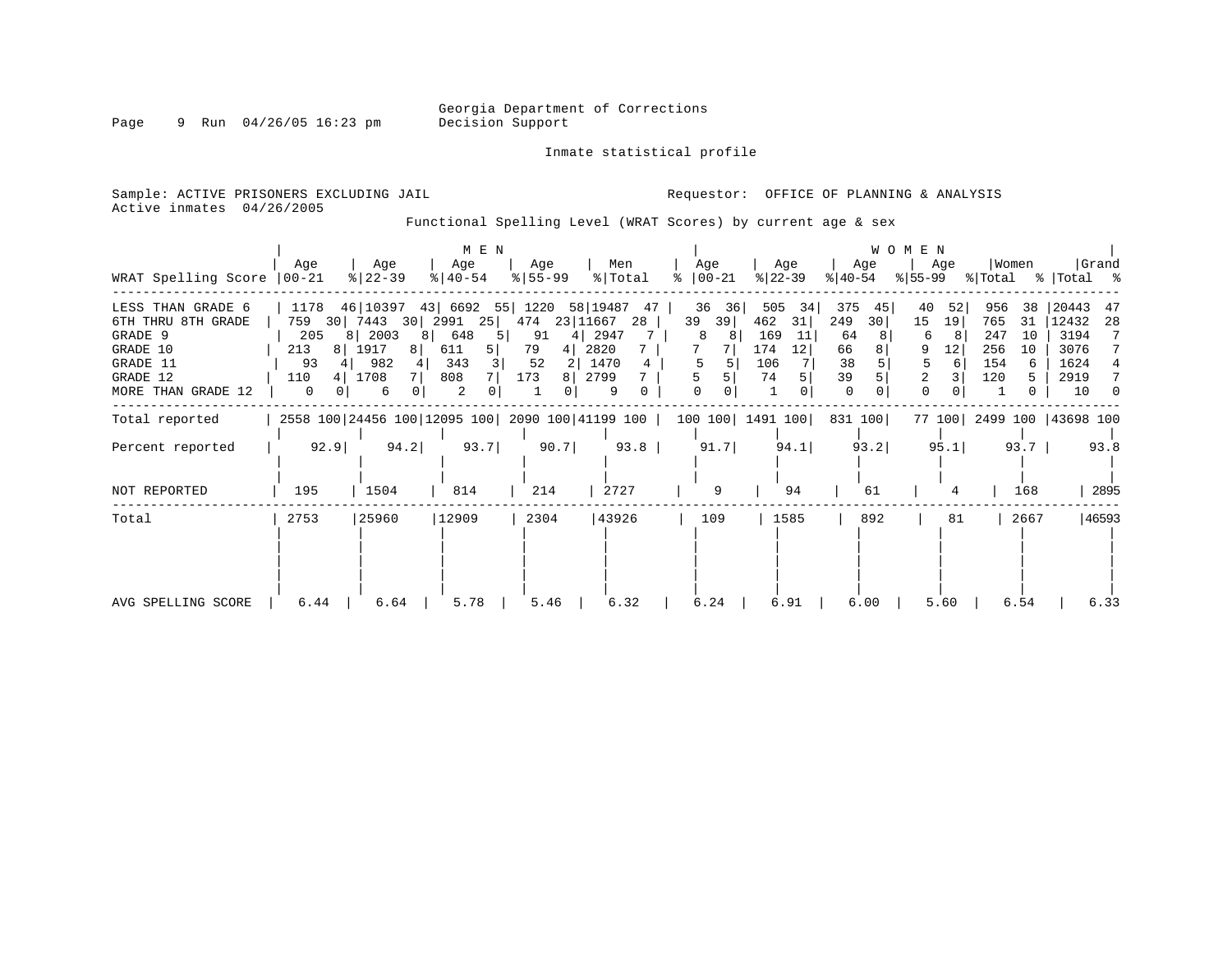Page 10 Run  $04/26/05$  16:23 pm

#### Inmate statistical profile

Sample: ACTIVE PRISONERS EXCLUDING JAIL **Requestor:** OFFICE OF PLANNING & ANALYSIS Active inmates 04/26/2005

Self-Rpt Guardian Status To Age 16 by current age & sex

|                  |                                                 |      |           |      |                                                 | M E N          |           |      |            |       |          |          |           |          |                           |         | <b>WOMEN</b> |        |          |      |                    |       |
|------------------|-------------------------------------------------|------|-----------|------|-------------------------------------------------|----------------|-----------|------|------------|-------|----------|----------|-----------|----------|---------------------------|---------|--------------|--------|----------|------|--------------------|-------|
|                  | Age                                             |      | Age       |      | Age                                             |                | Age       |      | Men        |       | Age      |          |           | Age      |                           | Age     |              | Age    | Women    |      |                    | Grand |
| Guardian Status  | $00 - 21$                                       |      | $ 22-39 $ |      | $8 40-54$                                       |                | $8 55-99$ |      | % Total    |       | $ 00-21$ |          | $ 22-39 $ |          | $ 40-54 $                 |         | $ 55-99$     |        | % Total  |      | %   Total %        |       |
| ORPHANAGE        |                                                 |      |           |      | 2757 103 25984 102 12931 102 2311 102 43983 102 |                |           |      |            |       |          | 109 100  |           | 1587 101 |                           | 893 102 |              | 82 103 | 2671 101 |      | 46654 102          |       |
| FATHER ONLY      | 107                                             | 4    | 790       | 3    | 321                                             | 3 <sup>1</sup> | 46        |      | 2 1264     | 3     | 3        | 3        | 43        | 3        | 25                        |         | 2.           | 3.     | 73       |      | 1337               | -3    |
| FTR MTR HD       | 174                                             |      | 6 1761    |      | 853                                             | 7              | 141       |      | $6$   2929 |       | 16       | 15       | 111       |          | 59                        |         |              |        | 187      |      | 3116               |       |
| MOTHER ONLY      | 1404                                            |      | 52 11659  | 46   | 4420                                            | 35             | 532       |      | 24 18015   | 42    | 32       | 29       | 540       | 34       | 237                       | 27      | 25           | 31     | 834      | 32   | 18849              | -41   |
| MTR FTR HD       | 572                                             | 21   | 7347      | 29   | 5393                                            | 42             | 1239      |      | 55 14551   | 34    | 35       | 32       | 586       | 37       | 451                       | 51      | 40           | 50     | 1112     | 42   | 15663              | 34    |
| OTH FEMALE       | 73                                              |      | 573       |      | 290                                             | 2              | 49        |      | 985        | 2     |          |          | 39        |          | 24                        |         |              |        | 67       |      | 1052               | 2     |
| OTH MALE         | 10                                              |      | 111       |      | 49                                              |                | 8         |      | 178        |       |          |          |           |          |                           |         |              |        | 6        |      | 184                |       |
| STEP-PARNTS      | 13                                              |      | 347       |      | 150                                             |                | 29        |      | 539        |       |          |          |           |          |                           |         |              |        |          |      | 543                |       |
| FOSTER HOME      | 44                                              |      | 295       |      | 140                                             |                | 28        |      | 507        |       |          |          | 34        |          | 12                        |         |              |        | 49       |      | 556                |       |
| GRAND PRNTS      | 247                                             |      | 2140      |      | 802                                             | 6              | 146       |      | 3335       |       | 17       | 16       | 205       | 13       | 63                        |         |              |        | 292      | 11   | 3627               |       |
| OTHER            | 34                                              |      | 540       |      | 264                                             |                | 38        |      | 876        |       |          |          |           | 0        |                           |         |              |        | 10       |      | 886                |       |
| Total reported   | 5435 100 51547 100 25613 100 4567 100 87162 100 |      |           |      |                                                 |                |           |      |            |       |          |          |           |          | 218 100 3155 100 1771 100 |         | 161 100      |        |          |      | 5305 100 92467 100 |       |
| Percent reported |                                                 | 97.4 |           | 98.6 | 98.4                                            |                |           | 98.2 |            | 98.4  |          | 100.0    |           | 99.1     |                           | 98.5    |              | 98.8   |          | 98.9 |                    | 98.5  |
|                  |                                                 |      |           |      |                                                 |                |           |      |            |       |          |          |           |          |                           |         |              |        |          |      |                    |       |
| NOT RPTD         | 71                                              |      | 373       |      | 205                                             |                |           | 41   |            | 690   |          | $\Omega$ |           | 15       |                           | 13      |              |        |          | 29   |                    | 719   |
| Total            | 2753                                            |      | 25960     |      | 12909                                           |                | 2304      |      |            | 43926 |          | 109      |           | 1585     |                           | 892     |              | 81     |          | 2667 |                    | 46593 |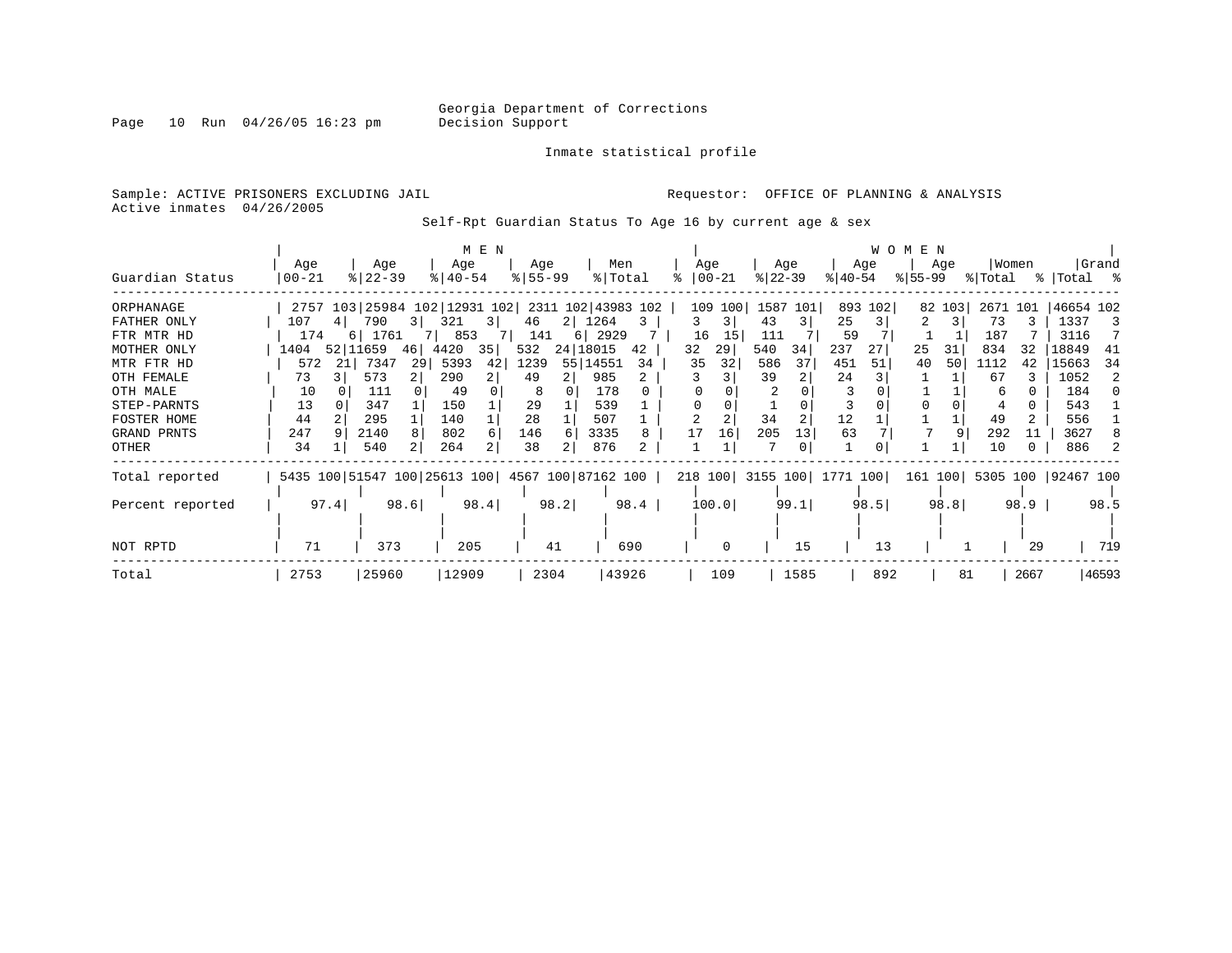Inmate statistical profile

Page 11 Run  $04/26/05$  16:23 pm

Active inmates 04/26/2005

Sample: ACTIVE PRISONERS EXCLUDING JAIL **Requestor:** OFFICE OF PLANNING & ANALYSIS

Self-Rpt Employment Status Before Prison by current age & sex

| Employment                                                                                           | Age<br>$00 - 21$                                        |                                         | Age<br>$8   22 - 39$                                                                 | Age<br>$8140 - 54$                                   | M E N               | Age<br>$8 55-99$                                       |                           | Men<br>% Total                                            |                    |                | Age<br>$ 00-21$                 | $ 22-39 $                                              | Age                           | $ 40-54 $                                | Age                  | <b>WOMEN</b><br>$8155 - 99$      | Age                       | Women<br>% Total                                 |                            | %   Total %                                                          | Grand                        |
|------------------------------------------------------------------------------------------------------|---------------------------------------------------------|-----------------------------------------|--------------------------------------------------------------------------------------|------------------------------------------------------|---------------------|--------------------------------------------------------|---------------------------|-----------------------------------------------------------|--------------------|----------------|---------------------------------|--------------------------------------------------------|-------------------------------|------------------------------------------|----------------------|----------------------------------|---------------------------|--------------------------------------------------|----------------------------|----------------------------------------------------------------------|------------------------------|
| FULL TIME<br>PART TIME<br>UNEMPL < 6M<br>UNEMPL > 6M<br>NEVER WORKD<br>STUDENT<br>INCAPABLE<br>OTHER | 602<br>400<br>214<br>275<br>830<br>93<br>12<br>$\Omega$ | 25<br>11<br>16 <sup>1</sup><br>11<br>34 | 772<br>50<br>2416<br>10<br>2802<br>12<br>3555<br>15<br>2315<br>10<br>261<br>397<br>0 | 6631<br>765<br>1270<br>2126<br>258<br>17<br>689<br>0 | 56<br>18<br>2<br>б. | 952<br>110<br>225<br>405<br>34<br>3<br>347<br>$\Omega$ | 46<br>5<br>11<br>20<br>17 | 19957<br>3691<br>4511<br>6361<br>3437<br>374<br>1445<br>0 | 50<br>9<br>16<br>9 | 18<br>29<br>19 | 24<br>39<br>25<br>4<br>$\Omega$ | 508<br>49<br>120<br>166<br>126<br>20<br>89<br>$\Omega$ | 47<br>5<br>15<br>12<br>2<br>8 | 263<br>23<br>85<br>131<br>27<br>121<br>0 | 40<br>13<br>20<br>19 | 14<br>11<br>22<br>$\Omega$<br>15 | 21<br>17<br>33<br>23<br>0 | 803<br>76<br>220<br>320<br>183<br>39<br>228<br>0 | 43<br>12<br>17<br>10<br>12 | 20760<br>3767<br>4731<br>6681<br>3620<br>413<br>1673<br>$\mathbf{0}$ | -50<br>-9<br>- 11<br>16<br>9 |
| Total reported<br>Percent reported<br>NOT RPTD                                                       | 327                                                     | 88.1                                    | 2426 100 23518 100 11756 100<br>90.6<br>2442                                         | 1153                                                 | 91.1                | 2076 100 39776 100<br>228                              | 90.1                      | 4150                                                      | 90.6               |                | 75 100 1078 100<br>68.8<br>34   | 507                                                    | 68.0                          | 650                                      | 100<br>72.9<br>242   |                                  | 66 100<br>81.5<br>15      |                                                  | 70.1<br>798                | 1869 100   41645 100                                                 | 89.4<br>4948                 |
| Total                                                                                                | 2753                                                    |                                         | 25960                                                                                | 12909                                                |                     | 2304                                                   |                           | 43926                                                     |                    |                | 109                             | 1585                                                   |                               |                                          | 892                  |                                  | 81                        |                                                  | 2667                       |                                                                      | 46593                        |

\* NOTE: THE FIELD LABELD "OTHER" WAS CORRECTED IN APRIL 1989; INMATES CODED "PRE-OTIS NOT REPORTED" NOW HAVE BEEN REMOVED FROM THIS FIELD AND IDENTIFIED AS "NOT REPORTED".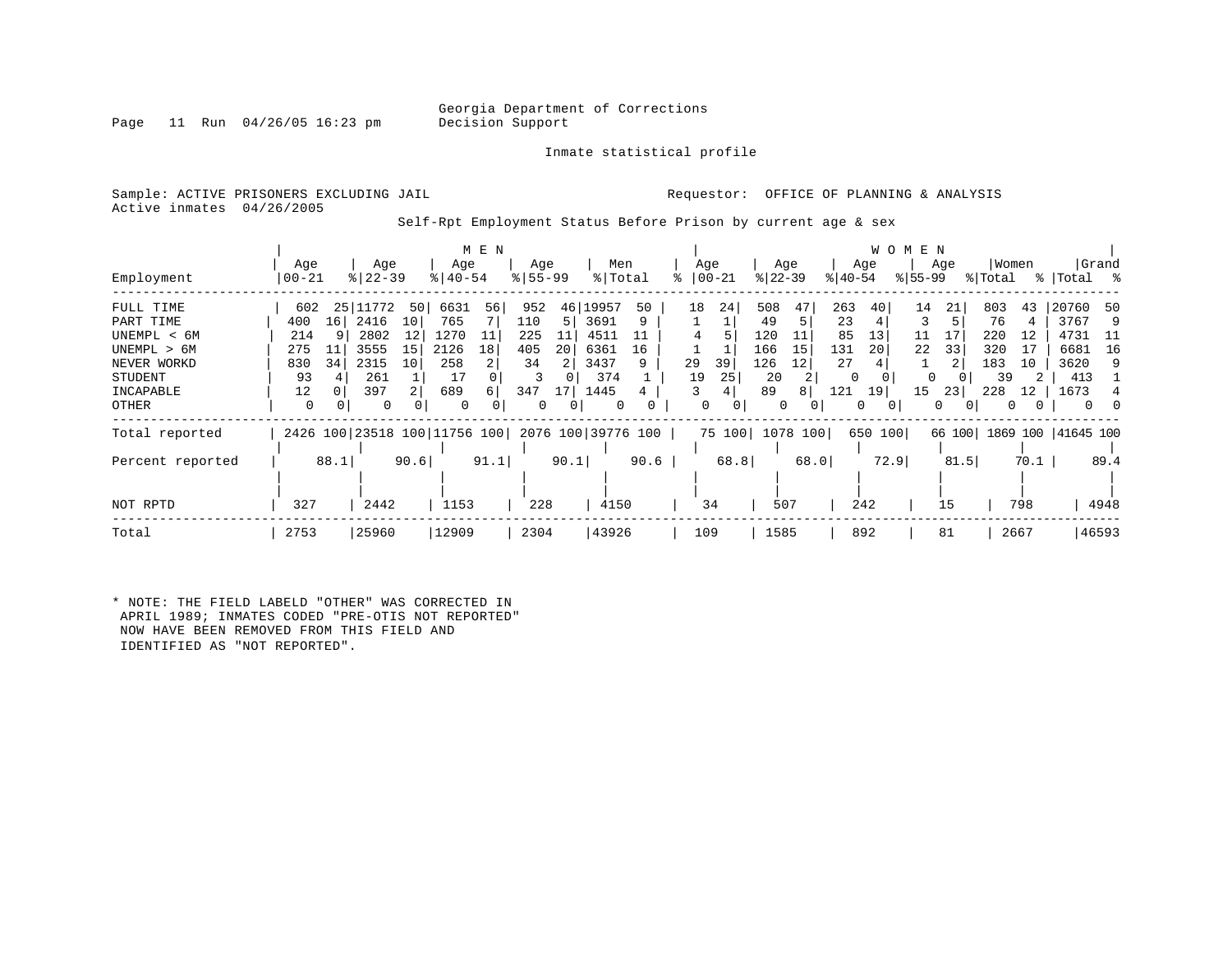Inmate statistical profile

Active inmates 04/26/2005

Page 12 Run  $04/26/05$  16:23 pm

Sample: ACTIVE PRISONERS EXCLUDING JAIL **Requestor:** OFFICE OF PLANNING & ANALYSIS

Self-Rpt Marital Status At Admission by current age & sex

|                                                                              |                                                                                 |                                                                         | M E N                                                                                    |                                                                                                    |                                                                                |                                                                                                                                   |                                                                                                                                |                                                                                                                                   | W O M E N                                                                        |                                                                       |                                                                                |
|------------------------------------------------------------------------------|---------------------------------------------------------------------------------|-------------------------------------------------------------------------|------------------------------------------------------------------------------------------|----------------------------------------------------------------------------------------------------|--------------------------------------------------------------------------------|-----------------------------------------------------------------------------------------------------------------------------------|--------------------------------------------------------------------------------------------------------------------------------|-----------------------------------------------------------------------------------------------------------------------------------|----------------------------------------------------------------------------------|-----------------------------------------------------------------------|--------------------------------------------------------------------------------|
| Marital Status                                                               | Age<br>  00-21                                                                  | Age<br>$8122 - 39$                                                      | Age<br>$8140 - 54$                                                                       | Age<br>$8155 - 99$                                                                                 | Men<br>% Total                                                                 | Age<br>%   00−21                                                                                                                  | Age<br>% 22−39                                                                                                                 | Age<br>୫∣40-54                                                                                                                    | Age<br>୫∣55–99                                                                   | Women<br>% Total                                                      | Grand<br>%  Total %                                                            |
| SINGLE<br>MARRIED<br>SEPARATED<br>DIVORCED<br>WIDOWED<br>COMMON LAW<br>OTHER | 97 18329<br>2606<br>30<br>0 I<br>6<br>. O I<br>01<br>36<br>$\Omega$<br>$\Omega$ | 2596<br>902<br>4<br>1648<br>79<br>0 <sup>1</sup><br>2056<br>12<br>- 0 1 | 72  5194<br>41  <br>10 2143<br>81<br>1053<br>6 2786<br>2 <br>253<br>8 1282<br>. O I<br>6 | 401 18 26530<br>571<br>232<br>10<br>697<br>22 <br>- 7 I<br>167<br>10<br>199<br>$\overline{0}$<br>4 | 61<br>25 5340<br>2193<br>5<br>31 5136<br>499<br>9 3573<br>22<br>$\overline{0}$ | 105<br>96<br>12<br>2<br>2 <br>12<br>$\Omega$<br>0 <sup>1</sup><br>$\Omega$<br>8 <sup>1</sup><br>0<br>$\mathbf{0}$<br>$\mathbf{0}$ | 976<br>62<br>210<br>$2 \mid$<br>148<br>9 <sup>1</sup><br>157<br>0 <sup>1</sup><br>2 <br>26<br>52<br>31<br>01<br>0 <sup>1</sup> | 330<br>37<br>13 <sup>1</sup><br>165<br><b>19</b><br>120<br>14<br>168<br>10 <sup>1</sup><br>19 I<br>58<br>42<br>5<br>$\Omega$<br>0 | 15<br>12<br>15<br>19<br>10<br>13<br>19<br>24<br>21<br>27<br>$\Omega$<br>$\Omega$ | 1423<br>54<br>392<br>15<br>280<br>-11<br>344<br>-13<br>105<br>96<br>4 | 27953 61<br>12<br>5732<br>2473<br>-5<br>5480<br>- 12<br>604<br>3669<br>8<br>23 |
| Total reported                                                               | 2683 100 25622 100 12717 100 2271 100 43293 100                                 |                                                                         |                                                                                          |                                                                                                    |                                                                                |                                                                                                                                   | 109 100 1570 100                                                                                                               | 883 100                                                                                                                           | 79 100                                                                           |                                                                       | 2641 100   45934 100                                                           |
| Percent reported<br>NOT RPTD                                                 | 97.5<br>70                                                                      | 98.7<br>338                                                             | 98.5<br>192                                                                              | 98.6<br>33                                                                                         | 98.6<br>633                                                                    | 100.0                                                                                                                             | 99.1<br>15                                                                                                                     | 99.0<br>9                                                                                                                         | 97.5                                                                             | 99.0<br>26                                                            | 98.6<br>659                                                                    |
| Total                                                                        | 2753                                                                            | 25960                                                                   | 12909                                                                                    | 2304                                                                                               | 43926                                                                          | 109                                                                                                                               | 1585                                                                                                                           | 892                                                                                                                               | 81                                                                               | 2667                                                                  | 46593                                                                          |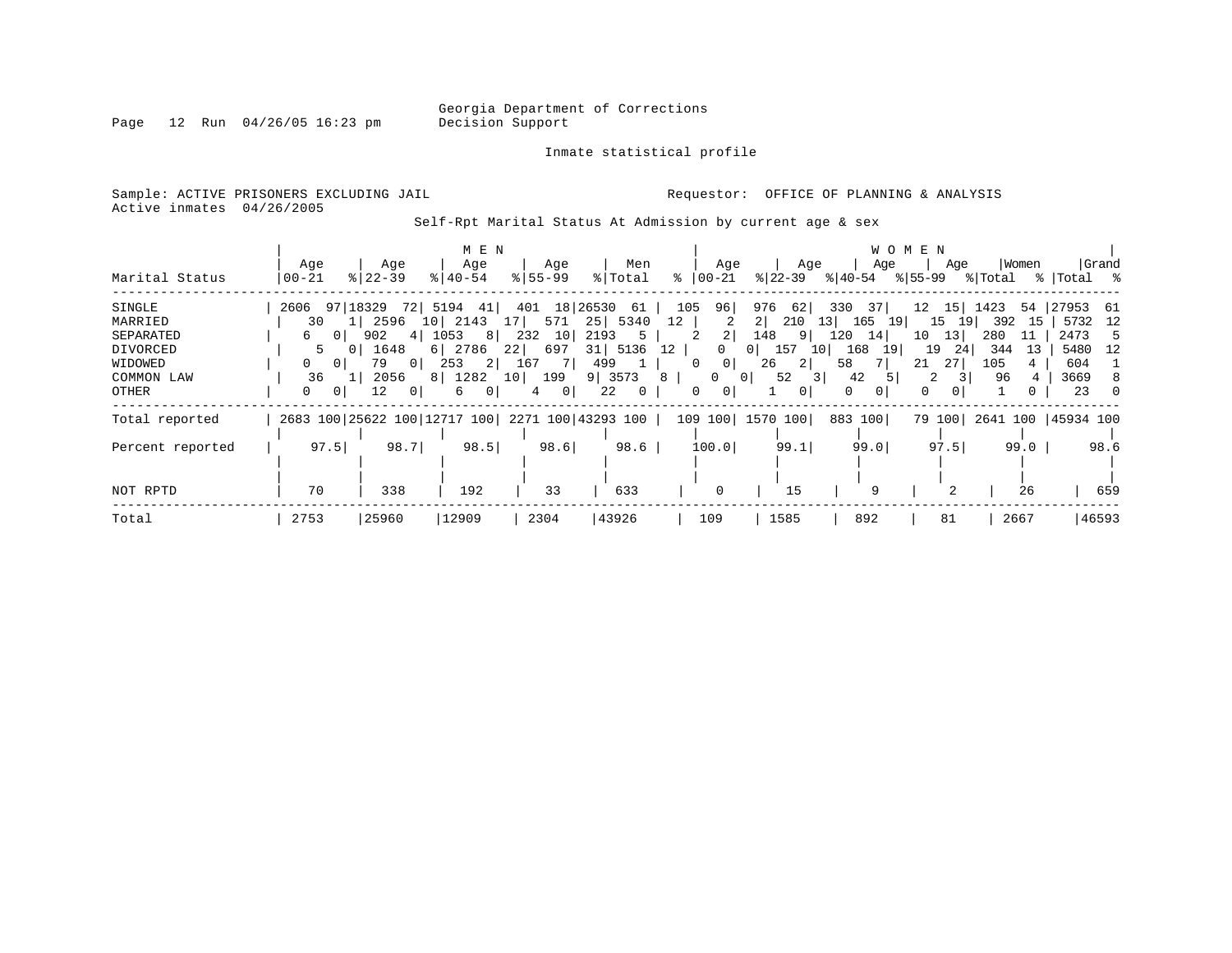Page 13 Run  $04/26/05$  16:23 pm

Inmate statistical profile

Active inmates 04/26/2005

Sample: ACTIVE PRISONERS EXCLUDING JAIL **Requestor:** OFFICE OF PLANNING & ANALYSIS

Self-Rpt Number Of Children At Admission by current age & sex

|                                       |                                       |                                                                                | M E N             |                          |                |                                  |                                 |                                                              | WOMEN                     |                           |                                             |
|---------------------------------------|---------------------------------------|--------------------------------------------------------------------------------|-------------------|--------------------------|----------------|----------------------------------|---------------------------------|--------------------------------------------------------------|---------------------------|---------------------------|---------------------------------------------|
| Number Of Children                    | Aqe<br>$ 00 - 21 $                    | Aqe<br>$ 22-39 $                                                               | Age<br>$ 40-54 $  | Age<br>$ 55 - 99 $       | Men<br>% Total | Age<br>%   00−21                 | Age                             | Age<br>$ 22-39 $ $ 40-54 $ $ 55-99 $ $ Total$ $ Total$ $ 8 $ | Aqe                       | Women                     | Grand                                       |
| NO CHILDREN<br>ONE CHILD              |                                       | 2063 77 10892 43 3634 29 409 18 16998 40<br>465 17 6314 25 2771 22 388 18 9938 |                   |                          |                | 23<br>16                         |                                 | 81 74 357 23 127 14<br>15 315 20 167 19                      | 12<br>15<br>9<br>-11      | 577<br>19<br>507          | 22   17575<br>-39<br> 10445<br>- 23         |
| TWO CHILDREN<br>THREE CHILDREN        | 113<br>34                             | 4 4166 16 2608 21 463 21 7350 17<br>1 2257                                     |                   | 9 1665 13 391 18 4347 10 |                | 10<br>1                          | 9 378 24<br>1 293 19 206        | 233 26<br>23                                                 | 18<br>23 <br>21<br>26     | 639<br>24<br>521<br>-20   | 7989<br>18<br>4868<br>- 11                  |
| FOUR CHILDREN                         | $\circ$<br>6                          | 981<br>4                                                                       | 850               | 7 264 12 2101 5          |                | $\circ$<br>$\overline{0}$        | 129<br>8                        | 77<br>9 <sup>1</sup>                                         | 11                        | 215                       | 2316<br>5                                   |
| FIVE CHILDREN<br>MORE THAN 5 CHILDREN | $\Omega$<br>$\overline{0}$<br>$\circ$ | 462<br>0 <sup>1</sup><br>$334 \quad 1$                                         | 2 471<br>389<br>3 | 4 132 6 1065 2<br>164 7  | 887<br>2       | $\overline{0}$<br>1 <sup>1</sup> | 59<br>0 <sup>1</sup><br>39<br>2 | 32<br>4 <br>38<br>4                                          | 3<br>4<br>10 <sup>1</sup> | 94<br>86                  | 1159<br>3<br>973<br>$\overline{\mathbf{c}}$ |
| Total reported                        |                                       | 2681 100 25406 100 12388 100 2211 100 42686 100   109 100   1570 100           |                   |                          |                |                                  |                                 | 880 100                                                      |                           | 80 100 2639 100 45325 100 |                                             |
| Percent reported                      | 97.4                                  | 97.9                                                                           | 96.0              | 96.0                     | 97.2           | 100.0                            | 99.1                            | 98.7                                                         | 98.8                      | 99.0                      | 97.3                                        |
| NOT REPORTED                          | 72                                    | 554                                                                            | 521               | 93                       | 1240           | $\Omega$                         | 15                              | 12                                                           |                           | 28                        | 1268                                        |
| Total                                 | 2753                                  | 25960                                                                          | 12909             | 2304                     | 43926          | 109                              | 1585                            | 892                                                          | 81                        | 2667                      | 46593                                       |
| AVG NUM CHILDREN                      | .30                                   | 1.19                                                                           | 1.74              | 2.47                     | 1.36           | .41                              | 1.92                            | 2.25                                                         | 2.73                      | 1.99                      | 1.40                                        |

\* NOTE: THE FIELD LABLED "NO CHILDREN" WAS CORRECTED IN MARCH 1989: MISSING DATA FOR INMATES STILL IN DIAGNOSTICS NOW HAS BEEN REMOVED FROM THIS FIELD AND IDENTIFIED AS "NOT REPORTED" INFORMATION.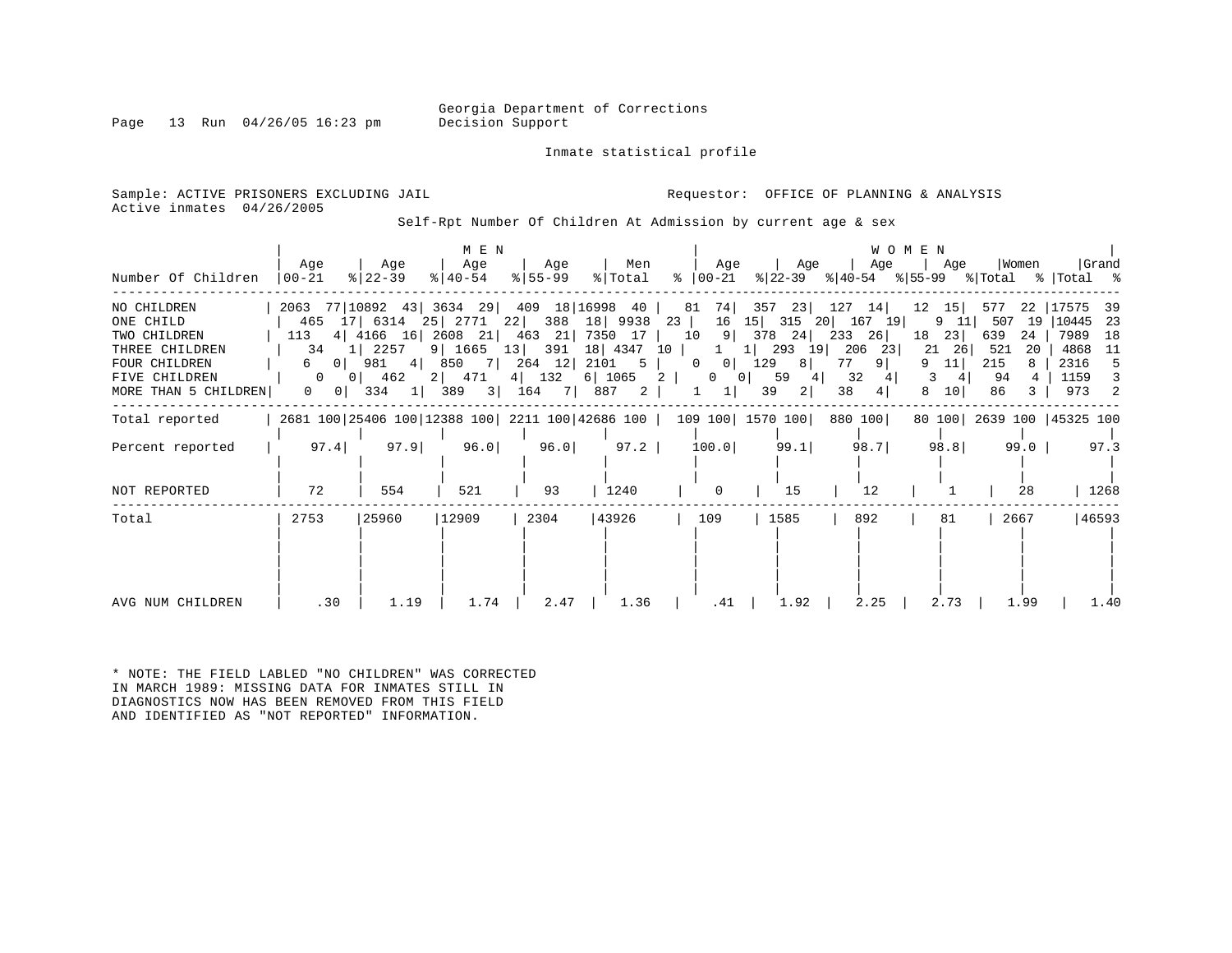Page 14 Run  $04/26/05$  16:23 pm

#### Inmate statistical profile

Sample: ACTIVE PRISONERS EXCLUDING JAIL **Requestor:** OFFICE OF PLANNING & ANALYSIS Active inmates 04/26/2005

Self-Rpt Religious Affiliation by current age & sex

|                  | M E N<br>WOMEN                                                                                                                                                               |              |
|------------------|------------------------------------------------------------------------------------------------------------------------------------------------------------------------------|--------------|
|                  | Women<br>Age<br>Age<br>Age<br>Age<br>Men<br>Age<br>Age<br>Age<br>Age                                                                                                         | Grand        |
| Religion         | $8   22 - 39$<br>$8155 - 99$<br>%   Total<br>$ 22-39$<br>$8   40 - 54$<br>$ 00 - 21$<br>$ 40-54$<br>$8155 - 99$<br>% Total<br>% Total %<br>00-21<br>ႜ                        |              |
| ISLAM            | 921<br>372<br>1400<br>67<br>3<br>15<br>22<br>1422<br>40<br>3<br>4<br>2<br>0                                                                                                  |              |
| CATHOLIC         | 72<br>5<br>1830<br>5<br>37<br>1951<br>112<br>1166<br>458<br>4<br>94<br>4<br>8<br>121<br>4<br>6<br>4<br>6<br>6<br>4                                                           | 4            |
| <b>BAPTIST</b>   | 890<br>57<br>530<br>941<br>36 10521<br>42<br>6875<br>55<br>1245<br>56 19582<br>54<br>50<br>47<br>62<br>1521<br>21103<br>60<br>58<br>46                                       | 47           |
| METHODIST        | 928<br>23<br>393<br>392<br>120<br>42<br>1021<br>2<br>2<br>43<br>93<br>3<br>5<br>3<br>5<br>4<br>5<br>4<br>4<br>4                                                              | 2            |
| EPISCOPLN        | 25<br>23<br>58<br>65<br>3<br>0<br>0<br>$\Omega$<br>O<br>0<br>$\mathbf{1}$<br>1<br>$\Omega$<br>0<br>O                                                                         | <sup>0</sup> |
| PRESBYTRN        | 3<br>15<br>98<br>42<br>36<br>$\Omega$<br>96<br>2<br><sup>0</sup><br>0<br>$\Omega$<br>0<br>0                                                                                  | <sup>0</sup> |
| CHC OF GOD       | 23<br>196<br>174<br>48<br>2<br>441<br>38<br>479<br>21<br>15<br>2<br>1 <sup>1</sup><br>-1<br>1                                                                                |              |
| HOLINESS         | 36<br>713<br>552<br>219<br>1627<br>107<br>1408<br>5<br>127<br>9<br>5.<br>5<br>8<br>83<br>51<br>8                                                                             |              |
| <b>JEWISH</b>    | 25<br>15<br>२<br>$\mathfrak{D}$<br>48<br>0<br>0<br>45<br>0<br>O<br>0<br>٦<br>0                                                                                               |              |
| ANGLICAN         | $\cap$<br>0<br>0<br>O<br>0<br>0<br>O<br>0                                                                                                                                    |              |
| GRK ORTHDX       | O<br>0<br>0<br>0<br>0<br>O<br>0<br>Ω<br>0<br>O<br>0<br>5<br>0<br>$\Omega$                                                                                                    |              |
| HINDU            | 0<br>5<br>0<br>0<br>$\Omega$<br>0<br>0<br>0<br>O<br><sup>0</sup><br>0<br>0<br>0<br>0<br>O<br>$\Omega$                                                                        |              |
| <b>BUDDHIST</b>  | 39<br>27<br>39<br>0<br>0<br>5<br>0<br>0<br>6<br>0<br>0<br>$\Omega$<br>O<br>$\Omega$<br>0<br>0<br>0<br>0                                                                      |              |
| TAOIST           | 0<br>0  <br>0<br>0<br>$\Omega$<br>0 <sub>1</sub><br>$\overline{0}$<br>O<br>$\Omega$<br>0<br>0<br>$\Omega$<br>$\Omega$<br>$\Omega$<br>U<br>$\Omega$<br>∩<br>O<br><sup>0</sup> | ∩            |
| SHINTOIST        | 10<br>O<br>0<br>0<br>0<br><sup>0</sup><br>U<br>0<br>0<br>0<br>O<br>10<br>6<br>O<br>4<br>$\Omega$<br>$\Omega$<br>O<br>0<br>O                                                  |              |
| SEVEN D AD       | $\overline{0}$<br>57<br>33<br>105<br>111<br>8<br>$\Omega$<br>0<br><sup>0</sup><br>$\mathbf{1}$<br>0<br>6<br>U<br>0.<br><sup>0</sup><br>O                                     |              |
| JEHOVAH WT       | 339<br>22<br>361<br>213<br>106<br>13<br>10<br>10<br>0<br>1<br>0                                                                                                              |              |
| LATR DAY S       | 2<br>28<br>9<br>5<br>0<br>4<br>48<br>0<br>44<br>$\Omega$<br>0<br>0<br>0<br>0<br>0<br>0<br><sup>0</sup><br>0                                                                  | <sup>0</sup> |
| QUAKER           | 0<br>0<br>0<br>0<br>U<br>0<br>0<br>0<br>0<br>0<br>$\Omega$<br>U<br>0<br>0<br><sup>0</sup><br>0<br>O<br>0                                                                     | $\Omega$     |
| OTHER PROD       | 553<br>5500<br>32<br>300<br>19<br>112<br>11<br>452<br>5952<br>3850<br>956<br>141<br>29<br>13<br>8<br>17<br>15 <sub>1</sub><br>8 <sup>1</sup><br>13<br>211<br>6               | 13           |
| <b>NONE</b>      | 4190<br>1366<br>47<br>18<br>3<br>6318<br>19<br>17<br>11<br>199<br>9<br>6248<br>5<br>3<br>2<br>0<br>0 <sup>1</sup><br>70<br>493<br>15<br>5                                    | 14           |
| OTHER            | 2829<br>18<br>3<br>365<br>14<br>11 1061<br>165<br>7 4420<br>27<br>2<br>48<br>4468<br>9 <sup>1</sup><br>2<br>2<br>10<br>0<br>0                                                | 10           |
| Total reported   | 2647 100 25211 100 12446 100 2208 100 42512 100<br>109 100 1566 100<br>878 100<br>76 100 2629 100 45141 100                                                                  |              |
| Percent reported | 96.1<br>97.1<br>96.4<br>95.8<br>96.8<br>100.0<br>98.8<br>98.4<br>93.8<br>98.6                                                                                                | 96.9         |
|                  |                                                                                                                                                                              |              |
| NOT RPTD         | 106<br>749<br>463<br>96<br>1414<br>19<br>14<br>0<br>38<br>5                                                                                                                  | 1452         |
| Total            | 2753<br>25960<br>12909<br>2304<br>43926<br>109<br>1585<br>892<br>81<br>2667                                                                                                  | 46593        |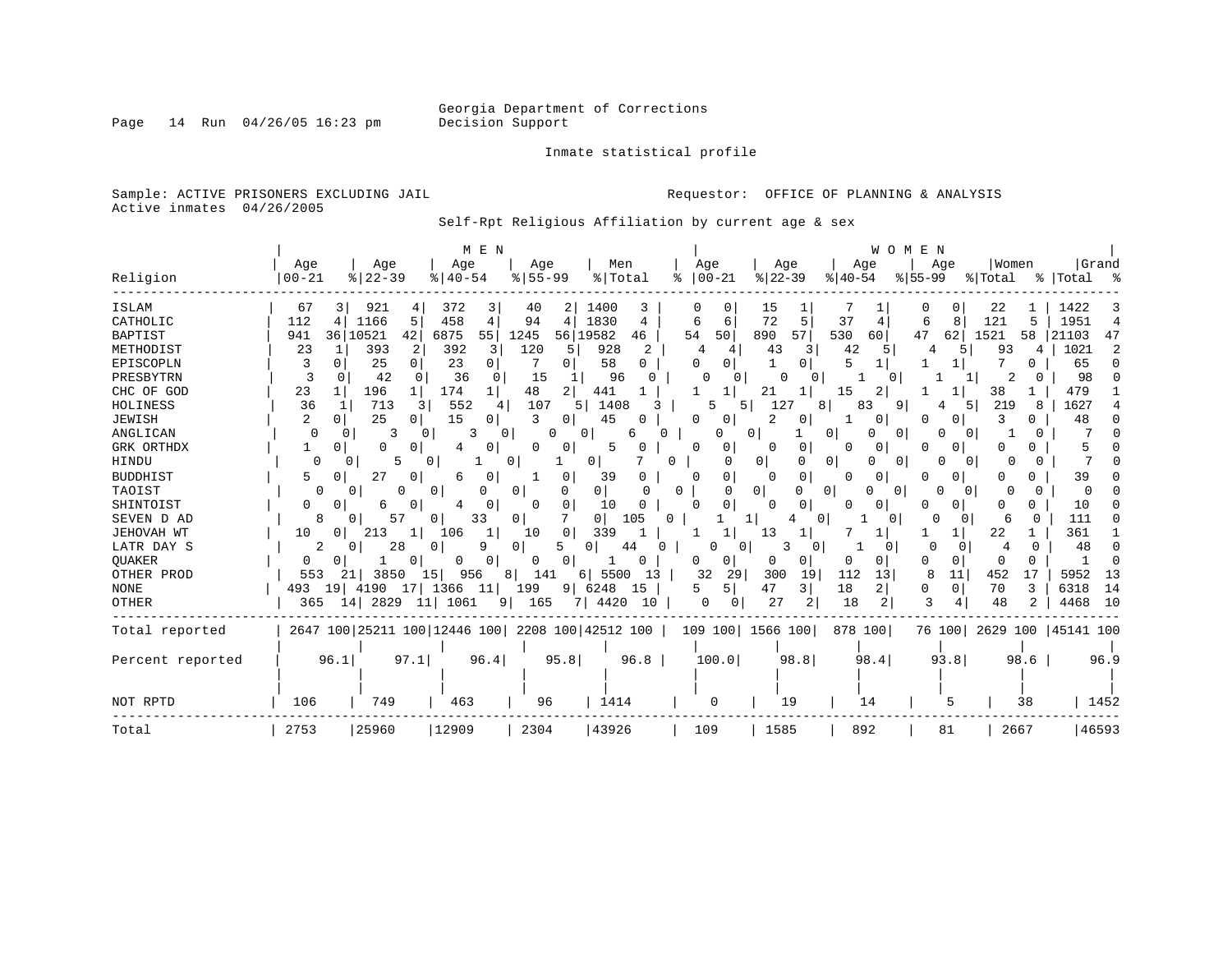Page 15 Run  $04/26/05$  16:23 pm

Inmate statistical profile

Sample: ACTIVE PRISONERS EXCLUDING JAIL **Requestor:** OFFICE OF PLANNING & ANALYSIS Active inmates 04/26/2005

Self-Rpt Family Behavior Patterns \* by current age & sex

|                   |                      |                             | M E N                  |                     |                                                 |               |                             |                           | WOMEN       |                            |              |
|-------------------|----------------------|-----------------------------|------------------------|---------------------|-------------------------------------------------|---------------|-----------------------------|---------------------------|-------------|----------------------------|--------------|
|                   | Age                  | Age                         | Age                    | Age                 | Men                                             | Age           | Age                         | Age                       | Age         | Women                      | Grand        |
| Family Behavior   | $00 - 21$            | $ 22-39 $                   | $ 40-54 $              | $8 55-99$           | % Total                                         | $8   00 - 21$ | $ 22-39 $                   | $ 40-54 $                 | $8155 - 99$ | % Total                    | %   Total %  |
| CRIMINLTY         | 901                  | 22 7488                     | 22<br>3629             | 24<br>486           | 24 12504                                        | 42 19<br>23   | 595<br>19                   | 310<br>-20                | 13<br>17    | 964<br>19                  | 13468<br>-22 |
| <b>ALCOHOLISM</b> | 479                  | 12  4411<br>13 <sup>1</sup> | 2660 18                | 18<br>369           | 7919 14                                         | $27 \quad 12$ | 373<br>12                   | 245<br>16                 | 20<br>16    | 665<br>13                  | 8584<br>14   |
| DRUG ABUSE        | 413                  | 10 2910                     | 8 1089                 | 7 109               | 5 4521                                          | 8<br>17       | 327<br>10 <sup>1</sup><br>8 | 137                       | 11          | 492<br>10                  | 5013<br>8    |
| DOMINERING        | 0 <sup>1</sup>       | 58<br>0 I                   | $\circ$<br>51          | 0 <sup>1</sup><br>8 | 118<br>$\mathbf{0}$                             | 15            | 233                         | 138<br>91                 | 15<br>12    | 401                        | 519          |
| MIGRANT           | 13                   | 156<br>0 <sup>1</sup>       | 121<br>0 <sup>1</sup>  | 20                  | 310                                             |               | 10                          | 3                         | 0           | 14                         | 324          |
| INFL BTGS         | 47<br>1 <sup>1</sup> | 899<br>3 I                  | 639<br>4               | 131<br>6            | 1716<br>3                                       | 17<br>8       | 237                         | 144                       | 15<br>12    | 413                        | 2129         |
| PERMISSIVE        | 3                    | 41<br>0 <sup>1</sup>        | 34<br>$\left( \right)$ | 12                  | 90                                              | 11            | 201<br>6                    | 73                        | 2           | 287<br>6                   | 377          |
| FATH ABSNT        | 1746                 | 43 14343<br>421             | 35<br>5255             | 677                 | 33 22021<br>40                                  | 49<br>22      | 699<br>22                   | 275<br>18                 | 27<br>21    | 1050<br>21                 | 23071<br>38  |
| MOTH ABSNT        | 450<br>11            | 3683<br>11                  | 1403<br>9              | 220<br>11           | 5756<br>10                                      | 10<br>23      | 230                         | 74                        | 12          | 339                        | 6095<br>10   |
| NONE              | 19                   | 335                         | 178                    | 33<br>2             | 565                                             | 20<br>9       | 275<br>9                    | 141                       | 10          | 446<br>9                   | 1011<br>2    |
| Total reported    |                      |                             |                        |                     | 4072 100 34324 100 15059 100 2065 100 55520 100 |               |                             | 222 100 3180 100 1540 100 |             | 129 100 5071 100 60591 100 |              |
|                   |                      |                             |                        |                     |                                                 |               |                             |                           |             |                            |              |
| Percent reported  | 85.0                 | 85.1                        | 84.7                   | 84.4                | 84.9                                            | 83.5          | 82.1                        | 76.7                      | 81.5        | 80.3                       | 84.7         |
|                   |                      |                             |                        |                     |                                                 |               |                             |                           |             |                            |              |
| OTHER             | 413                  | 3872                        | 1981                   | 360                 | 6626                                            | 18            | 284                         | 208                       | 15          | 525                        | 7151         |
| Total             | 2753                 | 25960                       | 12909                  | 2304                | 43926                                           | 109           | 1585                        | 892                       | 81          | 2667                       | 46593        |

\* NOTE: SINCE THERE CAN BE UP TO FIVE BEHAVIOR CODES PER INMATE, THE NUMBER OF CASES REPORTED IN THE DETAIL LINES AND THE TOTAL REPORTED LINE MAY EXCEED THE TOTAL NUMBER OF CASES. IN SHORT, THIS TABLE COUNTS THE NUMBER OF BEHAVIOR PROBLEMS, NOT INMATES.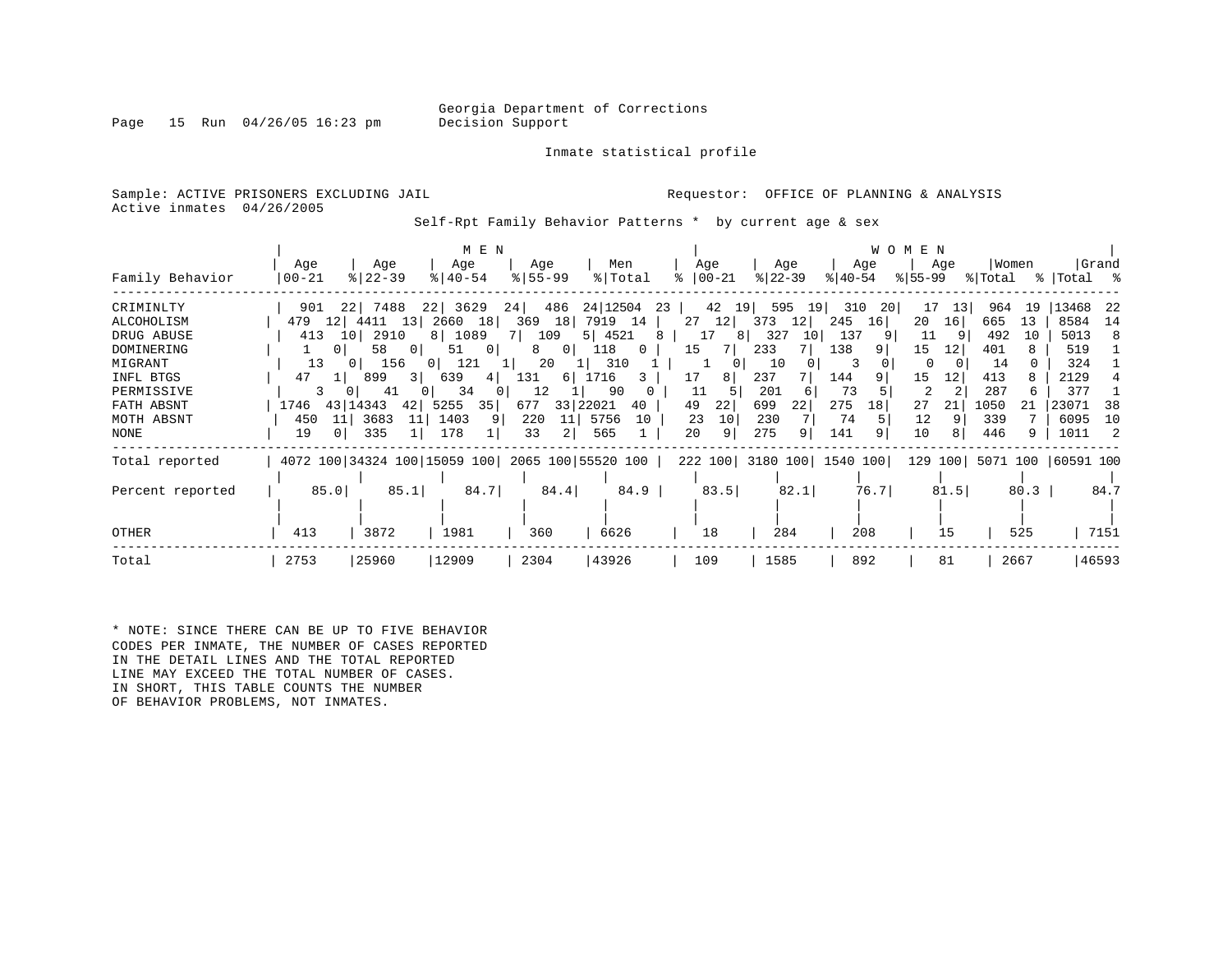Page 16 Run  $04/26/05$  16:23 pm

Inmate statistical profile

Sample: ACTIVE PRISONERS EXCLUDING JAIL **Requestor:** OFFICE OF PLANNING & ANALYSIS Active inmates 04/26/2005

Inmate Diagnostic Behavior Problem \* by current age & sex

|                    |            |                                                 | M E N                 |                 |                |                |                       |                           | E<br>W O M<br>N |                     |             |
|--------------------|------------|-------------------------------------------------|-----------------------|-----------------|----------------|----------------|-----------------------|---------------------------|-----------------|---------------------|-------------|
|                    | Age        | Age                                             | Age                   | Age             | Men            | Age            | Age                   | Age                       | Age             | Women               | Grand       |
| Diagnostic Problem | $00 - 21$  | $8$   22-39                                     | $8   40 - 54$         | $8 55-99$       | % Total        | $ 00-21$<br>°≈ | $ 22-39 $             | $ 40-54 $                 | $8155 - 99$     | % Total             | %   Total   |
| ALCOHOLIC          | 76         | 1038<br>2                                       | 928<br>4              | 194<br>5        | 2236<br>3      | 3<br>2         | 107<br>4              | 109                       |                 | 228<br>5            | 2464        |
| ALCOH ABSE         | 706<br>13  | 13<br>6622                                      | 4155<br>16            | 638             | 16 12121<br>14 | 5              | 108                   | 92<br>6                   | 9               | 214                 | 12335<br>14 |
| DRUG EXP           | 698<br>13  | 7796<br>15                                      | 3394<br>13            | 9 12244<br>356  | 14             | 14             | 226<br>8              | 138<br>9                  | 6               | 386                 | 12630<br>14 |
| DRUG ABSE          | 22<br>1206 | 9990<br>20                                      | 20<br>5135            | 10 16719<br>388 | 19             | 23<br>46       | 27<br>736             | 431<br>28                 | 18<br>14        | 1231                | 20<br>17950 |
| NARC ADDCT         | 41         | 753                                             | 552<br>2              | 55              | 1401           | 2              | 57<br>$\overline{2}$  | 41                        |                 | 103                 | 1504        |
| EPILEPTIC          | 23         | 268                                             | 218                   | 35              | 544            |                | 3<br>77               | 51                        |                 | 137                 | 681         |
| MANIPULTVE         | 898<br>16  | 7380<br>14                                      | 2759<br>11            | 330             | 9 11367<br>13  |                | 37                    | 27                        | 4               | 69                  | 11436<br>13 |
| <b>ASSAULTIVE</b>  | 1312       | 22<br>24 11444                                  | 21<br>5346            | 26 19100<br>998 | 22             | 33<br>65       | 610<br>23             | 309<br>20                 | 35<br>27        | 1019<br>22          | 20119<br>22 |
| <b>ESCPE TEND</b>  | 56         | 956                                             | 755<br>3              | 165<br>4        | 1932<br>2      | 2              | 73<br>3               | 41                        | 3               | 116<br>3            | 2048        |
| SUICIDAL           | 100        | 976                                             | 581<br>2              | 91<br>2         | 1748           | 6              | 150<br>6              | 85<br>5                   |                 | 252<br>6            | 2000        |
| WITHDRAWN          | 13         | 150                                             | 102                   | 29              | 294            | 10             | 82                    | 51<br>3.                  | 3.<br>4         | 147                 | 441         |
| PR RLTY CT         | 71         | 619                                             | 344                   | 51              | 1085           | 2              | 51<br>2               | 26<br>2                   | 2               | 82                  | 1167        |
| HOMOSEXUAL         | 9          | 143<br>O                                        | 89<br>$\Omega$        | 24              | 265            | 16             | 122<br>8 <sup>1</sup> | 5                         | 3               | 181                 | 446         |
| <b>NONE</b>        | 64         | 882                                             | 595<br>$\overline{2}$ | 227<br>6        | 1768<br>2      | 0<br>0         | 8<br>0                | 19                        |                 | 36                  | 1804        |
| OTHER              | 35         | 515                                             | 383                   | 102             | 3 1035         | 0              | 9<br>0                | 01<br>5                   | 0<br>5          | 19<br><sup>0</sup>  | 1054        |
| NOT RPTD           | 159<br>3 I | 1589<br>3                                       | 607<br>$\overline{2}$ | 190<br>5        | 2545<br>3      | 9<br>18        | 230<br>9              | 97<br>6                   | 13<br>10        | 358<br>8            | 2903        |
| Total reported     |            | 5471 100 51166 100 25957 100 3877 100 86471 100 |                       |                 |                |                |                       | 200 100 2683 100 1565 100 | 132 100         | 4580 100  91051 100 |             |
|                    |            |                                                 |                       |                 |                |                |                       |                           |                 |                     |             |
| Percent reported   | 99.9       | 99.8                                            | 99.9                  | 99.8            | 99.8           | 100.0          | 100.0                 | 99.8                      | 100.0           | 99.9                | 99.9        |
|                    |            |                                                 |                       |                 |                |                |                       |                           |                 |                     |             |
|                    |            |                                                 |                       |                 |                |                |                       |                           |                 |                     |             |
| <b>UNKNOWN</b>     | 4          | 45                                              | 14                    | 4               | 67             |                |                       |                           | O               |                     | 69          |
| Total              | 2753       | 25960                                           | 12909                 | 2304            | 43926          | 109            | 1585                  | 892                       | 81              | 2667                | 46593       |

\* NOTE: SINCE THERE CAN BE UP TO FIVE BEHAVIOR CODES PER INMATE, THE NUMBER OF CASES REPORTED IN THE DETAIL LINES AND THE TOTAL REPORTED LINE MAY EXCEED THE TOTAL NUMBER OF CASES. IN SHORT, THIS TABLE COUNTS THE NUMBER OF BEHAVIOR PROBLEMS, NOT INMATES.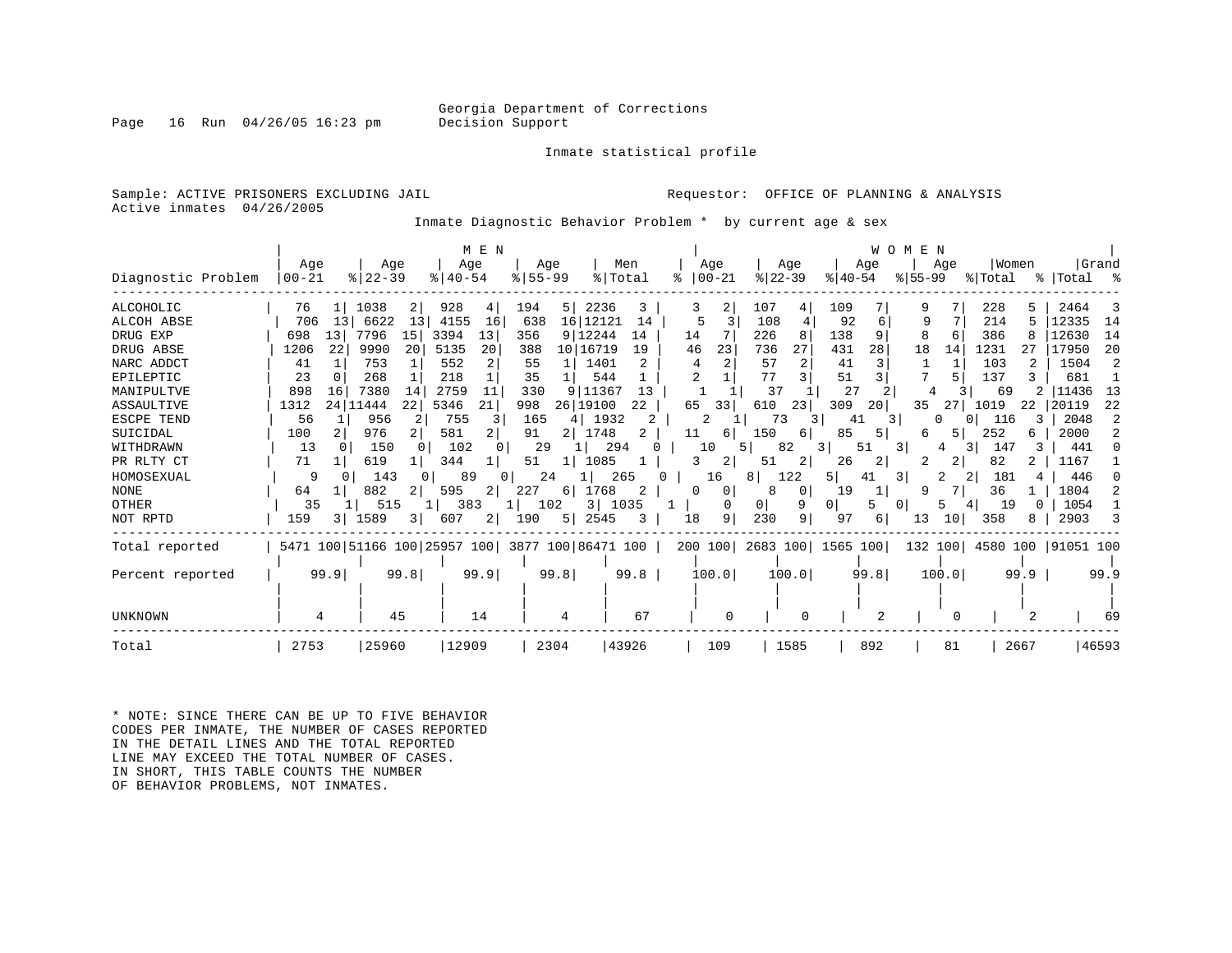Page  $17$  Run  $04/26/05$  16:23 pm

#### Inmate statistical profile

Sample: ACTIVE PRISONERS EXCLUDING JAIL **Requestor:** OFFICE OF PLANNING & ANALYSIS Active inmates 04/26/2005

Physical Profile (General Condition) by current age & sex

|                                                                                  |                                   |                                     |                              |                            |                       | M E N                      |             |                                                          |         |                    |                       |                       |                                    |                               |                                   |                     | <b>WOMEN</b>   |                                    |                 |                                      |                      |                 |
|----------------------------------------------------------------------------------|-----------------------------------|-------------------------------------|------------------------------|----------------------------|-----------------------|----------------------------|-------------|----------------------------------------------------------|---------|--------------------|-----------------------|-----------------------|------------------------------------|-------------------------------|-----------------------------------|---------------------|----------------|------------------------------------|-----------------|--------------------------------------|----------------------|-----------------|
|                                                                                  | Age                               |                                     | Age                          |                            | Age                   |                            | Age         |                                                          | Men     |                    |                       | Aqe                   |                                    | Age                           |                                   | Age                 |                | Age                                |                 | Women                                |                      | Grand           |
| Physical Profile                                                                 | $00 - 21$                         |                                     | $8122 - 39$                  |                            | $8140 - 54$           |                            | $8155 - 99$ |                                                          | % Total |                    | $\frac{1}{6}$   00-21 |                       |                                    | $ 22-39 $                     | $ 40-54 $                         |                     | % 55-99        |                                    | % Total         |                                      | %   Total %          |                 |
| NO LIMITATION<br>DEFECT NO MAJOR LIMT<br>DEFECT MAJOR LIMIT<br>VERY MAJOR DEFECT | 2523<br>133<br>15<br>$\mathbf{0}$ | 94   21467<br>5 l<br>0 <sup>1</sup> | 2799<br>1266<br>21           | 84  <br>5 1633<br>$\Omega$ | 7967<br>11 3099<br>26 | 63<br>13<br>0 <sup>1</sup> |             | 725 32 32682 76  <br>24 775 34 6806<br>733 32 3647<br>45 | 2       | 16  <br>8<br>92    | 87 81<br>$\Omega$     | 19<br>1  <br>$\Omega$ | 1066<br>18<br>52<br>0 <sup>1</sup> | 71  <br>389<br>3 <sup>1</sup> | 403<br>26<br>70<br>$\overline{0}$ | 46<br>397<br>8<br>4 | 45<br>$\Omega$ | 39 49<br>$26 \quad 33$<br>$\Omega$ | 149<br>$\Omega$ | 15 19 1571 61<br>844<br>33<br>6<br>5 | 34253 75<br>3796 8   | 7650 17<br>97 0 |
| Total reported                                                                   |                                   |                                     | 2671 100 25553 100 12725 100 |                            |                       |                            |             |                                                          |         | 2278 100 43227 100 |                       | 107 100               |                                    | 1508 100                      |                                   | 874 100             |                | 80 100                             |                 |                                      | 2569 100   45796 100 |                 |
| Percent reported                                                                 |                                   | 97.0                                |                              | 98.4                       |                       | 98.6                       |             | 98.9                                                     |         | 98.4               |                       | 98.2                  |                                    | 95.1                          |                                   | 98.0                |                | 98.8                               |                 | 96.3                                 |                      | 98.3            |
| NOT REPORTED                                                                     | 82                                |                                     | 407                          |                            | 184                   |                            | 26          |                                                          | 699     |                    |                       | 2                     |                                    | 77                            |                                   | 18                  |                |                                    |                 | 98                                   |                      | 797             |
| Total                                                                            | 2753                              |                                     | 25960                        |                            | 12909                 |                            | 2304        |                                                          | 43926   |                    | 109                   |                       | 1585                               |                               |                                   | 892                 |                | 81                                 |                 | 2667                                 |                      | 46593           |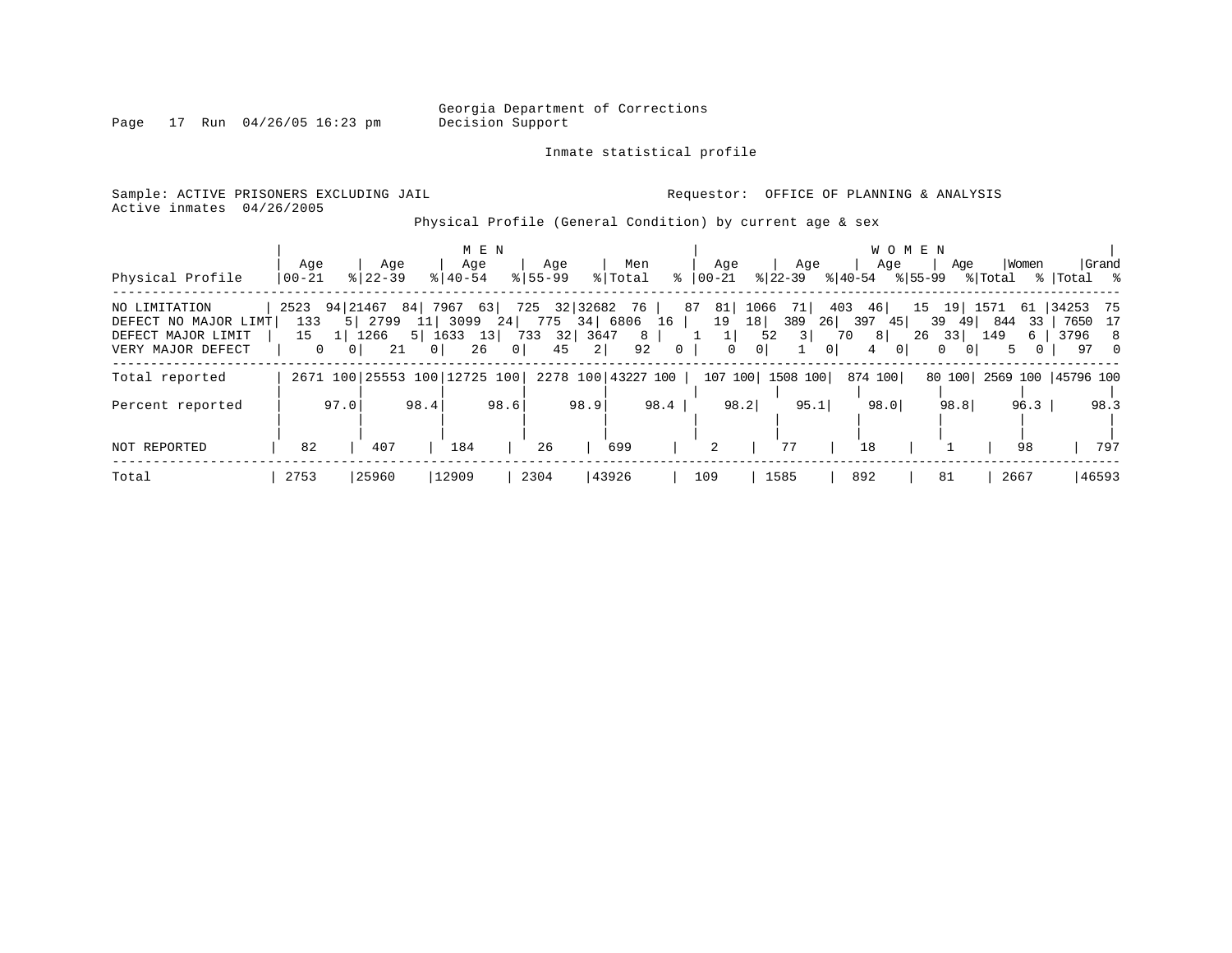Inmate statistical profile

Sample: ACTIVE PRISONERS EXCLUDING JAIL **Requestor:** OFFICE OF PLANNING & ANALYSIS Active inmates 04/26/2005

Security Status by current age & sex

|                  |                   |                                                 | M E N              |                     |                |                     |                                |                            | W O M E N        |                    |                      |
|------------------|-------------------|-------------------------------------------------|--------------------|---------------------|----------------|---------------------|--------------------------------|----------------------------|------------------|--------------------|----------------------|
| Security         | Age<br>$ 00 - 21$ | Age<br>$8$   22 – 39                            | Age<br>$8140 - 54$ | Age<br>$8 55-99$    | Men<br>% Total | Age<br>$ 00-21 $    | Age<br>$ 22-39 $               | Age<br>$ 40-54 $           | Age<br>$ 55-99 $ | Women<br>% Total   | Grand<br>%   Total % |
| DIAG INCOM       | $\Omega$          | $\Omega$                                        | 0<br>$\Omega$      | 01                  |                | 0                   | $\mathbf{0}$                   | $\mathbf{0}$               | $\mathbf{0}$     | 0                  |                      |
| WRK RELEAS       |                   |                                                 |                    | 0<br>0 <sup>1</sup> | 0              | 0<br>$\circ$        | 0 <sup>1</sup><br>$\mathbf{0}$ | 0<br>$\overline{0}$        | $\Omega$<br>0 I  |                    |                      |
| TRUSTY           | 27                | 1085                                            | 776                | 67<br>3 I           | 1955           | $\Omega$            | 48<br>0 <sup>1</sup>           | 35<br>3 I<br>41            |                  | 84                 | 2039                 |
| MINIMUM          | 755               | 8657<br>33                                      | 4981<br>39         | 39   15301<br>908   | 35             | 40<br>37            | 58<br>914                      | 604<br>68                  | 70 l<br>57       | 61<br>1615         | 16916<br>-36         |
| MEDIUM           | 451<br>1225       | 10455<br>40                                     | 39<br>5054         | 1017                | 44 17751<br>40 | 40                  | 440<br>371                     | 28<br>203<br>231           | 20<br>25         | 703<br>26          | 18454<br>-40         |
| CLOSE            | 498<br>18         | 4076<br>16                                      | 1348<br>10         | 227<br>10 6149      | 14             | 29<br>27            | 153<br>10                      | 35<br>4                    |                  | 220<br>8           | 6369<br>-14          |
| MAXIMUM          | 25                | 458                                             | 146<br>$2 \mid$    | 22<br>⊥ ।           | 651            | $\Omega$            | 0                              | 0 <sup>1</sup><br>$\Omega$ | $\Omega$<br>01   |                    | 655                  |
| DIAGNOSTIC       | 222               | 8 1229<br>5                                     | 5 <br>604          | 3 <br>63            | 2118<br>5      | 0 <sup>1</sup><br>0 | 27<br>2                        | 14                         |                  | 2<br>41            | 2159                 |
| Total reported   |                   | 2752 100 25960 100 12909 100 2304 100 43925 100 |                    |                     |                |                     | 109 100 1585 100               | 892 100                    | 81 100           | 2667 100 46592 100 |                      |
| Percent reported | 100.0             | 100.0                                           | 100.0              | 100.0               | 100.0          | 100.0               | 100.0                          | 100.0                      | 100.0            | 100.0              | 100.0                |
|                  |                   |                                                 |                    |                     |                |                     |                                |                            |                  |                    |                      |
| NOT RPTD         |                   |                                                 | $\Omega$           | 0                   |                |                     | $\Omega$                       |                            |                  |                    |                      |
| Total            | 2753              | 25960                                           | 12909              | 2304                | 43926          | 109                 | 1585                           | 892                        | 81               | 2667               | 46593                |

\* NOTE: BEGINNING IN JULY 1987, THE FACILITIES DIVISION NO LONGER CODED INMATES AS BEING WORK RELEASE

Page 18 Run  $04/26/05$  16:23 pm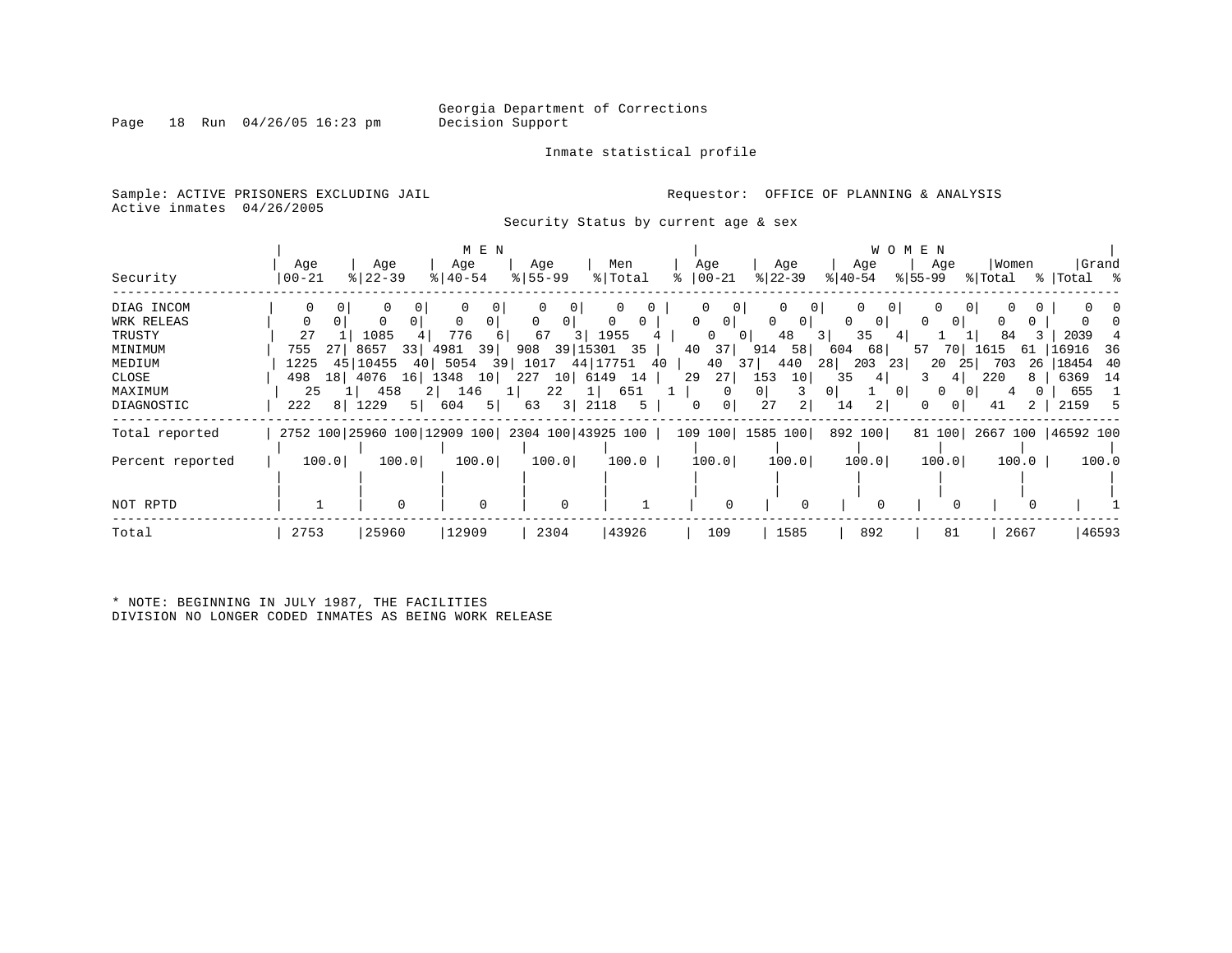Page 19 Run 04/26/05 16:23 pm

Inmate statistical profile

Sample: ACTIVE PRISONERS EXCLUDING JAIL **Requestor:** OFFICE OF PLANNING & ANALYSIS Active inmates 04/26/2005

Number Of Sentences by current age & sex

| Number Of Sentences                                                 | Age<br>$00 - 21$                                                | Age<br>$\frac{2}{3}$   22 - 39                                                                           | M E N<br>Age<br>$ 40-54 $                                                | Age<br>$8 55-99$                                                                                                        | Men<br>% Total<br>°           | Age<br>$ 00-21$                                                                                      | Age<br>$ 22 - 39 $<br>୫∣40-54                                          | <b>WOMEN</b><br>Age<br>Age<br>$ 55-99 $                                                                                           | Women<br>% Total                                             | Grand<br>%   Total %                                                        |
|---------------------------------------------------------------------|-----------------------------------------------------------------|----------------------------------------------------------------------------------------------------------|--------------------------------------------------------------------------|-------------------------------------------------------------------------------------------------------------------------|-------------------------------|------------------------------------------------------------------------------------------------------|------------------------------------------------------------------------|-----------------------------------------------------------------------------------------------------------------------------------|--------------------------------------------------------------|-----------------------------------------------------------------------------|
| ONE<br>TWO<br>THREE<br><b>FOUR</b><br><b>FIVE</b><br>MORE THAN FIVE | 1255<br>46<br>27<br>748<br>372<br>14<br>178<br>102<br>90<br>3 I | 9449<br>36<br>6783<br>26<br>16<br>4219<br>2551<br>10 <sup>1</sup><br>1415<br>5 <sup>1</sup><br>1528<br>6 | 4757<br>37<br>27<br>3421<br>2127<br>16<br>1190<br>9<br>622<br>785<br>6 I | 43   16446<br>985<br>27 11565<br>613<br>15<br>7062<br>344<br>8 <br>4093<br>174<br>98<br>4 <br>2237<br>4  <br>2492<br>89 | 37<br>26<br>16<br>9<br>5<br>6 | 723<br>50<br>46<br>26<br>28<br>420<br>15<br>16<br>229<br>108<br>$6 \mid$<br>4<br>4<br>53<br>4  <br>4 | 434<br>46<br>26<br>216<br>128<br>14<br>67<br>52<br>26<br>3 <br>20<br>3 | 38<br>49<br>47<br>28<br>24<br>23<br>12 <br>10<br>14<br>8 <sup>1</sup><br>9  <br>3<br>3<br>$\overline{0}$<br>$\left 2\right $<br>0 | 1245<br>47<br>687<br>26<br>383<br>14<br>189<br>85<br>4<br>77 | 17691<br>-38<br>12252<br>26<br>7445<br>16<br>4282<br>9<br>2322<br>5<br>2569 |
| Total reported<br>Percent reported                                  | 99.7                                                            | 99.9                                                                                                     | 99.9                                                                     | 2745 100 25945 100 12902 100 2303 100 43895 100<br>100.0                                                                | 99.9                          | 109 100 1585 100<br>100.0                                                                            | 891 100<br>100.0                                                       | 99.9<br>100.0                                                                                                                     | 81 100 2666 100 46561 100<br>100.0                           | 99.9                                                                        |
| NOT REPORTED<br>Total                                               | 8<br>2753                                                       | 15<br>25960                                                                                              | 7<br>12909                                                               | $\mathbf{1}$<br>2304                                                                                                    | 31<br>43926                   | $\Omega$<br>109                                                                                      | 1585                                                                   | 892<br>81                                                                                                                         | 2667                                                         | 32<br>46593                                                                 |
| AVG NUM SENTENCES                                                   | 2.08                                                            | 2.46                                                                                                     | 2.43                                                                     | 2.20                                                                                                                    | 2.41                          | 2.11                                                                                                 | 2.09                                                                   | 2.00<br>1.94                                                                                                                      | 2.05                                                         | 2.39                                                                        |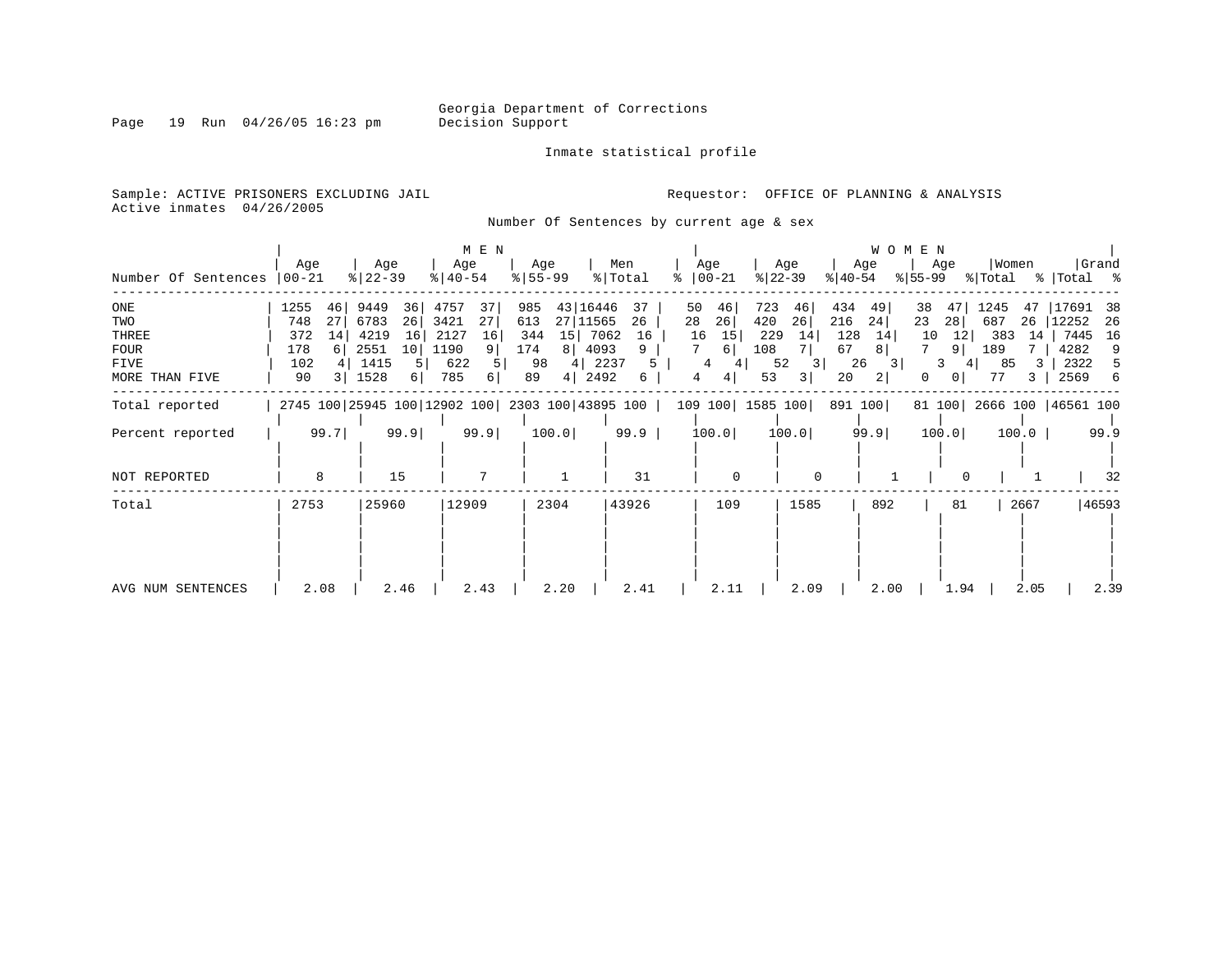Inmate statistical profile

Page 20 Run  $04/26/05$  16:23 pm

Sample: ACTIVE PRISONERS EXCLUDING JAIL **Requestor:** OFFICE OF PLANNING & ANALYSIS Active inmates 04/26/2005

Number Of Disciplinaries by current age & sex

| Disciplinaries                                                       | Age<br>$ 00-21$                                                 | Age<br>$ 22-39 $                                                                              | M E N<br>Age<br>$ 40-54 $                                                | Age<br>$8 55-99$                                                                  | Men<br>% Total                                                                | Age<br>ႜ<br>$ 00-21$                             | Age<br>$ 22-39 $                                             | Age<br>$ 40-54 $                                           | W O M E N<br>Age<br>$ 55-99 $   | Women<br>% Total                                               | Grand<br>%   Total %                                                                |
|----------------------------------------------------------------------|-----------------------------------------------------------------|-----------------------------------------------------------------------------------------------|--------------------------------------------------------------------------|-----------------------------------------------------------------------------------|-------------------------------------------------------------------------------|--------------------------------------------------|--------------------------------------------------------------|------------------------------------------------------------|---------------------------------|----------------------------------------------------------------|-------------------------------------------------------------------------------------|
| ZERO<br>ONE<br>TWO<br>THREE<br><b>FOUR</b><br>FIVE<br>MORE THAN FIVE | 921<br>33<br>14<br>384<br>227<br>180<br>145<br>139<br>757<br>27 | 9212<br>35 <br>3388<br>13<br>2150<br>8<br>1505<br>6<br>1166<br>853<br>7683<br>30 <sup>1</sup> | 5917<br>46<br>1870<br>14<br>1093<br>8<br>671<br>508<br>371<br>2478<br>19 | 1074<br>47<br>395<br>17<br>218<br>125<br>89<br>68<br>$\overline{3}$<br>15 <br>335 | 17124<br>39<br>6037<br>14<br>3688<br>8<br>2481<br>1908<br>1431<br>11253<br>26 | 43<br>39<br>12<br>11<br>10<br>9<br>5<br>27<br>25 | 795<br>50<br>201<br>13<br>132<br>90<br>46<br>39<br>282<br>18 | 534<br>60<br>13<br>112<br>64<br>50<br>24<br>18<br>90<br>10 | 46<br>57<br>20<br>16<br>8<br>10 | 1418<br>53<br>341<br>13<br>213<br>152<br>75<br>61<br>407<br>15 | 18542<br>40<br>6378<br>14<br>3901<br>8<br>2633<br>6<br>1983<br>1492<br>11660<br>-25 |
| Total reported                                                       |                                                                 | 2753 100 25957 100 12908 100 2304 100 43922 100                                               |                                                                          |                                                                                   |                                                                               |                                                  | 109 100 1585 100                                             | 892 100                                                    |                                 | 81 100 2667 100 46589 100                                      |                                                                                     |
| Percent reported                                                     | 100.0                                                           | 100.0                                                                                         | 100.0                                                                    | 100.0                                                                             | 100.0                                                                         | 100.0                                            | 100.0                                                        | 100.0                                                      | 100.0                           | 100.0                                                          | 100.0                                                                               |
| NOT REPORTED                                                         | $\Omega$                                                        |                                                                                               |                                                                          | $\Omega$                                                                          |                                                                               | <sup>0</sup>                                     | $\Omega$                                                     |                                                            |                                 |                                                                |                                                                                     |
| Total                                                                | 2753                                                            | 25960                                                                                         | 12909                                                                    | 2304                                                                              | 43926                                                                         | 109                                              | 1585                                                         | 892                                                        | 81                              | 2667                                                           | 46593                                                                               |
| AVG NUM DISCIP                                                       | 4.84                                                            | 6.28                                                                                          | 4.26                                                                     | 3.29                                                                              | 5.44                                                                          | 4.26                                             | 3.53                                                         | 2.28                                                       | 2.25                            | 3.10                                                           | 5.30                                                                                |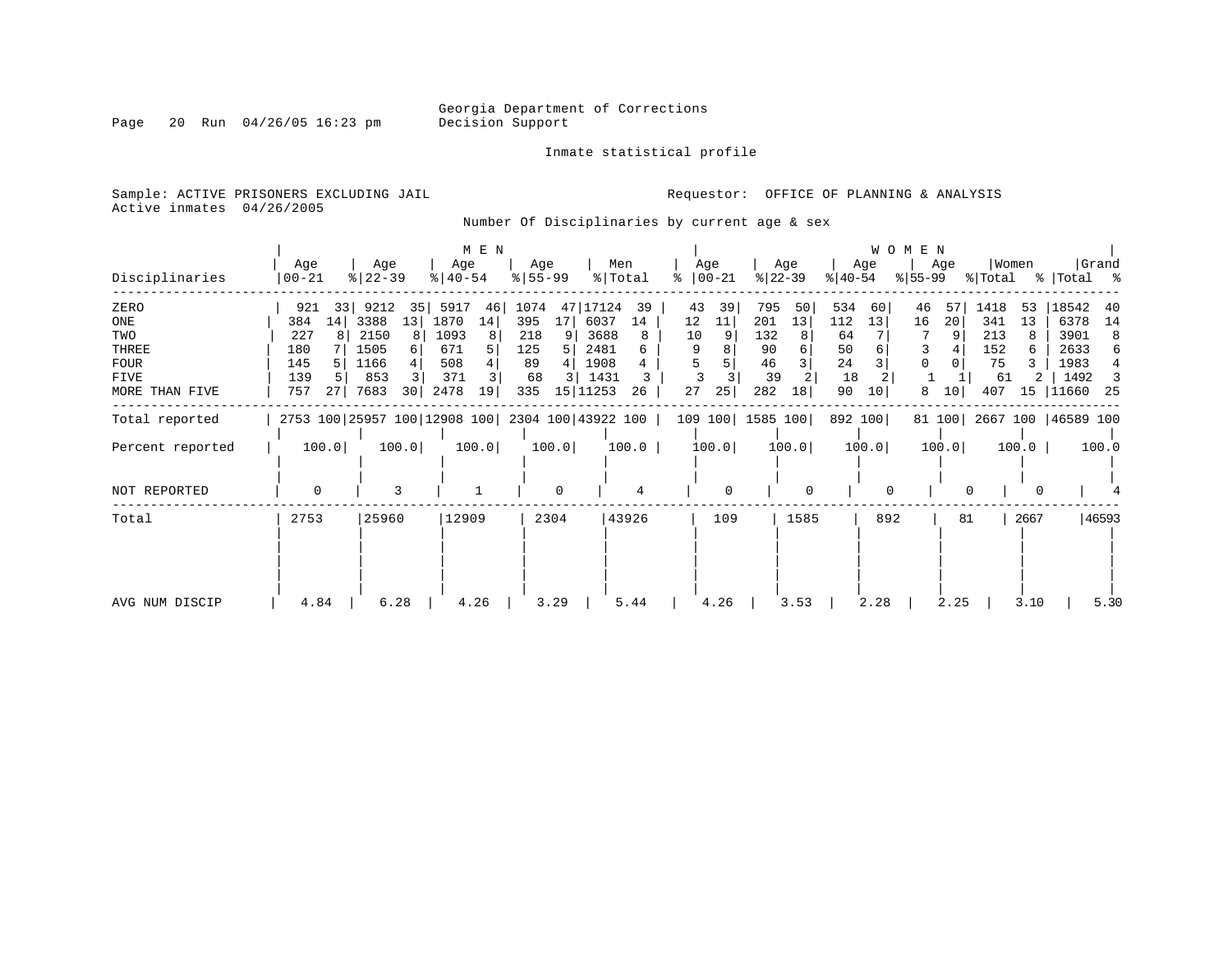Inmate statistical profile

Page 21 Run 04/26/05 16:23 pm

Sample: ACTIVE PRISONERS EXCLUDING JAIL **Requestor:** OFFICE OF PLANNING & ANALYSIS

Active inmates 04/26/2005

Number Of Escapes by current age & sex

|                  |                     |                                                 | M E N            |                      |                |                |                    |               | WOMEN        |                           |                |
|------------------|---------------------|-------------------------------------------------|------------------|----------------------|----------------|----------------|--------------------|---------------|--------------|---------------------------|----------------|
|                  | Age                 | Age                                             | Age              | Age                  | Men            | Age            | Age                | Age           | Age          | Women                     | Grand          |
| Escapes          | $ 00-21$            | $ 22-39 $                                       | $ 40-54 $        | $8 55-99$            | % Total        | $ 00-21 $<br>ႜ | $ 22-39 $          | $ 40-54 $     | $ 55-99 $    | % Total                   | % Total %      |
| ZERO             | 2747 100 25828      |                                                 | 99   12777<br>99 | 2260                 | 98 43612<br>99 | 109 100        | 1582 100           | 891 100       | 81 100       | 2663 100                  | 46275<br>99    |
| ONE              | 0 <sup>1</sup><br>6 | 131<br>1 I                                      | 116              | 35<br>$\overline{a}$ | 288            | 0<br>$\Omega$  | 3<br>0             | 0             | $\Omega$     | $\Omega$                  | 292            |
| TWO              | $\left( \right)$    |                                                 | 13<br>Ü          | 6<br>$\Omega$        | 20             |                |                    |               |              |                           | 20<br>$\Omega$ |
| THREE            | 0                   | 0<br>0                                          |                  |                      |                |                |                    | 0             |              |                           |                |
| <b>FOUR</b>      | U                   |                                                 |                  |                      |                |                |                    |               |              |                           |                |
| FIVE             | O                   | $\Omega$<br>0                                   |                  | $\Omega$             | $\Omega$       |                | $\Omega$           | 0             |              |                           |                |
| MORE THAN FIVE   | $\Omega$            | $\Omega$                                        | $\Omega$         | $\Omega$             |                | <sup>0</sup>   | $\Omega$           | $\Omega$<br>0 |              |                           |                |
| Total reported   |                     | 2753 100 25960 100 12909 100 2304 100 43926 100 |                  |                      |                |                | 109 100   1585 100 | 892 100       |              | 81 100 2667 100 46593 100 |                |
| Percent reported | 100.0               | 100.0                                           | 100.0            | 100.0                | 100.0          | 100.0          | 100.0              | 100.0         | 100.0        | 100.0                     | 100.0          |
|                  |                     |                                                 |                  |                      |                |                |                    |               |              |                           |                |
| NOT REPORTED     | 0                   | $\Omega$                                        | $\Omega$         | $\Omega$             | $\Omega$       |                | $\Omega$           | $\Omega$      | <sup>0</sup> |                           |                |
| Total            | 2753                | 25960                                           | 12909            | 2304                 | 43926          | 109            | 1585               | 892           | 81           | 2667                      | 46593          |
|                  |                     |                                                 |                  |                      |                |                |                    |               |              |                           |                |
|                  |                     |                                                 |                  |                      |                |                |                    |               |              |                           |                |
|                  |                     |                                                 |                  |                      |                |                |                    |               |              |                           |                |
|                  |                     |                                                 |                  |                      |                |                |                    |               |              |                           |                |
| AVG NUM ESCAPES  | .00                 | .01                                             | .01              | .02                  | .01            | .00            | .00                | .00           | .00          | .00                       | .01            |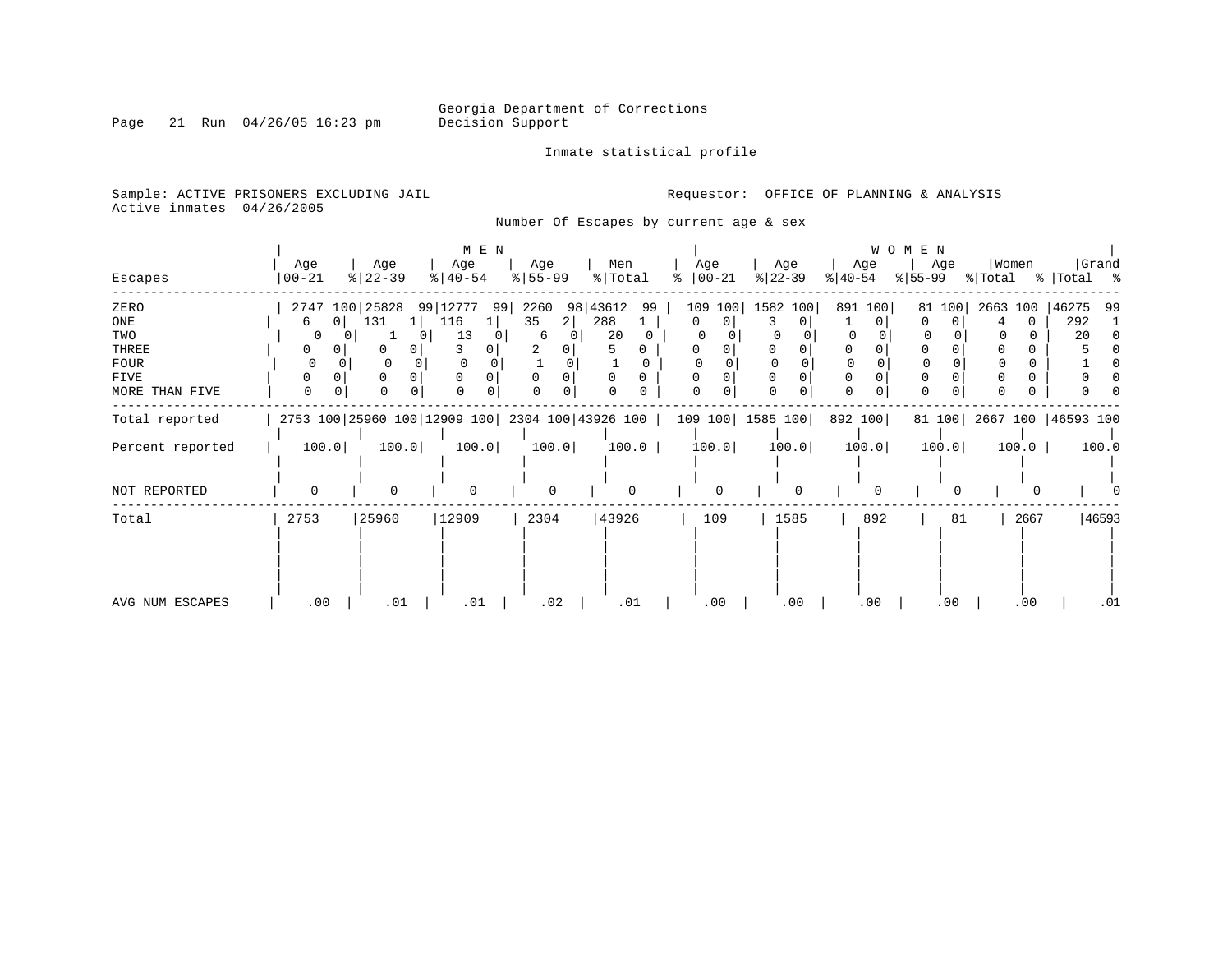Georgia Department of Corrections

Page 22 Run 04/26/05 16:23 pm Decision Support

Inmate statistical profile

Active inmates 04/26/2005

Sample: ACTIVE PRISONERS EXCLUDING JAIL **Analysis** Requestor: OFFICE OF PLANNING & ANALYSIS

Number Of Prior Georgia Incarcerations \* by current age & sex

|                            |                     |                        | M E N            |                  |                                                                      |                        |                  |                  | WOMEN            |                           |                    |
|----------------------------|---------------------|------------------------|------------------|------------------|----------------------------------------------------------------------|------------------------|------------------|------------------|------------------|---------------------------|--------------------|
| Prior Incarcerations 00-21 | Age                 | Age<br>$ 22-39 $       | Age<br>$ 40-54 $ | Age<br>$8 55-99$ | Men<br>% Total                                                       | Age<br>$\approx$ 00-21 | Age<br>$ 22-39 $ | Age<br>$ 40-54 $ | Age<br>$ 55-99 $ | Women<br>% Total          | Grand<br>% Total % |
|                            |                     |                        |                  |                  |                                                                      |                        |                  |                  |                  |                           |                    |
| ZERO                       | 2590                | 94 16164               |                  |                  | 62 5254 41 1246 54 25254 57                                          | 105<br>96              | 1163 73          | 501<br>56        | 78<br>63         | 1832<br>69                | 27086<br>58        |
| ONE                        | 153                 | $6$   4908 19          | 2243 17          | 418              | 18 7722<br>18                                                        | 4<br>4                 | 14<br>216        | 149<br>17        | 7<br>6.          | 375<br>14                 | 8097<br>17         |
| TWO                        | 9                   | 0   2505<br>10         | $1600$ 12        | 242              | 11 4356<br>10                                                        | $\Omega$               | 114              | 85<br>10         |                  | 202                       | 4558<br>10         |
| THREE                      | 0<br>01             | 1294<br>5 <sup>1</sup> | 1297<br>10       | 163              | 2754<br>6                                                            | 0<br>$\mathbf{0}$      | 54               | 61               |                  | 121                       | 2875<br>6          |
| FOUR                       | 0                   | 621<br>21              | 954              | 105<br>5         | 1680<br>4                                                            |                        | 21               | 39               |                  | 60                        | 1740               |
| FIVE                       | 0 <sup>1</sup>      | 289                    | 637<br>5         | 56<br>21         | 983                                                                  |                        |                  | 27               |                  | 36                        | 1019<br>2          |
| MORE THAN FIVE             | 0<br>0 <sup>1</sup> | 179                    | 7  <br>924       | 74<br>3          | 1177<br>3                                                            | $\Omega$               | 8                | 30               | 3                | 41                        | 1218<br>3          |
| Total reported             |                     |                        |                  |                  | 2753 100 25960 100 12909 100 2304 100 43926 100   109 100   1585 100 |                        |                  | 892 100          |                  | 81 100 2667 100 46593 100 |                    |
| Percent reported           | 100.0               | 100.0                  | 100.0            | 100.0            | 100.0                                                                | 100.0                  | 100.0            | 100.0            | 100.0            | 100.0                     | 100.0              |
|                            |                     |                        |                  |                  |                                                                      |                        |                  |                  |                  |                           |                    |
| NOT REPORTED               | $\Omega$            | $\Omega$               | $\Omega$         | 0                |                                                                      | $\Omega$               | U                | U                |                  |                           |                    |
| Total                      | 2753                | 25960                  | 12909            | 2304             | 43926                                                                | 109                    | 1585             | 892              | 81               | 2667                      | 46593              |
|                            |                     |                        |                  |                  |                                                                      |                        |                  |                  |                  |                           |                    |
|                            |                     |                        |                  |                  |                                                                      |                        |                  |                  |                  |                           |                    |
|                            |                     |                        |                  |                  |                                                                      |                        |                  |                  |                  |                           |                    |
|                            |                     |                        |                  |                  |                                                                      |                        |                  |                  |                  |                           |                    |
|                            |                     |                        |                  |                  |                                                                      |                        |                  |                  |                  |                           |                    |
| AVG # INCARCERATIONS       | .06                 | .73                    | 1.76             | 1.15             | 1.01                                                                 | .04                    | .50              | 1.12             | .63              | .69                       | .99                |

\* This data counts a parole revocation on an existing sentenCE AS A prior incarceration. Also, this data counts, for any cohort of inmates, the total number of Georgia incarcerations the inmate has had during his entire criminal career. For example, if an inmate was admitted to prison first in FY72, and then re-admitted in FY79 and FY85, he had two prior incarcerations before the FY85 admission. This inmate's records show two prior incarcerations in all three of his records since he has had two prior incarcerations in his criminal career. If the cohort of FY72 admissions is selected for analysis, two prior incarcerations will be listed for this inmate even though in FY72, he had no prior incarcerations.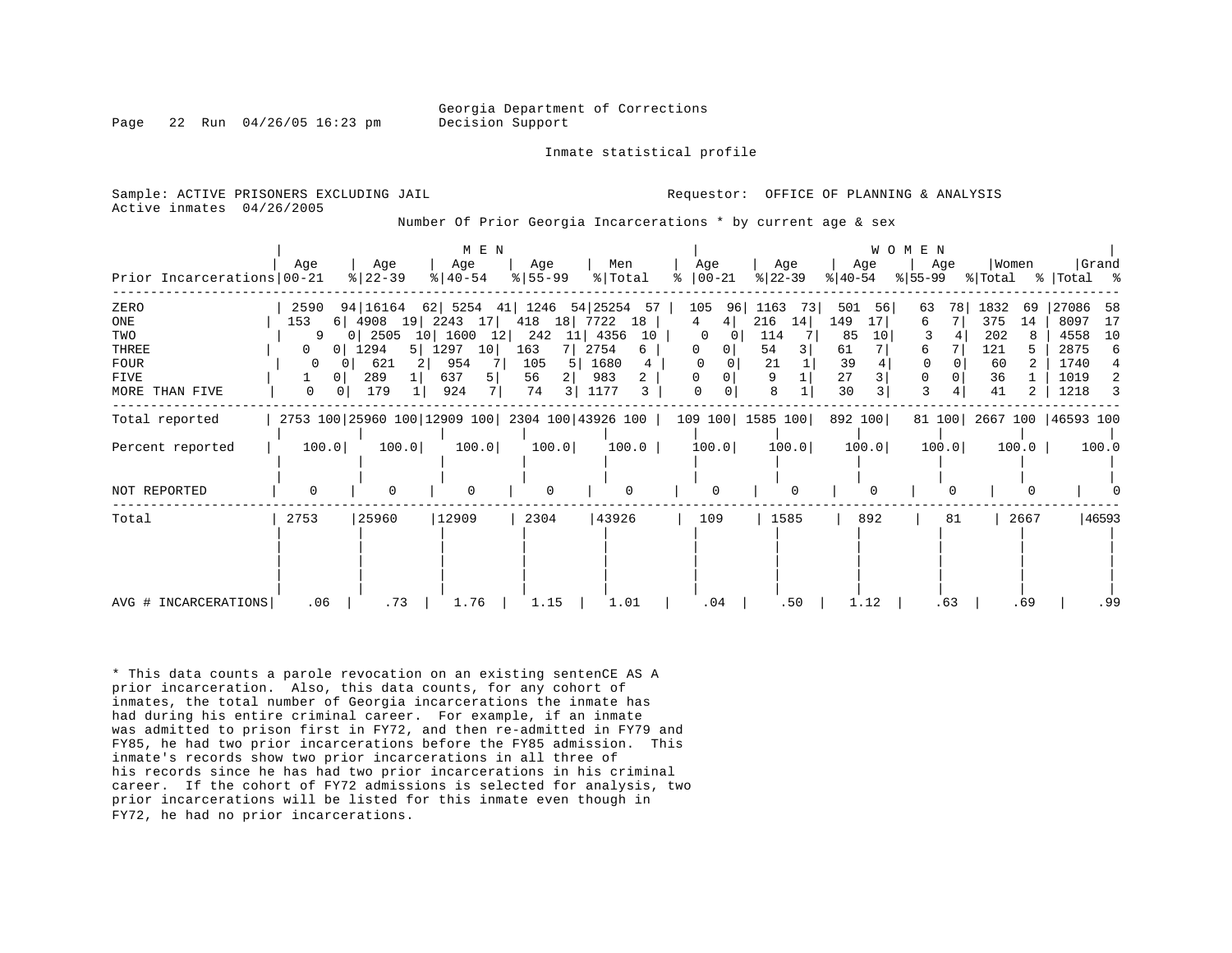Page 23 Run 04/26/05 16:23 pm

Inmate statistical profile

Sample: ACTIVE PRISONERS EXCLUDING JAIL **Requestor:** OFFICE OF PLANNING & ANALYSIS Active inmates 04/26/2005

Number Of Transfers by current age & sex

|                   |                                         |                  | M E N                       |                  |                                    |                |                                                                                |             |                  |          |                  | <b>WOMEN</b> |          |       |         |                                                 |       |
|-------------------|-----------------------------------------|------------------|-----------------------------|------------------|------------------------------------|----------------|--------------------------------------------------------------------------------|-------------|------------------|----------|------------------|--------------|----------|-------|---------|-------------------------------------------------|-------|
| Transfers         | Age<br>  00-21                          | Age<br>$ 22-39 $ | Age<br>$ 40-54 $            | Age<br>$8 55-99$ | Men<br>% Total                     |                | Age<br>$\frac{1}{6}$   00 - 21                                                 |             | Age<br>$ 22-39 $ |          | Age<br>୫∣40-54   |              | Age      | Women |         | $ \$ 55-99 \$ \total \times \text{ Total \times | Grand |
| ZERO              | 386 14 1893                             |                  | 7 1005                      | 8 114            | 5   3398                           | 8              | 19                                                                             | 17          | 318              | 20       | 189<br>21        |              | 11<br>14 | 537   | -20     | 3935                                            | -8    |
| ONE               | 1539 56 9919 38 4544 35 798 35 16800 38 |                  |                             |                  |                                    |                | 45<br>41                                                                       |             | 559 35           | 247 28   |                  | 18           | 22       | 869   |         | 33 17669                                        | 38    |
| TWO               |                                         |                  |                             |                  | 545 20 5925 23 2481 19 433 19 9384 | 21             | 39                                                                             |             |                  |          | 36 546 34 326 37 |              | 38<br>31 | 942   | 35      | 10326 22                                        |       |
| THREE             | 178                                     |                  |                             |                  | 6 3324 13 1507 12 277 12 5286 12   |                | 4 <br>$4\overline{ }$                                                          |             | 93<br>$6 \mid$   | 49       | 5                | 9.           | 11       | 155   | 6       | 5441                                            | 12    |
| <b>FOUR</b>       |                                         | 63 2 1855        | 7   974                     |                  | 8 191 8 3083                       | 7 <sup>1</sup> |                                                                                | $2 \quad 2$ | 34               | 2        | 37<br>4          | .5           | -61      | 78    |         | 3161                                            | 7     |
| FIVE              |                                         | 24 1 1099 4      |                             |                  | 724 6 125 5 1972 4                 |                | $\overline{0}$<br>$\circ$                                                      |             | 12<br>1          | 20       | 2                | 4            | 5        | 36    |         | 2008                                            |       |
| MORE THAN FIVE    | 18                                      | 1 1945           | 7   1674 13   366 16   4003 |                  |                                    | 9              | $0 \quad 0$                                                                    |             | 23               | $1\vert$ | 24<br>3          | 3            |          | 50    | 2       | 4053 9                                          |       |
| Total reported    |                                         |                  |                             |                  |                                    |                | 2753 100 25960 100 12909 100 2304 100 43926 100   109 100   1585 100   892 100 |             |                  |          |                  |              |          |       |         | 81 100 2667 100 46593 100                       |       |
| Percent reported  | 100.0                                   | 100.0            | 100.0                       | 100.0            | 100.0                              |                | 100.0                                                                          |             | 100.0            |          | 100.0            |              | 100.0    |       | $100.0$ |                                                 | 100.0 |
|                   |                                         |                  |                             |                  |                                    |                |                                                                                |             |                  |          |                  |              |          |       |         |                                                 |       |
| NOT REPORTED      |                                         | <sup>0</sup>     | <sup>0</sup>                | <sup>0</sup>     | $\Omega$                           |                | $\Omega$                                                                       |             | <sup>0</sup>     |          |                  |              |          |       |         |                                                 |       |
| Total             | 2753                                    | 25960            | 12909                       | 2304             | 43926                              |                | 109                                                                            |             | 1585             |          | 892              |              | 81       | 2667  |         |                                                 | 46593 |
|                   |                                         |                  |                             |                  |                                    |                |                                                                                |             |                  |          |                  |              |          |       |         |                                                 |       |
| AVG NUM TRANSFERS | 1.33                                    | 2.33             | 2.82                        | 3.12             | 2.45                               |                | 1.31                                                                           |             | 1.44             |          | 1.66             |              | 2.07     |       | 1.53    |                                                 | 2.40  |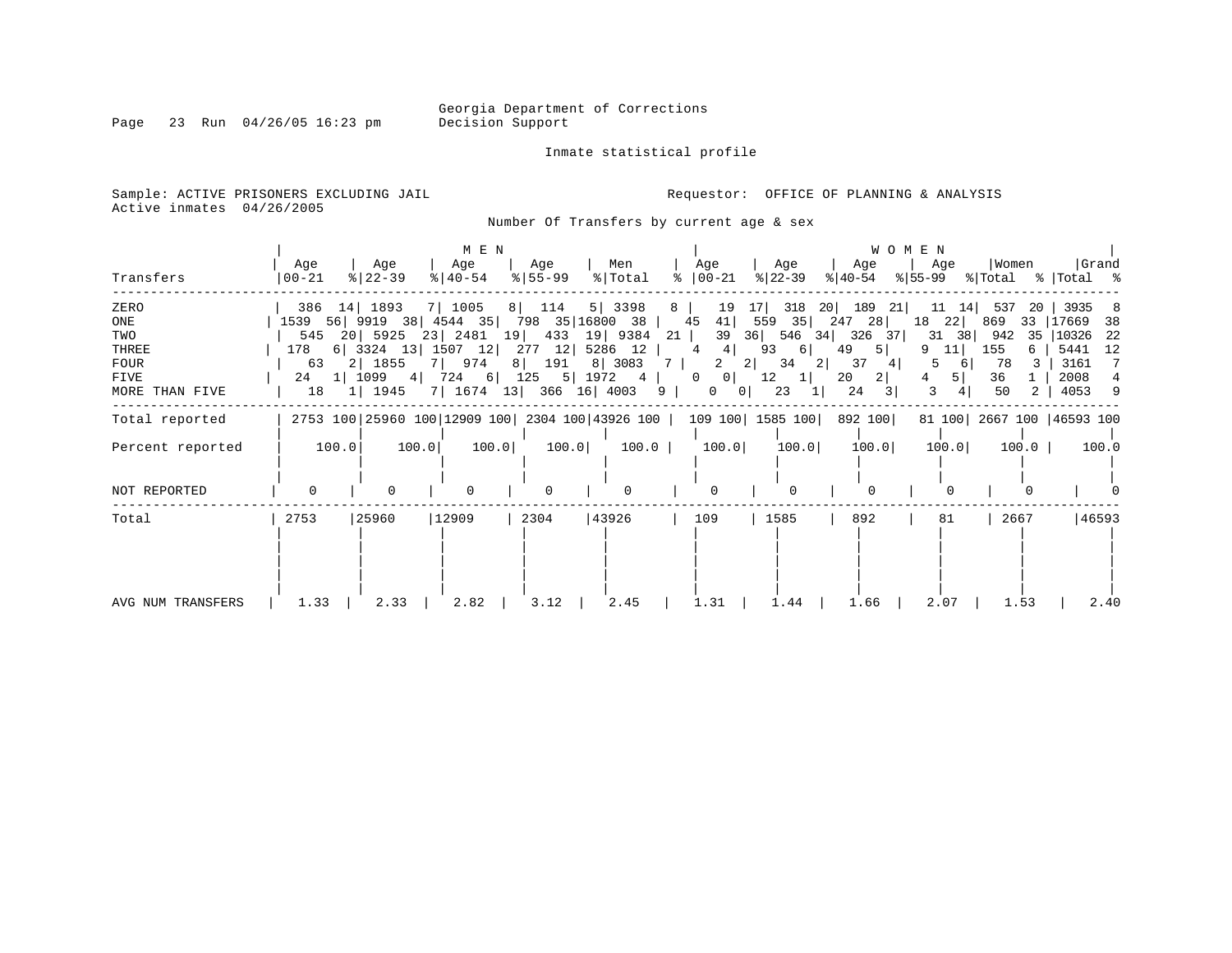Page 24 Run  $04/26/05$  16:23 pm

#### Inmate statistical profile

Sample: ACTIVE PRISONERS EXCLUDING JAIL **Requestor:** OFFICE OF PLANNING & ANALYSIS Active inmates 04/26/2005

County Of Conviction by current age & sex

|                            |                |                     |                     |                       | M E N                |                |                |                |                |              |                      |                |                            |              |                         | WOMEN        |                              |              |                |              |           |              |
|----------------------------|----------------|---------------------|---------------------|-----------------------|----------------------|----------------|----------------|----------------|----------------|--------------|----------------------|----------------|----------------------------|--------------|-------------------------|--------------|------------------------------|--------------|----------------|--------------|-----------|--------------|
|                            | Age            |                     | Age                 |                       | Age                  | Age            |                | Men            |                |              | Age                  |                | Age                        |              | Age                     |              | Age                          |              | Women          |              | Grand     |              |
| County Of Conviction 00-21 |                |                     | $8   22 - 39$       |                       | $8140 - 54$          | $8155 - 99$    |                | % Total        |                | ႜ            | $ 00-21$             |                | $ 22-39$                   |              | $ 40-54$                | $8 55-99$    |                              | % Total      |                |              | %   Total | ఄ            |
| Appling                    |                | 3                   | 0<br>46             | 0                     | 21                   | 0              | 9              | 79<br>0        | 0              |              | 0                    | 0              | 2                          | 0            |                         | 0            | $\Omega$                     | 0            | 3              | 0            | 82        |              |
| Atkinson                   |                | 2<br>0 <sup>1</sup> | 18                  | 10<br>0               | 0                    | 6              | 0              | 36             | 0              | $\Omega$     | 0                    | $\Omega$       | 0                          |              | 0                       |              | 0<br>0                       |              | 1              | 0            | 37        | <sup>0</sup> |
| Bacon                      |                | $\mathbf{1}$        | 26<br>0             | 0                     | 19                   | $\Omega$       | $\Omega$       | 0              | 46<br>$\Omega$ |              | 0                    | $\mathbf 0$    | $\mathbf{1}$               | 0            | 1                       | $\Omega$     | $\Omega$                     | 0            | $\overline{2}$ | $\Omega$     | 48        | $\Omega$     |
| Baker                      | 0              | 0                   | 9                   | 0                     | 8<br>$\mathbf 0$     | 0              | 0              | 17             | 0              | $\Omega$     | 0                    | 1              | $\mathsf 0$                | <sup>0</sup> | $\mathbf 0$             |              | 0<br>U                       |              | 1              | 0            | 18        | $\Omega$     |
| Baldwin                    |                | 34                  | 194<br>1            | $\mathbf{1}$          | 90                   | 1              | 9              | $\overline{0}$ | 327            |              | $\Omega$             | 0 <sup>1</sup> | 12                         |              | 7                       | 1            | $\cap$                       | 0            | 19             | 1            | 346       |              |
| Banks                      | 8              | $\Omega$            | 38                  | 18<br>0               | $\Omega$             | 6              | $\overline{0}$ | 70             | $\Omega$       | 1            | $\mathbf{1}$         | $\overline{4}$ | $\mathbf 0$                |              | 0<br>2                  |              | 0<br>0                       |              | 7              | 0            | 77        | 0            |
| Barrow                     |                | 9                   | 115<br>0            | 0                     | 72                   | 1              | 16             | 1              | 212            | O            | 0                    | 0              | 8                          |              | 2                       | 0            | 1                            | 1            | 11             | 0            | 223       | $\Omega$     |
| Bartow                     | 25             | 1                   | 238                 | 1 <sup>1</sup><br>139 | 1                    | 33             | $1\vert$       | 435            | -1             | 1            | $\mathbf 1$          | 35             | 2                          | 9            | 1                       |              | O<br>0.                      |              | 45             | 2            | 480       | $\mathbf{1}$ |
| Ben Hill                   |                | 8                   | 116<br>0            | 0                     | 62                   | 0              | 10             | 196<br>0       | $\Omega$       |              |                      | $\mathbf{1}$   | 10                         | 1            | 3                       | 0            | 0                            | 0            | 14             | 1            | 210       | $\mathbf 0$  |
| Berrien                    | 6              | $\Omega$            | 53                  | 0                     | 26<br>$\mathbf{0}$   | 4              | 0              | 89             | O              | O            | 0                    | 8              | 1                          | 0            | 0                       |              | O<br>0                       |              | 8              | $\Omega$     | 97        | $\Omega$     |
| <b>Bibb</b>                |                | 53                  | 2<br>529            | 2                     | 312                  | $\overline{2}$ | 56             | 2 <br>950      | 2              |              | $\overline{c}$       | 2              | 26                         | 2            | 19<br>2                 |              | 4                            | 5            | 51             | 2            | 1001      | 2            |
| Bleckley                   | 6              | 0                   | 72                  | 0                     | 26<br>0              | 2              | 0 <sup>1</sup> | 106            | 0              | 0            | $\Omega$             | 4              | 0                          |              | 4<br>0                  |              | 1<br>1                       |              | 9              | $\Omega$     | 115       | 0            |
| Brantley                   |                | 2                   | 24<br>0             | $\Omega$              | 15                   | $\Omega$       | 8<br>$\Omega$  | 49             | $\Omega$       |              | 1                    |                |                            | 0            | $\mathbf 0$<br>1        |              | -1                           | 1            | 4              | $\Omega$     | 53        | $\Omega$     |
| <b>Brooks</b>              | 3              | $\mathbf 0$         | 51                  | $\overline{0}$        | 14<br>$\circ$        | 6              | 0              | 74             | $\Omega$       | $\Omega$     | 0                    | $\Omega$       | 0                          |              | $\Omega$<br>$\mathbf 0$ |              | $\mathbf{0}$<br>$\mathbf 0$  |              | $\Omega$       | $\Omega$     | 74        | $\Omega$     |
| Bryan                      |                | 6                   | 43<br>0             | 0                     | 29<br>0              |                | 9<br>0         | 87             | $\Omega$       |              | $\Omega$<br>$\Omega$ |                | $\mathbf{1}$<br>$\Omega$   |              | $\Omega$<br>$\Omega$    |              | $\mathbf{1}$                 | $\mathbf{1}$ | $\overline{2}$ | $\Omega$     | 89        | $\Omega$     |
| Bulloch                    | 41             | 1                   | 249                 | $\mathbf{1}$          | 84<br>$\mathbf{1}$   | 18             | $\mathbf{1}$   | 392            | 1              | ζ            | 3                    | 15             | 1                          | 8            | 1                       |              | 3<br>4                       |              | 29             | 1            | 421       | 1            |
| Burke                      | 15             |                     | 1<br>108            | 0                     | 57<br>$\Omega$       | 9              | $\Omega$       | 189            | $\Omega$       | $\Omega$     | $\Omega$             |                | $\overline{2}$<br>$\Omega$ |              | $\Omega$<br>$\Omega$    |              | $\overline{2}$<br>2          |              | 4              | $\Omega$     | 193       | $\Omega$     |
| <b>Butts</b>               | 6              | $\Omega$            | 66                  | $\Omega$              | 35<br>$\circ$        | 6              | 0              | 113            | $\Omega$       | $\Omega$     | $\Omega$             | 6              | 0                          | $\Omega$     | $\Omega$                |              | $\mathbf{1}$<br>$\mathbf{1}$ |              | 7              | $\Omega$     | 120       | $\Omega$     |
| Calhoun                    | 4              | $\mathbf 0$         | 22                  | $\mathbf 0$           | 14<br>0              | 2              | 0              | 42             | $\Omega$       | $\Omega$     | $\Omega$             | 3              | 0                          | 0            | $\mathbf 0$             |              | $\Omega$<br>$\mathbf 0$      |              | 3              | 0            | 45        | 0            |
| Camden                     | $\overline{a}$ | $\mathbf 0$         | 65                  | $\mathbf 0$           | 30<br>0              | $\overline{4}$ | $\mathbf 0$    | 101            | $\Omega$       | $\Omega$     | $\Omega$             |                | $\overline{2}$<br>$\Omega$ |              | $\mathbf 0$<br>$\Omega$ |              | $\mathbf{1}$                 | 1            | 3              | $\Omega$     | 104       | $\Omega$     |
| Candler                    | 5              | 0                   | 40                  | 0                     | 16<br>0              | 1              | $\mathbf{0}$   | 62             | $\Omega$       | $\Omega$     | $\Omega$             | $\mathbf 0$    | 0                          |              | 1<br>0                  |              | $\Omega$<br>0                |              | 1              | 0            | 63        | $\Omega$     |
| Carroll                    | 23             | 1                   | 275                 | $\mathbf{1}$          | 1<br>118             | 43             | 2              | 459            | 1              |              | $\Omega$<br>0        |                | 21                         | 1            | 7<br>1                  |              | 0                            | 0            | 28             | 1            | 487       | $\mathbf{1}$ |
| Catoosa                    | 17             | 11                  | 125                 | 0                     | 62<br>0 <sup>1</sup> | 18             | 1              | 222            | 1              | $\Omega$     | $\Omega$             | 15             | 1                          | 8            | 1                       |              | 0<br>0                       |              | 23             | $\mathbf{1}$ | 245       |              |
| Charlton                   |                | 3                   | 37<br>0             | 0                     | 25<br>0              |                | 0              | 66             | U              |              | 0                    | $\Omega$       | 2                          | $\Omega$     |                         | $\Omega$     | 0                            | 0            | 3              | $\Omega$     | 69        | $\Omega$     |
| Chatham                    | 179            |                     | 1371                | 587<br>5              | 5.                   | 88             | 4              | 2225           | 5              | 5            | 5                    | 60             | 4                          | 37           | 4                       |              | 2<br>2                       |              | 104            | 4            | 2329      | 5            |
| Chattahoochee              |                | 0                   | 19<br>0             | 0                     | 5                    | $\Omega$       |                | 25<br>$\Omega$ | O              |              | O                    | $\Omega$       | <sup>0</sup>               | <sup>0</sup> |                         | $\mathbf 0$  | $\Omega$                     | $\Omega$     | $\mathbf{1}$   | 0            | 26        | $\Omega$     |
| Chattooga                  | 4              | 0 <sup>1</sup>      | 129                 | 0                     | 64<br>0              | 13             | $\mathbf{1}$   | 210            | $\Omega$       | 1            | 1                    | 15             | 1                          | 6            | 1                       |              | 1                            |              | 23             | 1            | 233       | 1            |
| Cherokee                   |                | 23                  | 295                 |                       | 158                  |                | 35             | 2<br>511       |                |              | 1                    | $1\vert$       | 33                         | 2            | 15                      | 2            |                              |              | 50             | 2            | 561       | $\mathbf{1}$ |
| Clarke                     | 25             | $1\vert$            | 264                 | 136                   |                      | 22             | $\mathbf{1}$   | 447            |                | <sup>0</sup> | $\Omega$             | 18             | $\mathbf{1}$               | 13           | $\mathbf{1}$            |              | 1                            |              | 32             | 1            | 479       |              |
| Clay                       |                |                     | O<br>13             | O                     | 13                   | $\Omega$       | 1              | $\mathbf 0$    | 28             | $\Omega$     | $\Omega$             | 0              | 1                          | $\Omega$     | 0                       | $\Omega$     | $\Omega$                     | 0            |                | $\Omega$     | 29        | $\Omega$     |
| Clayton                    | 146            | 51                  | 955                 | 418<br>4              | 3                    | 51             | 2              | 1570           | $\overline{4}$ | 3            | 3                    | 69             | 4                          | 22           | 2                       |              | 1                            |              | 95             | 4            | 1665      |              |
| Clinch                     |                | $\Omega$            | 30<br>O             | $\Omega$              | 14                   | $\Omega$       | 1              | 0 <sup>1</sup> | 45             | 0            | $\Omega$             | $\overline{0}$ | 2                          | 0            | $\Omega$                | $\Omega$     | <sup>0</sup>                 | 0            | $\overline{2}$ | $\Omega$     | 47        | $\Omega$     |
| Cobb                       | 159            | 61                  | 1240                | 607<br>5              | 5                    | 86             | 4              | 2092           | 5              | 5            | 5                    | 88             | 6                          | 65           | 7                       |              | 3<br>4                       |              | 161            | 6            | 2253      | 5            |
| Coffee                     |                |                     | 148<br>0            | $\mathbf{1}$          | 65                   | 1              | 10             | 0<br>230       | 1              |              | $\Omega$             | $\Omega$       | 14                         | $\mathbf{1}$ | 7                       | $\mathbf{1}$ | $\Omega$                     | $\Omega$     | 21             | $\mathbf{1}$ | 251       | $\mathbf{1}$ |
| Colquit                    | 14             | 1                   | 153                 |                       | 83<br>1              | 21             | $\mathbf{1}$   | 271            |                | O            | $\Omega$             |                | 3<br>0                     | 4            | 0                       |              | 2<br>2                       |              | 9              | $\Omega$     | 280       | 1            |
| Columbia                   |                | 18                  | 156<br>$\mathbf{1}$ | 1                     | 75                   | 1              | 15             | 1<br>264       |                |              | 2                    | $\overline{2}$ | 13                         | 1            | 7<br>1                  |              | $\mathbf{1}$                 | 1            | 23             | 1            | 287       | $\mathbf{1}$ |
|                            |                |                     |                     |                       |                      |                |                |                |                |              |                      |                |                            |              |                         |              |                              |              |                |              |           |              |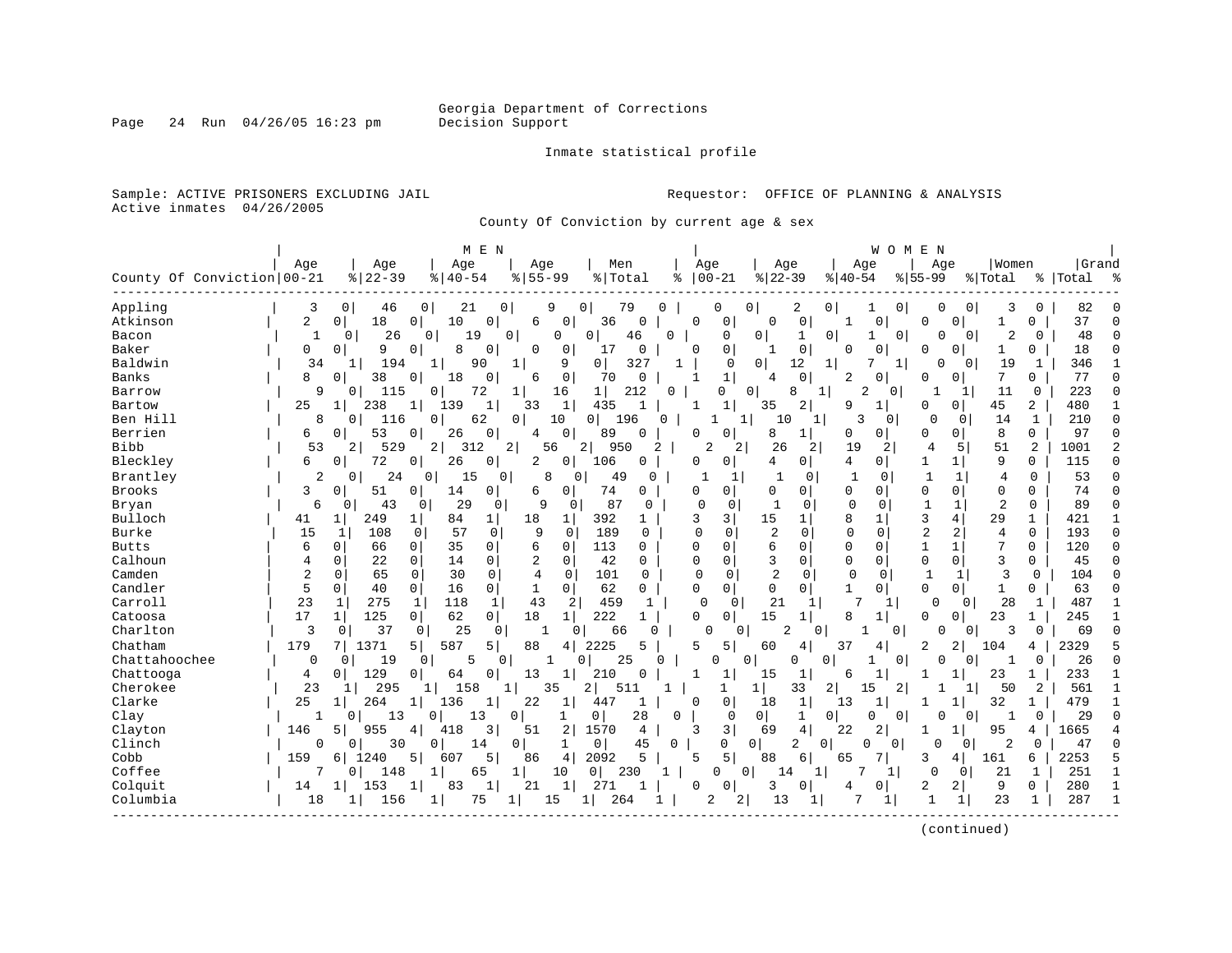Page 25 Run 04/26/05 16:23 pm

Inmate statistical profile

Sample: ACTIVE PRISONERS EXCLUDING JAIL **Requestor:** OFFICE OF PLANNING & ANALYSIS Active inmates 04/26/2005

County Of Conviction by current age & sex (continued)

| Age<br>Grand<br>Age<br>Men<br>Age<br>Age<br>  Women<br>Age<br>Age<br>Age<br>Age<br>County Of Conviction 00-21<br>$8   22 - 39$<br>$8   40 - 54$<br>$00 - 21$<br>$8155 - 99$<br>% Total<br>$ 22 - 39$<br>$ 40-54$<br>$8155 - 99$<br>$\approx$<br>ిక<br>% Total<br>%   Total<br>Cook<br>$\circ$<br>0<br>$\overline{0}$<br>128<br>$\mathbf 0$<br>3<br>$\mathbf{0}$<br>73<br>46<br>0<br>0<br>0<br>134<br>6<br>4<br>0<br>6<br>0<br>U<br>20<br>9<br>449<br>Coweta<br>270<br>11<br>20<br>425<br>$\mathbf 1$<br>14<br>1<br>1<br>$\Omega$<br>24<br>1<br>$\mathbf{1}$<br>1<br>0<br>1<br>$\mathbf{1}$<br>5<br>5<br>Crawford<br>0<br>13<br>19<br>0<br>3<br>22<br>$\Omega$<br>0<br>0<br>$\mathbf{1}$<br>0<br>1<br>0<br>$\Omega$<br>1<br>$\Omega$<br>0<br>0<br>1<br>267<br>$\mathbf{1}$<br>Crisp<br>15<br>171<br>70<br>$1\vert$<br>5<br>283<br>1 <sup>1</sup><br>11<br>0<br>-1<br>10<br>$\mathbf{1}$<br>$\Omega$<br>16<br>$\mathbf{1}$<br>$\mathbf{1}$<br>1<br>1<br>1<br>$\Omega$<br>0 <sup>1</sup><br>$\mathbf 0$<br>Dade<br>0<br>70<br>$\mathbf 0$<br>12<br>$\mathbf{1}$<br>128<br>0<br>$\mathbf 0$<br>2<br>130<br>0<br>0<br>$\Omega$<br>46<br>0<br>0<br>n<br>-1<br>N<br>7<br>0 <sup>1</sup><br>79<br>$\overline{2}$<br>38<br>29<br>0<br>$\Omega$<br>3<br>$\mathbf 0$<br>Dawson<br>0<br>0<br>76<br>0<br>2<br>0<br>1<br>0<br>O<br>0<br>0<br>0<br>0<br>$\mathbf{1}$<br>$\mathbf{1}$<br>Decatur<br>167<br>66<br>$\mathbf 1$<br>9<br>259<br>9<br>0<br>O<br>273<br>17<br>1<br>$\mathbf{1}$<br>$\Omega$<br>14<br>1<br>1<br>4<br>DeKalb<br>226<br>124<br>5 <br>7<br>7<br>3136<br>7<br>1816<br>7  <br>823<br>2989<br>15 <sup>1</sup><br>86<br>38<br>9<br>147<br>6<br>81<br>6 <br>16<br>5<br>4<br>$\mathbf 0$<br>107<br>0<br>$\Omega$<br>18<br>181<br>$\Omega$<br>Dodge<br>7<br>$\Omega$<br>44<br>5<br>163<br>$\Omega$<br>1<br>0<br>0<br>$\overline{0}$<br>$\mathbf{1}$<br>$\Omega$<br><sup>0</sup><br>14<br>4<br>0<br>3<br>$\mathbf 0$<br>119<br>0<br>Dooly<br>63<br>0<br>40<br>0<br>5<br>112<br>$\overline{0}$<br>0<br>$\mathbf 0$<br>4<br>0<br>0<br>0<br>4<br>0<br>0<br>2<br>2<br>2<br>Dougherty<br>2<br>2 <br>2<br>19<br>29<br>3 <br>$\mathbf{1}$<br>49<br>1000<br>44<br>2<br>604<br>258<br>45<br>951<br>$\Omega$<br>0<br>$\mathbf{1}$<br>1<br>26<br>2<br>Douglas<br>508<br>2 <sub>1</sub><br>251<br>2<br>856<br>$\overline{c}$<br>35<br>2<br>3<br>$\Omega$<br>$\Omega$<br>67<br>3<br>923<br>53<br>$\overline{2}$<br>44<br>2 <br>6<br>6<br>38<br>19<br>$\overline{2}$<br>65<br>Early<br>3<br>0<br>3<br>$\mathbf 0$<br>63<br>$\mathbf 1$<br>0<br>$\Omega$<br>0<br>0<br>$\Omega$<br>0<br>1<br>0<br>$\mathbf{0}$<br>0<br>0<br>0<br>Echols<br>7<br>3<br>11<br>$\Omega$<br>$\mathbf 0$<br>$\mathbf 0$<br>$\mathbf 0$<br>11<br>$\mathbf 0$<br>0<br>0<br>0<br>1<br>$\Omega$<br>$\Omega$<br>0<br>0<br>0<br>0<br>$\circ$<br>0<br>$\Omega$<br>Effingham<br>154<br>5<br>3<br>0<br>$\mathbf{1}$<br>$\mathbf 1$<br>9<br>$\Omega$<br>163<br>$\Omega$<br>11<br>106<br>30<br>0<br>0<br>$\Omega$<br>0<br>0<br>0<br>0<br>0<br>5<br>5<br>9<br>$\mathbf{1}$<br>$\mathbf{1}$<br>Elbert<br>83<br>44<br>$\Omega$<br>$\Omega$<br>141<br>$\Omega$<br>4<br>$\Omega$<br>10<br>$\Omega$<br>151<br>$\Omega$<br>$\Omega$<br>$\Omega$<br>$\cap$<br>$\Omega$<br>0<br>Emanuel<br>30<br>7<br>160<br>4<br>$\Omega$<br>$\Omega$<br>5<br>165<br>13<br>110<br>0<br>$\Omega$<br>$\Omega$<br>$\Omega$<br>0<br>$\Omega$<br>$\Omega$<br>0<br>0<br>0<br>1<br>0<br>3<br>73<br>16<br>$\mathbf 0$<br>70<br>$\mathbf{1}$<br>0<br>$\mathbf 0$<br>0<br>$\Omega$<br>3<br>0<br>Evans<br>6<br>45<br>0<br>0<br>0<br>1<br>1<br>1<br>0<br>$\Omega$<br>Fannin<br>$\overline{2}$<br>0<br>98<br>0<br>$\mathbf 0$<br>0<br>57<br>0<br>29<br>10<br>0<br>$\Omega$<br>$\Omega$<br>4<br>$\mathbf 0$<br>$\mathbf 1$<br>$\Omega$<br>0<br>5<br>103<br>$\mathbf 0$<br>0<br>13<br>76<br>$\mathbf{1}$<br>19<br>$\mathbf{1}$<br>$\mathbf 0$<br>9<br>1<br>6<br>$\mathbf 1$<br>$\mathbf{1}$<br>Fayette<br>142<br>$\mathbf 1$<br>250<br>$\mathbf 1$<br>$\mathbf 0$<br>1<br>$\mathbf{1}$<br>16<br>266<br>$\mathbf{1}$<br>0<br>$\overline{2}$<br>33<br>385<br>212<br>2<br>39<br>669<br>35<br>25<br>62<br>731<br>Floyd<br>1<br>2<br>2<br>$\mathbf{1}$<br>-1<br>2<br>3 <br>$\mathbf{1}$<br>1<br>2<br>1<br>7<br>61<br>$\mathbf{0}$<br>22<br>187<br>$\Omega$<br>10<br>5<br>0<br>15<br>202<br>0<br>Forsyth<br>97<br>$\overline{0}$<br>1<br>$\Omega$<br>1<br>$\mathbf 0$<br>0<br>1<br>$\Omega$<br>1<br>5<br>Franklin<br>72<br>38<br>13<br>128<br>137<br>$\mathbf 0$<br>0<br>0<br>$\Omega$<br>$\Omega$<br>$\Omega$<br>$\mathbf{1}$<br>9<br>$\Omega$<br>0<br>U<br>$\overline{4}$<br>0<br>4<br>Fulton<br>265<br>2577<br>1330<br>230<br>4402<br>7<br>4566<br>10<br>10<br>10<br>94<br>6<br>61<br>5<br>6<br>164<br>10<br>$\mathbf{1}$<br>$\Omega$<br>10<br>4<br>4<br>6<br>Gilmer<br>129<br>134<br>$\Omega$<br>2<br>$\Omega$<br>$\Omega$<br>$\Omega$<br>$\Omega$<br>$\Omega$<br>$\Omega$<br>$\Omega$<br>65<br>4<br>0<br>15<br>1<br>$\Omega$<br>5<br>∩<br>4<br>Glascock<br>$\overline{4}$<br>0<br>6<br>7<br>0<br>0<br>0<br>1<br>0<br>$\Omega$<br>$\Omega$<br>0<br>0<br>0<br>0<br>0<br><sup>0</sup><br><sup>0</sup><br>0<br>1<br>1<br>26<br>252<br>158<br>27<br>8<br>13<br>476<br>Glynn<br>1<br>46<br>O<br>0<br>1<br>5<br>1<br>$\Omega$<br>$\mathbf{1}$<br>1<br>3<br>0<br>0<br>Gordon<br>12<br>152<br>79<br>282<br>259<br>13<br>$\mathbf{1}$<br>1<br>23<br>1<br>0<br>1  <br>1<br>16<br>1<br>9<br>O<br>0<br>1<br>$\Omega$<br>137<br>213<br>226<br>$\Omega$<br>Grady<br>14<br>53<br>9<br>$\Omega$<br>13<br>0<br>0 <sup>1</sup><br>0<br>11<br>1<br>0<br>$\mathbf{1}$<br>1<br>$1\vert$<br>1<br>1<br>0<br>75<br>2<br>$\mathbf 0$<br>108<br>$\mathbf 0$<br>0<br>2<br>112<br>Greene<br>б.<br>25<br>0<br>2<br>0<br>2<br>4<br>0<br>0<br>$\Omega$<br>0<br>$\Omega$<br>$\cap$<br>$\Omega$<br>Gwinnett<br>$\overline{3}$<br>3 <br>328<br>3 <br>3 <br>1286<br>3<br>6<br>104<br>1390<br>3<br>80<br>807<br>71<br>6<br>60<br>34<br>4<br>5<br>4<br>4<br>4<br>$\Omega$<br>7<br>Habersham<br>0<br>3<br>$\mathbf 0$<br>108<br>0<br>0<br>11<br>$\Omega$<br>6<br>51<br>0<br>48<br>0<br>$\Omega$<br>U<br>$\Omega$<br>0<br>119<br>0<br>4<br>2 <br>Hall<br>3<br>30<br>319<br>228<br>$\overline{2}$<br>618<br>21<br>19<br>$\overline{2}$<br>3<br>46<br>2<br>664<br>41<br>3<br>$\mathbf{1}$<br>1<br>$\mathbf{1}$<br>4<br>1<br>0<br>Hancock<br>2<br>13<br>12<br>0<br>28<br>$\mathbf 0$<br>0<br>29<br>$\Omega$<br>$\Omega$<br>0<br>0<br>0<br>0<br>0<br>0<br>1<br>0<br>0<br>Haralson<br>24<br>$\overline{c}$<br>$\mathbf 0$<br>$\overline{c}$<br>72<br>$\Omega$<br>2<br>39<br>5<br>70<br>0<br>0<br>$\mathbf 0$<br>$\Omega$<br>$\cap$<br>0<br><sup>0</sup><br>0<br>01<br>0<br>0<br>0 |  | M E N |  |  |  | WOMEN |  |  |  |
|-------------------------------------------------------------------------------------------------------------------------------------------------------------------------------------------------------------------------------------------------------------------------------------------------------------------------------------------------------------------------------------------------------------------------------------------------------------------------------------------------------------------------------------------------------------------------------------------------------------------------------------------------------------------------------------------------------------------------------------------------------------------------------------------------------------------------------------------------------------------------------------------------------------------------------------------------------------------------------------------------------------------------------------------------------------------------------------------------------------------------------------------------------------------------------------------------------------------------------------------------------------------------------------------------------------------------------------------------------------------------------------------------------------------------------------------------------------------------------------------------------------------------------------------------------------------------------------------------------------------------------------------------------------------------------------------------------------------------------------------------------------------------------------------------------------------------------------------------------------------------------------------------------------------------------------------------------------------------------------------------------------------------------------------------------------------------------------------------------------------------------------------------------------------------------------------------------------------------------------------------------------------------------------------------------------------------------------------------------------------------------------------------------------------------------------------------------------------------------------------------------------------------------------------------------------------------------------------------------------------------------------------------------------------------------------------------------------------------------------------------------------------------------------------------------------------------------------------------------------------------------------------------------------------------------------------------------------------------------------------------------------------------------------------------------------------------------------------------------------------------------------------------------------------------------------------------------------------------------------------------------------------------------------------------------------------------------------------------------------------------------------------------------------------------------------------------------------------------------------------------------------------------------------------------------------------------------------------------------------------------------------------------------------------------------------------------------------------------------------------------------------------------------------------------------------------------------------------------------------------------------------------------------------------------------------------------------------------------------------------------------------------------------------------------------------------------------------------------------------------------------------------------------------------------------------------------------------------------------------------------------------------------------------------------------------------------------------------------------------------------------------------------------------------------------------------------------------------------------------------------------------------------------------------------------------------------------------------------------------------------------------------------------------------------------------------------------------------------------------------------------------------------------------------------------------------------------------------------------------------------------------------------------------------------------------------------------------------------------------------------------------------------------------------------------------------------------------------------------------------------------------------------------------------------------------------------------------------------------------------------------------------------------------------------------------------------------------------------------------------------------------------------------------------------------------------------------------------------------------------------------------------------------------------------------------------------------------------------------------------------------------------------------------------------------------------------------------------------------------------------------------------------------------------------------------------------------------------------------------------------------------------------------------------------------------------------------------------------------------------------------------------------------------------------------------------------------------------------------------------------------------------------------------------------------------------------------------------------------------------------------------------------------------------------------------------------------------------------------------------------------------------------------------------------------------------------------------------------------------------------------------------------------------------------------------------------------------------------------------------------------------------|--|-------|--|--|--|-------|--|--|--|
|                                                                                                                                                                                                                                                                                                                                                                                                                                                                                                                                                                                                                                                                                                                                                                                                                                                                                                                                                                                                                                                                                                                                                                                                                                                                                                                                                                                                                                                                                                                                                                                                                                                                                                                                                                                                                                                                                                                                                                                                                                                                                                                                                                                                                                                                                                                                                                                                                                                                                                                                                                                                                                                                                                                                                                                                                                                                                                                                                                                                                                                                                                                                                                                                                                                                                                                                                                                                                                                                                                                                                                                                                                                                                                                                                                                                                                                                                                                                                                                                                                                                                                                                                                                                                                                                                                                                                                                                                                                                                                                                                                                                                                                                                                                                                                                                                                                                                                                                                                                                                                                                                                                                                                                                                                                                                                                                                                                                                                                                                                                                                                                                                                                                                                                                                                                                                                                                                                                                                                                                                                                                                                                                                                                                                                                                                                                                                                                                                                                                                                                                                                                                                                           |  |       |  |  |  |       |  |  |  |
|                                                                                                                                                                                                                                                                                                                                                                                                                                                                                                                                                                                                                                                                                                                                                                                                                                                                                                                                                                                                                                                                                                                                                                                                                                                                                                                                                                                                                                                                                                                                                                                                                                                                                                                                                                                                                                                                                                                                                                                                                                                                                                                                                                                                                                                                                                                                                                                                                                                                                                                                                                                                                                                                                                                                                                                                                                                                                                                                                                                                                                                                                                                                                                                                                                                                                                                                                                                                                                                                                                                                                                                                                                                                                                                                                                                                                                                                                                                                                                                                                                                                                                                                                                                                                                                                                                                                                                                                                                                                                                                                                                                                                                                                                                                                                                                                                                                                                                                                                                                                                                                                                                                                                                                                                                                                                                                                                                                                                                                                                                                                                                                                                                                                                                                                                                                                                                                                                                                                                                                                                                                                                                                                                                                                                                                                                                                                                                                                                                                                                                                                                                                                                                           |  |       |  |  |  |       |  |  |  |
|                                                                                                                                                                                                                                                                                                                                                                                                                                                                                                                                                                                                                                                                                                                                                                                                                                                                                                                                                                                                                                                                                                                                                                                                                                                                                                                                                                                                                                                                                                                                                                                                                                                                                                                                                                                                                                                                                                                                                                                                                                                                                                                                                                                                                                                                                                                                                                                                                                                                                                                                                                                                                                                                                                                                                                                                                                                                                                                                                                                                                                                                                                                                                                                                                                                                                                                                                                                                                                                                                                                                                                                                                                                                                                                                                                                                                                                                                                                                                                                                                                                                                                                                                                                                                                                                                                                                                                                                                                                                                                                                                                                                                                                                                                                                                                                                                                                                                                                                                                                                                                                                                                                                                                                                                                                                                                                                                                                                                                                                                                                                                                                                                                                                                                                                                                                                                                                                                                                                                                                                                                                                                                                                                                                                                                                                                                                                                                                                                                                                                                                                                                                                                                           |  |       |  |  |  |       |  |  |  |
|                                                                                                                                                                                                                                                                                                                                                                                                                                                                                                                                                                                                                                                                                                                                                                                                                                                                                                                                                                                                                                                                                                                                                                                                                                                                                                                                                                                                                                                                                                                                                                                                                                                                                                                                                                                                                                                                                                                                                                                                                                                                                                                                                                                                                                                                                                                                                                                                                                                                                                                                                                                                                                                                                                                                                                                                                                                                                                                                                                                                                                                                                                                                                                                                                                                                                                                                                                                                                                                                                                                                                                                                                                                                                                                                                                                                                                                                                                                                                                                                                                                                                                                                                                                                                                                                                                                                                                                                                                                                                                                                                                                                                                                                                                                                                                                                                                                                                                                                                                                                                                                                                                                                                                                                                                                                                                                                                                                                                                                                                                                                                                                                                                                                                                                                                                                                                                                                                                                                                                                                                                                                                                                                                                                                                                                                                                                                                                                                                                                                                                                                                                                                                                           |  |       |  |  |  |       |  |  |  |
|                                                                                                                                                                                                                                                                                                                                                                                                                                                                                                                                                                                                                                                                                                                                                                                                                                                                                                                                                                                                                                                                                                                                                                                                                                                                                                                                                                                                                                                                                                                                                                                                                                                                                                                                                                                                                                                                                                                                                                                                                                                                                                                                                                                                                                                                                                                                                                                                                                                                                                                                                                                                                                                                                                                                                                                                                                                                                                                                                                                                                                                                                                                                                                                                                                                                                                                                                                                                                                                                                                                                                                                                                                                                                                                                                                                                                                                                                                                                                                                                                                                                                                                                                                                                                                                                                                                                                                                                                                                                                                                                                                                                                                                                                                                                                                                                                                                                                                                                                                                                                                                                                                                                                                                                                                                                                                                                                                                                                                                                                                                                                                                                                                                                                                                                                                                                                                                                                                                                                                                                                                                                                                                                                                                                                                                                                                                                                                                                                                                                                                                                                                                                                                           |  |       |  |  |  |       |  |  |  |
|                                                                                                                                                                                                                                                                                                                                                                                                                                                                                                                                                                                                                                                                                                                                                                                                                                                                                                                                                                                                                                                                                                                                                                                                                                                                                                                                                                                                                                                                                                                                                                                                                                                                                                                                                                                                                                                                                                                                                                                                                                                                                                                                                                                                                                                                                                                                                                                                                                                                                                                                                                                                                                                                                                                                                                                                                                                                                                                                                                                                                                                                                                                                                                                                                                                                                                                                                                                                                                                                                                                                                                                                                                                                                                                                                                                                                                                                                                                                                                                                                                                                                                                                                                                                                                                                                                                                                                                                                                                                                                                                                                                                                                                                                                                                                                                                                                                                                                                                                                                                                                                                                                                                                                                                                                                                                                                                                                                                                                                                                                                                                                                                                                                                                                                                                                                                                                                                                                                                                                                                                                                                                                                                                                                                                                                                                                                                                                                                                                                                                                                                                                                                                                           |  |       |  |  |  |       |  |  |  |
|                                                                                                                                                                                                                                                                                                                                                                                                                                                                                                                                                                                                                                                                                                                                                                                                                                                                                                                                                                                                                                                                                                                                                                                                                                                                                                                                                                                                                                                                                                                                                                                                                                                                                                                                                                                                                                                                                                                                                                                                                                                                                                                                                                                                                                                                                                                                                                                                                                                                                                                                                                                                                                                                                                                                                                                                                                                                                                                                                                                                                                                                                                                                                                                                                                                                                                                                                                                                                                                                                                                                                                                                                                                                                                                                                                                                                                                                                                                                                                                                                                                                                                                                                                                                                                                                                                                                                                                                                                                                                                                                                                                                                                                                                                                                                                                                                                                                                                                                                                                                                                                                                                                                                                                                                                                                                                                                                                                                                                                                                                                                                                                                                                                                                                                                                                                                                                                                                                                                                                                                                                                                                                                                                                                                                                                                                                                                                                                                                                                                                                                                                                                                                                           |  |       |  |  |  |       |  |  |  |
|                                                                                                                                                                                                                                                                                                                                                                                                                                                                                                                                                                                                                                                                                                                                                                                                                                                                                                                                                                                                                                                                                                                                                                                                                                                                                                                                                                                                                                                                                                                                                                                                                                                                                                                                                                                                                                                                                                                                                                                                                                                                                                                                                                                                                                                                                                                                                                                                                                                                                                                                                                                                                                                                                                                                                                                                                                                                                                                                                                                                                                                                                                                                                                                                                                                                                                                                                                                                                                                                                                                                                                                                                                                                                                                                                                                                                                                                                                                                                                                                                                                                                                                                                                                                                                                                                                                                                                                                                                                                                                                                                                                                                                                                                                                                                                                                                                                                                                                                                                                                                                                                                                                                                                                                                                                                                                                                                                                                                                                                                                                                                                                                                                                                                                                                                                                                                                                                                                                                                                                                                                                                                                                                                                                                                                                                                                                                                                                                                                                                                                                                                                                                                                           |  |       |  |  |  |       |  |  |  |
|                                                                                                                                                                                                                                                                                                                                                                                                                                                                                                                                                                                                                                                                                                                                                                                                                                                                                                                                                                                                                                                                                                                                                                                                                                                                                                                                                                                                                                                                                                                                                                                                                                                                                                                                                                                                                                                                                                                                                                                                                                                                                                                                                                                                                                                                                                                                                                                                                                                                                                                                                                                                                                                                                                                                                                                                                                                                                                                                                                                                                                                                                                                                                                                                                                                                                                                                                                                                                                                                                                                                                                                                                                                                                                                                                                                                                                                                                                                                                                                                                                                                                                                                                                                                                                                                                                                                                                                                                                                                                                                                                                                                                                                                                                                                                                                                                                                                                                                                                                                                                                                                                                                                                                                                                                                                                                                                                                                                                                                                                                                                                                                                                                                                                                                                                                                                                                                                                                                                                                                                                                                                                                                                                                                                                                                                                                                                                                                                                                                                                                                                                                                                                                           |  |       |  |  |  |       |  |  |  |
|                                                                                                                                                                                                                                                                                                                                                                                                                                                                                                                                                                                                                                                                                                                                                                                                                                                                                                                                                                                                                                                                                                                                                                                                                                                                                                                                                                                                                                                                                                                                                                                                                                                                                                                                                                                                                                                                                                                                                                                                                                                                                                                                                                                                                                                                                                                                                                                                                                                                                                                                                                                                                                                                                                                                                                                                                                                                                                                                                                                                                                                                                                                                                                                                                                                                                                                                                                                                                                                                                                                                                                                                                                                                                                                                                                                                                                                                                                                                                                                                                                                                                                                                                                                                                                                                                                                                                                                                                                                                                                                                                                                                                                                                                                                                                                                                                                                                                                                                                                                                                                                                                                                                                                                                                                                                                                                                                                                                                                                                                                                                                                                                                                                                                                                                                                                                                                                                                                                                                                                                                                                                                                                                                                                                                                                                                                                                                                                                                                                                                                                                                                                                                                           |  |       |  |  |  |       |  |  |  |
|                                                                                                                                                                                                                                                                                                                                                                                                                                                                                                                                                                                                                                                                                                                                                                                                                                                                                                                                                                                                                                                                                                                                                                                                                                                                                                                                                                                                                                                                                                                                                                                                                                                                                                                                                                                                                                                                                                                                                                                                                                                                                                                                                                                                                                                                                                                                                                                                                                                                                                                                                                                                                                                                                                                                                                                                                                                                                                                                                                                                                                                                                                                                                                                                                                                                                                                                                                                                                                                                                                                                                                                                                                                                                                                                                                                                                                                                                                                                                                                                                                                                                                                                                                                                                                                                                                                                                                                                                                                                                                                                                                                                                                                                                                                                                                                                                                                                                                                                                                                                                                                                                                                                                                                                                                                                                                                                                                                                                                                                                                                                                                                                                                                                                                                                                                                                                                                                                                                                                                                                                                                                                                                                                                                                                                                                                                                                                                                                                                                                                                                                                                                                                                           |  |       |  |  |  |       |  |  |  |
|                                                                                                                                                                                                                                                                                                                                                                                                                                                                                                                                                                                                                                                                                                                                                                                                                                                                                                                                                                                                                                                                                                                                                                                                                                                                                                                                                                                                                                                                                                                                                                                                                                                                                                                                                                                                                                                                                                                                                                                                                                                                                                                                                                                                                                                                                                                                                                                                                                                                                                                                                                                                                                                                                                                                                                                                                                                                                                                                                                                                                                                                                                                                                                                                                                                                                                                                                                                                                                                                                                                                                                                                                                                                                                                                                                                                                                                                                                                                                                                                                                                                                                                                                                                                                                                                                                                                                                                                                                                                                                                                                                                                                                                                                                                                                                                                                                                                                                                                                                                                                                                                                                                                                                                                                                                                                                                                                                                                                                                                                                                                                                                                                                                                                                                                                                                                                                                                                                                                                                                                                                                                                                                                                                                                                                                                                                                                                                                                                                                                                                                                                                                                                                           |  |       |  |  |  |       |  |  |  |
|                                                                                                                                                                                                                                                                                                                                                                                                                                                                                                                                                                                                                                                                                                                                                                                                                                                                                                                                                                                                                                                                                                                                                                                                                                                                                                                                                                                                                                                                                                                                                                                                                                                                                                                                                                                                                                                                                                                                                                                                                                                                                                                                                                                                                                                                                                                                                                                                                                                                                                                                                                                                                                                                                                                                                                                                                                                                                                                                                                                                                                                                                                                                                                                                                                                                                                                                                                                                                                                                                                                                                                                                                                                                                                                                                                                                                                                                                                                                                                                                                                                                                                                                                                                                                                                                                                                                                                                                                                                                                                                                                                                                                                                                                                                                                                                                                                                                                                                                                                                                                                                                                                                                                                                                                                                                                                                                                                                                                                                                                                                                                                                                                                                                                                                                                                                                                                                                                                                                                                                                                                                                                                                                                                                                                                                                                                                                                                                                                                                                                                                                                                                                                                           |  |       |  |  |  |       |  |  |  |
|                                                                                                                                                                                                                                                                                                                                                                                                                                                                                                                                                                                                                                                                                                                                                                                                                                                                                                                                                                                                                                                                                                                                                                                                                                                                                                                                                                                                                                                                                                                                                                                                                                                                                                                                                                                                                                                                                                                                                                                                                                                                                                                                                                                                                                                                                                                                                                                                                                                                                                                                                                                                                                                                                                                                                                                                                                                                                                                                                                                                                                                                                                                                                                                                                                                                                                                                                                                                                                                                                                                                                                                                                                                                                                                                                                                                                                                                                                                                                                                                                                                                                                                                                                                                                                                                                                                                                                                                                                                                                                                                                                                                                                                                                                                                                                                                                                                                                                                                                                                                                                                                                                                                                                                                                                                                                                                                                                                                                                                                                                                                                                                                                                                                                                                                                                                                                                                                                                                                                                                                                                                                                                                                                                                                                                                                                                                                                                                                                                                                                                                                                                                                                                           |  |       |  |  |  |       |  |  |  |
|                                                                                                                                                                                                                                                                                                                                                                                                                                                                                                                                                                                                                                                                                                                                                                                                                                                                                                                                                                                                                                                                                                                                                                                                                                                                                                                                                                                                                                                                                                                                                                                                                                                                                                                                                                                                                                                                                                                                                                                                                                                                                                                                                                                                                                                                                                                                                                                                                                                                                                                                                                                                                                                                                                                                                                                                                                                                                                                                                                                                                                                                                                                                                                                                                                                                                                                                                                                                                                                                                                                                                                                                                                                                                                                                                                                                                                                                                                                                                                                                                                                                                                                                                                                                                                                                                                                                                                                                                                                                                                                                                                                                                                                                                                                                                                                                                                                                                                                                                                                                                                                                                                                                                                                                                                                                                                                                                                                                                                                                                                                                                                                                                                                                                                                                                                                                                                                                                                                                                                                                                                                                                                                                                                                                                                                                                                                                                                                                                                                                                                                                                                                                                                           |  |       |  |  |  |       |  |  |  |
|                                                                                                                                                                                                                                                                                                                                                                                                                                                                                                                                                                                                                                                                                                                                                                                                                                                                                                                                                                                                                                                                                                                                                                                                                                                                                                                                                                                                                                                                                                                                                                                                                                                                                                                                                                                                                                                                                                                                                                                                                                                                                                                                                                                                                                                                                                                                                                                                                                                                                                                                                                                                                                                                                                                                                                                                                                                                                                                                                                                                                                                                                                                                                                                                                                                                                                                                                                                                                                                                                                                                                                                                                                                                                                                                                                                                                                                                                                                                                                                                                                                                                                                                                                                                                                                                                                                                                                                                                                                                                                                                                                                                                                                                                                                                                                                                                                                                                                                                                                                                                                                                                                                                                                                                                                                                                                                                                                                                                                                                                                                                                                                                                                                                                                                                                                                                                                                                                                                                                                                                                                                                                                                                                                                                                                                                                                                                                                                                                                                                                                                                                                                                                                           |  |       |  |  |  |       |  |  |  |
|                                                                                                                                                                                                                                                                                                                                                                                                                                                                                                                                                                                                                                                                                                                                                                                                                                                                                                                                                                                                                                                                                                                                                                                                                                                                                                                                                                                                                                                                                                                                                                                                                                                                                                                                                                                                                                                                                                                                                                                                                                                                                                                                                                                                                                                                                                                                                                                                                                                                                                                                                                                                                                                                                                                                                                                                                                                                                                                                                                                                                                                                                                                                                                                                                                                                                                                                                                                                                                                                                                                                                                                                                                                                                                                                                                                                                                                                                                                                                                                                                                                                                                                                                                                                                                                                                                                                                                                                                                                                                                                                                                                                                                                                                                                                                                                                                                                                                                                                                                                                                                                                                                                                                                                                                                                                                                                                                                                                                                                                                                                                                                                                                                                                                                                                                                                                                                                                                                                                                                                                                                                                                                                                                                                                                                                                                                                                                                                                                                                                                                                                                                                                                                           |  |       |  |  |  |       |  |  |  |
|                                                                                                                                                                                                                                                                                                                                                                                                                                                                                                                                                                                                                                                                                                                                                                                                                                                                                                                                                                                                                                                                                                                                                                                                                                                                                                                                                                                                                                                                                                                                                                                                                                                                                                                                                                                                                                                                                                                                                                                                                                                                                                                                                                                                                                                                                                                                                                                                                                                                                                                                                                                                                                                                                                                                                                                                                                                                                                                                                                                                                                                                                                                                                                                                                                                                                                                                                                                                                                                                                                                                                                                                                                                                                                                                                                                                                                                                                                                                                                                                                                                                                                                                                                                                                                                                                                                                                                                                                                                                                                                                                                                                                                                                                                                                                                                                                                                                                                                                                                                                                                                                                                                                                                                                                                                                                                                                                                                                                                                                                                                                                                                                                                                                                                                                                                                                                                                                                                                                                                                                                                                                                                                                                                                                                                                                                                                                                                                                                                                                                                                                                                                                                                           |  |       |  |  |  |       |  |  |  |
|                                                                                                                                                                                                                                                                                                                                                                                                                                                                                                                                                                                                                                                                                                                                                                                                                                                                                                                                                                                                                                                                                                                                                                                                                                                                                                                                                                                                                                                                                                                                                                                                                                                                                                                                                                                                                                                                                                                                                                                                                                                                                                                                                                                                                                                                                                                                                                                                                                                                                                                                                                                                                                                                                                                                                                                                                                                                                                                                                                                                                                                                                                                                                                                                                                                                                                                                                                                                                                                                                                                                                                                                                                                                                                                                                                                                                                                                                                                                                                                                                                                                                                                                                                                                                                                                                                                                                                                                                                                                                                                                                                                                                                                                                                                                                                                                                                                                                                                                                                                                                                                                                                                                                                                                                                                                                                                                                                                                                                                                                                                                                                                                                                                                                                                                                                                                                                                                                                                                                                                                                                                                                                                                                                                                                                                                                                                                                                                                                                                                                                                                                                                                                                           |  |       |  |  |  |       |  |  |  |
|                                                                                                                                                                                                                                                                                                                                                                                                                                                                                                                                                                                                                                                                                                                                                                                                                                                                                                                                                                                                                                                                                                                                                                                                                                                                                                                                                                                                                                                                                                                                                                                                                                                                                                                                                                                                                                                                                                                                                                                                                                                                                                                                                                                                                                                                                                                                                                                                                                                                                                                                                                                                                                                                                                                                                                                                                                                                                                                                                                                                                                                                                                                                                                                                                                                                                                                                                                                                                                                                                                                                                                                                                                                                                                                                                                                                                                                                                                                                                                                                                                                                                                                                                                                                                                                                                                                                                                                                                                                                                                                                                                                                                                                                                                                                                                                                                                                                                                                                                                                                                                                                                                                                                                                                                                                                                                                                                                                                                                                                                                                                                                                                                                                                                                                                                                                                                                                                                                                                                                                                                                                                                                                                                                                                                                                                                                                                                                                                                                                                                                                                                                                                                                           |  |       |  |  |  |       |  |  |  |
|                                                                                                                                                                                                                                                                                                                                                                                                                                                                                                                                                                                                                                                                                                                                                                                                                                                                                                                                                                                                                                                                                                                                                                                                                                                                                                                                                                                                                                                                                                                                                                                                                                                                                                                                                                                                                                                                                                                                                                                                                                                                                                                                                                                                                                                                                                                                                                                                                                                                                                                                                                                                                                                                                                                                                                                                                                                                                                                                                                                                                                                                                                                                                                                                                                                                                                                                                                                                                                                                                                                                                                                                                                                                                                                                                                                                                                                                                                                                                                                                                                                                                                                                                                                                                                                                                                                                                                                                                                                                                                                                                                                                                                                                                                                                                                                                                                                                                                                                                                                                                                                                                                                                                                                                                                                                                                                                                                                                                                                                                                                                                                                                                                                                                                                                                                                                                                                                                                                                                                                                                                                                                                                                                                                                                                                                                                                                                                                                                                                                                                                                                                                                                                           |  |       |  |  |  |       |  |  |  |
|                                                                                                                                                                                                                                                                                                                                                                                                                                                                                                                                                                                                                                                                                                                                                                                                                                                                                                                                                                                                                                                                                                                                                                                                                                                                                                                                                                                                                                                                                                                                                                                                                                                                                                                                                                                                                                                                                                                                                                                                                                                                                                                                                                                                                                                                                                                                                                                                                                                                                                                                                                                                                                                                                                                                                                                                                                                                                                                                                                                                                                                                                                                                                                                                                                                                                                                                                                                                                                                                                                                                                                                                                                                                                                                                                                                                                                                                                                                                                                                                                                                                                                                                                                                                                                                                                                                                                                                                                                                                                                                                                                                                                                                                                                                                                                                                                                                                                                                                                                                                                                                                                                                                                                                                                                                                                                                                                                                                                                                                                                                                                                                                                                                                                                                                                                                                                                                                                                                                                                                                                                                                                                                                                                                                                                                                                                                                                                                                                                                                                                                                                                                                                                           |  |       |  |  |  |       |  |  |  |
|                                                                                                                                                                                                                                                                                                                                                                                                                                                                                                                                                                                                                                                                                                                                                                                                                                                                                                                                                                                                                                                                                                                                                                                                                                                                                                                                                                                                                                                                                                                                                                                                                                                                                                                                                                                                                                                                                                                                                                                                                                                                                                                                                                                                                                                                                                                                                                                                                                                                                                                                                                                                                                                                                                                                                                                                                                                                                                                                                                                                                                                                                                                                                                                                                                                                                                                                                                                                                                                                                                                                                                                                                                                                                                                                                                                                                                                                                                                                                                                                                                                                                                                                                                                                                                                                                                                                                                                                                                                                                                                                                                                                                                                                                                                                                                                                                                                                                                                                                                                                                                                                                                                                                                                                                                                                                                                                                                                                                                                                                                                                                                                                                                                                                                                                                                                                                                                                                                                                                                                                                                                                                                                                                                                                                                                                                                                                                                                                                                                                                                                                                                                                                                           |  |       |  |  |  |       |  |  |  |
|                                                                                                                                                                                                                                                                                                                                                                                                                                                                                                                                                                                                                                                                                                                                                                                                                                                                                                                                                                                                                                                                                                                                                                                                                                                                                                                                                                                                                                                                                                                                                                                                                                                                                                                                                                                                                                                                                                                                                                                                                                                                                                                                                                                                                                                                                                                                                                                                                                                                                                                                                                                                                                                                                                                                                                                                                                                                                                                                                                                                                                                                                                                                                                                                                                                                                                                                                                                                                                                                                                                                                                                                                                                                                                                                                                                                                                                                                                                                                                                                                                                                                                                                                                                                                                                                                                                                                                                                                                                                                                                                                                                                                                                                                                                                                                                                                                                                                                                                                                                                                                                                                                                                                                                                                                                                                                                                                                                                                                                                                                                                                                                                                                                                                                                                                                                                                                                                                                                                                                                                                                                                                                                                                                                                                                                                                                                                                                                                                                                                                                                                                                                                                                           |  |       |  |  |  |       |  |  |  |
|                                                                                                                                                                                                                                                                                                                                                                                                                                                                                                                                                                                                                                                                                                                                                                                                                                                                                                                                                                                                                                                                                                                                                                                                                                                                                                                                                                                                                                                                                                                                                                                                                                                                                                                                                                                                                                                                                                                                                                                                                                                                                                                                                                                                                                                                                                                                                                                                                                                                                                                                                                                                                                                                                                                                                                                                                                                                                                                                                                                                                                                                                                                                                                                                                                                                                                                                                                                                                                                                                                                                                                                                                                                                                                                                                                                                                                                                                                                                                                                                                                                                                                                                                                                                                                                                                                                                                                                                                                                                                                                                                                                                                                                                                                                                                                                                                                                                                                                                                                                                                                                                                                                                                                                                                                                                                                                                                                                                                                                                                                                                                                                                                                                                                                                                                                                                                                                                                                                                                                                                                                                                                                                                                                                                                                                                                                                                                                                                                                                                                                                                                                                                                                           |  |       |  |  |  |       |  |  |  |
|                                                                                                                                                                                                                                                                                                                                                                                                                                                                                                                                                                                                                                                                                                                                                                                                                                                                                                                                                                                                                                                                                                                                                                                                                                                                                                                                                                                                                                                                                                                                                                                                                                                                                                                                                                                                                                                                                                                                                                                                                                                                                                                                                                                                                                                                                                                                                                                                                                                                                                                                                                                                                                                                                                                                                                                                                                                                                                                                                                                                                                                                                                                                                                                                                                                                                                                                                                                                                                                                                                                                                                                                                                                                                                                                                                                                                                                                                                                                                                                                                                                                                                                                                                                                                                                                                                                                                                                                                                                                                                                                                                                                                                                                                                                                                                                                                                                                                                                                                                                                                                                                                                                                                                                                                                                                                                                                                                                                                                                                                                                                                                                                                                                                                                                                                                                                                                                                                                                                                                                                                                                                                                                                                                                                                                                                                                                                                                                                                                                                                                                                                                                                                                           |  |       |  |  |  |       |  |  |  |
|                                                                                                                                                                                                                                                                                                                                                                                                                                                                                                                                                                                                                                                                                                                                                                                                                                                                                                                                                                                                                                                                                                                                                                                                                                                                                                                                                                                                                                                                                                                                                                                                                                                                                                                                                                                                                                                                                                                                                                                                                                                                                                                                                                                                                                                                                                                                                                                                                                                                                                                                                                                                                                                                                                                                                                                                                                                                                                                                                                                                                                                                                                                                                                                                                                                                                                                                                                                                                                                                                                                                                                                                                                                                                                                                                                                                                                                                                                                                                                                                                                                                                                                                                                                                                                                                                                                                                                                                                                                                                                                                                                                                                                                                                                                                                                                                                                                                                                                                                                                                                                                                                                                                                                                                                                                                                                                                                                                                                                                                                                                                                                                                                                                                                                                                                                                                                                                                                                                                                                                                                                                                                                                                                                                                                                                                                                                                                                                                                                                                                                                                                                                                                                           |  |       |  |  |  |       |  |  |  |
|                                                                                                                                                                                                                                                                                                                                                                                                                                                                                                                                                                                                                                                                                                                                                                                                                                                                                                                                                                                                                                                                                                                                                                                                                                                                                                                                                                                                                                                                                                                                                                                                                                                                                                                                                                                                                                                                                                                                                                                                                                                                                                                                                                                                                                                                                                                                                                                                                                                                                                                                                                                                                                                                                                                                                                                                                                                                                                                                                                                                                                                                                                                                                                                                                                                                                                                                                                                                                                                                                                                                                                                                                                                                                                                                                                                                                                                                                                                                                                                                                                                                                                                                                                                                                                                                                                                                                                                                                                                                                                                                                                                                                                                                                                                                                                                                                                                                                                                                                                                                                                                                                                                                                                                                                                                                                                                                                                                                                                                                                                                                                                                                                                                                                                                                                                                                                                                                                                                                                                                                                                                                                                                                                                                                                                                                                                                                                                                                                                                                                                                                                                                                                                           |  |       |  |  |  |       |  |  |  |
|                                                                                                                                                                                                                                                                                                                                                                                                                                                                                                                                                                                                                                                                                                                                                                                                                                                                                                                                                                                                                                                                                                                                                                                                                                                                                                                                                                                                                                                                                                                                                                                                                                                                                                                                                                                                                                                                                                                                                                                                                                                                                                                                                                                                                                                                                                                                                                                                                                                                                                                                                                                                                                                                                                                                                                                                                                                                                                                                                                                                                                                                                                                                                                                                                                                                                                                                                                                                                                                                                                                                                                                                                                                                                                                                                                                                                                                                                                                                                                                                                                                                                                                                                                                                                                                                                                                                                                                                                                                                                                                                                                                                                                                                                                                                                                                                                                                                                                                                                                                                                                                                                                                                                                                                                                                                                                                                                                                                                                                                                                                                                                                                                                                                                                                                                                                                                                                                                                                                                                                                                                                                                                                                                                                                                                                                                                                                                                                                                                                                                                                                                                                                                                           |  |       |  |  |  |       |  |  |  |
|                                                                                                                                                                                                                                                                                                                                                                                                                                                                                                                                                                                                                                                                                                                                                                                                                                                                                                                                                                                                                                                                                                                                                                                                                                                                                                                                                                                                                                                                                                                                                                                                                                                                                                                                                                                                                                                                                                                                                                                                                                                                                                                                                                                                                                                                                                                                                                                                                                                                                                                                                                                                                                                                                                                                                                                                                                                                                                                                                                                                                                                                                                                                                                                                                                                                                                                                                                                                                                                                                                                                                                                                                                                                                                                                                                                                                                                                                                                                                                                                                                                                                                                                                                                                                                                                                                                                                                                                                                                                                                                                                                                                                                                                                                                                                                                                                                                                                                                                                                                                                                                                                                                                                                                                                                                                                                                                                                                                                                                                                                                                                                                                                                                                                                                                                                                                                                                                                                                                                                                                                                                                                                                                                                                                                                                                                                                                                                                                                                                                                                                                                                                                                                           |  |       |  |  |  |       |  |  |  |
|                                                                                                                                                                                                                                                                                                                                                                                                                                                                                                                                                                                                                                                                                                                                                                                                                                                                                                                                                                                                                                                                                                                                                                                                                                                                                                                                                                                                                                                                                                                                                                                                                                                                                                                                                                                                                                                                                                                                                                                                                                                                                                                                                                                                                                                                                                                                                                                                                                                                                                                                                                                                                                                                                                                                                                                                                                                                                                                                                                                                                                                                                                                                                                                                                                                                                                                                                                                                                                                                                                                                                                                                                                                                                                                                                                                                                                                                                                                                                                                                                                                                                                                                                                                                                                                                                                                                                                                                                                                                                                                                                                                                                                                                                                                                                                                                                                                                                                                                                                                                                                                                                                                                                                                                                                                                                                                                                                                                                                                                                                                                                                                                                                                                                                                                                                                                                                                                                                                                                                                                                                                                                                                                                                                                                                                                                                                                                                                                                                                                                                                                                                                                                                           |  |       |  |  |  |       |  |  |  |
|                                                                                                                                                                                                                                                                                                                                                                                                                                                                                                                                                                                                                                                                                                                                                                                                                                                                                                                                                                                                                                                                                                                                                                                                                                                                                                                                                                                                                                                                                                                                                                                                                                                                                                                                                                                                                                                                                                                                                                                                                                                                                                                                                                                                                                                                                                                                                                                                                                                                                                                                                                                                                                                                                                                                                                                                                                                                                                                                                                                                                                                                                                                                                                                                                                                                                                                                                                                                                                                                                                                                                                                                                                                                                                                                                                                                                                                                                                                                                                                                                                                                                                                                                                                                                                                                                                                                                                                                                                                                                                                                                                                                                                                                                                                                                                                                                                                                                                                                                                                                                                                                                                                                                                                                                                                                                                                                                                                                                                                                                                                                                                                                                                                                                                                                                                                                                                                                                                                                                                                                                                                                                                                                                                                                                                                                                                                                                                                                                                                                                                                                                                                                                                           |  |       |  |  |  |       |  |  |  |
|                                                                                                                                                                                                                                                                                                                                                                                                                                                                                                                                                                                                                                                                                                                                                                                                                                                                                                                                                                                                                                                                                                                                                                                                                                                                                                                                                                                                                                                                                                                                                                                                                                                                                                                                                                                                                                                                                                                                                                                                                                                                                                                                                                                                                                                                                                                                                                                                                                                                                                                                                                                                                                                                                                                                                                                                                                                                                                                                                                                                                                                                                                                                                                                                                                                                                                                                                                                                                                                                                                                                                                                                                                                                                                                                                                                                                                                                                                                                                                                                                                                                                                                                                                                                                                                                                                                                                                                                                                                                                                                                                                                                                                                                                                                                                                                                                                                                                                                                                                                                                                                                                                                                                                                                                                                                                                                                                                                                                                                                                                                                                                                                                                                                                                                                                                                                                                                                                                                                                                                                                                                                                                                                                                                                                                                                                                                                                                                                                                                                                                                                                                                                                                           |  |       |  |  |  |       |  |  |  |
|                                                                                                                                                                                                                                                                                                                                                                                                                                                                                                                                                                                                                                                                                                                                                                                                                                                                                                                                                                                                                                                                                                                                                                                                                                                                                                                                                                                                                                                                                                                                                                                                                                                                                                                                                                                                                                                                                                                                                                                                                                                                                                                                                                                                                                                                                                                                                                                                                                                                                                                                                                                                                                                                                                                                                                                                                                                                                                                                                                                                                                                                                                                                                                                                                                                                                                                                                                                                                                                                                                                                                                                                                                                                                                                                                                                                                                                                                                                                                                                                                                                                                                                                                                                                                                                                                                                                                                                                                                                                                                                                                                                                                                                                                                                                                                                                                                                                                                                                                                                                                                                                                                                                                                                                                                                                                                                                                                                                                                                                                                                                                                                                                                                                                                                                                                                                                                                                                                                                                                                                                                                                                                                                                                                                                                                                                                                                                                                                                                                                                                                                                                                                                                           |  |       |  |  |  |       |  |  |  |
|                                                                                                                                                                                                                                                                                                                                                                                                                                                                                                                                                                                                                                                                                                                                                                                                                                                                                                                                                                                                                                                                                                                                                                                                                                                                                                                                                                                                                                                                                                                                                                                                                                                                                                                                                                                                                                                                                                                                                                                                                                                                                                                                                                                                                                                                                                                                                                                                                                                                                                                                                                                                                                                                                                                                                                                                                                                                                                                                                                                                                                                                                                                                                                                                                                                                                                                                                                                                                                                                                                                                                                                                                                                                                                                                                                                                                                                                                                                                                                                                                                                                                                                                                                                                                                                                                                                                                                                                                                                                                                                                                                                                                                                                                                                                                                                                                                                                                                                                                                                                                                                                                                                                                                                                                                                                                                                                                                                                                                                                                                                                                                                                                                                                                                                                                                                                                                                                                                                                                                                                                                                                                                                                                                                                                                                                                                                                                                                                                                                                                                                                                                                                                                           |  |       |  |  |  |       |  |  |  |
|                                                                                                                                                                                                                                                                                                                                                                                                                                                                                                                                                                                                                                                                                                                                                                                                                                                                                                                                                                                                                                                                                                                                                                                                                                                                                                                                                                                                                                                                                                                                                                                                                                                                                                                                                                                                                                                                                                                                                                                                                                                                                                                                                                                                                                                                                                                                                                                                                                                                                                                                                                                                                                                                                                                                                                                                                                                                                                                                                                                                                                                                                                                                                                                                                                                                                                                                                                                                                                                                                                                                                                                                                                                                                                                                                                                                                                                                                                                                                                                                                                                                                                                                                                                                                                                                                                                                                                                                                                                                                                                                                                                                                                                                                                                                                                                                                                                                                                                                                                                                                                                                                                                                                                                                                                                                                                                                                                                                                                                                                                                                                                                                                                                                                                                                                                                                                                                                                                                                                                                                                                                                                                                                                                                                                                                                                                                                                                                                                                                                                                                                                                                                                                           |  |       |  |  |  |       |  |  |  |
|                                                                                                                                                                                                                                                                                                                                                                                                                                                                                                                                                                                                                                                                                                                                                                                                                                                                                                                                                                                                                                                                                                                                                                                                                                                                                                                                                                                                                                                                                                                                                                                                                                                                                                                                                                                                                                                                                                                                                                                                                                                                                                                                                                                                                                                                                                                                                                                                                                                                                                                                                                                                                                                                                                                                                                                                                                                                                                                                                                                                                                                                                                                                                                                                                                                                                                                                                                                                                                                                                                                                                                                                                                                                                                                                                                                                                                                                                                                                                                                                                                                                                                                                                                                                                                                                                                                                                                                                                                                                                                                                                                                                                                                                                                                                                                                                                                                                                                                                                                                                                                                                                                                                                                                                                                                                                                                                                                                                                                                                                                                                                                                                                                                                                                                                                                                                                                                                                                                                                                                                                                                                                                                                                                                                                                                                                                                                                                                                                                                                                                                                                                                                                                           |  |       |  |  |  |       |  |  |  |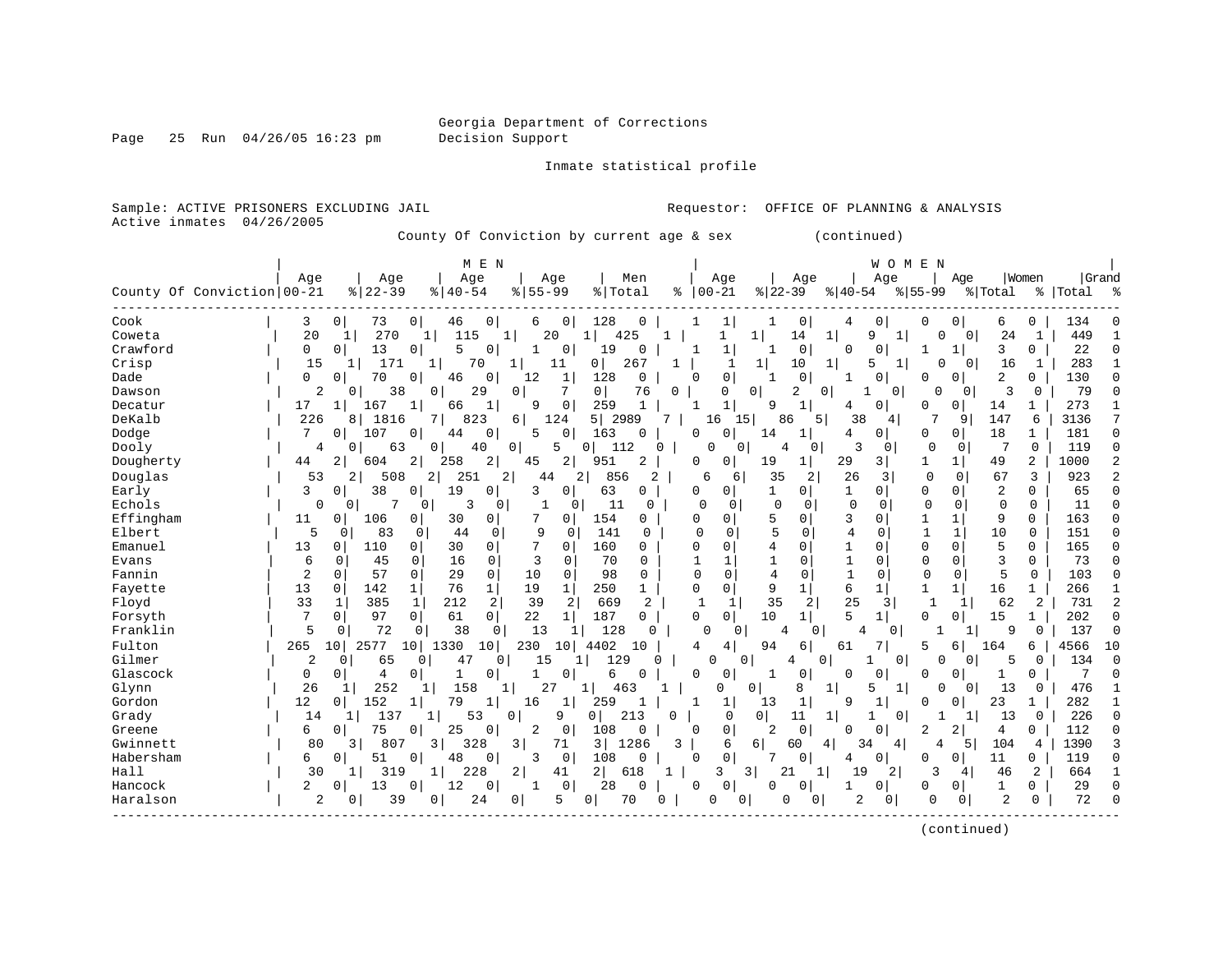Page 26 Run 04/26/05 16:23 pm

### Inmate statistical profile

| Sample: ACTIVE PRISONERS EXCLUDING JAIL<br>Active inmates<br>04/26/2005                                                                                                                                                                                                                                                                                                                                                                                                                                                                                                                                                                                                                                                                                                                                                                                                                                                                                                                                                                                                                                                                                                                                                                                                                                                                                                                                                                                                                                                                                                                                                                                                                                                                                                                                                                                                                                                                                                                                                                                                                                                                                                                                                                                                                                                                                                                                                                                                                                                                                                                                                                                                                                           | OFFICE OF PLANNING & ANALYSIS<br>Requestor:                                                                                                                                                                                                                                                                                                                                                                                                                                                                                                                                                                                                                                                                                                                                                                                                                                                                                                                                                                                                                                                                                                                                                                                                                                                                                                                                                                                                                                                                                                                                                                                                                                                                                                                                                                                                                                                                                                                                                                                                                                                                                                                                                                                                                                                                                                                                                                                                                                                                                                                                                                                                                                                                                                                                                                                                                                                                                                                                                                                                                                                                                                                                                                                 |
|-------------------------------------------------------------------------------------------------------------------------------------------------------------------------------------------------------------------------------------------------------------------------------------------------------------------------------------------------------------------------------------------------------------------------------------------------------------------------------------------------------------------------------------------------------------------------------------------------------------------------------------------------------------------------------------------------------------------------------------------------------------------------------------------------------------------------------------------------------------------------------------------------------------------------------------------------------------------------------------------------------------------------------------------------------------------------------------------------------------------------------------------------------------------------------------------------------------------------------------------------------------------------------------------------------------------------------------------------------------------------------------------------------------------------------------------------------------------------------------------------------------------------------------------------------------------------------------------------------------------------------------------------------------------------------------------------------------------------------------------------------------------------------------------------------------------------------------------------------------------------------------------------------------------------------------------------------------------------------------------------------------------------------------------------------------------------------------------------------------------------------------------------------------------------------------------------------------------------------------------------------------------------------------------------------------------------------------------------------------------------------------------------------------------------------------------------------------------------------------------------------------------------------------------------------------------------------------------------------------------------------------------------------------------------------------------------------------------|-----------------------------------------------------------------------------------------------------------------------------------------------------------------------------------------------------------------------------------------------------------------------------------------------------------------------------------------------------------------------------------------------------------------------------------------------------------------------------------------------------------------------------------------------------------------------------------------------------------------------------------------------------------------------------------------------------------------------------------------------------------------------------------------------------------------------------------------------------------------------------------------------------------------------------------------------------------------------------------------------------------------------------------------------------------------------------------------------------------------------------------------------------------------------------------------------------------------------------------------------------------------------------------------------------------------------------------------------------------------------------------------------------------------------------------------------------------------------------------------------------------------------------------------------------------------------------------------------------------------------------------------------------------------------------------------------------------------------------------------------------------------------------------------------------------------------------------------------------------------------------------------------------------------------------------------------------------------------------------------------------------------------------------------------------------------------------------------------------------------------------------------------------------------------------------------------------------------------------------------------------------------------------------------------------------------------------------------------------------------------------------------------------------------------------------------------------------------------------------------------------------------------------------------------------------------------------------------------------------------------------------------------------------------------------------------------------------------------------------------------------------------------------------------------------------------------------------------------------------------------------------------------------------------------------------------------------------------------------------------------------------------------------------------------------------------------------------------------------------------------------------------------------------------------------------------------------------------------------|
| County Of Conviction by current age & sex                                                                                                                                                                                                                                                                                                                                                                                                                                                                                                                                                                                                                                                                                                                                                                                                                                                                                                                                                                                                                                                                                                                                                                                                                                                                                                                                                                                                                                                                                                                                                                                                                                                                                                                                                                                                                                                                                                                                                                                                                                                                                                                                                                                                                                                                                                                                                                                                                                                                                                                                                                                                                                                                         | (continued)                                                                                                                                                                                                                                                                                                                                                                                                                                                                                                                                                                                                                                                                                                                                                                                                                                                                                                                                                                                                                                                                                                                                                                                                                                                                                                                                                                                                                                                                                                                                                                                                                                                                                                                                                                                                                                                                                                                                                                                                                                                                                                                                                                                                                                                                                                                                                                                                                                                                                                                                                                                                                                                                                                                                                                                                                                                                                                                                                                                                                                                                                                                                                                                                                 |
| M E N<br>Age<br>Age<br>Age<br>Age<br>Men<br>County Of Conviction 00-21<br>$ 22-39$<br>$8 55-99$<br>% Total<br>$8140 - 54$                                                                                                                                                                                                                                                                                                                                                                                                                                                                                                                                                                                                                                                                                                                                                                                                                                                                                                                                                                                                                                                                                                                                                                                                                                                                                                                                                                                                                                                                                                                                                                                                                                                                                                                                                                                                                                                                                                                                                                                                                                                                                                                                                                                                                                                                                                                                                                                                                                                                                                                                                                                         | M E N<br>W O<br>Women<br>Grand<br>Age<br>Age<br>Age<br>Age<br>$\approx$   00-21<br>$ 22-39 $<br>$8 55-99$<br>$ 40-54 $<br>% Total<br>%   Total                                                                                                                                                                                                                                                                                                                                                                                                                                                                                                                                                                                                                                                                                                                                                                                                                                                                                                                                                                                                                                                                                                                                                                                                                                                                                                                                                                                                                                                                                                                                                                                                                                                                                                                                                                                                                                                                                                                                                                                                                                                                                                                                                                                                                                                                                                                                                                                                                                                                                                                                                                                                                                                                                                                                                                                                                                                                                                                                                                                                                                                                              |
| Harris<br>0<br>0<br>27<br>0<br>0<br>81<br>0<br>46<br>1<br>57<br>92<br>0<br>26<br>5<br>0<br>Hart<br>4<br>0<br>0 <sup>1</sup><br>28<br>Heard<br>1<br>0<br>0<br>11<br>0<br>8<br>0<br>48<br>$\Omega$<br>20<br>226<br>11<br>1 <br>16<br>1  <br>379<br>Henry<br>1<br>1<br>263<br>$\mathbf{1}$<br>8<br>477<br>41<br>165<br>0<br>Houston<br>$\mathbf{1}$<br>$\mathbf{1}$<br>1<br>Irwin<br>2<br>34<br>0<br>24<br>0<br>0<br>0<br>6<br>66<br>Jackson<br>9<br>102<br>211<br>$\mathbf 0$<br>0<br>0<br>81<br>1<br>19<br>1<br>2<br>$\overline{0}$<br>57<br>3<br>34<br>0<br>18<br>0<br>Jasper<br>0<br>$\mathbf 0$<br>Jeff Davis<br>17<br>3<br>0<br>58<br>O<br>34<br>0<br>4<br>O<br>Jefferson<br>0<br>9<br>0<br>58<br>23<br>0<br>9<br>$\circ$<br>99<br>Jenkins<br>$\overline{a}$<br>5<br>$\mathbf 0$<br>50<br>0<br>18<br>0<br>75<br>0<br>O<br>$\overline{2}$<br>30<br>0<br>0<br>3<br>Johnson<br>0<br>11<br>0<br>46<br>U<br>25<br>$\mathbf{0}$<br>Jones<br>0<br>67<br>0<br>7<br>0<br>105<br>6<br>O<br>28<br>84<br>$\mathbf 0$<br>1<br>$\mathbf 0$<br>47<br>0<br>0<br>8<br>0<br>Lamar<br>9<br>Lanier<br>0<br>20<br>0<br>0<br>$\mathbf 0$<br>37<br>4<br>0<br>4<br>7<br>158<br>73<br>6<br>244<br>Laurens<br>0<br>1<br>1<br>0<br>1<br>29<br>18<br>3<br>53<br>3<br>0<br>0<br>0<br>0<br>Lee<br>0<br>12<br>13<br>237<br>Liberty<br>0<br>162<br>1<br>50<br>0<br>1<br>1<br>Lincoln<br>13<br>$\Omega$<br>35<br>1<br>$\Omega$<br>20<br>1<br>0<br>$\Omega$<br>0<br>6<br>$\mathbf 0$<br>$\mathbf 0$<br>76<br>18<br>$\mathbf 0$<br>$\Omega$<br>46<br>6<br>0<br>Long<br>22<br>Lowndes<br>294<br>$\mathbf{1}$<br>184<br>$\mathbf{1}$<br>19<br>519<br>1<br>1<br>1<br>$\mathbf 0$<br>7<br>Lumpkin<br>3<br>0<br>38<br>$\mathbf 0$<br>$\mathbf 0$<br>64<br>0<br>16<br>3<br>5<br>0<br>39<br>$\mathbf 0$<br>25<br>0<br>72<br>Macon<br>$\mathbf{0}$<br>0<br>12<br>Madison<br>35<br>8<br>127<br>72<br>0<br>0<br>0<br>0<br>$\Omega$<br>Marion<br>2<br>$\mathbf 0$<br>19<br>0<br>$\overline{c}$<br>34<br>0<br>11<br>0<br>C<br>McDuffie<br>9<br>107<br>59<br>12<br>0 I<br>0<br>187<br>0<br>1<br>$\Omega$<br>$\mathbf{1}$<br>22<br>McIntosh<br>37<br>$\mathbf 0$<br>0<br>3<br>0<br>0<br>63<br>0<br>9<br>104<br>48<br>Meriwether<br>0<br>0<br>0<br>12<br>173<br>$\Omega$<br>1<br>Miller<br>-1<br>$\Omega$<br>16<br>0<br>9<br>0<br>27<br>0<br>Mitchell<br>9<br>50<br>0<br>177<br>111<br>0<br>0<br>0<br>0<br>77<br>0<br>48<br>0<br>9<br>0<br>148<br>14<br>Monroe<br>1<br>3<br>12<br>$\mathbf 0$<br>0<br>$\mathbf 0$<br>Montgomery<br>0<br>26<br>0<br>4<br>45<br>0<br>24<br>0<br>7<br>0<br>85<br>0<br>50<br>Morgan<br>4<br>12<br>98<br>0<br>0<br>1<br>0<br>165<br>O<br>Murray<br>41<br>14<br>101<br>3<br>69<br>3  <br>1536<br>868<br>49<br>ι8<br>4<br>4<br>Muscogee | 85<br>0<br>0<br>0<br>0<br>3<br>1<br>0<br>0<br>0<br>4<br>100<br>0<br>6<br>2<br>0<br>$\overline{0}$<br>8<br>0<br>0<br>0<br>$\Omega$<br>U<br>$\cap$<br>$\Omega$<br>50<br>1<br>$\mathbf{1}$<br>0<br>0<br>0<br>2<br><sup>0</sup><br>1<br>O<br>C<br>$\mathbf 0$<br>28<br>2 <br>34<br>0 <sup>1</sup><br>$\mathbf{1}$<br>$\overline{0}$<br>413<br>-1<br>6<br>O<br>1<br>4<br>31<br>508<br>16<br>1<br>1<br>-1<br>4<br>10<br>1<br>1<br>1<br>0<br>$\mathbf 0$<br>$\circ$<br>0<br>$\mathbf 0$<br>67<br>1<br>$\Omega$<br>$\cap$<br>0<br>1<br>0<br>U<br>$\overline{a}$<br>2<br>$\mathbf 1$<br>4  <br>232<br>10<br>1<br>3<br>21<br>1<br>C<br>6<br>$\Omega$<br>0<br>0<br>3<br>$\Omega$<br>3<br>0<br>60<br>$\cap$<br>0<br>U<br>0<br>0<br>0<br>2<br>$\mathbf 0$<br>$\Omega$<br>0<br>0<br>6<br>0<br>64<br>0<br>4<br>2<br>3<br>102<br>$\Omega$<br>0<br>0<br>0<br>0<br>$\Omega$<br>0<br>0<br>U<br>5<br>$\Omega$<br>0<br>80<br>$\Omega$<br>0<br>0 <sup>1</sup><br>$\Omega$<br>0<br>C<br>1<br>4<br>$\Omega$<br>$\mathbf{1}$<br>$\Omega$<br>47<br>O<br>$\Omega$<br>$\Omega$<br>1<br>0<br>0<br>0<br>O<br>7<br>0<br>$\Omega$<br>2<br>0<br>0<br>0<br>112<br>U<br>5<br>0<br>C<br>3<br>5<br>89<br>$\mathbf 0$<br>$\mathbf 0$<br>$\mathbf{1}$<br>$\mathbf 0$<br>$\mathbf{1}$<br>$\mathbf 1$<br>$\mathbf 0$<br>$\Omega$<br>0<br>0<br>4<br>$\mathbf 0$<br>0<br>0<br>41<br>0<br>0<br>0 <sup>1</sup><br>0<br>4<br>$\Omega$<br>5<br>18<br>$\Omega$<br>13<br>$\mathbf{1}$<br>$\mathbf 0$<br>$\mathbf{0}$<br>$\mathbf{1}$<br>262<br>0<br>1<br>$\mathbf{1}$<br>$\mathbf{1}$<br>$\mathbf 1$<br>$\mathbf 0$<br>0<br>0<br>0<br>0<br>54<br>$\Omega$<br>0<br>0<br>0<br>$\mathbf 0$<br>11<br>5<br>0<br>253<br>0<br>1<br>$\Omega$<br>16<br>1<br>1<br>-1<br>$\Omega$<br>$\mathbf{1}$<br>$\Omega$<br>$\mathbf{1}$<br>$\Omega$<br>$\Omega$<br>2<br>$\Omega$<br>O<br>0<br>37<br>$\sqrt{ }$<br>$\overline{2}$<br>$\Omega$<br>8<br>0<br>0<br>6<br>$\mathbf 0$<br>0<br>84<br>0<br>0<br>C<br>0<br>0<br>15<br>14<br>2<br>$\mathbf{1}$<br>30<br>549<br>1<br>1<br>1<br>-1<br>$\overline{2}$<br>2 <sup>1</sup><br>7<br>$\mathbf{1}$<br>$\Omega$<br>$\overline{0}$<br>$\Omega$<br>0<br>$\mathbf 0$<br>71<br>4<br>$\bigcap$<br>72<br>$\mathbf 0$<br>0<br>$\mathbf 0$<br>$\mathbf 0$<br>$\mathbf 0$<br>0<br>0<br>0<br>0<br>0<br>0<br>0<br>q<br>0<br>0 <sup>1</sup><br>13<br>140<br>$1\vert$<br>4<br>0<br>0<br>C<br>37<br>2<br>3<br>0<br>0<br>0<br>$\Omega$<br>0<br>0<br>O<br>1<br>0<br>9<br>0<br>10<br>197<br>0<br>1<br>0<br>$\Omega$<br>0<br>C<br>1<br>0<br>0<br>0<br>$\mathbf{1}$<br>0<br>64<br>0<br>1<br>0<br>0<br>O<br>187<br>0<br>0<br>q<br>0<br>14<br>1<br>4<br>1<br>C<br>28<br>$\Omega$<br>0<br>1<br>$\Omega$<br>0<br>0<br>0<br>1<br>$\Omega$<br>O<br>2<br>$\mathbf{1}$<br>$\overline{c}$<br>$\overline{0}$<br>18<br>195<br>8<br>1<br>8<br>0<br>1<br>C<br>7<br>$\overline{0}$<br>2<br>$\Omega$<br>9<br>157<br>0<br>0<br>0<br>0<br>0<br>0<br>$\Omega$<br>$\mathbf 0$<br>0<br>$\mathbf 0$<br>3<br>0<br>0<br>3<br>48<br>0<br>0<br>0<br>C<br>89<br>0<br>0<br>0<br>3<br>0<br>$\circ$<br>$\Omega$<br>$\mathbf 0$<br>0<br>U<br>4<br>176<br>0<br>$\mathbf 0$<br>$\overline{0}$<br>O<br>7<br>0<br>11<br>0<br>C<br>4<br>O<br>3<br>21<br>84<br>3<br>1620<br>5<br>5<br>58<br>2<br>U<br>0<br>4 |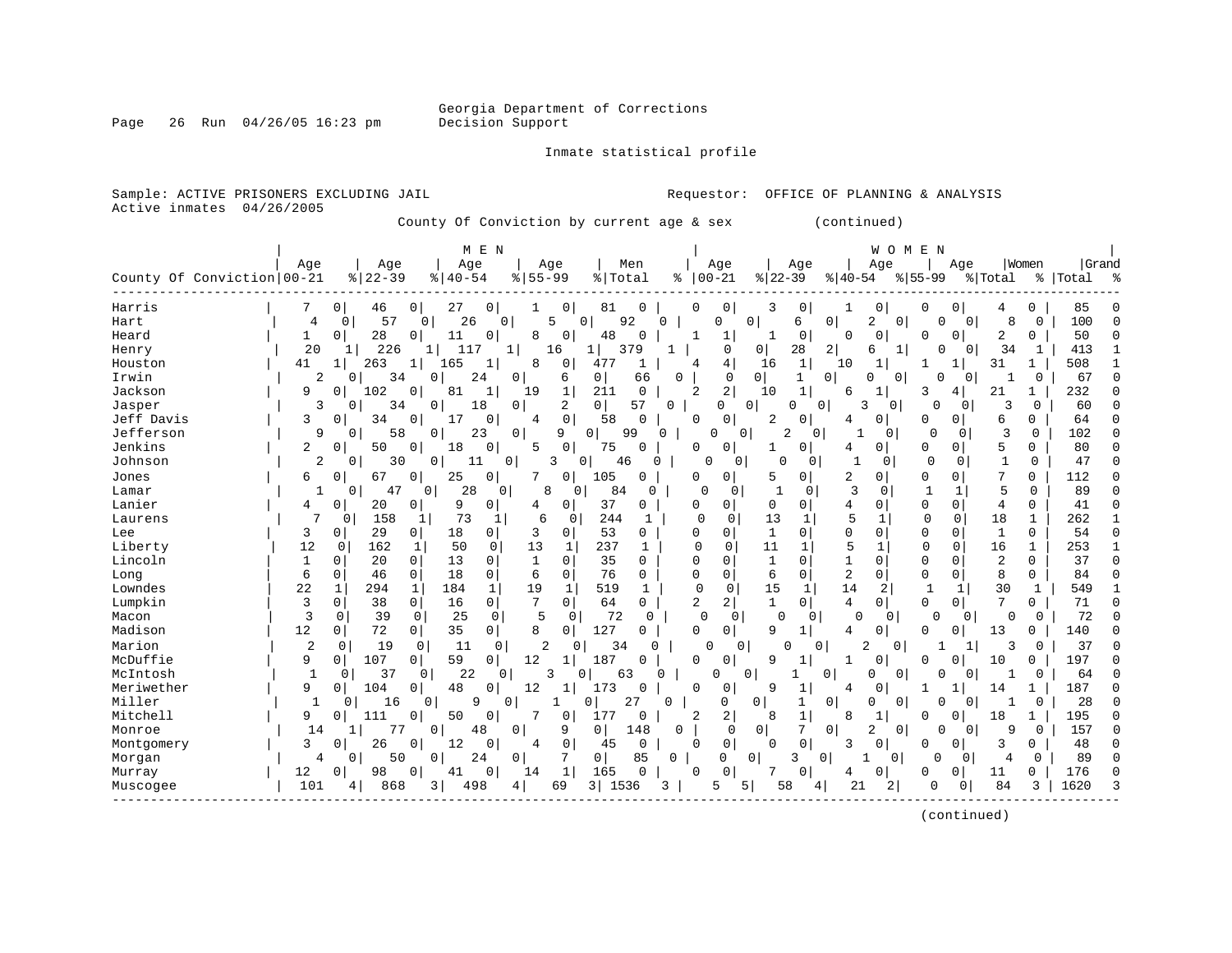Page 27 Run 04/26/05 16:23 pm

Inmate statistical profile

|                            |                |                      |                               | County Of Conviction by current age & sex   |                      |             |                         |                 |                               | (continued)                |                             |                                  |              |                    |            |
|----------------------------|----------------|----------------------|-------------------------------|---------------------------------------------|----------------------|-------------|-------------------------|-----------------|-------------------------------|----------------------------|-----------------------------|----------------------------------|--------------|--------------------|------------|
| County Of Conviction 00-21 | Age            | Age<br>$8   22 - 39$ | M E N<br>Age<br>$8   40 - 54$ | Age<br>$8155 - 99$                          | Men<br>% Total       | ៖           | Age<br>$00 - 21$        | Age<br>$ 22-39$ | $ 40-54 $                     | Age                        | WOMEN<br>Age<br>$8155 - 99$ | % Total                          | Women        | Grand<br>%   Total | ွ န        |
| Newton                     | 15             | 230<br>1             | 127<br>1                      | 20<br>1                                     | 392                  |             | 0<br>0                  | 10              | 11<br>1                       |                            | 2<br>2                      | 23                               | 1            | 415                |            |
| Oconee                     | $\overline{2}$ | 38<br>0              | $\Omega$<br>14                | 0<br>3                                      | 57<br>$\Omega$       | $\Omega$    | U                       | 0<br>1          | 0                             | 0 <sup>1</sup>             | O                           | $\overline{2}$<br>$\overline{0}$ | 0            | 59                 |            |
| Oglethorpe                 | 5              | 44<br>0 <sup>1</sup> | 0<br>11                       | 0<br>4<br>0                                 | 64<br>$\Omega$       |             | 0<br>0                  | 3               | $\mathbf 0$<br>1              | 0                          | 0<br>0                      | 4                                | 0            | 68                 | $\Omega$   |
| Paulding                   | 13             | $\overline{0}$<br>89 | 64<br>0                       | $\mathbf 0$<br>9                            | 175<br>0             | 0           | 0                       | 0               | 8<br>$\mathbf{1}$             | 0<br>4                     |                             | 13<br>$\mathbf{1}$               | 0            | 188                |            |
| Peach                      | 6              | 48<br>$\Omega$       | 29<br>0                       | 0<br>2<br>0                                 | 85<br>$\mathbf 0$    |             | 0<br>0                  | $\Omega$        | $\overline{0}$<br>1           | 0                          | 0<br>$\Omega$               | $\mathbf{1}$                     | $\Omega$     | 86                 |            |
| Pickens                    | 6              | 34<br>0              | 0<br>35                       | 0<br>6                                      | 0<br>81              | $\mathbf 0$ | 0                       | 0               | $\overline{0}$<br>1           | 0<br>0                     | U                           | 0<br>1                           | 0            | 82                 |            |
| Pierce                     | $\Omega$       | 30<br>0              | 0<br>17                       | $\mathbf 0$<br>0<br>4                       | 51<br>$\mathbf 0$    |             | $\mathbf{1}$<br>-1      | 1               | $\Omega$<br>$\Omega$          | 0                          | 0<br>$\Omega$               | 2                                | 0            | 53                 |            |
| Pike                       | 4              | 0<br>19              | 0<br>15                       | 5<br>0                                      | 0<br>43              | 0           | 0                       | $\Omega$<br>2   | $\circ$                       | 0 <sup>1</sup><br>3        | $\Omega$<br>$\mathbf 0$     | 5                                | 0            | 48                 |            |
| Polk                       | 7              | 85<br>$\Omega$       | 0<br>39                       | $\mathbf{1}$<br>$\mathbf 0$<br>13           | 144<br>$\mathbf 0$   |             | 0<br>$\Omega$           | 5               | $\mathbf 0$<br>1              | 0                          | 0<br>0                      | 6                                | 0            | 150                |            |
| Pulaski                    | 4              | 57<br>0              | 26<br>0                       | 0<br>$\mathbf{1}$                           | 0 <sup>1</sup><br>88 | 0           | $\Omega$                | $\Omega$<br>6   | 0                             | 4<br>$\Omega$              | $\Omega$<br>0               | 10                               | $\Omega$     | 98                 | ∩          |
| Putnam                     | 7              | 81<br>0              | 0<br>45                       | $\mathbf 0$<br>0<br>9                       | 142<br>$\Omega$      |             | 0<br>0                  | 5               | 0<br>1                        | 0                          | 0<br>0                      | 6                                | 0            | 148                |            |
| Ouitman                    | 0              | 0<br>8               | 0<br>3                        | $\overline{0}$<br>0                         | $\mathbf 0$<br>11    | 0           | $\cap$                  | 0<br>$\Omega$   | 0                             | $\Omega$<br>$\mathbf{0}$   | $\mathbf 0$<br>$\Omega$     | $\mathbf 0$                      | 0            | 11                 | O          |
| Rabun                      | 2              | 37<br>0              | 0<br>16                       | 0<br>0<br>4                                 | 59<br>$\Omega$       |             | 0<br>0                  | $\Omega$        | 0 <sup>1</sup><br>1           | 0                          | $\mathbf 0$<br>0            | $\mathbf{1}$                     | 0            | 60                 |            |
| Randolph                   | 6              | 0<br>41              | 18<br>$\overline{0}$          | 5<br>0 <sup>1</sup>                         | 70<br>0 <sup>1</sup> | $\mathbf 0$ | 0<br>0                  | $\mathbf 1$     | 2<br>0                        | $\mathbf 0$                | $\mathbf 0$<br>$\mathbf 0$  | 3                                | $\Omega$     | 73                 |            |
| Richmond                   | 139            | 5 <br>1105           | 471<br>4                      | 4 <br>87<br>4                               | 1802<br>4            |             | 7<br>6                  | 80              | 5 <br>42                      | 5 <sup>1</sup>             | 3<br>4                      | 132                              | 5            | 1934               |            |
| Rockdale                   | 41             | 193<br>1             | 100                           | $\mathbf{1}$<br>13                          | 347<br>1             | 1           | $\mathbf 0$<br>0        | 12              | 9<br>$\mathbf{1}$             | $\mathbf 1$                | $\Omega$<br>$\mathbf 0$     | 21                               | $\mathbf{1}$ | 368                |            |
| Schley                     | 2              | 13<br>0              | 4<br>0                        | $\overline{0}$<br>1<br>$\overline{0}$       | 20<br>0              |             | 0<br>0                  | 1               | $\mathbf 0$<br>$\Omega$       | $\mathbf 0$                | $\mathbf 0$<br>0            | 1                                | 0            | 21                 | $\sqrt{ }$ |
| Screven                    | 9              | 83<br>0              | 32<br>0                       | 6<br>0<br>0                                 | 130                  | $\Omega$    | $\mathbf{1}$<br>1       | 3               | 3<br>$\Omega$                 | 0                          | $\Omega$<br>0               | 7                                | $\Omega$     | 137                | C          |
| Seminole                   | 3              | 50<br>$\mathbf 0$    | 21<br>0                       | $\mathbf 0$<br>6<br>$\mathbf 0$             | 80<br>$\Omega$       |             | 0<br>$\Omega$           | 2               | 3<br>$\mathbf 0$              | 0                          | $\mathbf 0$<br>0            | 5                                | 0            | 85                 | U          |
| Spalding                   | 35             | 1<br>364             | 158<br>1                      | $\mathbf{1}$<br>$\overline{a}$<br>41        | 598<br>1             |             | 2<br>$\overline{c}$     | 27              | 2<br>10                       | 1                          | $\mathbf{1}$<br>$\mathbf 1$ | 40                               | 2            | 638                |            |
| Stephens                   | 12             | $\Omega$<br>73       | $\mathbf 0$<br>49             | $\Omega$<br>12<br>1                         | 146                  | $\Omega$    | $\Omega$<br>$\Omega$    | 3               | 3<br>$\Omega$                 | $\Omega$                   | $\Omega$<br>$\mathbf 0$     | 6                                | $\Omega$     | 152                | $\Omega$   |
| Stewart                    | 3              | $\mathbf 0$<br>24    | 0<br>6                        | $\mathsf{O}$<br>$\mathbf 1$<br>$\mathbf{0}$ | 34<br>0              |             | 0<br>0                  | $\mathbf{1}$    | 0 <sup>1</sup><br>1           | $\overline{0}$             | 0<br>$\mathbf 0$            | 2                                | 0            | 36                 | U          |
| Sumter                     | 11             | 135<br>0             | $\mathbf{1}$<br>63            | 5<br>$\mathbf 0$<br>$\Omega$                | 214                  | $\Omega$    | $\Omega$<br>$\mathbf 0$ | 6               | 3<br>$\mathbf{0}$             | $\Omega$                   | $\Omega$<br>$\Omega$        | 9                                | $\Omega$     | 223                | U          |
| Talbot                     | 1              | 0<br>26              | 9<br>$\overline{0}$           | 0<br>1<br>$\mathbf{0}$                      | 37<br>$\Omega$       |             | 0<br>U                  | $\Omega$        | 2<br>0 <sup>1</sup>           | 0                          | $\Omega$<br>0               | 2                                | 0            | 39                 | C          |
| Taliaferro                 | $\Omega$       | $\mathbf 0$<br>3     | 3<br>$\mathbf 0$              | $\overline{c}$<br>0                         | $\mathbf 0$<br>8     | $\Omega$    | $\Omega$                | 0<br>$\Omega$   | $\Omega$                      | $\mathbf 0$<br>$\Omega$    | 0                           | $\overline{0}$<br>$\Omega$       | $\mathbf 0$  | 8                  |            |
| Tattnall                   | 8              | 85<br>0              | 33<br>$\overline{0}$          | 0<br>0<br>11                                | 137<br>$\Omega$      |             | $\mathbf{1}$<br>1       | $\Omega$        | 0<br>4                        | 0                          | $\Omega$<br>0               | 5                                | 0            | 142                |            |
| Taylor                     | 4              | $\mathbf 0$<br>51    | 21<br>$\Omega$                | $\mathbf 0$<br>3                            | 79<br>0              | 0           | $\Omega$                | 0<br>2          | 0                             | 0<br>0                     | 0                           | $\overline{0}$<br>2              | 0            | 81                 |            |
| Telfair                    | 9              | 76<br>$\Omega$       | 34<br>0                       | 5<br>0<br>$\Omega$                          | 124<br>0             |             | 0<br>$\Omega$           | 5               | $\overline{0}$<br>5           | 1                          | 1<br>-1                     | 11                               | 0            | 135                |            |
| Terrell                    | 7              | 43<br>0              | 24<br>0                       | κ<br>$\Omega$                               | 77<br>0              | $\Omega$    | 0                       | 0               | 3<br>0                        | O<br>$\Omega$              | በ                           | 3<br>0                           | 0            | 80                 |            |
| Thomas                     | 24             | 162<br>$1\vert$      | 101<br>1                      | $\mathbf{1}$<br>11<br>0                     | 298                  |             | 0<br>$\Omega$           | 7               | $\mathbf 0$<br>6              | $\mathbf{1}$               | 1<br>-1                     | 14                               | 1            | 312                |            |
| Tift                       | 18             | 171                  | 108<br>1                      | 1<br>14                                     | 1 <br>311            |             | 1                       | $\mathbf 1$     | 8<br>$1\vert$                 | 9<br>$\mathbf{1}$          | 1                           | 19                               | 1            | 330                | -1         |
| Toombs                     | 21             | $\mathbf 1$<br>174   | 58<br>1                       | 0<br>7<br>0                                 | 260<br>1             |             | $\mathbf 0$<br>0        | 16              | $\mathbf{1}$<br>6             | $\mathbf{1}$               | 0<br>0                      | 22                               | 1            | 282                | -1         |
| Towns                      | 0              | 0<br>10              | 7<br>0                        | 0<br>4                                      | 21<br>0              | 0           | 0                       | 0<br>1          | $\overline{0}$                | $\Omega$<br>$\overline{0}$ | $\Omega$<br>0               | 1                                | 0            | 22                 | $\Omega$   |
| Treutlen                   | 6              | 0<br>14              | 0<br>13                       | $\Omega$<br>0<br>1                          | 34<br>$\Omega$       |             | 0<br>$\Omega$           | $\Omega$        | $\mathbf 0$<br>$\overline{2}$ | 0                          | 0<br>C                      | 2                                | 0            | 36                 |            |
| Troup                      | 39             | 345<br>1             | 1  <br>163                    | 29<br>$\mathbf{1}$                          | 1 <br>576            |             | 2                       | 2<br>18         |                               | 6                          | $\mathbf{1}$                | 27                               | 1            | 603                |            |
|                            |                |                      |                               |                                             |                      |             |                         |                 |                               |                            |                             |                                  |              |                    |            |

(continued)

Sample: ACTIVE PRISONERS EXCLUDING JAIL **Requestor:** OFFICE OF PLANNING & ANALYSIS

Active inmates 04/26/2005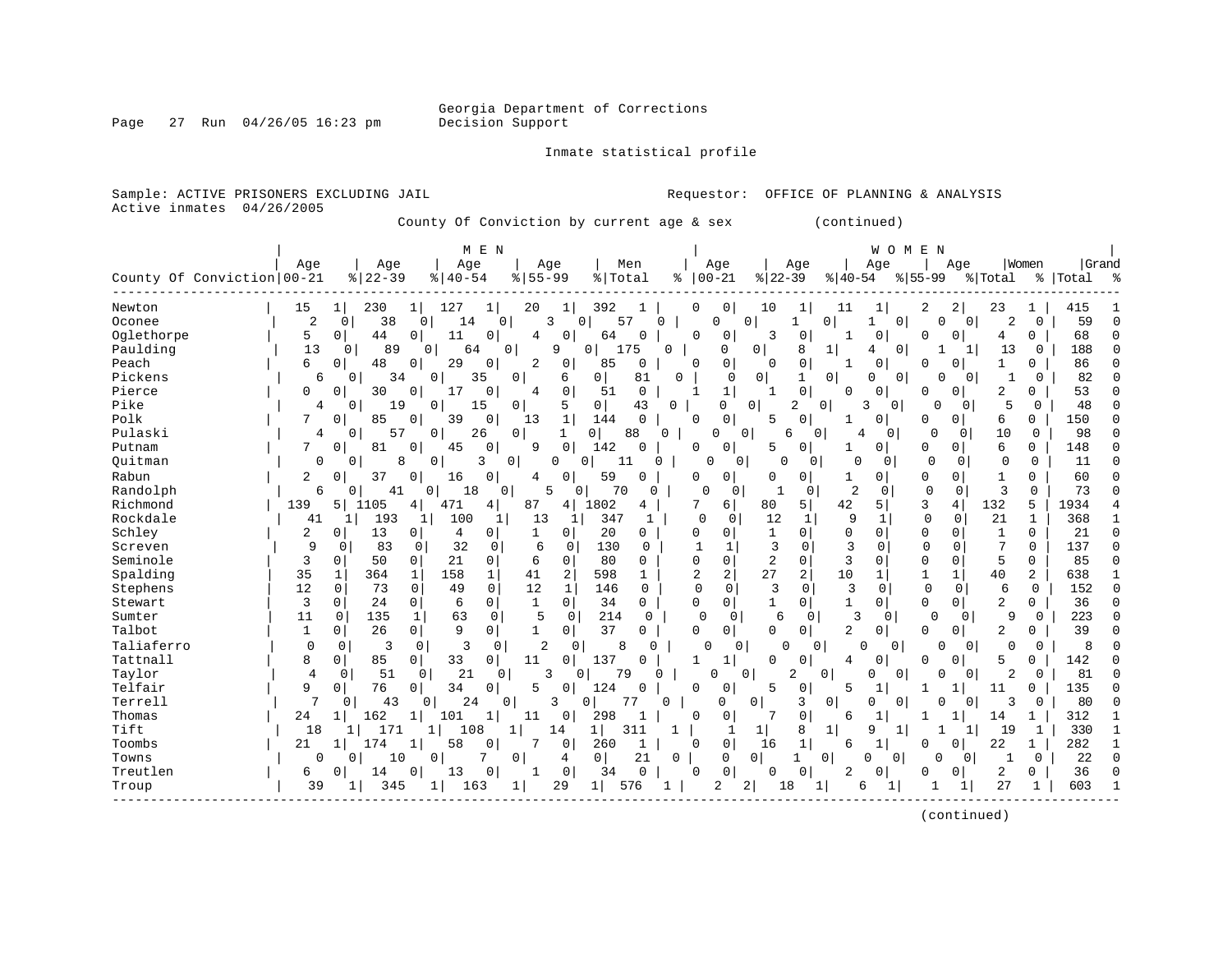Inmate statistical profile

| Sample: ACTIVE PRISONERS EXCLUDING JAIL<br>Active inmates | 04/26/2005          |                            |                                                 |                   |                       | Requestor:                 |                      | OFFICE OF PLANNING & ANALYSIS         |                           |              |                           |
|-----------------------------------------------------------|---------------------|----------------------------|-------------------------------------------------|-------------------|-----------------------|----------------------------|----------------------|---------------------------------------|---------------------------|--------------|---------------------------|
|                                                           |                     |                            | County Of Conviction by current age & sex       |                   |                       |                            |                      | (continued)                           |                           |              |                           |
| County Of Conviction 00-21                                | Age                 | Age<br>$\frac{8}{22} - 39$ | M E N<br>Age<br>$ 40-54 $                       | Age<br>$8 55-99$  | Men<br>% Total        | Age<br>$ 00-21 $<br>ႜ      | Age<br>$ 22-39 $     | W O M E N<br>Age<br>$ 40-54 $         | Age<br>$ 55-99 $ $ Total$ | Women        | Grand<br>%   Total %      |
| Turner                                                    | 5<br>01             | 42<br>$\mathbf{0}$         | 27<br>0 <sup>1</sup>                            | 7<br>$\mathbf{0}$ | 81<br>$\Omega$        | 0 <sup>1</sup><br>0        | $\mathbf{0}$         | 0<br>0 I                              | 0<br>0                    |              | 82                        |
| Twiggs                                                    | 2<br>0              | 18<br>0 <sup>1</sup>       | 19<br>- 0 I                                     | 0<br>$\circ$      | 39<br>0               | 0<br>0                     | 2                    | 0 <sup>1</sup><br>0 <sup>1</sup><br>U | $\Omega$<br>$\Omega$      | 2<br>0       | 41                        |
| Union                                                     | 2<br>0 <sup>1</sup> | 19<br>$\Omega$             | 15<br>0 <sup>1</sup>                            | 5<br>0            | 41<br>U               | 0 <sup>1</sup><br>0        | $\Omega$<br>0        | 2<br>$\Omega$                         | 0<br><sup>o</sup>         | 2<br>U       | 43                        |
| Upson                                                     | 13<br>0             | 93                         | 46<br>$\Omega$                                  | 14                | 166                   | O                          | 0                    | 0<br>0 I                              | 0                         |              | 173                       |
| Walker                                                    | 5                   | 190                        | 101                                             | 23                | 319                   |                            | 16                   | 11                                    | 2<br>2                    | 30           | 349                       |
| Walton                                                    | 17                  | 178                        | 112                                             | $1\vert$<br>11    | 318<br>0 <sup>1</sup> | $\mathbf{1}$<br>$\Omega$   | $\overline{0}$<br>q  | 1<br>11                               | 2                         | 18           | 336                       |
| Ware                                                      | 13<br>0 I           | 201<br>1                   | 114<br>$\mathbf{1}$                             | 20<br>1           | 348                   | 0 <sup>1</sup><br>$\Omega$ | 16<br>1              | $\Omega$<br>4                         | 0<br>n                    | 20           | 368                       |
| Warren                                                    | 2                   | 23<br>0                    | 0 <sup>1</sup><br>14                            | $\Omega$<br>4     | $\overline{0}$<br>43  | $\Omega$<br>$\Omega$       | 0                    | $\Omega$<br>0                         | $\Omega$<br>∩             | O            | 45                        |
| Washington                                                | 11<br>0             | 73<br>0 <sup>1</sup>       | 34<br>0                                         | 2<br>0            | 120<br>$\Omega$       | 0 I<br>$\Omega$            | 0<br>4               | $\mathbf{0}$<br>1                     | $\Omega$<br>O             | 5.<br>0.     | 125                       |
| Wayne                                                     | 4                   | 106<br>$\Omega$            | 0 <sup>1</sup><br>34                            | $\Omega$<br>9     | 0 <sup>1</sup><br>153 | 0                          | 8                    | 2<br>$\Omega$                         | $\Omega$<br>0             | 11<br>0      | 164                       |
| Webster                                                   | 0<br>0              | $\Omega$                   | 0<br>4                                          | 0<br>-1.          | Q<br>$\cap$           | $\Omega$<br>0              | 0<br>-1              | 0<br>$\Omega$                         | 0<br>O                    | 0            | 10                        |
| Wheeler                                                   | 5                   | $\Omega$<br>16             | 15<br>0 <sup>1</sup>                            | 0 <sup>1</sup>    | $\Omega$<br>40        | $\Omega$                   | <sup>0</sup><br>0    | $\Omega$                              |                           | <sup>0</sup> | 41                        |
| White                                                     | 3<br>01             | 39<br>0                    | 18<br>$\Omega$                                  | 0<br>4            | 64<br>O               | 0                          | 0                    | 2<br>0                                | 0<br>$\Omega$             | 0            | 67                        |
| Whitfield                                                 | 29                  | 382<br>11                  | 242<br>$\overline{2}$<br>$1\vert$               | 51<br>2           | 704                   | 5                          | 42<br>$\overline{3}$ | 21<br>2                               |                           | 69<br>3      | 773                       |
| Wilcox                                                    | 01                  | 34<br> 0                   | 22<br>01                                        | 0                 | 65<br>0               |                            | $\overline{0}$       | $\Omega$<br>$\Omega$                  | $\Omega$<br>0             | U            | 68                        |
| Wilkes                                                    | 3                   | 42<br>0<br>$\Omega$        | 22<br>$\Omega$                                  | 5<br>$\Omega$     | 72                    |                            | 3<br>$\Omega$        | $\Omega$<br>0                         | O                         | U            | 76                        |
| Wilkinson                                                 | 0                   | 30<br>$\Omega$             | 17<br>$\Omega$                                  | 2<br>$\Omega$     | 54<br>0               | $\Omega$<br>$\Omega$       | 4<br>0               | 0<br>$\Omega$                         | $\Omega$<br>0             |              | 58                        |
| Worth                                                     | 15                  | 85                         | 45<br>0                                         | 11                | 156<br>O              | $\Omega$                   | 5<br>$\Omega$        | 3                                     | $\Omega$<br>O             | <sup>n</sup> | 164                       |
| Total reported                                            |                     |                            | 2745 100 25948 100 12903 100 2304 100 43900 100 |                   |                       | 109 100 1585 100 891 100   |                      |                                       |                           |              | 81 100 2666 100 46566 100 |
| Percent reported                                          | 99.7                | 100.0                      | 100.0                                           | 100.0             | 99.9                  | 100.0                      | 100.0                | 99.9                                  | 100.0                     | 100.0        | 99.9                      |
|                                                           |                     |                            |                                                 |                   |                       |                            |                      |                                       |                           |              |                           |
| Not reported                                              | 8                   | 12                         | 6                                               | 0                 | 26                    | O                          | O                    |                                       |                           |              | 27                        |
| Total                                                     | 2753                | 25960                      | 12909                                           | 2304              | 43926                 | 109                        | 1585                 | 892                                   | 81                        | 2667         | 46593                     |

Page 28 Run  $04/26/05$  16:23 pm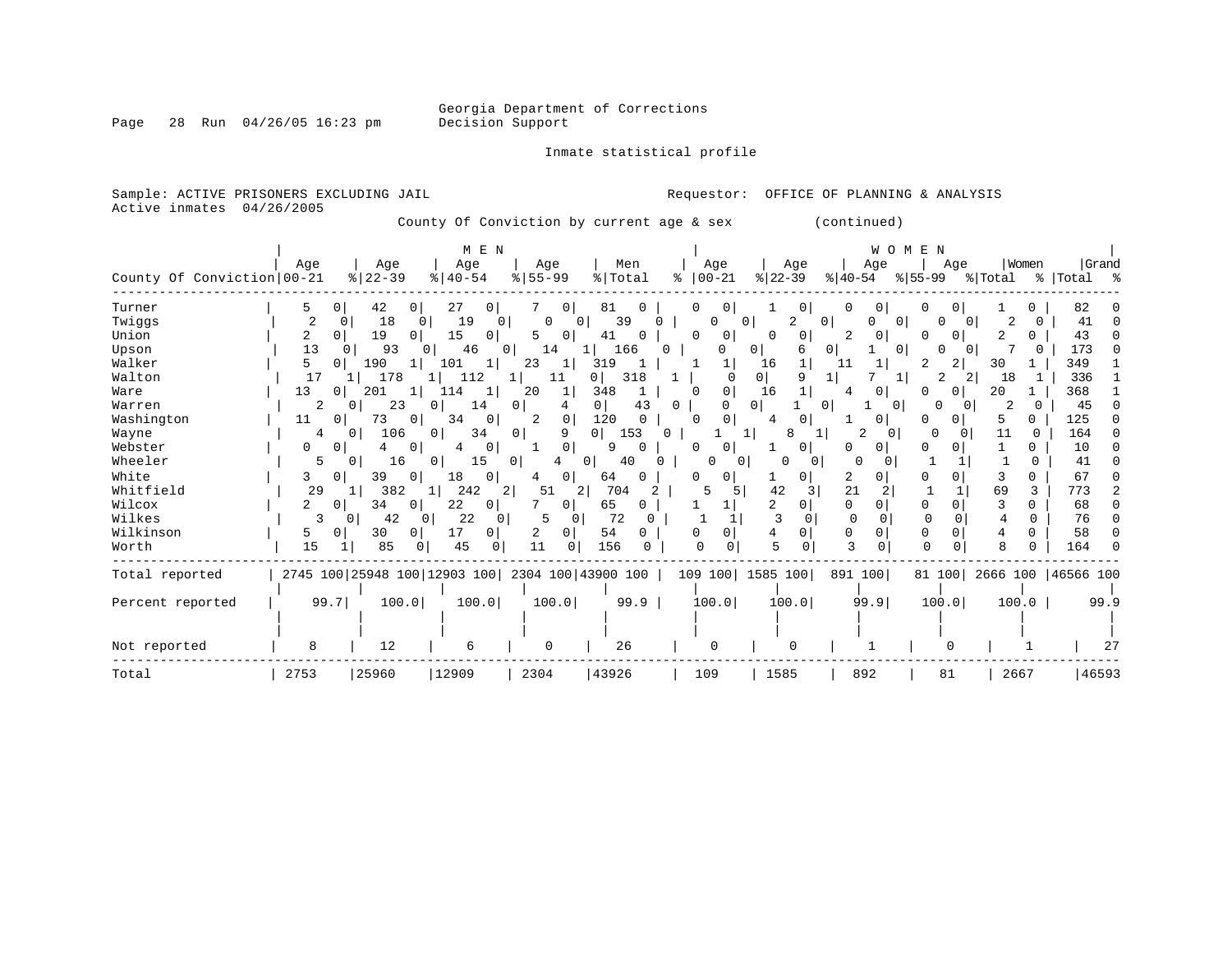#### Inmate statistical profile

Sample: ACTIVE PRISONERS EXCLUDING JAIL **Requestor:** OFFICE OF PLANNING & ANALYSIS Active inmates 04/26/2005

Circ Of Conviction by current age & sex

|                    |           |                         |                       | M E N                               |                |                     |                |                |                      |                                | W O M                | E N            |                |         |                |           |                |
|--------------------|-----------|-------------------------|-----------------------|-------------------------------------|----------------|---------------------|----------------|----------------|----------------------|--------------------------------|----------------------|----------------|----------------|---------|----------------|-----------|----------------|
|                    | Age       | Age                     | Age                   | Age                                 |                | Men                 | Age            |                | Age                  |                                | Age                  |                | Age            | Women   |                | Grand     |                |
| Circ Of Conviction | $00 - 21$ | $8   22 - 39$           | $8   40 - 54$         | $8155 - 99$                         |                | % Total             | ႜ              | $00 - 21$      | $ 22-39$             | $8 40-54$                      |                      | $8155 - 99$    |                | % Total |                | %   Total |                |
| Alapaha            | 15        | 194<br>1                | 105<br>11             | 11                                  | 21             | 335                 |                |                | 11                   | 1                              | 9<br>1               | $\Omega$       | 0              | 21      | 1              | 356       |                |
| Alcovy             | 32        | 408<br>-1               | 239<br>2              | 2<br>31                             | $\mathbf{1}$   | 710<br>2            | U              | $\Omega$       | 19                   | $\mathbf{1}$<br>18             | $\overline{2}$       | 4              | 5              | 41      | $\overline{a}$ | 751       | $\overline{c}$ |
| Atlanta            | 265       | 10 <sup>1</sup><br>2577 | 10<br>1330            | 10                                  | 230<br>10      | 4402<br>10          |                | 4<br>4         | 94                   | 61<br>6                        | $7\phantom{.0}$      | 5              | 6              | 164     | 6              | 4566      | 10             |
| Atlantic           | 39        | 418<br>$\mathbf{1}$     | 168<br>2              | 45<br>1                             | 2              | 670<br>2            | 2              | $\overline{2}$ | 20                   | 12<br>1                        | 1                    | 1              | 1              | 35      | 1              | 705       | 2              |
| Augusta            | 172       | 1369<br>61              | 5 l<br>603            | 5<br>111                            | 5              | 2255<br>5           | 9              | 8              | 95                   | 49<br>6                        | 5                    | 6              | 7              | 159     | 6              | 2414      | 5              |
| Blue Ridge         | 23        | 295<br>1                | 158                   | 35<br>1                             | 2              | 511<br>1            | 1              | 1              | 33                   | 2<br>15                        | 2                    | $\mathbf{1}$   | $\mathbf{1}$   | 50      | $\overline{2}$ | 561       | $\mathbf{1}$   |
| Brunswick          | 38        | 503                     | 2<br>260              | 2<br>53                             | 2              | 854<br>2            | $\mathbf{1}$   | 1              | 22                   | $\mathbf{1}$<br>12             | 1                    | $\mathbf{1}$   | 1              | 36      | 1              | 890       | $\overline{2}$ |
| Chattahoochee      | 115       | 1029<br>4               | 571<br>4              | 4 <br>77                            | 3              | 1792<br>4           | 5              | 5              | 63                   | 4<br>27                        | 3                    | 1              | $\mathbf{1}$   | 96      | 4              | 1888      | $\overline{4}$ |
| Cherokee           | 37        | 390<br>1                | 2<br>218              | 2<br>49                             | 2              | 694<br>2            | $\overline{a}$ | 2              | 48                   | 3<br>18                        | 2                    | $\Omega$       | $\Omega$       | 68      | 3              | 762       | $\overline{2}$ |
| Clayton            | 146       | 955<br>5                | 4<br>418              | 3 <br>51                            | 2              | 1570<br>4           | $\mathbf{3}$   | 3              | 69                   | $\overline{4}$<br>22           | 2                    | $\mathbf{1}$   | $\mathbf{1}$   | 95      | 4              | 1665      | $\overline{4}$ |
| Cobb               | 159       | 1240<br>6               | 5<br>607              | 5<br>86                             | 4              | 2092<br>5           | 5              | 5              | 88                   | 6<br>65                        | 7                    | 3              | 4              | 161     | 6              | 2253      | 5              |
| Conasauga          | 41        | 480<br>-1               | 2<br>283              | 2<br>65                             | 3              | 869<br>2            | 5              | 5              | 49                   | 25<br>3                        | $\overline{3}$       | $\mathbf{1}$   | 1              | 80      | 3              | 949       | $\overline{c}$ |
| Cordele            | 29        | 384<br>1                | $\mathbf{1}$<br>194   | $\overline{2}$<br>33                | 1              | 640<br>$\mathbf{1}$ | 3              | 3              | 26                   | $\overline{a}$<br>11           | $1\vert$             | O              | 0              | 40      | $\overline{2}$ | 680       |                |
| Coweta             | 92        | 3<br>1022               | $\overline{4}$<br>455 | 4<br>112                            | 5              | 1681<br>4           | 4              | 4              | 63                   | 4                              | 26<br>3              | 2              | 2 <sup>1</sup> | 95      | 4              | 1776      | $\overline{4}$ |
| Dougherty          | 44        | 604<br>$\overline{2}$   | 2 <sup>1</sup><br>258 | $\overline{2}$  <br>45              | 2 <sup>1</sup> | 951<br>2            | $\Omega$       | 0 <sup>1</sup> | 19                   | 29<br>1                        | 3                    | 1              | 1 <sup>1</sup> | 49      | 2              | 1000      | $\overline{c}$ |
| Dublin             | 17        | 220<br>$\mathbf 1$      | 116<br>1              | 1<br>10                             | 0 <sub>1</sub> | 363                 |                | $\Omega$<br>0  | 15                   |                                | 8                    |                | $\Omega$       | 23      | 1              | 386       | $\mathbf{1}$   |
| Eastern            | 179       | 1371                    | 587<br>5              | 5  <br>88                           | 4              | 2225<br>5           | 5              | 5              | 60                   | 37<br>4                        | 4                    | 2              | $\overline{2}$ | 104     | 4              | 2329      | 5              |
| Flint              | 20        | 226<br>-1               | 117<br>1              | 1                                   | 16             | 379                 |                | $\cap$         | 0<br>28              | 2                              | $\mathbf{1}$<br>6    |                | $\Omega$       | 34      |                | 413       | $\mathbf{1}$   |
| Griffin            | 65        | 618<br>$\overline{2}$   | 295<br>2              | 2<br>79                             | 3 I            | 1057<br>2           | 2              | 2              | 44                   | 3<br>20                        | $\overline{2}$       | 2              | 2              | 68      | 3              | 1125      | $\overline{c}$ |
| Gwinnett           | 80        | 807<br>3 I              | 328<br>3              | $\overline{\mathbf{3}}$             | 71<br>3        | 1286<br>κ           |                | 6              | 6                    | 60<br>4                        | 34<br>4              | 4              | 5              | 104     | 4              | 1390      | $\mathbf{3}$   |
| Houston            | 41        | 263<br>$\mathbf{1}$     | 165<br>$\mathbf 1$    | 8<br>1                              | 0 <sup>1</sup> | 477<br>-1           | 4              | 4              | 16                   | 1<br>10                        | 1                    | 1              | -1             | 31      | 1              | 508       | 1              |
| Lookout Mountain   | 26        | 514                     | 2<br>273              | $\overline{2}$                      | 66             | 3<br>879            | 2              | 2              | 2                    | 47<br>3                        | 3<br>26              | ζ              | 4              | 78      | 3              | 957       | $\overline{c}$ |
| Macon              | 59        | 2<br>590                | 2<br>346              | 3<br>59                             | 3              | 2<br>1054           | ર              | 3              | 27                   | $\overline{a}$<br>20           | 2 <sup>1</sup>       | 5              | б.             | 55      | 2              | 1109      | $\overline{2}$ |
| Middle             | 59        | 2<br>455                | 2  <br>161            |                                     | 26             | $\mathbf 1$<br>701  | 2              | $\Omega$       | $\overline{0}$<br>26 | 2                              | 10<br>1 <sup>1</sup> | 0              | 0              | 36      | 1              | 737       | $\overline{c}$ |
| Mountain           | 20        | 161<br>-1               | 113                   | 19                                  | 1              | 313                 | $\Omega$       | 0              | 10                   | 1<br>8                         | 1                    | 0              | 0              | 18      | 1              | 331       |                |
| Northeastern       | 32        | 357                     | 257                   | $\overline{2}$                      | 48<br>2        | 694<br>2            |                | 3<br>3         | 23                   | -1                             | 20<br>2              | 3              | 4              | 49      | 2              | 743       | $\overline{2}$ |
| Northern           | 31        | 328<br>1                | 154                   | 39<br>1                             | 2              | 552                 | $\Omega$       | 0              | 27                   | 2<br>15                        | $\overline{2}$       | 2              | $\overline{2}$ | 44      | $\overline{2}$ | 596       | 1              |
| Ocmulgee           | 67        | 544<br>2                | 256                   | 2                                   | 2<br>39        | 906<br>2            |                | Ω              | 31                   | 2                              | 15<br>2              | $\overline{2}$ | 2              | 48      | 2              | 954       | $\overline{2}$ |
| Oconee             | 34        | 354<br>$\mathbf{1}$     | 157                   | 21<br>1                             | 1              | 566                 | <sup>0</sup>   | $\Omega$       | 29                   | 2<br>20                        | 21                   | 3              | 4              | 52      | $\overline{2}$ | 618       | 1              |
| Ogeechee           | 63        | 488<br>2                | 2<br>164              | 1                                   | 36<br>2        | 751<br>2            | 4              | 4              | 24                   | 18<br>2                        | $\overline{2}$       | $\overline{4}$ | 5              | 50      | $\overline{2}$ | 801       | $\overline{c}$ |
| Pataula            | 21        | 209<br>1                | 1 <sup>1</sup><br>107 | 19<br>$\mathbf{1} \mid$             | 1 <sup>1</sup> | 356<br>1            | $\Omega$       | 0              | 9                    | 6<br>1                         | $\mathbf{1}$         | $\Omega$       | 0              | 15      | $\mathbf{1}$   | 371       | $\mathbf{1}$   |
| Piedmont           | 26        | 255<br>11               | 171<br>11             | 41<br>1                             | 2              | 493<br>-1           | 3              | 3              | 22                   | $\mathbf{1}$<br>10             | 1                    | 4              | 5              | 39      | $\mathbf{1}$   | 532       | 1              |
| Rome               | 33        | 385<br>1                | 212<br>$1\vert$       | $\overline{2}$ $\overline{1}$<br>39 | $\overline{a}$ | 669<br>2            |                |                | 35                   | $\overline{2}$<br>25           | $\overline{3}$       | $\mathbf{1}$   | $\mathbf{1}$   | 62      | 2              | 731       | $\overline{2}$ |
| South Georgia      | 44        | 2<br>446                | 191<br>2              | $\mathbf{1}$<br>27                  | 1              | 708<br>2            | 3              | 3              | 32                   | 2<br>13                        | $\mathbf{1}$         | $\mathbf{1}$   | $\mathbf{1}$   | 49      | $\overline{2}$ | 757       | $\overline{2}$ |
| Southern           | 63        | 667<br>2                | 385<br>3              | $\overline{3}$<br>58                | 3              | 1173<br>3           | $\mathbf 0$    | $\Omega$       | 25                   | $\overline{a}$<br>24           | $\overline{3}$       | 4              | 5              | 53      | 2              | 1226      | 3              |
| Southwestern       | 22        | $\mathbf{1}$<br>244     | 120<br>1              | $\mathbf 1$<br>16                   | $\mathbf{1}$   | 402<br>$\mathbf{1}$ | $\Omega$       | 0              | 10                   | $\mathbf{1}$<br>$\overline{4}$ | $\mathbf 0$          | $\Omega$       | 0              | 14      | 1              | 416       | $\mathbf{1}$   |
|                    |           |                         |                       |                                     |                |                     |                |                |                      |                                |                      |                |                |         |                |           |                |

(continued)

Page 29 Run 04/26/05 16:23 pm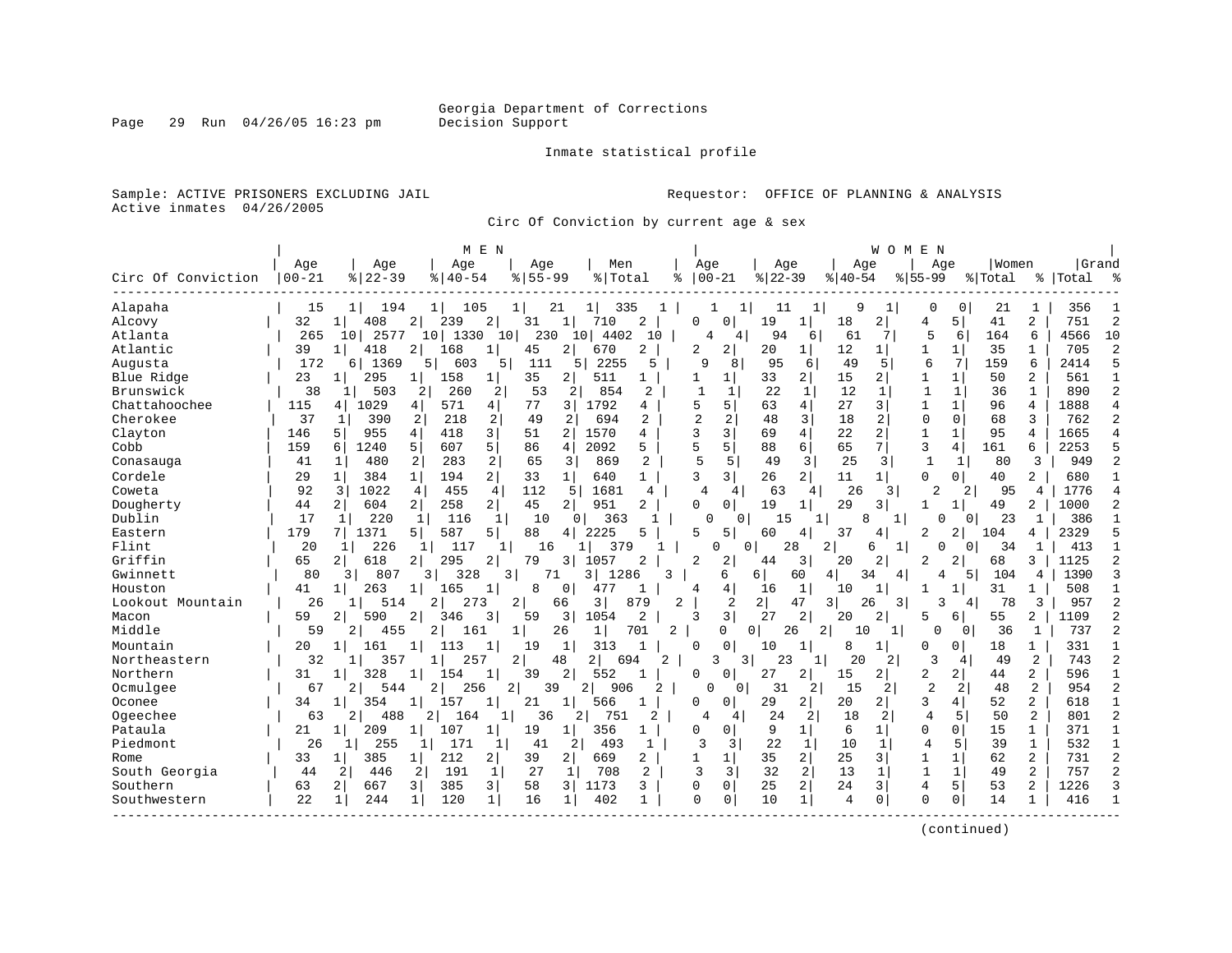Page 30 Run 04/26/05 16:23 pm

Inmate statistical profile

Sample: ACTIVE PRISONERS EXCLUDING JAIL Requestor: OFFICE OF PLANNING & ANALYSIS Active inmates 04/26/2005

Circ Of Conviction by current age & sex (continued)

| Circ Of Conviction | Age<br>$ 00 - 21$ | Age<br>$ 22-39 $ | M E N<br>Age<br>$ 40-54 $ | Age<br>$8 55-99$                                | Men<br>% Total | Age<br>$ 00-21 $<br>$\approx$  | Age<br>$ 22-39 $ | <b>WOMEN</b><br>Age<br>$ 40-54 $<br>$ 55-99 $ | Women<br>Aqe<br>% Total     | Grand<br>% Total %   |
|--------------------|-------------------|------------------|---------------------------|-------------------------------------------------|----------------|--------------------------------|------------------|-----------------------------------------------|-----------------------------|----------------------|
| Stone Mountain     | 226<br>8          | 1816<br>71       | 823<br>6                  | 124<br>5                                        | 2989           | 15<br>16                       | 86<br>5          | 38                                            | 9 <sup>1</sup><br>147<br>б. | 3136                 |
| Tallapoosa         | 9                 | 124<br>$\Omega$  | 63<br>$\Omega$            | 18<br>0 <sup>1</sup>                            | 214            | $\mathbf{0}$<br>$\overline{0}$ | 5.<br>0          | 3                                             | $\Omega$<br>8<br>$\Omega$   | 222                  |
| Tifton             | 40                | 332<br>1         | 204<br>2                  | 38<br>2                                         | 614            |                                | 15               | 12                                            | 29                          | 643                  |
| Toombs             | 15                | 199              | 112<br>$1 \mid$           | 25                                              | 351            |                                | 15               | 3                                             | 19                          | 370                  |
| Waycross           | 26                | 466              | 255<br>$\overline{2}$     | 43<br>2                                         | 790            | 2                              | 35               | 14                                            | 52<br>2.                    | 842                  |
| Western            | 27                | 302              | 150                       | 25                                              | 504            |                                | 19               | 14                                            | 34                          | 538                  |
| Rockdale           | 41                | 193              | 100                       | 13                                              | 347            | $\Omega$                       | 12               | 9                                             | 21                          | 368                  |
| Douglas            | 53                | 508              | 251                       | 44                                              | 856            | Б                              | 35               | 26                                            | 67                          | 923                  |
| Appalachian        | 10<br>$\Omega$    | 156              | 111                       | 31                                              | 308            |                                |                  |                                               | 11                          | 319                  |
| Enotah             | 8                 | 106              | 56<br>$\Omega$            | 20                                              | 190            |                                |                  |                                               | 13<br>0                     | 203                  |
| Bell-Forsyth       |                   | 97               | 61<br>$\Omega$            | 22                                              | 187            |                                | 10               |                                               | 15                          | 202                  |
| Towaliga           | 21                | 190              | 111                       | 23                                              | 345            | $\Omega$                       | 14               |                                               | $\overline{2}$<br>21        | 366                  |
| Paulding           | 13                | 89               | 64<br>0                   | 9                                               | 175            | U                              | 8                |                                               | 13                          | 188                  |
| Total reported     |                   |                  |                           | 2745 100 25948 100 12903 100 2304 100 43900 100 |                |                                | 109 100 1585 100 | 891<br>100                                    | 81 100                      | 2666 100   46566 100 |
| Percent reported   | 99.7              | 100.0            | 100.0                     | 100.0                                           | 99.9           | 100.0                          | 100.0            | 99.9                                          | 100.0<br>100.0              | 99.9                 |
|                    |                   |                  |                           |                                                 |                |                                |                  |                                               |                             |                      |
| Not reported       | 8                 | 12               | 6                         | $\Omega$                                        | 26             | $\Omega$                       | $\Omega$         |                                               |                             |                      |
| Total              | 2753              | 25960            | 12909                     | 2304                                            | 43926          | 109                            | 1585             | 892                                           | 81<br>2667                  | 46593                |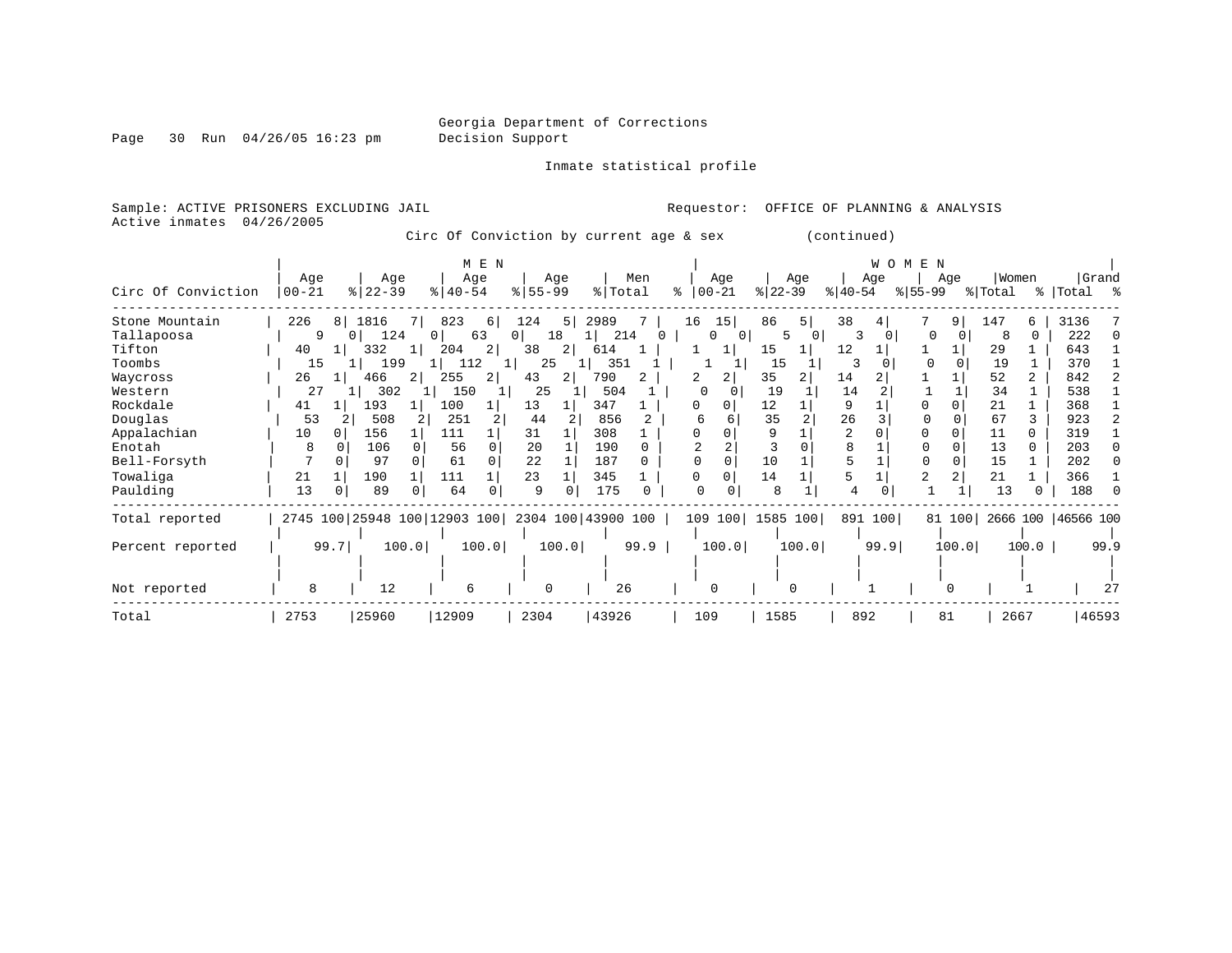Inmate statistical profile

Sample: ACTIVE PRISONERS EXCLUDING JAIL **Requestor:** OFFICE OF PLANNING & ANALYSIS Active inmates 04/26/2005

Home County by current age & sex

|               |                |                    |                     | M E N                |                |              |                       |              |                |                |                |                         |              | <b>WOMEN</b>   |                |                |                |                |           |              |
|---------------|----------------|--------------------|---------------------|----------------------|----------------|--------------|-----------------------|--------------|----------------|----------------|----------------|-------------------------|--------------|----------------|----------------|----------------|----------------|----------------|-----------|--------------|
|               | Age            | Age                |                     | Age                  | Age            |              | Men                   |              |                | Age            | Age            |                         |              | Age            | Age            |                | Women          |                | Grand     |              |
| Home County   | $00 - 21$      | $ 22-39$           |                     | $8140 - 54$          | $8 55-99$      |              | % Total               |              | ిక             | $00 - 21$      | $ 22-39$       |                         | $ 40-54$     |                | $ 55-99$       |                | % Total        |                | %   Total | ్య           |
| Appling       | 5              | 45<br>$\Omega$     | 0                   | 21<br>0 <sup>1</sup> | 7              | 0            | 78                    | 0            | 0              | 0              | 3              | 0                       | 1            | $\mathbf 0$    | 0              | 0              | 4              | U              | 82        | n            |
| Atkinson      |                | 18<br>0            | $\overline{0}$      | 12<br>0              | 5              | $\mathbf 0$  | 36                    | $\Omega$     | $\cap$         | 0              | $\mathbf 0$    | $\mathbf 0$             | 0            | $\mathbf 0$    | $\Omega$       | 0              | $\Omega$       | $\Omega$       | 36        | $\cap$       |
| Bacon         |                | 24<br>0            | 0                   | 18<br>0 <sup>1</sup> | 3              | 0            | 46                    | 0            | 0              | $\mathbf 0$    | 2              | 0                       | 2            | 0              | 0              | 0              | 4              | U              | 50        | $\Omega$     |
| Baker         | $\Omega$       | 6<br>$\Omega$      | 0                   | 4<br>0               | $\mathbf{1}$   | 0            | 11                    | 0            | $\Omega$       | $\Omega$       | $\mathbf{1}$   | C                       | $\Omega$     | $\Omega$       | $\Omega$       | $\Omega$       | $\mathbf{1}$   | 0              | 12        | $\Omega$     |
| Baldwin       | 23             | 164<br>1           | 1                   | 77<br>1              | 6              | 0            | 270                   |              |                | $\Omega$       | 9              | 1                       |              |                | O              | 0              | 14             |                | 284       |              |
| <b>Banks</b>  | $\overline{4}$ | 29<br>$\Omega$     | 0                   | 14<br>$\Omega$       | $\overline{4}$ | $\Omega$     | 51                    | O            | C              | $\Omega$       | 3              | $\Omega$                | $\mathbf{1}$ | $\Omega$       | $\Omega$       | $\Omega$       | $\overline{4}$ | $\Omega$       | 55        | $\Omega$     |
| Barrow        | 9              | 122<br>$\Omega$    | $\mathbf{1}$        | 76<br>$\mathbf 1$    | 17             | $\mathbf{1}$ | 224                   | 1            | O              | 0              | 12             | 1                       | 3            | $\Omega$       | $\Omega$       | $\mathbf 0$    | 15             | $\mathbf{1}$   | 239       | $\mathbf{1}$ |
| Bartow        | 25             | $\mathbf 1$<br>230 | $\mathbf{1}$<br>126 | $\mathbf{1}$         | 34             | 2            | 415                   | $\mathbf{1}$ | $\mathbf 0$    | $\mathbf 0$    | 39             | $\overline{\mathbf{3}}$ | 15           | $\overline{2}$ | $\mathbf{1}$   | $\mathbf{1}$   | 55             | $\overline{a}$ | 470       |              |
| Ben Hill      | 7              | 85<br>0            | $\mathbf 0$         | $\mathbf{0}$<br>41   | 7              | $\Omega$     | 140                   | $\Omega$     | $\mathbf 1$    | 1              | 11             | $\mathbf{1}$            | 6            | 1              | $\mathbf 0$    | 0              | 18             | 1              | 158       | $\Omega$     |
| Berrien       | 5              | 34<br>0            | $\circ$             | 19<br>0 <sup>1</sup> | 6              | $\Omega$     | 64                    | $\Omega$     | $\Omega$       | $\Omega$       | 6              | $\Omega$                | 0            | $\Omega$       | U              | 0              | 6              | $\Omega$       | 70        | $\Omega$     |
| <b>Bibb</b>   | 66             | 544<br>3           | 2                   | 343<br>3             | 53             | 3            | 1006                  | 3            | 2              |                | 33             | 2                       | 18           | 2 <sup>1</sup> | $\overline{c}$ | $\overline{3}$ | 55             | 2              | 1061      |              |
| Bleckley      | 5              | 65<br>0            | 0 <sup>1</sup>      | 17<br>0 <sup>1</sup> | $\overline{2}$ | 0            | 89                    | $\Omega$     | $\Omega$       | 0              | 4              | 0                       | 3            | $\Omega$       | 1              | $\mathbf{1}$   | 8              | 0              | 97        | $\Omega$     |
| Brantley      | 3              | 22<br>$\Omega$     | 0                   | 13<br>0              | 2              | 0            | 40                    | $\cap$       |                | 1              |                | 0                       |              | 0              | N              | $\Omega$       | 3              | 0              | 43        |              |
| <b>Brooks</b> | 6              | $\mathbf 0$<br>44  | $\overline{0}$      | 20<br>$\overline{0}$ | 6              | 0            | 76                    | $\Omega$     | $\Omega$       | $\mathbf 0$    |                | 0                       |              | $\Omega$       | 0              | 0              | 2              | 0              | 78        | $\Omega$     |
| Bryan         | $\overline{c}$ | 36<br>O            | $\Omega$            | 18                   | 8<br>0         | 0            | 64                    | U            |                | U<br>$\Omega$  |                | 2                       | 0            | 2<br>$\Omega$  | N              | <sup>o</sup>   | 4              | 0              | 68        | $\cap$       |
| Bulloch       | 31             | 170<br>1           | 1                   | 68<br>1              | 14             | 1            | 283                   | 1            |                |                | 9              | 1                       | 5            | 1              | 2              | 3              | 17             |                | 300       |              |
| Burke         | 13             | 98                 | 0                   | 53                   | 0              | 8            | 0 <sup>1</sup><br>172 | $\Omega$     |                | $\Omega$       | $\overline{0}$ | 4                       | 0            | $\Omega$<br>0  |                |                | 5              | 0              | 177       | $\Omega$     |
| <b>Butts</b>  | 4              | 69<br>$\Omega$     | $\Omega$            | 36<br>0              | 5              | 0            | 114                   | 0            | n              | $\mathbf 0$    | 3              | 0                       | O            | $\Omega$       | 1              | 1              | 4              | 0              | 118       | n            |
| Calhoun       | 3              | 0                  | 20<br>0             | 11                   | 0              | 2            | 0 <sup>1</sup>        | 36           | 0              | 0              | 0              | 2<br>0                  |              | O<br>0         | O              | <sup>0</sup>   | 2              | 0              | 38        | $\cap$       |
| Camden        | 2              | 49<br>$\Omega$     | $\Omega$            | 23<br>0              | 4              | 0            | 78                    | $\mathbf 0$  | $\Omega$       | $\mathbf 0$    | 2              | 0                       | 1            | 0              | U              | 0              | 3              | $\Omega$       | 81        | $\Omega$     |
| Candler       | 6              | O                  | 42<br>0             | 13                   | 0              | 2            | $\overline{0}$        | 63<br>0      |                | 0<br>$\Omega$  | $\Omega$       | $\Omega$                | O            | 0              | $\Omega$       | 0              | $\Omega$       | 0              | 63        | $\cap$       |
| Carroll       | 18             | 243                | $\mathbf{1}$<br>109 | 1                    | 41             | 2            | 411                   | $\mathbf{1}$ | $\Omega$       | U              | 28             | 2                       | 8            |                | U              | 0              | 36             | 1              | 447       |              |
| Catoosa       | 13             | $\mathbf{1}$       | 84<br>0             | 42                   | $\Omega$       | 11           | 1 <sup>1</sup><br>150 | ∩            |                | $\Omega$<br>U  |                | $\mathbf 0$             | 4            | 0              | 1              | 1              | 12             | $\Omega$       | 162       | $\Omega$     |
| Charlton      | 1              | 27<br>0            | 0                   | 0<br>15              |                | 0            | 44                    | $\Omega$     | O              | $\Omega$       | 0              | 0                       | 1            | $\overline{0}$ | 0              | 0              | $\mathbf{1}$   | $\Omega$       | 45        | $\Omega$     |
| Chatham       | 168            | 1289               | $6 \mid$            | 510                  | 86<br>4        | 4            | 2053                  | 5            | 4              | 4              | 52             | 4                       | 33           | 4              | 3              | 4              | 92             | 4              | 2145      | 5            |
| Chattahoochee | $\mathbf 0$    | 12<br>0            | 0                   | 0<br>4               | 2              | 0            | 18                    | 0            | $\Omega$       | 0              | 0              | 0                       | $\mathbf{1}$ | 0              | 0              | 0              | $\mathbf{1}$   | 0              | 19        | $\Omega$     |
| Chattooga     | 7              | 115<br>0           | 0                   | 51<br>0              | 13             |              | 186                   | O            | O              | 0              | 14             | 1                       | 6            | 1              | $\mathbf{1}$   | 1              | 21             | 1              | 207       | $\Omega$     |
| Cherokee      | 15             | 206                | 121<br>$\mathbf{1}$ | 1                    | 29             | 1            | 371                   |              |                |                | 26             | $\overline{a}$          | 11           |                | 0              | 0              | 38             | 2              | 409       |              |
| Clarke        | 25             | 286                | 1                   | 143<br>1             | 16             | 1            | 470                   | 1            | 0              | $\Omega$       | 20             | 1                       | 10           | 1              | $\overline{c}$ | 3              | 32             | 1              | 502       | $\mathbf{1}$ |
| Clay          | 0              | 14<br>0            | 0 <sup>1</sup>      | 5<br>$\overline{0}$  | 1              | 0            | 20                    | 0            | $\Omega$       | 0              | $\mathbf{1}$   | 0                       | $\mathbf 0$  | $\Omega$       | 0              | $\Omega$       | 1              | $\Omega$       | 21        | $\Omega$     |
| Clayton       | 102            | 672<br>4           | 3                   | 297<br>3             | 36             | 2            | 1107                  | 3            | $\overline{2}$ | 2              | 47             | 3                       | 16           | 2              | $\overline{2}$ | 3              | 67             | 3              | 1174      | 3            |
| Clinch        | 1              | 28<br>$\Omega$     | $\Omega$            | 12<br>$\overline{0}$ | 3              | 0            | 44                    | $\Omega$     | $\Omega$       | $\Omega$       | 2              | $\Omega$                | $\mathbf 0$  | $\Omega$       | 0              | $\Omega$       | $\overline{2}$ | $\Omega$       | 46        | $\Omega$     |
| Cobb          | 133            | 5<br>946           | 470<br>4            | 4                    | 61             | 3            | 1610                  | 4            | 5              | 5              | 74             | 5                       | 42           | 5              | $\mathbf{1}$   | $\mathbf 1$    | 122            | 5              | 1732      | 4            |
| Coffee        | 7              | 133<br>$\Omega$    | 1                   | 55<br>$\mathbf 0$    | 9              | $\Omega$     | 204                   | 1            | $\Omega$       | 0              | 17             | $\mathbf{1}$            | 7            | 1              | $\mathbf{1}$   | 1              | 25             | $\mathbf{1}$   | 229       | $\mathbf{1}$ |
| Colquit       | 11             | 144<br>0           | $1\vert$            | 68<br>$\mathbf{1}$   | 13             | 1            | 236                   | 1            | 0              | 0 <sup>1</sup> | 5              | 0                       | 3            | $\Omega$       | 1              | 1              | 9              | 0              | 245       |              |
| Columbia      | 13             | 103<br>1           | $\mathbf 0$         | 39<br>$\mathbf 0$    | 14             | 1            | 169                   | $\Omega$     | <sup>0</sup>   | 0              | 10             | 1                       | 6            | 1              |                | 1              | 17             | 1              | 186       | $\Omega$     |
|               |                |                    |                     |                      |                |              |                       |              |                |                |                |                         |              |                |                |                |                |                |           |              |

(continued)

Page 31 Run 04/26/05 16:23 pm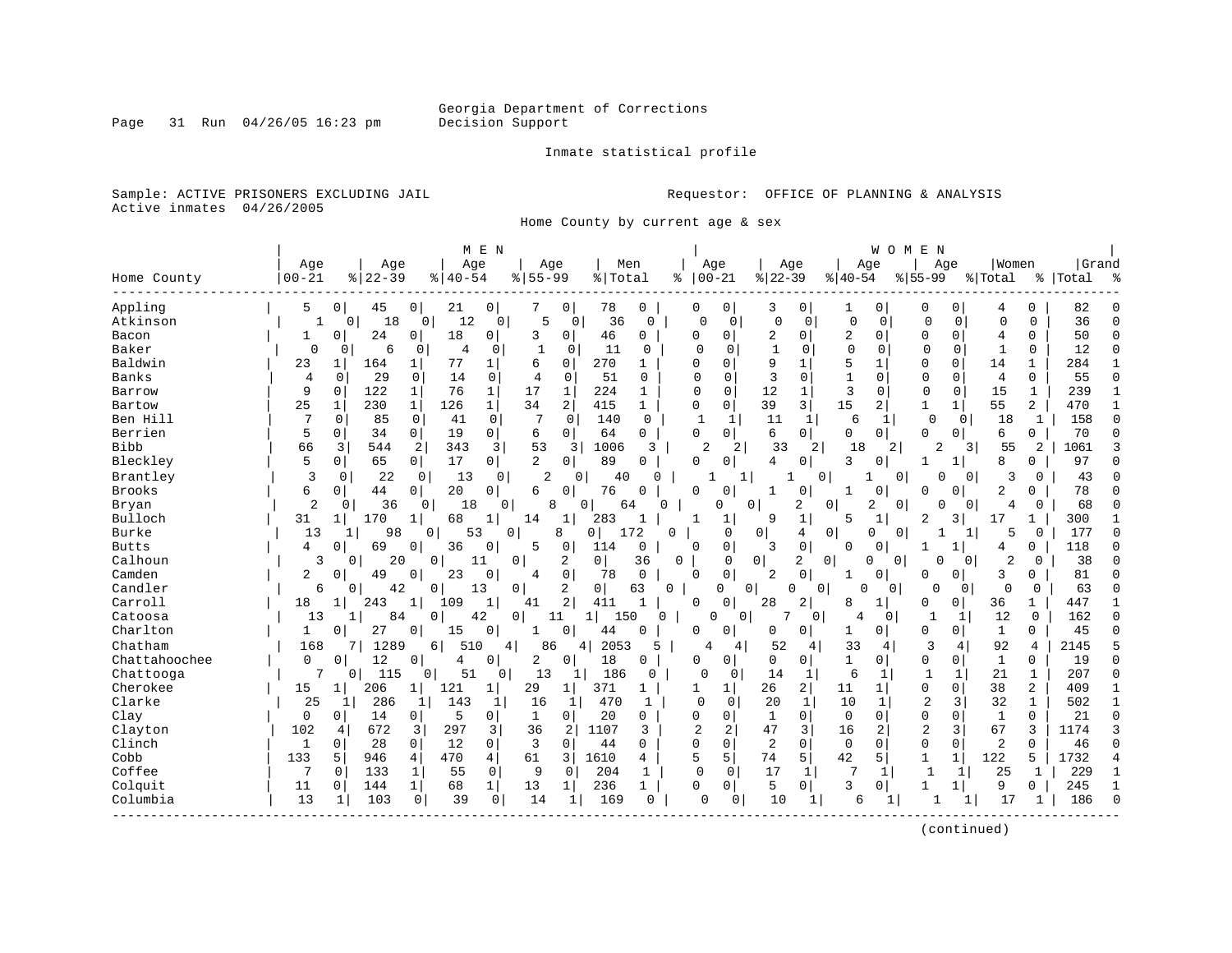Page 32 Run  $04/26/05$  16:23 pm

#### Inmate statistical profile

Sample: ACTIVE PRISONERS EXCLUDING JAIL **Requestor:** OFFICE OF PLANNING & ANALYSIS Active inmates 04/26/2005

Home County by current age & sex (continued)

| Grand<br>Age<br>Age<br>Men<br>Age<br>Age<br>  Women<br>Age<br>Age<br>Age<br>Age<br>$ 22-39$<br>$00 - 21$<br>$8 22-39$<br>$8155 - 99$<br>% Total<br>$00 - 21$<br>$8   40 - 54$<br>$ 40-54$<br>$8 55-99$<br>Home County<br>ిక<br>% Total<br>%   Total<br>$\approx$<br>Cook<br>2<br>52<br>0 <sup>1</sup><br>29<br>6<br>0<br>93<br>0<br>87<br><sup>0</sup><br>1<br>0<br>0<br>0<br>0<br>4<br>386<br>Coweta<br>19<br>224<br>101<br>$\mathbf{1}$<br>3<br>12<br>27<br>359<br>3<br>11<br>1<br>15<br>1<br>1<br>1<br>1<br>1<br>Crawford<br>$\mathbf 0$<br>19<br>$\mathbf{0}$<br>8<br>0<br>0<br>$\mathbf 0$<br>$\Omega$<br>$\mathbf{1}$<br>0<br>$\Omega$<br>10<br>0<br>18<br>0<br>0<br>$\Omega$<br>$\mathbf 0$<br>1<br>$\sqrt{ }$<br>0<br>211<br>3<br>$\Omega$<br>Crisp<br>12<br>134<br>54<br>$\circ$<br>11<br>0<br>$\Omega$<br>10<br>$\Omega$<br>221<br>$\mathbf{1}$<br>$\mathbf{1}$<br>0<br>$\Omega$<br>O<br>$\Omega$<br>30<br>17<br>10<br>57<br>$\mathbf{1}$<br>59<br>Dade<br>$\Omega$<br>0<br>0<br>$\Omega$<br>$\Omega$<br>$\Omega$<br>2<br>$\Omega$<br>$\cap$<br>0<br>$\Omega$<br>$\Omega$<br>-1<br>$\Omega$<br>0<br>$\Omega$<br>3<br>5<br>2<br>43<br>24<br>0<br>4<br>$\Omega$<br>73<br>2<br>$\Omega$<br>$\Omega$<br>78<br>Dawson<br>0<br>O<br>Ω<br>0<br>$\Omega$<br>$\Omega$<br>0<br>$\Omega$<br>0<br>$\overline{a}$<br>6<br>223<br>$\Omega$<br>$\Omega$<br>7<br>$\Omega$<br>230<br>Decatur<br>14<br>159<br>44<br>$\Omega$<br>$\Omega$<br>$\mathbf{1}$<br>4<br>$\Omega$<br>1<br>0<br>1<br>DeKalb<br>5<br>156<br>5<br>5<br>2319<br>9<br>10<br>80<br>40<br>3<br>4<br>132<br>5<br>2451<br>1458<br>613<br>92<br>5<br>6<br>6<br>6<br>3<br>0<br>12<br>$\mathbf{1}$<br>3<br>15<br>97<br>$\mathbf 0$<br>43<br>0<br>$\Omega$<br>144<br>$\mathbf 0$<br>$\mathbf 0$<br>159<br>Dodge<br>0<br>0<br>$\Omega$<br>$\mathbf 1$<br>1<br>$\Omega$<br>∩<br>$\overline{2}$<br>$\overline{2}$<br>$\mathbf 0$<br>$\mathbf 0$<br>Dooly<br>54<br>0<br>19<br>76<br>$\Omega$<br>$\mathbf 0$<br>0<br>$\mathbf 0$<br>$\mathbf 0$<br>82<br>0<br>1<br>0<br>0<br>$\overline{4}$<br>6<br>$\Omega$<br>2  <br>576<br>$\overline{2}$<br>2 <br>909<br>23<br>$\overline{2}$<br>21<br>Dougherty<br>49<br>2<br>241<br>43<br>2<br>0<br>$\overline{3}$<br>3<br>4<br>47<br>2<br>956<br>0<br>29<br>21<br>538<br>Douglas<br>36<br>282<br>152<br>$\mathbf{1}$<br>499<br>3<br>15<br>0<br>39<br>2<br>1<br>1<br>1<br>$\mathbf{1}$<br>$\overline{3}$<br>$\overline{2}$<br>1<br>0<br>20<br>Early<br>3<br>37<br>$\circ$<br>61<br>0<br>2<br>3<br>64<br>0<br>$\overline{0}$<br>0 <sup>1</sup><br>1<br>0<br>0<br>0<br>1<br>$\Omega$<br>0<br>0<br>0<br>Echols<br>$\mathbf 0$<br>$\overline{2}$<br>$\overline{2}$<br>$\mathbf 0$<br>$\Omega$<br>0<br>0<br>0<br>0<br>O<br>O<br>0<br>$\Omega$<br>$\Omega$<br>0<br>0<br>4<br>4<br>0<br>0<br>0<br>Effingham<br>10<br>77<br>3<br>0<br>125<br>24<br>0<br>114<br>1<br>5<br>0<br>4<br>11<br>0<br>0<br>0<br>O<br>0<br>∩<br>74<br>137<br>Elbert<br>41<br>0<br>9<br>128<br>$\mathbf 0$<br>5<br>0<br>9<br>$\Omega$<br>$\Omega$<br>$\Omega$<br>$\Omega$<br>U<br>0<br>$\Omega$<br>4<br>0<br>4<br>7<br>95<br>25<br>132<br>7<br>139<br>Emanuel<br>0<br>5<br>$\Omega$<br>0<br>0<br>$\Omega$<br>0<br>0<br>O<br>$\Omega$<br>6<br>1<br>$\Omega$<br><sup>0</sup><br>0<br>82<br>Evans<br>8<br>$\Omega$<br>53<br>$\Omega$<br>14<br>0<br>2<br>$\Omega$<br>77<br>$\overline{0}$<br>3<br>0<br>0<br>5<br>$\Omega$<br>$\Omega$<br>$\mathbf{1}$<br>1<br>O<br>1<br>$\mathbf 0$<br>92<br>Fannin<br>2<br>24<br>0<br>0<br>2<br>52<br>12<br>90<br>0<br>0<br>0<br>0<br>1<br>0<br>0<br>0<br>0<br>$\mathbf{1}$<br>71<br>13<br>138<br> 0 <br>6<br>10<br>148<br>Fayette<br>8<br>46<br>0<br>$\Omega$<br>$\Omega$<br>4<br>$\Omega$<br>$\Omega$<br>0<br>$\Omega$<br>0<br>0<br>0<br>2<br>$\overline{2}$<br>$\mathbf{1}$<br>$\overline{2}$<br>$\overline{a}$<br>638<br>Floyd<br>342<br>188<br>588<br>28<br>50<br>2<br>27<br>31<br>1<br>20<br>1<br>Forsyth<br>77<br>53<br>0<br>10<br>0<br>2<br>8<br>152<br>4<br>0<br>144<br>0<br>$\Omega$<br>$\Omega$<br>6<br>0<br>$\Omega$<br>0<br>0<br>$\cap$<br>0<br>0<br>Franklin<br>124<br>62<br>112<br>0<br>12<br>31<br>0<br>13<br>1<br>0<br>0<br>0<br>$\Omega$<br>6<br>0<br>0<br>10<br>1<br>1<br>Fulton<br>5923<br>3369<br>168<br>15<br>13<br>$\mathsf{R}$<br>9 <sup>1</sup><br>136<br>9<br>80<br>8<br>11<br>232<br>9<br>14<br>364<br>15<br>$4 \,$<br>274<br>5691<br>14<br>10<br>4<br>Gilmer<br>2<br>49<br>99<br>8<br>107<br>$\bigcap$<br>38<br>0<br>10<br>$\Omega$<br>0<br>0<br>1<br>0<br>0<br>0<br>0<br>O<br>0<br>8<br>Glascock<br>0<br>0<br>$\cap$<br>$\mathbf 0$<br>$\mathbf 0$<br>$\mathbf 0$<br>$\Omega$<br>0<br>U<br>8<br>$\Omega$<br>0 <sup>1</sup><br>$\Omega$<br>$\Omega$<br>1<br>4<br>3<br>n<br><sup>0</sup><br>$\Omega$<br>Glynn<br>213<br>$\mathbf{1}$<br>0<br>5<br>400<br>21<br>131<br>21<br>386<br>9<br>0<br>0<br>14<br>1<br>1<br>1<br>0<br>1<br>1<br>241<br>12<br>9<br>$\mathbf 0$<br>22<br>263<br>Gordon<br>72<br>10<br>$\mathbf 0$<br>$\mathbf{1}$<br>11<br>0<br>148<br>$\mathbf{1}$<br>1<br>0<br>1<br>1<br>1<br>1<br>Grady<br>109<br>163<br>10<br>174<br>7<br>41<br>0 <sup>1</sup><br>6<br>$\Omega$<br>0<br>0<br>0<br>$\mathbf{1}$<br>1<br>11<br>0<br>$\bigcap$<br>0<br>0<br>0<br>$\mathbf{1}$<br>0<br>$\overline{2}$<br>58<br>3<br>81<br>₹<br>$\mathbf{1}$<br>3<br>87<br>16<br>0 <sup>1</sup><br>$\Omega$<br>$\Omega$<br>0<br>6<br>$\Omega$<br>$\cap$<br>Greene<br>4<br>0<br>0<br>$\Omega$<br>0<br>0<br>$\overline{2}$<br>Gwinnett<br>1042<br>3<br>74<br>3<br>650<br>$\overline{\mathbf{3}}$<br>255<br>2 <br>63<br>3 <br>3<br>8<br>9<br>51<br>3<br>27<br>3<br>88<br>4<br>1130<br>Habersham<br>49<br>0<br>113<br>$\Omega$<br>5<br>$\Omega$<br>$\Omega$<br>9<br>$\Omega$<br>122<br>5<br>59<br>$\Omega$<br>0<br>0<br>0<br>$\overline{4}$<br>$\Omega$<br>$\Omega$<br>$\Omega$<br>$\Omega$<br>C<br>$\overline{2}$<br>5<br>38<br>2<br>621<br>Hall<br>215<br>$\overline{2}$<br>583<br>3<br>3<br>15<br>16<br>$\overline{a}$<br>31<br>$\mathbf{1}$<br>294<br>$\mathbf 1$<br>43<br>1<br>4<br>1<br>Hancock<br>$\overline{2}$<br>$\mathbf 0$<br>$\overline{a}$<br>52<br>28<br>18<br>$\mathbf 0$<br>50<br>0<br>0<br>$\Omega$<br>$\mathbf{1}$<br>$\mathbf 0$<br>$\mathbf 0$<br>2<br>0<br>0<br>0<br>0<br>1<br>$\Omega$<br>$\cap$<br>3<br>Haralson<br>32<br>0<br>8<br>93<br>$\Omega$<br>3<br>50<br>0<br>$\mathbf 0$<br>0<br>3<br>$\Omega$<br>6<br>$\Omega$<br>99<br>0<br>0<br>0<br>0<br>0 |  |  | M E N |  |  |  | WOMEN |  |  |  |
|--------------------------------------------------------------------------------------------------------------------------------------------------------------------------------------------------------------------------------------------------------------------------------------------------------------------------------------------------------------------------------------------------------------------------------------------------------------------------------------------------------------------------------------------------------------------------------------------------------------------------------------------------------------------------------------------------------------------------------------------------------------------------------------------------------------------------------------------------------------------------------------------------------------------------------------------------------------------------------------------------------------------------------------------------------------------------------------------------------------------------------------------------------------------------------------------------------------------------------------------------------------------------------------------------------------------------------------------------------------------------------------------------------------------------------------------------------------------------------------------------------------------------------------------------------------------------------------------------------------------------------------------------------------------------------------------------------------------------------------------------------------------------------------------------------------------------------------------------------------------------------------------------------------------------------------------------------------------------------------------------------------------------------------------------------------------------------------------------------------------------------------------------------------------------------------------------------------------------------------------------------------------------------------------------------------------------------------------------------------------------------------------------------------------------------------------------------------------------------------------------------------------------------------------------------------------------------------------------------------------------------------------------------------------------------------------------------------------------------------------------------------------------------------------------------------------------------------------------------------------------------------------------------------------------------------------------------------------------------------------------------------------------------------------------------------------------------------------------------------------------------------------------------------------------------------------------------------------------------------------------------------------------------------------------------------------------------------------------------------------------------------------------------------------------------------------------------------------------------------------------------------------------------------------------------------------------------------------------------------------------------------------------------------------------------------------------------------------------------------------------------------------------------------------------------------------------------------------------------------------------------------------------------------------------------------------------------------------------------------------------------------------------------------------------------------------------------------------------------------------------------------------------------------------------------------------------------------------------------------------------------------------------------------------------------------------------------------------------------------------------------------------------------------------------------------------------------------------------------------------------------------------------------------------------------------------------------------------------------------------------------------------------------------------------------------------------------------------------------------------------------------------------------------------------------------------------------------------------------------------------------------------------------------------------------------------------------------------------------------------------------------------------------------------------------------------------------------------------------------------------------------------------------------------------------------------------------------------------------------------------------------------------------------------------------------------------------------------------------------------------------------------------------------------------------------------------------------------------------------------------------------------------------------------------------------------------------------------------------------------------------------------------------------------------------------------------------------------------------------------------------------------------------------------------------------------------------------------------------------------------------------------------------------------------------------------------------------------------------------------------------------------------------------------------------------------------------------------------------------------------------------------------------------------------------------------------------------------------------------------------------------------------------------------------------------------------------------------------------------------------|--|--|-------|--|--|--|-------|--|--|--|
|                                                                                                                                                                                                                                                                                                                                                                                                                                                                                                                                                                                                                                                                                                                                                                                                                                                                                                                                                                                                                                                                                                                                                                                                                                                                                                                                                                                                                                                                                                                                                                                                                                                                                                                                                                                                                                                                                                                                                                                                                                                                                                                                                                                                                                                                                                                                                                                                                                                                                                                                                                                                                                                                                                                                                                                                                                                                                                                                                                                                                                                                                                                                                                                                                                                                                                                                                                                                                                                                                                                                                                                                                                                                                                                                                                                                                                                                                                                                                                                                                                                                                                                                                                                                                                                                                                                                                                                                                                                                                                                                                                                                                                                                                                                                                                                                                                                                                                                                                                                                                                                                                                                                                                                                                                                                                                                                                                                                                                                                                                                                                                                                                                                                                                                                                                                                                                                                                                                                                                                                                                                                                                                                                                                                                                                                                                                                                                          |  |  |       |  |  |  |       |  |  |  |
|                                                                                                                                                                                                                                                                                                                                                                                                                                                                                                                                                                                                                                                                                                                                                                                                                                                                                                                                                                                                                                                                                                                                                                                                                                                                                                                                                                                                                                                                                                                                                                                                                                                                                                                                                                                                                                                                                                                                                                                                                                                                                                                                                                                                                                                                                                                                                                                                                                                                                                                                                                                                                                                                                                                                                                                                                                                                                                                                                                                                                                                                                                                                                                                                                                                                                                                                                                                                                                                                                                                                                                                                                                                                                                                                                                                                                                                                                                                                                                                                                                                                                                                                                                                                                                                                                                                                                                                                                                                                                                                                                                                                                                                                                                                                                                                                                                                                                                                                                                                                                                                                                                                                                                                                                                                                                                                                                                                                                                                                                                                                                                                                                                                                                                                                                                                                                                                                                                                                                                                                                                                                                                                                                                                                                                                                                                                                                                          |  |  |       |  |  |  |       |  |  |  |
|                                                                                                                                                                                                                                                                                                                                                                                                                                                                                                                                                                                                                                                                                                                                                                                                                                                                                                                                                                                                                                                                                                                                                                                                                                                                                                                                                                                                                                                                                                                                                                                                                                                                                                                                                                                                                                                                                                                                                                                                                                                                                                                                                                                                                                                                                                                                                                                                                                                                                                                                                                                                                                                                                                                                                                                                                                                                                                                                                                                                                                                                                                                                                                                                                                                                                                                                                                                                                                                                                                                                                                                                                                                                                                                                                                                                                                                                                                                                                                                                                                                                                                                                                                                                                                                                                                                                                                                                                                                                                                                                                                                                                                                                                                                                                                                                                                                                                                                                                                                                                                                                                                                                                                                                                                                                                                                                                                                                                                                                                                                                                                                                                                                                                                                                                                                                                                                                                                                                                                                                                                                                                                                                                                                                                                                                                                                                                                          |  |  |       |  |  |  |       |  |  |  |
|                                                                                                                                                                                                                                                                                                                                                                                                                                                                                                                                                                                                                                                                                                                                                                                                                                                                                                                                                                                                                                                                                                                                                                                                                                                                                                                                                                                                                                                                                                                                                                                                                                                                                                                                                                                                                                                                                                                                                                                                                                                                                                                                                                                                                                                                                                                                                                                                                                                                                                                                                                                                                                                                                                                                                                                                                                                                                                                                                                                                                                                                                                                                                                                                                                                                                                                                                                                                                                                                                                                                                                                                                                                                                                                                                                                                                                                                                                                                                                                                                                                                                                                                                                                                                                                                                                                                                                                                                                                                                                                                                                                                                                                                                                                                                                                                                                                                                                                                                                                                                                                                                                                                                                                                                                                                                                                                                                                                                                                                                                                                                                                                                                                                                                                                                                                                                                                                                                                                                                                                                                                                                                                                                                                                                                                                                                                                                                          |  |  |       |  |  |  |       |  |  |  |
|                                                                                                                                                                                                                                                                                                                                                                                                                                                                                                                                                                                                                                                                                                                                                                                                                                                                                                                                                                                                                                                                                                                                                                                                                                                                                                                                                                                                                                                                                                                                                                                                                                                                                                                                                                                                                                                                                                                                                                                                                                                                                                                                                                                                                                                                                                                                                                                                                                                                                                                                                                                                                                                                                                                                                                                                                                                                                                                                                                                                                                                                                                                                                                                                                                                                                                                                                                                                                                                                                                                                                                                                                                                                                                                                                                                                                                                                                                                                                                                                                                                                                                                                                                                                                                                                                                                                                                                                                                                                                                                                                                                                                                                                                                                                                                                                                                                                                                                                                                                                                                                                                                                                                                                                                                                                                                                                                                                                                                                                                                                                                                                                                                                                                                                                                                                                                                                                                                                                                                                                                                                                                                                                                                                                                                                                                                                                                                          |  |  |       |  |  |  |       |  |  |  |
|                                                                                                                                                                                                                                                                                                                                                                                                                                                                                                                                                                                                                                                                                                                                                                                                                                                                                                                                                                                                                                                                                                                                                                                                                                                                                                                                                                                                                                                                                                                                                                                                                                                                                                                                                                                                                                                                                                                                                                                                                                                                                                                                                                                                                                                                                                                                                                                                                                                                                                                                                                                                                                                                                                                                                                                                                                                                                                                                                                                                                                                                                                                                                                                                                                                                                                                                                                                                                                                                                                                                                                                                                                                                                                                                                                                                                                                                                                                                                                                                                                                                                                                                                                                                                                                                                                                                                                                                                                                                                                                                                                                                                                                                                                                                                                                                                                                                                                                                                                                                                                                                                                                                                                                                                                                                                                                                                                                                                                                                                                                                                                                                                                                                                                                                                                                                                                                                                                                                                                                                                                                                                                                                                                                                                                                                                                                                                                          |  |  |       |  |  |  |       |  |  |  |
|                                                                                                                                                                                                                                                                                                                                                                                                                                                                                                                                                                                                                                                                                                                                                                                                                                                                                                                                                                                                                                                                                                                                                                                                                                                                                                                                                                                                                                                                                                                                                                                                                                                                                                                                                                                                                                                                                                                                                                                                                                                                                                                                                                                                                                                                                                                                                                                                                                                                                                                                                                                                                                                                                                                                                                                                                                                                                                                                                                                                                                                                                                                                                                                                                                                                                                                                                                                                                                                                                                                                                                                                                                                                                                                                                                                                                                                                                                                                                                                                                                                                                                                                                                                                                                                                                                                                                                                                                                                                                                                                                                                                                                                                                                                                                                                                                                                                                                                                                                                                                                                                                                                                                                                                                                                                                                                                                                                                                                                                                                                                                                                                                                                                                                                                                                                                                                                                                                                                                                                                                                                                                                                                                                                                                                                                                                                                                                          |  |  |       |  |  |  |       |  |  |  |
|                                                                                                                                                                                                                                                                                                                                                                                                                                                                                                                                                                                                                                                                                                                                                                                                                                                                                                                                                                                                                                                                                                                                                                                                                                                                                                                                                                                                                                                                                                                                                                                                                                                                                                                                                                                                                                                                                                                                                                                                                                                                                                                                                                                                                                                                                                                                                                                                                                                                                                                                                                                                                                                                                                                                                                                                                                                                                                                                                                                                                                                                                                                                                                                                                                                                                                                                                                                                                                                                                                                                                                                                                                                                                                                                                                                                                                                                                                                                                                                                                                                                                                                                                                                                                                                                                                                                                                                                                                                                                                                                                                                                                                                                                                                                                                                                                                                                                                                                                                                                                                                                                                                                                                                                                                                                                                                                                                                                                                                                                                                                                                                                                                                                                                                                                                                                                                                                                                                                                                                                                                                                                                                                                                                                                                                                                                                                                                          |  |  |       |  |  |  |       |  |  |  |
|                                                                                                                                                                                                                                                                                                                                                                                                                                                                                                                                                                                                                                                                                                                                                                                                                                                                                                                                                                                                                                                                                                                                                                                                                                                                                                                                                                                                                                                                                                                                                                                                                                                                                                                                                                                                                                                                                                                                                                                                                                                                                                                                                                                                                                                                                                                                                                                                                                                                                                                                                                                                                                                                                                                                                                                                                                                                                                                                                                                                                                                                                                                                                                                                                                                                                                                                                                                                                                                                                                                                                                                                                                                                                                                                                                                                                                                                                                                                                                                                                                                                                                                                                                                                                                                                                                                                                                                                                                                                                                                                                                                                                                                                                                                                                                                                                                                                                                                                                                                                                                                                                                                                                                                                                                                                                                                                                                                                                                                                                                                                                                                                                                                                                                                                                                                                                                                                                                                                                                                                                                                                                                                                                                                                                                                                                                                                                                          |  |  |       |  |  |  |       |  |  |  |
|                                                                                                                                                                                                                                                                                                                                                                                                                                                                                                                                                                                                                                                                                                                                                                                                                                                                                                                                                                                                                                                                                                                                                                                                                                                                                                                                                                                                                                                                                                                                                                                                                                                                                                                                                                                                                                                                                                                                                                                                                                                                                                                                                                                                                                                                                                                                                                                                                                                                                                                                                                                                                                                                                                                                                                                                                                                                                                                                                                                                                                                                                                                                                                                                                                                                                                                                                                                                                                                                                                                                                                                                                                                                                                                                                                                                                                                                                                                                                                                                                                                                                                                                                                                                                                                                                                                                                                                                                                                                                                                                                                                                                                                                                                                                                                                                                                                                                                                                                                                                                                                                                                                                                                                                                                                                                                                                                                                                                                                                                                                                                                                                                                                                                                                                                                                                                                                                                                                                                                                                                                                                                                                                                                                                                                                                                                                                                                          |  |  |       |  |  |  |       |  |  |  |
|                                                                                                                                                                                                                                                                                                                                                                                                                                                                                                                                                                                                                                                                                                                                                                                                                                                                                                                                                                                                                                                                                                                                                                                                                                                                                                                                                                                                                                                                                                                                                                                                                                                                                                                                                                                                                                                                                                                                                                                                                                                                                                                                                                                                                                                                                                                                                                                                                                                                                                                                                                                                                                                                                                                                                                                                                                                                                                                                                                                                                                                                                                                                                                                                                                                                                                                                                                                                                                                                                                                                                                                                                                                                                                                                                                                                                                                                                                                                                                                                                                                                                                                                                                                                                                                                                                                                                                                                                                                                                                                                                                                                                                                                                                                                                                                                                                                                                                                                                                                                                                                                                                                                                                                                                                                                                                                                                                                                                                                                                                                                                                                                                                                                                                                                                                                                                                                                                                                                                                                                                                                                                                                                                                                                                                                                                                                                                                          |  |  |       |  |  |  |       |  |  |  |
|                                                                                                                                                                                                                                                                                                                                                                                                                                                                                                                                                                                                                                                                                                                                                                                                                                                                                                                                                                                                                                                                                                                                                                                                                                                                                                                                                                                                                                                                                                                                                                                                                                                                                                                                                                                                                                                                                                                                                                                                                                                                                                                                                                                                                                                                                                                                                                                                                                                                                                                                                                                                                                                                                                                                                                                                                                                                                                                                                                                                                                                                                                                                                                                                                                                                                                                                                                                                                                                                                                                                                                                                                                                                                                                                                                                                                                                                                                                                                                                                                                                                                                                                                                                                                                                                                                                                                                                                                                                                                                                                                                                                                                                                                                                                                                                                                                                                                                                                                                                                                                                                                                                                                                                                                                                                                                                                                                                                                                                                                                                                                                                                                                                                                                                                                                                                                                                                                                                                                                                                                                                                                                                                                                                                                                                                                                                                                                          |  |  |       |  |  |  |       |  |  |  |
|                                                                                                                                                                                                                                                                                                                                                                                                                                                                                                                                                                                                                                                                                                                                                                                                                                                                                                                                                                                                                                                                                                                                                                                                                                                                                                                                                                                                                                                                                                                                                                                                                                                                                                                                                                                                                                                                                                                                                                                                                                                                                                                                                                                                                                                                                                                                                                                                                                                                                                                                                                                                                                                                                                                                                                                                                                                                                                                                                                                                                                                                                                                                                                                                                                                                                                                                                                                                                                                                                                                                                                                                                                                                                                                                                                                                                                                                                                                                                                                                                                                                                                                                                                                                                                                                                                                                                                                                                                                                                                                                                                                                                                                                                                                                                                                                                                                                                                                                                                                                                                                                                                                                                                                                                                                                                                                                                                                                                                                                                                                                                                                                                                                                                                                                                                                                                                                                                                                                                                                                                                                                                                                                                                                                                                                                                                                                                                          |  |  |       |  |  |  |       |  |  |  |
|                                                                                                                                                                                                                                                                                                                                                                                                                                                                                                                                                                                                                                                                                                                                                                                                                                                                                                                                                                                                                                                                                                                                                                                                                                                                                                                                                                                                                                                                                                                                                                                                                                                                                                                                                                                                                                                                                                                                                                                                                                                                                                                                                                                                                                                                                                                                                                                                                                                                                                                                                                                                                                                                                                                                                                                                                                                                                                                                                                                                                                                                                                                                                                                                                                                                                                                                                                                                                                                                                                                                                                                                                                                                                                                                                                                                                                                                                                                                                                                                                                                                                                                                                                                                                                                                                                                                                                                                                                                                                                                                                                                                                                                                                                                                                                                                                                                                                                                                                                                                                                                                                                                                                                                                                                                                                                                                                                                                                                                                                                                                                                                                                                                                                                                                                                                                                                                                                                                                                                                                                                                                                                                                                                                                                                                                                                                                                                          |  |  |       |  |  |  |       |  |  |  |
|                                                                                                                                                                                                                                                                                                                                                                                                                                                                                                                                                                                                                                                                                                                                                                                                                                                                                                                                                                                                                                                                                                                                                                                                                                                                                                                                                                                                                                                                                                                                                                                                                                                                                                                                                                                                                                                                                                                                                                                                                                                                                                                                                                                                                                                                                                                                                                                                                                                                                                                                                                                                                                                                                                                                                                                                                                                                                                                                                                                                                                                                                                                                                                                                                                                                                                                                                                                                                                                                                                                                                                                                                                                                                                                                                                                                                                                                                                                                                                                                                                                                                                                                                                                                                                                                                                                                                                                                                                                                                                                                                                                                                                                                                                                                                                                                                                                                                                                                                                                                                                                                                                                                                                                                                                                                                                                                                                                                                                                                                                                                                                                                                                                                                                                                                                                                                                                                                                                                                                                                                                                                                                                                                                                                                                                                                                                                                                          |  |  |       |  |  |  |       |  |  |  |
|                                                                                                                                                                                                                                                                                                                                                                                                                                                                                                                                                                                                                                                                                                                                                                                                                                                                                                                                                                                                                                                                                                                                                                                                                                                                                                                                                                                                                                                                                                                                                                                                                                                                                                                                                                                                                                                                                                                                                                                                                                                                                                                                                                                                                                                                                                                                                                                                                                                                                                                                                                                                                                                                                                                                                                                                                                                                                                                                                                                                                                                                                                                                                                                                                                                                                                                                                                                                                                                                                                                                                                                                                                                                                                                                                                                                                                                                                                                                                                                                                                                                                                                                                                                                                                                                                                                                                                                                                                                                                                                                                                                                                                                                                                                                                                                                                                                                                                                                                                                                                                                                                                                                                                                                                                                                                                                                                                                                                                                                                                                                                                                                                                                                                                                                                                                                                                                                                                                                                                                                                                                                                                                                                                                                                                                                                                                                                                          |  |  |       |  |  |  |       |  |  |  |
|                                                                                                                                                                                                                                                                                                                                                                                                                                                                                                                                                                                                                                                                                                                                                                                                                                                                                                                                                                                                                                                                                                                                                                                                                                                                                                                                                                                                                                                                                                                                                                                                                                                                                                                                                                                                                                                                                                                                                                                                                                                                                                                                                                                                                                                                                                                                                                                                                                                                                                                                                                                                                                                                                                                                                                                                                                                                                                                                                                                                                                                                                                                                                                                                                                                                                                                                                                                                                                                                                                                                                                                                                                                                                                                                                                                                                                                                                                                                                                                                                                                                                                                                                                                                                                                                                                                                                                                                                                                                                                                                                                                                                                                                                                                                                                                                                                                                                                                                                                                                                                                                                                                                                                                                                                                                                                                                                                                                                                                                                                                                                                                                                                                                                                                                                                                                                                                                                                                                                                                                                                                                                                                                                                                                                                                                                                                                                                          |  |  |       |  |  |  |       |  |  |  |
|                                                                                                                                                                                                                                                                                                                                                                                                                                                                                                                                                                                                                                                                                                                                                                                                                                                                                                                                                                                                                                                                                                                                                                                                                                                                                                                                                                                                                                                                                                                                                                                                                                                                                                                                                                                                                                                                                                                                                                                                                                                                                                                                                                                                                                                                                                                                                                                                                                                                                                                                                                                                                                                                                                                                                                                                                                                                                                                                                                                                                                                                                                                                                                                                                                                                                                                                                                                                                                                                                                                                                                                                                                                                                                                                                                                                                                                                                                                                                                                                                                                                                                                                                                                                                                                                                                                                                                                                                                                                                                                                                                                                                                                                                                                                                                                                                                                                                                                                                                                                                                                                                                                                                                                                                                                                                                                                                                                                                                                                                                                                                                                                                                                                                                                                                                                                                                                                                                                                                                                                                                                                                                                                                                                                                                                                                                                                                                          |  |  |       |  |  |  |       |  |  |  |
|                                                                                                                                                                                                                                                                                                                                                                                                                                                                                                                                                                                                                                                                                                                                                                                                                                                                                                                                                                                                                                                                                                                                                                                                                                                                                                                                                                                                                                                                                                                                                                                                                                                                                                                                                                                                                                                                                                                                                                                                                                                                                                                                                                                                                                                                                                                                                                                                                                                                                                                                                                                                                                                                                                                                                                                                                                                                                                                                                                                                                                                                                                                                                                                                                                                                                                                                                                                                                                                                                                                                                                                                                                                                                                                                                                                                                                                                                                                                                                                                                                                                                                                                                                                                                                                                                                                                                                                                                                                                                                                                                                                                                                                                                                                                                                                                                                                                                                                                                                                                                                                                                                                                                                                                                                                                                                                                                                                                                                                                                                                                                                                                                                                                                                                                                                                                                                                                                                                                                                                                                                                                                                                                                                                                                                                                                                                                                                          |  |  |       |  |  |  |       |  |  |  |
|                                                                                                                                                                                                                                                                                                                                                                                                                                                                                                                                                                                                                                                                                                                                                                                                                                                                                                                                                                                                                                                                                                                                                                                                                                                                                                                                                                                                                                                                                                                                                                                                                                                                                                                                                                                                                                                                                                                                                                                                                                                                                                                                                                                                                                                                                                                                                                                                                                                                                                                                                                                                                                                                                                                                                                                                                                                                                                                                                                                                                                                                                                                                                                                                                                                                                                                                                                                                                                                                                                                                                                                                                                                                                                                                                                                                                                                                                                                                                                                                                                                                                                                                                                                                                                                                                                                                                                                                                                                                                                                                                                                                                                                                                                                                                                                                                                                                                                                                                                                                                                                                                                                                                                                                                                                                                                                                                                                                                                                                                                                                                                                                                                                                                                                                                                                                                                                                                                                                                                                                                                                                                                                                                                                                                                                                                                                                                                          |  |  |       |  |  |  |       |  |  |  |
|                                                                                                                                                                                                                                                                                                                                                                                                                                                                                                                                                                                                                                                                                                                                                                                                                                                                                                                                                                                                                                                                                                                                                                                                                                                                                                                                                                                                                                                                                                                                                                                                                                                                                                                                                                                                                                                                                                                                                                                                                                                                                                                                                                                                                                                                                                                                                                                                                                                                                                                                                                                                                                                                                                                                                                                                                                                                                                                                                                                                                                                                                                                                                                                                                                                                                                                                                                                                                                                                                                                                                                                                                                                                                                                                                                                                                                                                                                                                                                                                                                                                                                                                                                                                                                                                                                                                                                                                                                                                                                                                                                                                                                                                                                                                                                                                                                                                                                                                                                                                                                                                                                                                                                                                                                                                                                                                                                                                                                                                                                                                                                                                                                                                                                                                                                                                                                                                                                                                                                                                                                                                                                                                                                                                                                                                                                                                                                          |  |  |       |  |  |  |       |  |  |  |
|                                                                                                                                                                                                                                                                                                                                                                                                                                                                                                                                                                                                                                                                                                                                                                                                                                                                                                                                                                                                                                                                                                                                                                                                                                                                                                                                                                                                                                                                                                                                                                                                                                                                                                                                                                                                                                                                                                                                                                                                                                                                                                                                                                                                                                                                                                                                                                                                                                                                                                                                                                                                                                                                                                                                                                                                                                                                                                                                                                                                                                                                                                                                                                                                                                                                                                                                                                                                                                                                                                                                                                                                                                                                                                                                                                                                                                                                                                                                                                                                                                                                                                                                                                                                                                                                                                                                                                                                                                                                                                                                                                                                                                                                                                                                                                                                                                                                                                                                                                                                                                                                                                                                                                                                                                                                                                                                                                                                                                                                                                                                                                                                                                                                                                                                                                                                                                                                                                                                                                                                                                                                                                                                                                                                                                                                                                                                                                          |  |  |       |  |  |  |       |  |  |  |
|                                                                                                                                                                                                                                                                                                                                                                                                                                                                                                                                                                                                                                                                                                                                                                                                                                                                                                                                                                                                                                                                                                                                                                                                                                                                                                                                                                                                                                                                                                                                                                                                                                                                                                                                                                                                                                                                                                                                                                                                                                                                                                                                                                                                                                                                                                                                                                                                                                                                                                                                                                                                                                                                                                                                                                                                                                                                                                                                                                                                                                                                                                                                                                                                                                                                                                                                                                                                                                                                                                                                                                                                                                                                                                                                                                                                                                                                                                                                                                                                                                                                                                                                                                                                                                                                                                                                                                                                                                                                                                                                                                                                                                                                                                                                                                                                                                                                                                                                                                                                                                                                                                                                                                                                                                                                                                                                                                                                                                                                                                                                                                                                                                                                                                                                                                                                                                                                                                                                                                                                                                                                                                                                                                                                                                                                                                                                                                          |  |  |       |  |  |  |       |  |  |  |
|                                                                                                                                                                                                                                                                                                                                                                                                                                                                                                                                                                                                                                                                                                                                                                                                                                                                                                                                                                                                                                                                                                                                                                                                                                                                                                                                                                                                                                                                                                                                                                                                                                                                                                                                                                                                                                                                                                                                                                                                                                                                                                                                                                                                                                                                                                                                                                                                                                                                                                                                                                                                                                                                                                                                                                                                                                                                                                                                                                                                                                                                                                                                                                                                                                                                                                                                                                                                                                                                                                                                                                                                                                                                                                                                                                                                                                                                                                                                                                                                                                                                                                                                                                                                                                                                                                                                                                                                                                                                                                                                                                                                                                                                                                                                                                                                                                                                                                                                                                                                                                                                                                                                                                                                                                                                                                                                                                                                                                                                                                                                                                                                                                                                                                                                                                                                                                                                                                                                                                                                                                                                                                                                                                                                                                                                                                                                                                          |  |  |       |  |  |  |       |  |  |  |
|                                                                                                                                                                                                                                                                                                                                                                                                                                                                                                                                                                                                                                                                                                                                                                                                                                                                                                                                                                                                                                                                                                                                                                                                                                                                                                                                                                                                                                                                                                                                                                                                                                                                                                                                                                                                                                                                                                                                                                                                                                                                                                                                                                                                                                                                                                                                                                                                                                                                                                                                                                                                                                                                                                                                                                                                                                                                                                                                                                                                                                                                                                                                                                                                                                                                                                                                                                                                                                                                                                                                                                                                                                                                                                                                                                                                                                                                                                                                                                                                                                                                                                                                                                                                                                                                                                                                                                                                                                                                                                                                                                                                                                                                                                                                                                                                                                                                                                                                                                                                                                                                                                                                                                                                                                                                                                                                                                                                                                                                                                                                                                                                                                                                                                                                                                                                                                                                                                                                                                                                                                                                                                                                                                                                                                                                                                                                                                          |  |  |       |  |  |  |       |  |  |  |
|                                                                                                                                                                                                                                                                                                                                                                                                                                                                                                                                                                                                                                                                                                                                                                                                                                                                                                                                                                                                                                                                                                                                                                                                                                                                                                                                                                                                                                                                                                                                                                                                                                                                                                                                                                                                                                                                                                                                                                                                                                                                                                                                                                                                                                                                                                                                                                                                                                                                                                                                                                                                                                                                                                                                                                                                                                                                                                                                                                                                                                                                                                                                                                                                                                                                                                                                                                                                                                                                                                                                                                                                                                                                                                                                                                                                                                                                                                                                                                                                                                                                                                                                                                                                                                                                                                                                                                                                                                                                                                                                                                                                                                                                                                                                                                                                                                                                                                                                                                                                                                                                                                                                                                                                                                                                                                                                                                                                                                                                                                                                                                                                                                                                                                                                                                                                                                                                                                                                                                                                                                                                                                                                                                                                                                                                                                                                                                          |  |  |       |  |  |  |       |  |  |  |
|                                                                                                                                                                                                                                                                                                                                                                                                                                                                                                                                                                                                                                                                                                                                                                                                                                                                                                                                                                                                                                                                                                                                                                                                                                                                                                                                                                                                                                                                                                                                                                                                                                                                                                                                                                                                                                                                                                                                                                                                                                                                                                                                                                                                                                                                                                                                                                                                                                                                                                                                                                                                                                                                                                                                                                                                                                                                                                                                                                                                                                                                                                                                                                                                                                                                                                                                                                                                                                                                                                                                                                                                                                                                                                                                                                                                                                                                                                                                                                                                                                                                                                                                                                                                                                                                                                                                                                                                                                                                                                                                                                                                                                                                                                                                                                                                                                                                                                                                                                                                                                                                                                                                                                                                                                                                                                                                                                                                                                                                                                                                                                                                                                                                                                                                                                                                                                                                                                                                                                                                                                                                                                                                                                                                                                                                                                                                                                          |  |  |       |  |  |  |       |  |  |  |
|                                                                                                                                                                                                                                                                                                                                                                                                                                                                                                                                                                                                                                                                                                                                                                                                                                                                                                                                                                                                                                                                                                                                                                                                                                                                                                                                                                                                                                                                                                                                                                                                                                                                                                                                                                                                                                                                                                                                                                                                                                                                                                                                                                                                                                                                                                                                                                                                                                                                                                                                                                                                                                                                                                                                                                                                                                                                                                                                                                                                                                                                                                                                                                                                                                                                                                                                                                                                                                                                                                                                                                                                                                                                                                                                                                                                                                                                                                                                                                                                                                                                                                                                                                                                                                                                                                                                                                                                                                                                                                                                                                                                                                                                                                                                                                                                                                                                                                                                                                                                                                                                                                                                                                                                                                                                                                                                                                                                                                                                                                                                                                                                                                                                                                                                                                                                                                                                                                                                                                                                                                                                                                                                                                                                                                                                                                                                                                          |  |  |       |  |  |  |       |  |  |  |
|                                                                                                                                                                                                                                                                                                                                                                                                                                                                                                                                                                                                                                                                                                                                                                                                                                                                                                                                                                                                                                                                                                                                                                                                                                                                                                                                                                                                                                                                                                                                                                                                                                                                                                                                                                                                                                                                                                                                                                                                                                                                                                                                                                                                                                                                                                                                                                                                                                                                                                                                                                                                                                                                                                                                                                                                                                                                                                                                                                                                                                                                                                                                                                                                                                                                                                                                                                                                                                                                                                                                                                                                                                                                                                                                                                                                                                                                                                                                                                                                                                                                                                                                                                                                                                                                                                                                                                                                                                                                                                                                                                                                                                                                                                                                                                                                                                                                                                                                                                                                                                                                                                                                                                                                                                                                                                                                                                                                                                                                                                                                                                                                                                                                                                                                                                                                                                                                                                                                                                                                                                                                                                                                                                                                                                                                                                                                                                          |  |  |       |  |  |  |       |  |  |  |
|                                                                                                                                                                                                                                                                                                                                                                                                                                                                                                                                                                                                                                                                                                                                                                                                                                                                                                                                                                                                                                                                                                                                                                                                                                                                                                                                                                                                                                                                                                                                                                                                                                                                                                                                                                                                                                                                                                                                                                                                                                                                                                                                                                                                                                                                                                                                                                                                                                                                                                                                                                                                                                                                                                                                                                                                                                                                                                                                                                                                                                                                                                                                                                                                                                                                                                                                                                                                                                                                                                                                                                                                                                                                                                                                                                                                                                                                                                                                                                                                                                                                                                                                                                                                                                                                                                                                                                                                                                                                                                                                                                                                                                                                                                                                                                                                                                                                                                                                                                                                                                                                                                                                                                                                                                                                                                                                                                                                                                                                                                                                                                                                                                                                                                                                                                                                                                                                                                                                                                                                                                                                                                                                                                                                                                                                                                                                                                          |  |  |       |  |  |  |       |  |  |  |
|                                                                                                                                                                                                                                                                                                                                                                                                                                                                                                                                                                                                                                                                                                                                                                                                                                                                                                                                                                                                                                                                                                                                                                                                                                                                                                                                                                                                                                                                                                                                                                                                                                                                                                                                                                                                                                                                                                                                                                                                                                                                                                                                                                                                                                                                                                                                                                                                                                                                                                                                                                                                                                                                                                                                                                                                                                                                                                                                                                                                                                                                                                                                                                                                                                                                                                                                                                                                                                                                                                                                                                                                                                                                                                                                                                                                                                                                                                                                                                                                                                                                                                                                                                                                                                                                                                                                                                                                                                                                                                                                                                                                                                                                                                                                                                                                                                                                                                                                                                                                                                                                                                                                                                                                                                                                                                                                                                                                                                                                                                                                                                                                                                                                                                                                                                                                                                                                                                                                                                                                                                                                                                                                                                                                                                                                                                                                                                          |  |  |       |  |  |  |       |  |  |  |
|                                                                                                                                                                                                                                                                                                                                                                                                                                                                                                                                                                                                                                                                                                                                                                                                                                                                                                                                                                                                                                                                                                                                                                                                                                                                                                                                                                                                                                                                                                                                                                                                                                                                                                                                                                                                                                                                                                                                                                                                                                                                                                                                                                                                                                                                                                                                                                                                                                                                                                                                                                                                                                                                                                                                                                                                                                                                                                                                                                                                                                                                                                                                                                                                                                                                                                                                                                                                                                                                                                                                                                                                                                                                                                                                                                                                                                                                                                                                                                                                                                                                                                                                                                                                                                                                                                                                                                                                                                                                                                                                                                                                                                                                                                                                                                                                                                                                                                                                                                                                                                                                                                                                                                                                                                                                                                                                                                                                                                                                                                                                                                                                                                                                                                                                                                                                                                                                                                                                                                                                                                                                                                                                                                                                                                                                                                                                                                          |  |  |       |  |  |  |       |  |  |  |
|                                                                                                                                                                                                                                                                                                                                                                                                                                                                                                                                                                                                                                                                                                                                                                                                                                                                                                                                                                                                                                                                                                                                                                                                                                                                                                                                                                                                                                                                                                                                                                                                                                                                                                                                                                                                                                                                                                                                                                                                                                                                                                                                                                                                                                                                                                                                                                                                                                                                                                                                                                                                                                                                                                                                                                                                                                                                                                                                                                                                                                                                                                                                                                                                                                                                                                                                                                                                                                                                                                                                                                                                                                                                                                                                                                                                                                                                                                                                                                                                                                                                                                                                                                                                                                                                                                                                                                                                                                                                                                                                                                                                                                                                                                                                                                                                                                                                                                                                                                                                                                                                                                                                                                                                                                                                                                                                                                                                                                                                                                                                                                                                                                                                                                                                                                                                                                                                                                                                                                                                                                                                                                                                                                                                                                                                                                                                                                          |  |  |       |  |  |  |       |  |  |  |
|                                                                                                                                                                                                                                                                                                                                                                                                                                                                                                                                                                                                                                                                                                                                                                                                                                                                                                                                                                                                                                                                                                                                                                                                                                                                                                                                                                                                                                                                                                                                                                                                                                                                                                                                                                                                                                                                                                                                                                                                                                                                                                                                                                                                                                                                                                                                                                                                                                                                                                                                                                                                                                                                                                                                                                                                                                                                                                                                                                                                                                                                                                                                                                                                                                                                                                                                                                                                                                                                                                                                                                                                                                                                                                                                                                                                                                                                                                                                                                                                                                                                                                                                                                                                                                                                                                                                                                                                                                                                                                                                                                                                                                                                                                                                                                                                                                                                                                                                                                                                                                                                                                                                                                                                                                                                                                                                                                                                                                                                                                                                                                                                                                                                                                                                                                                                                                                                                                                                                                                                                                                                                                                                                                                                                                                                                                                                                                          |  |  |       |  |  |  |       |  |  |  |
|                                                                                                                                                                                                                                                                                                                                                                                                                                                                                                                                                                                                                                                                                                                                                                                                                                                                                                                                                                                                                                                                                                                                                                                                                                                                                                                                                                                                                                                                                                                                                                                                                                                                                                                                                                                                                                                                                                                                                                                                                                                                                                                                                                                                                                                                                                                                                                                                                                                                                                                                                                                                                                                                                                                                                                                                                                                                                                                                                                                                                                                                                                                                                                                                                                                                                                                                                                                                                                                                                                                                                                                                                                                                                                                                                                                                                                                                                                                                                                                                                                                                                                                                                                                                                                                                                                                                                                                                                                                                                                                                                                                                                                                                                                                                                                                                                                                                                                                                                                                                                                                                                                                                                                                                                                                                                                                                                                                                                                                                                                                                                                                                                                                                                                                                                                                                                                                                                                                                                                                                                                                                                                                                                                                                                                                                                                                                                                          |  |  |       |  |  |  |       |  |  |  |
|                                                                                                                                                                                                                                                                                                                                                                                                                                                                                                                                                                                                                                                                                                                                                                                                                                                                                                                                                                                                                                                                                                                                                                                                                                                                                                                                                                                                                                                                                                                                                                                                                                                                                                                                                                                                                                                                                                                                                                                                                                                                                                                                                                                                                                                                                                                                                                                                                                                                                                                                                                                                                                                                                                                                                                                                                                                                                                                                                                                                                                                                                                                                                                                                                                                                                                                                                                                                                                                                                                                                                                                                                                                                                                                                                                                                                                                                                                                                                                                                                                                                                                                                                                                                                                                                                                                                                                                                                                                                                                                                                                                                                                                                                                                                                                                                                                                                                                                                                                                                                                                                                                                                                                                                                                                                                                                                                                                                                                                                                                                                                                                                                                                                                                                                                                                                                                                                                                                                                                                                                                                                                                                                                                                                                                                                                                                                                                          |  |  |       |  |  |  |       |  |  |  |
|                                                                                                                                                                                                                                                                                                                                                                                                                                                                                                                                                                                                                                                                                                                                                                                                                                                                                                                                                                                                                                                                                                                                                                                                                                                                                                                                                                                                                                                                                                                                                                                                                                                                                                                                                                                                                                                                                                                                                                                                                                                                                                                                                                                                                                                                                                                                                                                                                                                                                                                                                                                                                                                                                                                                                                                                                                                                                                                                                                                                                                                                                                                                                                                                                                                                                                                                                                                                                                                                                                                                                                                                                                                                                                                                                                                                                                                                                                                                                                                                                                                                                                                                                                                                                                                                                                                                                                                                                                                                                                                                                                                                                                                                                                                                                                                                                                                                                                                                                                                                                                                                                                                                                                                                                                                                                                                                                                                                                                                                                                                                                                                                                                                                                                                                                                                                                                                                                                                                                                                                                                                                                                                                                                                                                                                                                                                                                                          |  |  |       |  |  |  |       |  |  |  |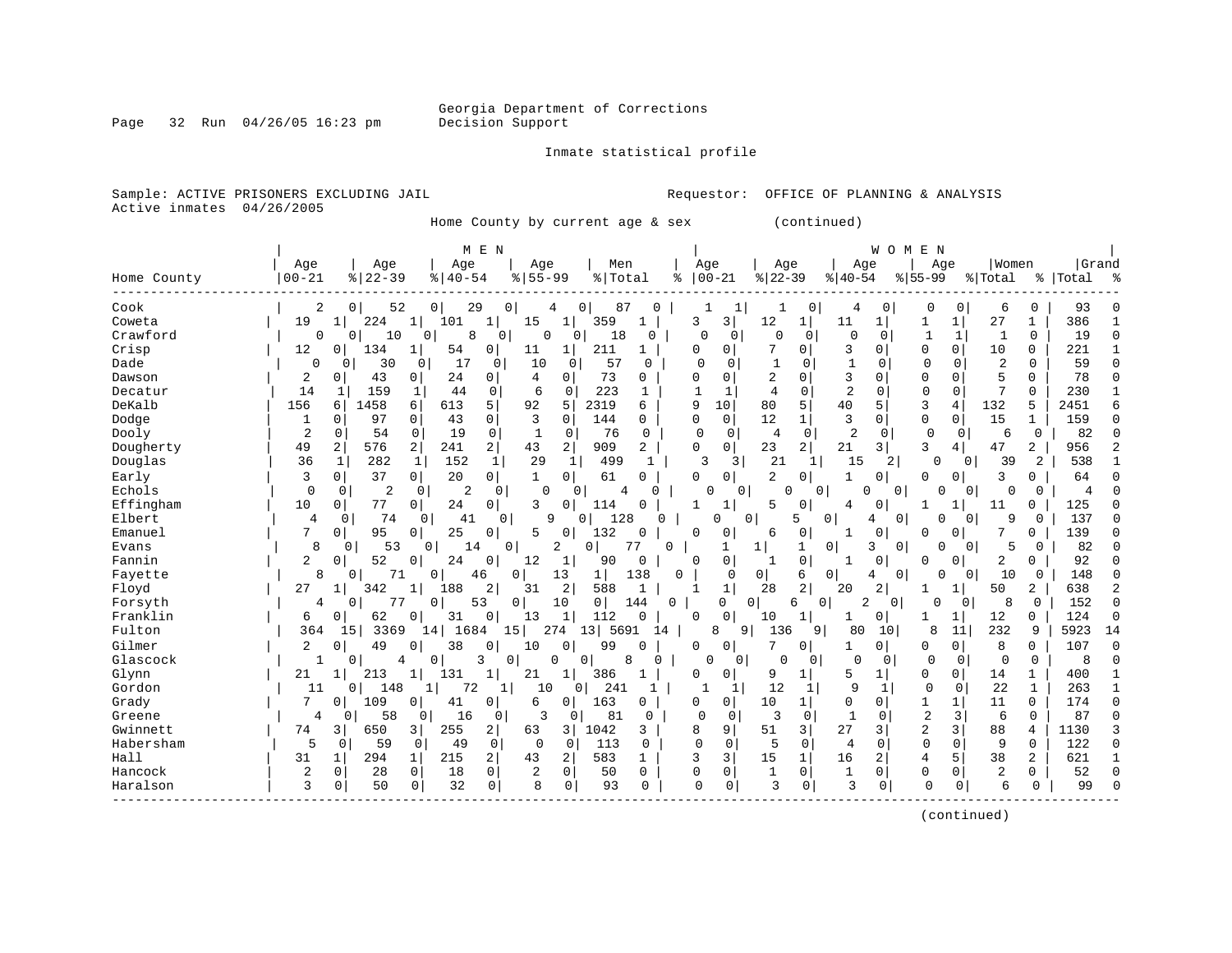Page 33 Run  $04/26/05$  16:23 pm

#### Inmate statistical profile

Sample: ACTIVE PRISONERS EXCLUDING JAIL **Requestor:** OFFICE OF PLANNING & ANALYSIS Active inmates 04/26/2005

Home County by current age & sex (continued)

| Age<br>Age<br>Age<br>Age<br>Women<br>Age<br>Age<br>Men<br>Age<br>Age<br>$00 - 21$<br>$ 22-39$<br>$8   22 - 39$<br>$8   40 - 54$<br>$8155 - 99$<br>$00 - 21$<br>$ 40-54$<br>% Total<br>$8 55-99$<br>% Total<br>Home County<br>နွ<br>%   Total<br>Harris<br>0<br>39<br>$\mathbf{0}$<br>23<br>0 <sup>1</sup><br>$\overline{0}$<br>64<br>0<br>0<br>$\mathbf 0$<br>0<br>68<br>O<br>0<br>0<br>4<br>O<br>C<br>4<br>1<br>82<br>88<br>7<br>47<br>0<br>24<br>0<br>$\mathbf{0}$<br>$\Omega$<br>0<br>3<br>0<br>0<br>Hart<br>$\Omega$<br>4<br>0<br>3<br>0<br>0<br>0<br>6<br>49<br>26<br>0<br>0<br>$\overline{0}$<br>$\Omega$<br>0<br>$\mathbf{0}$<br>Heard<br>0<br>11<br>10<br>48<br>$\Omega$<br>C<br>0<br>0<br>1<br>0<br>0<br>2<br>38<br>2<br>17<br>220<br>$\mathbf{1}$<br>20<br>367<br>2<br>23<br>2<br>12<br>405<br>$\mathbf{1}$<br>$\mathbf{1}$<br>110<br>1<br>$\mathbf{1}$<br>1<br>$\mathbf{1}$<br>1<br>Henry<br>30<br>252<br>7<br>25<br>471<br>151<br>13<br>κ<br>3<br>15<br>$\Omega$<br>0<br>$\mathbf{1}$<br>Houston<br>446<br>$\mathbf{1}$<br>1<br>1<br>1<br>$\mathbf{1}$<br>1<br>-1<br>Irwin<br>3<br>38<br>23<br>68<br>69<br>0<br>4<br>0<br>$\Omega$<br>0<br>1<br>0<br>U<br>0<br>0<br>0<br>O<br>0<br>1<br>$\Omega$<br>U<br>Jackson<br>93<br>25<br>6<br>209<br>6<br>67<br>1<br>191<br>10<br>1<br>1<br>18<br>1<br>0<br>0<br>1<br>$\Omega$<br>2<br>3<br>Jasper<br>18<br>3<br>60<br>$\Omega$<br>$\Omega$<br>$\Omega$<br>63<br>5<br>34<br>0<br>$\Omega$<br>0<br>$\mathbf{1}$<br>$\Omega$<br>$\Omega$<br>0<br>0<br>O<br>U<br>$\overline{4}$<br>Jeff Davis<br>3<br>13<br>$\overline{4}$<br>$\mathbf{1}$<br>5<br>66<br>41<br>$\Omega$<br>0<br>0<br>61<br>$\Omega$<br>$\Omega$<br>$\Omega$<br>$\Omega$<br>$\Omega$<br>0<br>0<br>0<br>0<br>17<br>2<br>Jefferson<br>0<br>7<br>0<br>3<br>5<br>9<br>0<br>$\mathbf 0$<br>89<br>$\Omega$<br>$\mathbf 0$<br>$\Omega$<br>$\Omega$<br>$\Omega$<br>0<br>94<br>56<br>0<br>$\Omega$<br>Jenkins<br>3<br>0<br>$\mathbf 0$<br>67<br>4<br>71<br>0<br>45<br>0<br>18<br>$\mathbf{1}$<br>0<br>$\mathbf 0$<br>$\mathbf 0$<br>$\Omega$<br>0<br>0<br>0<br>$\Omega$<br>0<br>4<br>$\overline{c}$<br>26<br>8<br>$\mathbf 0$<br>2<br>38<br>$\mathbf 0$<br>$\mathbf 0$<br>38<br>Johnson<br>$\mathbf 0$<br>0<br>$\mathbf 0$<br>$\Omega$<br>$\Omega$<br>$\mathbf 0$<br>$\Omega$<br>$\Omega$<br>0<br>$\Omega$<br>0<br>$\Omega$<br>12<br>58<br>35<br>$\mathbf{0}$<br>$\mathbf{0}$<br>3<br>54<br>0<br>0<br>0<br>0<br>3<br>0<br>1<br>0<br>$\Omega$<br>0<br>0<br>Jones<br>4<br>U<br>4<br>25<br>5<br>77<br>3<br>41<br>$\mathbf 0$<br>$\mathbf 0$<br>74<br>0<br>3<br>3<br>0<br>$\mathbf 0$<br>$\Omega$<br>0<br>0<br>0<br>0<br>$\mathbf 0$<br>Lamar<br>$\Omega$<br>0<br>Lanier<br>2<br>7<br>0<br>$\overline{a}$<br>2<br>35<br>0<br>$\mathbf 0$<br>31<br>0<br>2<br>20<br>0 <sup>1</sup><br>0<br>O<br>0<br>$\Omega$<br>$\Omega$<br>0<br>0<br>4 | Grand<br>$\approx$ |
|------------------------------------------------------------------------------------------------------------------------------------------------------------------------------------------------------------------------------------------------------------------------------------------------------------------------------------------------------------------------------------------------------------------------------------------------------------------------------------------------------------------------------------------------------------------------------------------------------------------------------------------------------------------------------------------------------------------------------------------------------------------------------------------------------------------------------------------------------------------------------------------------------------------------------------------------------------------------------------------------------------------------------------------------------------------------------------------------------------------------------------------------------------------------------------------------------------------------------------------------------------------------------------------------------------------------------------------------------------------------------------------------------------------------------------------------------------------------------------------------------------------------------------------------------------------------------------------------------------------------------------------------------------------------------------------------------------------------------------------------------------------------------------------------------------------------------------------------------------------------------------------------------------------------------------------------------------------------------------------------------------------------------------------------------------------------------------------------------------------------------------------------------------------------------------------------------------------------------------------------------------------------------------------------------------------------------------------------------------------------------------------------------------------------------------------------------------------------------------------------------------------------------------------------------------------------------------------------------------------------------------------------------------------------------------------------------------------------------------------------------------------------------------------------------------------------------------------|--------------------|
|                                                                                                                                                                                                                                                                                                                                                                                                                                                                                                                                                                                                                                                                                                                                                                                                                                                                                                                                                                                                                                                                                                                                                                                                                                                                                                                                                                                                                                                                                                                                                                                                                                                                                                                                                                                                                                                                                                                                                                                                                                                                                                                                                                                                                                                                                                                                                                                                                                                                                                                                                                                                                                                                                                                                                                                                                                          |                    |
|                                                                                                                                                                                                                                                                                                                                                                                                                                                                                                                                                                                                                                                                                                                                                                                                                                                                                                                                                                                                                                                                                                                                                                                                                                                                                                                                                                                                                                                                                                                                                                                                                                                                                                                                                                                                                                                                                                                                                                                                                                                                                                                                                                                                                                                                                                                                                                                                                                                                                                                                                                                                                                                                                                                                                                                                                                          |                    |
|                                                                                                                                                                                                                                                                                                                                                                                                                                                                                                                                                                                                                                                                                                                                                                                                                                                                                                                                                                                                                                                                                                                                                                                                                                                                                                                                                                                                                                                                                                                                                                                                                                                                                                                                                                                                                                                                                                                                                                                                                                                                                                                                                                                                                                                                                                                                                                                                                                                                                                                                                                                                                                                                                                                                                                                                                                          |                    |
|                                                                                                                                                                                                                                                                                                                                                                                                                                                                                                                                                                                                                                                                                                                                                                                                                                                                                                                                                                                                                                                                                                                                                                                                                                                                                                                                                                                                                                                                                                                                                                                                                                                                                                                                                                                                                                                                                                                                                                                                                                                                                                                                                                                                                                                                                                                                                                                                                                                                                                                                                                                                                                                                                                                                                                                                                                          |                    |
|                                                                                                                                                                                                                                                                                                                                                                                                                                                                                                                                                                                                                                                                                                                                                                                                                                                                                                                                                                                                                                                                                                                                                                                                                                                                                                                                                                                                                                                                                                                                                                                                                                                                                                                                                                                                                                                                                                                                                                                                                                                                                                                                                                                                                                                                                                                                                                                                                                                                                                                                                                                                                                                                                                                                                                                                                                          |                    |
|                                                                                                                                                                                                                                                                                                                                                                                                                                                                                                                                                                                                                                                                                                                                                                                                                                                                                                                                                                                                                                                                                                                                                                                                                                                                                                                                                                                                                                                                                                                                                                                                                                                                                                                                                                                                                                                                                                                                                                                                                                                                                                                                                                                                                                                                                                                                                                                                                                                                                                                                                                                                                                                                                                                                                                                                                                          |                    |
|                                                                                                                                                                                                                                                                                                                                                                                                                                                                                                                                                                                                                                                                                                                                                                                                                                                                                                                                                                                                                                                                                                                                                                                                                                                                                                                                                                                                                                                                                                                                                                                                                                                                                                                                                                                                                                                                                                                                                                                                                                                                                                                                                                                                                                                                                                                                                                                                                                                                                                                                                                                                                                                                                                                                                                                                                                          |                    |
|                                                                                                                                                                                                                                                                                                                                                                                                                                                                                                                                                                                                                                                                                                                                                                                                                                                                                                                                                                                                                                                                                                                                                                                                                                                                                                                                                                                                                                                                                                                                                                                                                                                                                                                                                                                                                                                                                                                                                                                                                                                                                                                                                                                                                                                                                                                                                                                                                                                                                                                                                                                                                                                                                                                                                                                                                                          | $\Omega$           |
|                                                                                                                                                                                                                                                                                                                                                                                                                                                                                                                                                                                                                                                                                                                                                                                                                                                                                                                                                                                                                                                                                                                                                                                                                                                                                                                                                                                                                                                                                                                                                                                                                                                                                                                                                                                                                                                                                                                                                                                                                                                                                                                                                                                                                                                                                                                                                                                                                                                                                                                                                                                                                                                                                                                                                                                                                                          | C                  |
|                                                                                                                                                                                                                                                                                                                                                                                                                                                                                                                                                                                                                                                                                                                                                                                                                                                                                                                                                                                                                                                                                                                                                                                                                                                                                                                                                                                                                                                                                                                                                                                                                                                                                                                                                                                                                                                                                                                                                                                                                                                                                                                                                                                                                                                                                                                                                                                                                                                                                                                                                                                                                                                                                                                                                                                                                                          |                    |
|                                                                                                                                                                                                                                                                                                                                                                                                                                                                                                                                                                                                                                                                                                                                                                                                                                                                                                                                                                                                                                                                                                                                                                                                                                                                                                                                                                                                                                                                                                                                                                                                                                                                                                                                                                                                                                                                                                                                                                                                                                                                                                                                                                                                                                                                                                                                                                                                                                                                                                                                                                                                                                                                                                                                                                                                                                          |                    |
|                                                                                                                                                                                                                                                                                                                                                                                                                                                                                                                                                                                                                                                                                                                                                                                                                                                                                                                                                                                                                                                                                                                                                                                                                                                                                                                                                                                                                                                                                                                                                                                                                                                                                                                                                                                                                                                                                                                                                                                                                                                                                                                                                                                                                                                                                                                                                                                                                                                                                                                                                                                                                                                                                                                                                                                                                                          | C                  |
|                                                                                                                                                                                                                                                                                                                                                                                                                                                                                                                                                                                                                                                                                                                                                                                                                                                                                                                                                                                                                                                                                                                                                                                                                                                                                                                                                                                                                                                                                                                                                                                                                                                                                                                                                                                                                                                                                                                                                                                                                                                                                                                                                                                                                                                                                                                                                                                                                                                                                                                                                                                                                                                                                                                                                                                                                                          |                    |
|                                                                                                                                                                                                                                                                                                                                                                                                                                                                                                                                                                                                                                                                                                                                                                                                                                                                                                                                                                                                                                                                                                                                                                                                                                                                                                                                                                                                                                                                                                                                                                                                                                                                                                                                                                                                                                                                                                                                                                                                                                                                                                                                                                                                                                                                                                                                                                                                                                                                                                                                                                                                                                                                                                                                                                                                                                          |                    |
|                                                                                                                                                                                                                                                                                                                                                                                                                                                                                                                                                                                                                                                                                                                                                                                                                                                                                                                                                                                                                                                                                                                                                                                                                                                                                                                                                                                                                                                                                                                                                                                                                                                                                                                                                                                                                                                                                                                                                                                                                                                                                                                                                                                                                                                                                                                                                                                                                                                                                                                                                                                                                                                                                                                                                                                                                                          |                    |
|                                                                                                                                                                                                                                                                                                                                                                                                                                                                                                                                                                                                                                                                                                                                                                                                                                                                                                                                                                                                                                                                                                                                                                                                                                                                                                                                                                                                                                                                                                                                                                                                                                                                                                                                                                                                                                                                                                                                                                                                                                                                                                                                                                                                                                                                                                                                                                                                                                                                                                                                                                                                                                                                                                                                                                                                                                          |                    |
|                                                                                                                                                                                                                                                                                                                                                                                                                                                                                                                                                                                                                                                                                                                                                                                                                                                                                                                                                                                                                                                                                                                                                                                                                                                                                                                                                                                                                                                                                                                                                                                                                                                                                                                                                                                                                                                                                                                                                                                                                                                                                                                                                                                                                                                                                                                                                                                                                                                                                                                                                                                                                                                                                                                                                                                                                                          |                    |
| 8<br>8<br>226<br>$\mathbf 0$<br>70<br>10<br>1<br>241<br>Laurens<br>140<br>1<br>1<br>0<br>0<br>-1<br>5<br>1<br>0<br>15<br>U                                                                                                                                                                                                                                                                                                                                                                                                                                                                                                                                                                                                                                                                                                                                                                                                                                                                                                                                                                                                                                                                                                                                                                                                                                                                                                                                                                                                                                                                                                                                                                                                                                                                                                                                                                                                                                                                                                                                                                                                                                                                                                                                                                                                                                                                                                                                                                                                                                                                                                                                                                                                                                                                                                               |                    |
| 22<br>21<br>2<br>47<br>1<br>0<br>0<br>$\Omega$<br>46<br>0<br>0<br>Lee<br>$\overline{0}$<br>O<br>O<br><sup>0</sup><br>$\Omega$<br>$\Omega$<br>$\mathbf{1}$<br>0<br>1                                                                                                                                                                                                                                                                                                                                                                                                                                                                                                                                                                                                                                                                                                                                                                                                                                                                                                                                                                                                                                                                                                                                                                                                                                                                                                                                                                                                                                                                                                                                                                                                                                                                                                                                                                                                                                                                                                                                                                                                                                                                                                                                                                                                                                                                                                                                                                                                                                                                                                                                                                                                                                                                      |                    |
| 14<br>154<br>222<br>239<br>Liberty<br>43<br>0<br>11<br>0<br>17<br>1<br>$\mathbf{1}$<br>$\mathbf{1}$<br>O<br>11<br>1<br>5<br>1                                                                                                                                                                                                                                                                                                                                                                                                                                                                                                                                                                                                                                                                                                                                                                                                                                                                                                                                                                                                                                                                                                                                                                                                                                                                                                                                                                                                                                                                                                                                                                                                                                                                                                                                                                                                                                                                                                                                                                                                                                                                                                                                                                                                                                                                                                                                                                                                                                                                                                                                                                                                                                                                                                            |                    |
| Lincoln<br>$\overline{2}$<br>17<br>33<br>$\overline{2}$<br>35<br>13<br>$\overline{2}$<br>0<br>0<br>0<br>0<br>0<br>0<br>0<br>0<br>0<br>1<br>Ω<br>0<br>0<br>$\Omega$                                                                                                                                                                                                                                                                                                                                                                                                                                                                                                                                                                                                                                                                                                                                                                                                                                                                                                                                                                                                                                                                                                                                                                                                                                                                                                                                                                                                                                                                                                                                                                                                                                                                                                                                                                                                                                                                                                                                                                                                                                                                                                                                                                                                                                                                                                                                                                                                                                                                                                                                                                                                                                                                       |                    |
| $\overline{a}$<br>34<br>14<br>11<br>28<br>6<br>$\Omega$<br>0<br>$\Omega$<br>0<br>0<br>0<br>$\Omega$<br>6<br>$\Omega$<br>Long<br>0<br>∩<br>0<br>0<br>N                                                                                                                                                                                                                                                                                                                                                                                                                                                                                                                                                                                                                                                                                                                                                                                                                                                                                                                                                                                                                                                                                                                                                                                                                                                                                                                                                                                                                                                                                                                                                                                                                                                                                                                                                                                                                                                                                                                                                                                                                                                                                                                                                                                                                                                                                                                                                                                                                                                                                                                                                                                                                                                                                    |                    |
| Lowndes<br>22<br>455<br>233<br>149<br>24<br>428<br>0<br>27<br>$\mathbf{1}$<br>1<br>$\mathbf{1}$<br>1<br>15<br>1<br><sup>0</sup><br>11<br>1<br>1                                                                                                                                                                                                                                                                                                                                                                                                                                                                                                                                                                                                                                                                                                                                                                                                                                                                                                                                                                                                                                                                                                                                                                                                                                                                                                                                                                                                                                                                                                                                                                                                                                                                                                                                                                                                                                                                                                                                                                                                                                                                                                                                                                                                                                                                                                                                                                                                                                                                                                                                                                                                                                                                                          |                    |
| Lumpkin<br>0 <sup>1</sup><br>2<br>35<br>0<br>21<br>0<br>$\overline{0}$<br>2<br>3<br>67<br>0<br>6<br>64<br>0<br>$\Omega$<br>$\mathbf{1}$<br>0<br>$\mathbf 0$<br>0<br>0                                                                                                                                                                                                                                                                                                                                                                                                                                                                                                                                                                                                                                                                                                                                                                                                                                                                                                                                                                                                                                                                                                                                                                                                                                                                                                                                                                                                                                                                                                                                                                                                                                                                                                                                                                                                                                                                                                                                                                                                                                                                                                                                                                                                                                                                                                                                                                                                                                                                                                                                                                                                                                                                    |                    |
| 0<br>$\Omega$<br>5<br>43<br>22<br>0<br>5<br>$\mathbf 0$<br>75<br>$\mathbf 0$<br>$\Omega$<br>76<br>Macon<br>0<br>$\Omega$<br>$\Omega$<br>$\Omega$<br>1<br>O<br>1<br>$\Omega$<br>0                                                                                                                                                                                                                                                                                                                                                                                                                                                                                                                                                                                                                                                                                                                                                                                                                                                                                                                                                                                                                                                                                                                                                                                                                                                                                                                                                                                                                                                                                                                                                                                                                                                                                                                                                                                                                                                                                                                                                                                                                                                                                                                                                                                                                                                                                                                                                                                                                                                                                                                                                                                                                                                         |                    |
| Madison<br>8<br>67<br>0<br>33<br>0<br>7<br>0  <br>115<br>0<br>7<br>$\mathbf 0$<br>O<br>13<br>128<br>0<br>0<br>$\Omega$<br>$\Omega$<br>6                                                                                                                                                                                                                                                                                                                                                                                                                                                                                                                                                                                                                                                                                                                                                                                                                                                                                                                                                                                                                                                                                                                                                                                                                                                                                                                                                                                                                                                                                                                                                                                                                                                                                                                                                                                                                                                                                                                                                                                                                                                                                                                                                                                                                                                                                                                                                                                                                                                                                                                                                                                                                                                                                                  |                    |
| Marion<br>2<br>0<br>$\overline{2}$<br>$\mathbf 0$<br>35<br>$\mathbf 0$<br>0<br>3<br>38<br>0<br>20<br>0<br>11<br>$\Omega$<br>0<br>3<br>0<br>0<br>U<br>U<br>0                                                                                                                                                                                                                                                                                                                                                                                                                                                                                                                                                                                                                                                                                                                                                                                                                                                                                                                                                                                                                                                                                                                                                                                                                                                                                                                                                                                                                                                                                                                                                                                                                                                                                                                                                                                                                                                                                                                                                                                                                                                                                                                                                                                                                                                                                                                                                                                                                                                                                                                                                                                                                                                                              | C                  |
| McDuffie<br>7<br>7<br>157<br>8<br>84<br>0<br>48<br>0<br>$\overline{0}$<br>$\mathbf 0$<br>$\Omega$<br>$\Omega$<br>0<br>10<br>150<br>$\Omega$<br>O<br>0<br>U<br>$\Omega$<br>0                                                                                                                                                                                                                                                                                                                                                                                                                                                                                                                                                                                                                                                                                                                                                                                                                                                                                                                                                                                                                                                                                                                                                                                                                                                                                                                                                                                                                                                                                                                                                                                                                                                                                                                                                                                                                                                                                                                                                                                                                                                                                                                                                                                                                                                                                                                                                                                                                                                                                                                                                                                                                                                              | n                  |
| 50<br>McIntosh<br>0<br>18<br>0<br>$\mathbf 0$<br>49<br>0<br>0<br>0<br>30<br>O<br>0<br>0<br>0<br>0<br>1<br>0<br>0<br>0                                                                                                                                                                                                                                                                                                                                                                                                                                                                                                                                                                                                                                                                                                                                                                                                                                                                                                                                                                                                                                                                                                                                                                                                                                                                                                                                                                                                                                                                                                                                                                                                                                                                                                                                                                                                                                                                                                                                                                                                                                                                                                                                                                                                                                                                                                                                                                                                                                                                                                                                                                                                                                                                                                                    | C                  |
| Meriwether<br>$\mathbf{1}$<br>187<br>101<br>0<br>46<br>1 <br>173<br>10<br>3<br>$\mathbf{1}$<br>14<br>13<br>$\mathbf{0}$<br>13<br>0<br>0<br>$\mathbf{1}$<br>1<br>0                                                                                                                                                                                                                                                                                                                                                                                                                                                                                                                                                                                                                                                                                                                                                                                                                                                                                                                                                                                                                                                                                                                                                                                                                                                                                                                                                                                                                                                                                                                                                                                                                                                                                                                                                                                                                                                                                                                                                                                                                                                                                                                                                                                                                                                                                                                                                                                                                                                                                                                                                                                                                                                                        | $\sqrt{ }$         |
| Miller<br>31<br>$\mathbf{1}$<br>32<br>1<br>21<br>0<br>8<br>0<br>0<br><sup>0</sup><br>$\Omega$<br>0<br>0<br>$\Omega$<br>0<br>0<br>0<br>1<br>0<br>C                                                                                                                                                                                                                                                                                                                                                                                                                                                                                                                                                                                                                                                                                                                                                                                                                                                                                                                                                                                                                                                                                                                                                                                                                                                                                                                                                                                                                                                                                                                                                                                                                                                                                                                                                                                                                                                                                                                                                                                                                                                                                                                                                                                                                                                                                                                                                                                                                                                                                                                                                                                                                                                                                        | $\cap$             |
| Mitchell<br>9<br>48<br>8<br>171<br>7<br>7<br>$\Omega$<br>15<br>186<br>106<br>$\mathbf{0}$<br>$\Omega$<br>$\mathbf{1}$<br>0<br>$\Omega$<br>0<br>$\Omega$<br>1<br>$\Omega$<br>1<br>1                                                                                                                                                                                                                                                                                                                                                                                                                                                                                                                                                                                                                                                                                                                                                                                                                                                                                                                                                                                                                                                                                                                                                                                                                                                                                                                                                                                                                                                                                                                                                                                                                                                                                                                                                                                                                                                                                                                                                                                                                                                                                                                                                                                                                                                                                                                                                                                                                                                                                                                                                                                                                                                       | $\Omega$           |
| 102<br>9<br>Monroe<br>8<br>61<br>$\overline{0}$<br>29<br>0<br>$\overline{0}$<br>0<br>8<br>$\Omega$<br>$\Omega$<br>0<br>111<br>0<br>4<br>0<br>0<br>0<br>1                                                                                                                                                                                                                                                                                                                                                                                                                                                                                                                                                                                                                                                                                                                                                                                                                                                                                                                                                                                                                                                                                                                                                                                                                                                                                                                                                                                                                                                                                                                                                                                                                                                                                                                                                                                                                                                                                                                                                                                                                                                                                                                                                                                                                                                                                                                                                                                                                                                                                                                                                                                                                                                                                 | ∩                  |
| $\mathbf{1}$<br>2<br>22<br>31<br>$\Omega$<br>2<br>$\Omega$<br>3<br>$\Omega$<br>34<br>Montgomery<br>6<br>1<br>0<br>$\Omega$<br>$\Omega$<br>$\Omega$<br>$\Omega$<br>0<br>0<br>0<br>$\Omega$                                                                                                                                                                                                                                                                                                                                                                                                                                                                                                                                                                                                                                                                                                                                                                                                                                                                                                                                                                                                                                                                                                                                                                                                                                                                                                                                                                                                                                                                                                                                                                                                                                                                                                                                                                                                                                                                                                                                                                                                                                                                                                                                                                                                                                                                                                                                                                                                                                                                                                                                                                                                                                                |                    |
| 77<br>$\overline{2}$<br>80<br>Morgan<br>5<br>38<br>28<br>0<br>0<br>0<br>$\Omega$<br>1<br>$\Omega$<br>$\Omega$<br>3<br>0<br>0<br>$\circ$<br>6<br>0<br>0<br>O                                                                                                                                                                                                                                                                                                                                                                                                                                                                                                                                                                                                                                                                                                                                                                                                                                                                                                                                                                                                                                                                                                                                                                                                                                                                                                                                                                                                                                                                                                                                                                                                                                                                                                                                                                                                                                                                                                                                                                                                                                                                                                                                                                                                                                                                                                                                                                                                                                                                                                                                                                                                                                                                              |                    |
| 157<br>5<br>$\overline{2}$<br>7<br>164<br>8<br>94<br>41<br>$\mathbf 0$<br>$\mathbf 0$<br>0<br>0<br>0<br>14<br>1<br>0<br>0<br>$\Omega$<br>0<br>$\Omega$<br>0<br>Murray                                                                                                                                                                                                                                                                                                                                                                                                                                                                                                                                                                                                                                                                                                                                                                                                                                                                                                                                                                                                                                                                                                                                                                                                                                                                                                                                                                                                                                                                                                                                                                                                                                                                                                                                                                                                                                                                                                                                                                                                                                                                                                                                                                                                                                                                                                                                                                                                                                                                                                                                                                                                                                                                    |                    |
| 720<br>412<br>62<br>1281<br>3<br>21<br>75<br>87<br>$\frac{3}{ }$<br>4<br>49<br>3<br>1356<br>3 <br>3<br>4<br>3<br>4<br>4<br>Muscogee                                                                                                                                                                                                                                                                                                                                                                                                                                                                                                                                                                                                                                                                                                                                                                                                                                                                                                                                                                                                                                                                                                                                                                                                                                                                                                                                                                                                                                                                                                                                                                                                                                                                                                                                                                                                                                                                                                                                                                                                                                                                                                                                                                                                                                                                                                                                                                                                                                                                                                                                                                                                                                                                                                      |                    |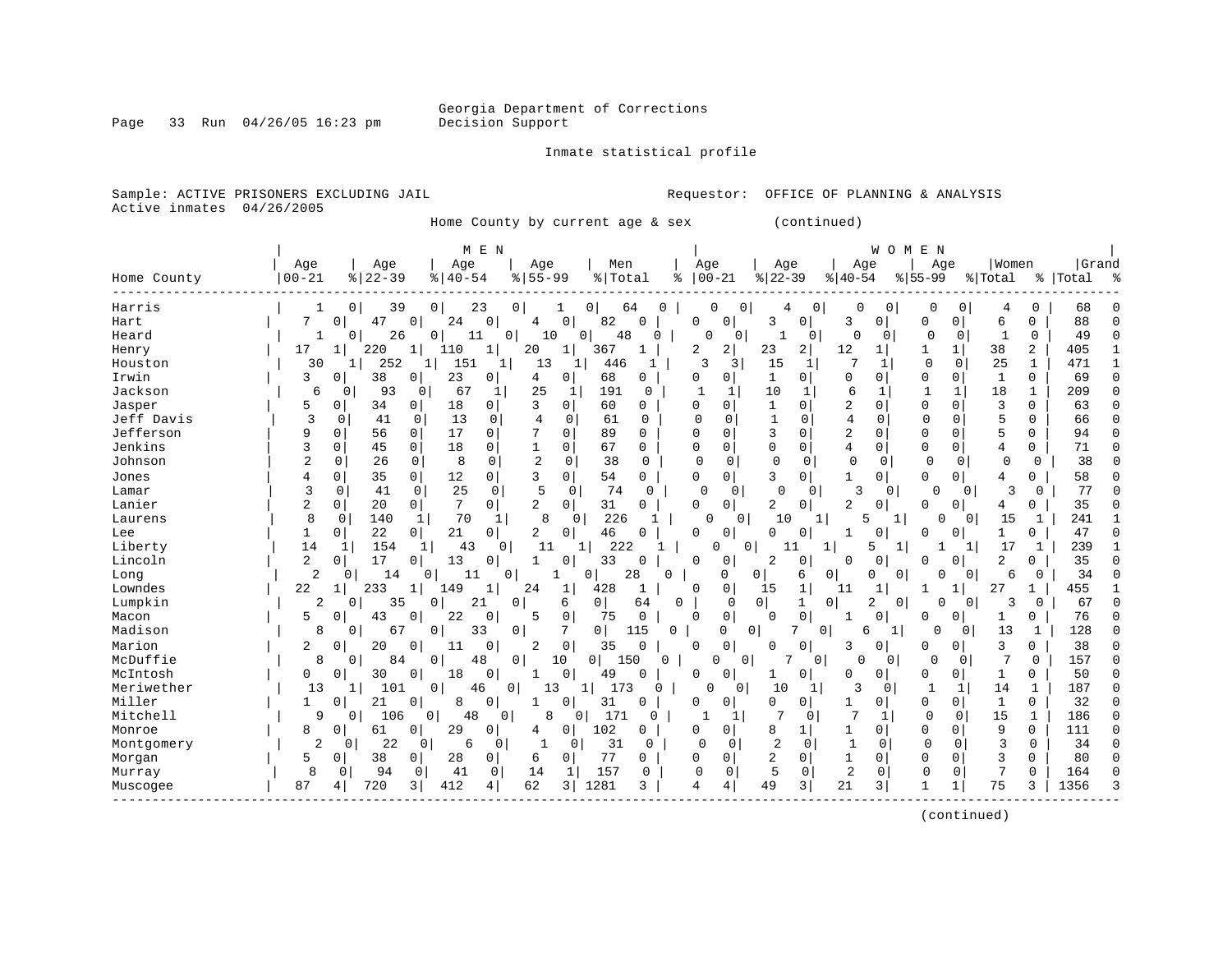Page 34 Run  $04/26/05$  16:23 pm

#### Inmate statistical profile

Sample: ACTIVE PRISONERS EXCLUDING JAIL **Requestor:** OFFICE OF PLANNING & ANALYSIS Active inmates 04/26/2005

Home County by current age & sex (continued)

| Age<br>Age<br>Age<br>Men<br>Age<br>Age<br>Age<br>  Women<br>Age<br>Age<br>$ 22-39$<br>$00 - 21$<br>$8 22-39$<br>$8   40 - 54$<br>$8155 - 99$<br>$00 - 21$<br>$8 40-54$<br>% Total<br>$8 55-99$<br>% Total<br>%   Total<br>Home County<br>ႜ<br>24<br>Newton<br>18<br>215<br>117<br>17<br>1 <br>0<br>13<br>8<br>3<br>4<br>391<br>1<br>11<br>$\mathbf{1}$<br>367<br>0<br>1<br>$\mathbf{1}$<br>1<br>3<br>37<br>3<br>17<br>0<br>$\mathbf{0}$<br>34<br>0<br>$\mathbf 0$<br>0<br>0<br>Oconee<br>$\Omega$<br>$\Omega$<br>10<br>4<br>$\Omega$<br>0<br>2<br>0<br><sup>0</sup><br>1<br>5<br>65<br>Oglethorpe<br>2<br>$\mathbf 0$<br>2<br>0<br>$\mathbf 0$<br>$\Omega$<br>0<br>46<br>10<br>0<br>60<br>$\Omega$<br>0<br>4<br>0<br>0<br>$\mathbf 0$<br>0<br>Paulding<br>2<br>3<br>$\mathbf{1}$<br>13<br>115<br>$\mathbf 1$<br>9<br>$\circ$<br>205<br>$\mathbf{1}$<br>$\mathbf 1$<br>$\mathbf{1}$<br>19<br>224<br>$\mathbf{1}$<br>0<br>68<br>-1<br>$\mathbf{1}$<br>q<br>Peach<br>28<br>2<br>106<br>$\Omega$<br>$\overline{2}$<br>108<br>65<br>$\overline{0}$<br>$\Omega$<br>11<br>0<br>0<br>O<br>$\Omega$<br>$\mathbf{1}$<br>$\mathbf{1}$<br>$\Omega$<br>0<br>O<br>O<br>$\Omega$ | Grand<br>ſ<br>$\cap$<br>$\cap$ |
|-------------------------------------------------------------------------------------------------------------------------------------------------------------------------------------------------------------------------------------------------------------------------------------------------------------------------------------------------------------------------------------------------------------------------------------------------------------------------------------------------------------------------------------------------------------------------------------------------------------------------------------------------------------------------------------------------------------------------------------------------------------------------------------------------------------------------------------------------------------------------------------------------------------------------------------------------------------------------------------------------------------------------------------------------------------------------------------------------------------------------------------------------------------------|--------------------------------|
|                                                                                                                                                                                                                                                                                                                                                                                                                                                                                                                                                                                                                                                                                                                                                                                                                                                                                                                                                                                                                                                                                                                                                                   |                                |
|                                                                                                                                                                                                                                                                                                                                                                                                                                                                                                                                                                                                                                                                                                                                                                                                                                                                                                                                                                                                                                                                                                                                                                   |                                |
|                                                                                                                                                                                                                                                                                                                                                                                                                                                                                                                                                                                                                                                                                                                                                                                                                                                                                                                                                                                                                                                                                                                                                                   |                                |
|                                                                                                                                                                                                                                                                                                                                                                                                                                                                                                                                                                                                                                                                                                                                                                                                                                                                                                                                                                                                                                                                                                                                                                   |                                |
|                                                                                                                                                                                                                                                                                                                                                                                                                                                                                                                                                                                                                                                                                                                                                                                                                                                                                                                                                                                                                                                                                                                                                                   |                                |
|                                                                                                                                                                                                                                                                                                                                                                                                                                                                                                                                                                                                                                                                                                                                                                                                                                                                                                                                                                                                                                                                                                                                                                   |                                |
|                                                                                                                                                                                                                                                                                                                                                                                                                                                                                                                                                                                                                                                                                                                                                                                                                                                                                                                                                                                                                                                                                                                                                                   |                                |
| Pickens<br>32<br>87<br>93<br>б.<br>42<br>0<br>7<br>0<br>0<br>$\Omega$<br>6<br>0<br>0<br>O<br>O<br>2<br>$\Omega$<br>4<br>$\Omega$<br>$\Omega$<br>0                                                                                                                                                                                                                                                                                                                                                                                                                                                                                                                                                                                                                                                                                                                                                                                                                                                                                                                                                                                                                 |                                |
| 25<br>15<br>$\Omega$<br>$\Omega$<br>$\overline{2}$<br>Pierce<br>0<br>0<br>1<br>0<br>42<br>$\Omega$<br>$\Omega$<br>$\Omega$<br>44<br>1<br>0<br>0<br>1<br>$\Omega$                                                                                                                                                                                                                                                                                                                                                                                                                                                                                                                                                                                                                                                                                                                                                                                                                                                                                                                                                                                                  |                                |
| Pike<br>23<br>2<br>6<br>56<br>3<br>20<br>0<br>$\Omega$<br>50<br>$\Omega$<br>0<br>$\Omega$<br>$\Omega$<br>0<br>0<br>0<br>4<br>0<br>4<br>$\Omega$<br><sup>0</sup>                                                                                                                                                                                                                                                                                                                                                                                                                                                                                                                                                                                                                                                                                                                                                                                                                                                                                                                                                                                                   |                                |
| $\overline{2}$<br>Polk<br>8<br>192<br>10<br>106<br>54<br>184<br>$\Omega$<br>6<br>$\Omega$<br>$\Omega$<br>$\mathbf 0$<br>0<br>0<br>0<br>14<br>$\Omega$<br>0<br>0<br>1<br>$\Omega$                                                                                                                                                                                                                                                                                                                                                                                                                                                                                                                                                                                                                                                                                                                                                                                                                                                                                                                                                                                  |                                |
| 5<br>Pulaski<br>82<br>91<br>7<br>48<br>26<br>$\overline{0}$<br>$\mathbf{1}$<br>$\circ$<br>$\mathbf 0$<br>$\Omega$<br>9<br>0<br>0<br>$\overline{0}$<br>0<br>4<br>0<br>0<br>0                                                                                                                                                                                                                                                                                                                                                                                                                                                                                                                                                                                                                                                                                                                                                                                                                                                                                                                                                                                       |                                |
| 42<br>7<br>$\mathbf{1}$<br>2<br>0<br>121<br>63<br>$\mathbf 0$<br>$\mathbf 0$<br>$\mathbf 0$<br>119<br>$\Omega$<br>$\mathbf 0$<br>$\mathbf{1}$<br>$\Omega$<br>$\mathbf 0$<br>$\Omega$<br>$\Omega$<br>Putnam<br>0<br>0                                                                                                                                                                                                                                                                                                                                                                                                                                                                                                                                                                                                                                                                                                                                                                                                                                                                                                                                              | C                              |
| 3<br>Ouitman<br>5<br>$\Omega$<br>0<br>$\Omega$<br>9<br>$\Omega$<br>0<br>$\Omega$<br>$\Omega$<br>1<br>$\Omega$<br>$\mathbf{1}$<br>10<br>0<br>$\Omega$<br>$\Omega$<br>$\Omega$<br>$\Omega$<br>0                                                                                                                                                                                                                                                                                                                                                                                                                                                                                                                                                                                                                                                                                                                                                                                                                                                                                                                                                                     | $\cap$                         |
| Rabun<br>27<br>18<br>3<br>0<br>49<br>$\mathbf 0$<br>1<br>50<br>1<br>0<br>$\overline{0}$<br>0<br>0<br>0<br>0<br>$\Omega$<br>0<br>$\Omega$<br>0<br>1<br>0                                                                                                                                                                                                                                                                                                                                                                                                                                                                                                                                                                                                                                                                                                                                                                                                                                                                                                                                                                                                           | C                              |
| $\overline{2}$<br>Randolph<br>5<br>38<br>3<br>62<br>$\overline{a}$<br>$\mathbf 0$<br>16<br>$\mathbf 0$<br>$\Omega$<br>$\mathbf 0$<br>$\Omega$<br>$\mathbf 0$<br>$\mathbf 0$<br>$\mathbf 0$<br>$\mathbf 0$<br>64<br>0<br>$\Omega$<br>0<br>0                                                                                                                                                                                                                                                                                                                                                                                                                                                                                                                                                                                                                                                                                                                                                                                                                                                                                                                        |                                |
| 4 <br>125<br>432<br>69<br>1672<br>71<br>5<br>37<br>5<br>Richmond<br>5<br>1046<br>3 <br>8<br>9<br>5<br>$\overline{4}$<br>120<br>5<br>1792<br>4<br>4                                                                                                                                                                                                                                                                                                                                                                                                                                                                                                                                                                                                                                                                                                                                                                                                                                                                                                                                                                                                                |                                |
| Rockdale<br>78<br>14<br>251<br>$\mathbf{1}$<br>267<br>18<br>141<br>$\mathbf{1}$<br>$\mathbf 1$<br>$\mathbf{1}$<br>9<br>6<br>$\Omega$<br>1<br>1<br>1<br>1<br>-1<br>0<br>16                                                                                                                                                                                                                                                                                                                                                                                                                                                                                                                                                                                                                                                                                                                                                                                                                                                                                                                                                                                         |                                |
| Schley<br>2<br>1<br>0 <sup>1</sup><br>$\Omega$<br>13<br>0<br>0<br>$\Omega$<br>$\Omega$<br>0<br>$\Omega$<br>0<br>13<br>$\Omega$<br>10<br>$\Omega$<br>$\Omega$<br>0<br>$\Omega$<br>$\Omega$<br>0                                                                                                                                                                                                                                                                                                                                                                                                                                                                                                                                                                                                                                                                                                                                                                                                                                                                                                                                                                    | C                              |
| 8<br>26<br>101<br>109<br>Screven<br>$\Omega$<br>61<br>$\Omega$<br>$\mathbf{0}$<br>$\Omega$<br>$\Omega$<br>$\Omega$<br>3<br>0<br>$\Omega$<br>8<br>0<br>6<br>1<br>4<br>0                                                                                                                                                                                                                                                                                                                                                                                                                                                                                                                                                                                                                                                                                                                                                                                                                                                                                                                                                                                            |                                |
| Seminole<br>3<br>0<br>33<br>19<br>0 <sup>1</sup><br>59<br>0<br>2<br>63<br>$\overline{0}$<br>$\circ$<br>4<br>$\Omega$<br>2<br>0<br>$\Omega$<br>0<br>0<br>$\Omega$<br>4<br>0                                                                                                                                                                                                                                                                                                                                                                                                                                                                                                                                                                                                                                                                                                                                                                                                                                                                                                                                                                                        |                                |
| Spalding<br>35<br>322<br>146<br>34<br>537<br>2<br>2<br>24<br>2<br>8<br>36<br>573<br>$\mathbf{1}$<br>$\overline{2}$<br>2<br>3<br>1<br>1<br>1<br>1                                                                                                                                                                                                                                                                                                                                                                                                                                                                                                                                                                                                                                                                                                                                                                                                                                                                                                                                                                                                                  |                                |
| Stephens<br>8<br>50<br>137<br>143<br>66<br>13<br>0<br>$\mathbf 0$<br>2<br>6<br>0<br>$\overline{0}$<br>0<br>0<br>O<br>0<br>0<br>0<br>1<br>4<br><sup>0</sup>                                                                                                                                                                                                                                                                                                                                                                                                                                                                                                                                                                                                                                                                                                                                                                                                                                                                                                                                                                                                        | $\sqrt{ }$                     |
| 31<br>5<br>17<br>7<br>2<br>31<br>$\mathbf 0$<br>Stewart<br>0<br>0<br>0<br>$\Omega$<br>$\Omega$<br>0<br>0<br>0<br>U<br>0<br>0<br>0<br>0<br>0                                                                                                                                                                                                                                                                                                                                                                                                                                                                                                                                                                                                                                                                                                                                                                                                                                                                                                                                                                                                                       | U                              |
| 122<br>57<br>196<br>205<br>6<br>0<br>0<br>$\Omega$<br>$\Omega$<br>9<br>Sumter<br>0<br>0<br>0<br>0<br>$\Omega$<br>3<br>$\Omega$<br>0<br>11<br>6                                                                                                                                                                                                                                                                                                                                                                                                                                                                                                                                                                                                                                                                                                                                                                                                                                                                                                                                                                                                                    |                                |
| Talbot<br>$\Omega$<br>2<br>27<br> 0 <br>1<br>$\overline{0}$<br>2<br>3<br>$\Omega$<br>49<br>0<br>0<br>16<br>$\Omega$<br>1<br>46<br>$\Omega$<br>$\Omega$<br>0<br>∩<br>$\Omega$                                                                                                                                                                                                                                                                                                                                                                                                                                                                                                                                                                                                                                                                                                                                                                                                                                                                                                                                                                                      |                                |
| $\mathbf 0$<br>Taliaferro<br>0<br>$\mathbf 0$<br>0<br>0<br>6<br>0<br>0<br>4<br>1<br>$\mathbf{1}$<br>0<br>6<br>$\Omega$<br>$\Omega$<br>0<br>$\Omega$<br>$\Omega$<br>0<br>0<br>0                                                                                                                                                                                                                                                                                                                                                                                                                                                                                                                                                                                                                                                                                                                                                                                                                                                                                                                                                                                    |                                |
| Tattnall<br>78<br>0 <sup>1</sup><br>120<br>$\overline{0}$<br>25<br>$\mathbf 0$<br>111<br>$\mathbf 0$<br>2<br>0<br>9<br>0<br>1<br>1<br><sup>0</sup><br>$\Omega$<br>0<br>4<br>4<br>6<br>1                                                                                                                                                                                                                                                                                                                                                                                                                                                                                                                                                                                                                                                                                                                                                                                                                                                                                                                                                                           |                                |
| Taylor<br>0<br>0<br>74<br>3<br>49<br>$\Omega$<br>0<br>71<br>0<br>$\mathbf 0$<br>2<br>0<br>3<br>0<br>15<br>4<br>$\Omega$<br>0<br>0<br>0                                                                                                                                                                                                                                                                                                                                                                                                                                                                                                                                                                                                                                                                                                                                                                                                                                                                                                                                                                                                                            |                                |
| Telfair<br>32<br>121<br>69<br>0<br>0<br>6<br>$\mathbf 0$<br>111<br>0<br>6<br>3<br>10<br>$\mathbf 0$<br>4<br>0<br>0<br>0<br>0<br>1<br>0<br>1                                                                                                                                                                                                                                                                                                                                                                                                                                                                                                                                                                                                                                                                                                                                                                                                                                                                                                                                                                                                                       |                                |
| Terrell<br>39<br>$\Omega$<br>3<br>66<br>6<br>$\Omega$<br>18<br>0<br>$\Omega$<br>63<br>0<br>2<br>0<br>0<br>$\overline{0}$<br>0<br>0<br>O<br>1<br>$\Omega$<br>O                                                                                                                                                                                                                                                                                                                                                                                                                                                                                                                                                                                                                                                                                                                                                                                                                                                                                                                                                                                                     |                                |
| 5<br>$\mathbf{r}$<br>83<br>268<br>13<br>281<br>Thomas<br>17<br>157<br>1<br>$\mathbf{1}$<br>1<br>1<br>11<br>$\cap$<br>0<br>0<br>1<br>$\mathbf{1}$<br>1                                                                                                                                                                                                                                                                                                                                                                                                                                                                                                                                                                                                                                                                                                                                                                                                                                                                                                                                                                                                             |                                |
| Tift<br>15<br>145<br>272<br>5<br>12<br>284<br>94<br>1<br>18<br>0<br>0<br>0<br>0<br>1<br>1<br>6                                                                                                                                                                                                                                                                                                                                                                                                                                                                                                                                                                                                                                                                                                                                                                                                                                                                                                                                                                                                                                                                    |                                |
| Toombs<br>217<br>7<br>$\Omega$<br>18<br>$\mathbf{1}$<br>235<br>17<br>146<br>47<br>0<br>0<br>0<br>0<br>11<br>$\mathbf{1}$<br>$\Omega$<br>1<br>1<br>1                                                                                                                                                                                                                                                                                                                                                                                                                                                                                                                                                                                                                                                                                                                                                                                                                                                                                                                                                                                                               |                                |
| $\mathbf{1}$<br>15<br>Towns<br>0<br>6<br>0<br>3<br>0 <sup>1</sup><br>14<br>0<br>0<br>$\Omega$<br>1<br>0<br>0<br>$\Omega$<br>0<br>0<br>5<br>0<br>0<br>n                                                                                                                                                                                                                                                                                                                                                                                                                                                                                                                                                                                                                                                                                                                                                                                                                                                                                                                                                                                                            | $\sqrt{ }$                     |
| 22<br>37<br>$\overline{2}$<br>2<br>39<br>Treutlen<br>10<br>$\Omega$<br>0<br>$\mathbf 0$<br>$\mathbf 0$<br>0<br>0<br>0<br>1<br>0<br>$\Omega$<br>0<br>0<br>0<br>0<br>4                                                                                                                                                                                                                                                                                                                                                                                                                                                                                                                                                                                                                                                                                                                                                                                                                                                                                                                                                                                              |                                |
| 6<br>26<br>529<br>308<br>137<br>503<br>36<br>1<br>1<br>22<br>1<br>18<br>1<br>1<br>Troup<br>1                                                                                                                                                                                                                                                                                                                                                                                                                                                                                                                                                                                                                                                                                                                                                                                                                                                                                                                                                                                                                                                                      |                                |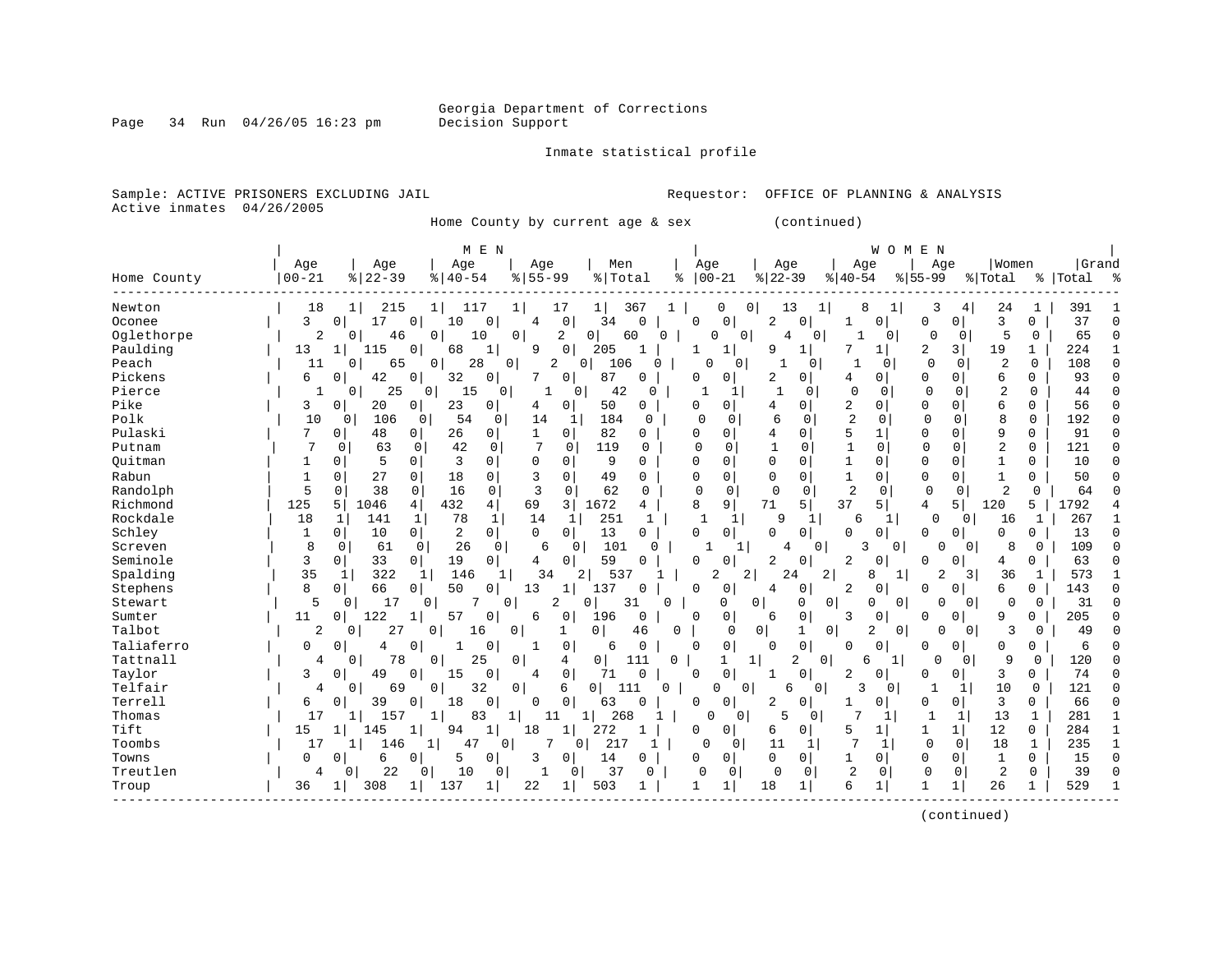Inmate statistical profile

Page 35 Run  $04/26/05$  16:23 pm

Sample: ACTIVE PRISONERS EXCLUDING JAIL **Requestor:** OFFICE OF PLANNING & ANALYSIS Active inmates 04/26/2005

Home County by current age & sex (continued)

|                  |           |          |                                                 |          |               | M E N          |                       |                |                |      |   |              |                 |                |                     |                | WOMEN        |             |          |         |                |                      |      |
|------------------|-----------|----------|-------------------------------------------------|----------|---------------|----------------|-----------------------|----------------|----------------|------|---|--------------|-----------------|----------------|---------------------|----------------|--------------|-------------|----------|---------|----------------|----------------------|------|
|                  | Age       |          | Age                                             |          | Age           |                | Age                   |                | Men            |      |   | Age          |                 | Age            |                     | Age            |              |             | Age      | Women   |                | Grand                |      |
| Home County      | $00 - 21$ |          | $ 22-39 $                                       |          | $8   40 - 54$ |                | $\frac{8}{5}$ 55 - 99 |                | % Total        |      | ႜ | $ 00-21$     |                 | $ 22-39 $      |                     | $ 40-54$       |              | $8155 - 99$ |          | % Total |                | % Total %            |      |
| Turner           | 4         |          | $\Omega$                                        | 45       | $\mathbf{0}$  | 25             | $\mathbf{0}$          | 2              | $\overline{0}$ | 76   | O |              |                 | 0              | 2                   | $\overline{0}$ | 0<br>0       | O           | 0        | 2       | 0              | 78                   |      |
| Twiggs           | 2         | O        | 20                                              | $\Omega$ | 19            | $\mathbf 0$    |                       | $\Omega$       | 42             | 0    |   | $\Omega$     | 0               | $\Omega$       | $\mathbf 0$         |                | 0            |             |          | 2       | 0              | 44                   |      |
| Union            |           |          | $\Omega$                                        | 24       | 0             | 14             | $\mathbf{0}$          |                | $\overline{0}$ | 43   | 0 |              | $\Omega$        |                | 0<br>0 <sup>1</sup> |                | $\Omega$     | O           | $\Omega$ |         |                | 44                   |      |
| Upson            | 14        |          | 93                                              | 0        | 42            | 0              | 14                    |                | 163            |      |   | ∩            | 0               | 2              | 0                   |                | $\Omega$     |             | 0        | 3       | O.             | 166                  |      |
| Walker           | 8         |          | 163<br>0 <sup>1</sup>                           |          |               | 95             |                       | 19             |                | 285  |   |              |                 | 18             | 1                   | 10             | $\mathbf{1}$ | $\Omega$    | $\Omega$ | 29      |                | 314                  |      |
| Walton           | 20        |          | 154                                             |          | 100           | 1              | 14                    |                | 288            |      |   |              | T.              | 6              | 0                   | 9              |              |             | 4        | 19      |                | 307                  |      |
| Ware             | 10        |          | 152<br>$\Omega$                                 |          |               | 95             |                       | 20             | 277            |      |   | <sup>0</sup> | $\Omega$        | 14             |                     | 3              |              |             |          | 18      | $\mathbf{1}$   | 295                  |      |
| Warren           |           | 0        | 21                                              | 0        | 12            | 0              | 6                     | 0              | 40             |      |   | O            | 0               |                | 0                   |                | 0            | 0           |          | 3       | 0              | 43                   |      |
| Washington       | 12        |          | 0 <sup>1</sup>                                  | 78       | 40<br>0       | 0              |                       | 2<br>0         | 132            | 0    |   |              | 0               |                |                     | $\overline{2}$ | $\Omega$     | $\Omega$    |          | 6       | $\Omega$       | 138                  |      |
| Wayne            | 5         | 0        | 96                                              | 0        | 31            | 0              | 8                     | $\Omega$       | 140            | 0    |   |              |                 |                | 0                   | 2              |              | $\Omega$    | $\Omega$ | 10      | 0              | 150                  |      |
| Webster          | 0         | 0        | 11                                              | 0        | 2             | 0              | $\Omega$              |                | 13             |      |   |              |                 | $\overline{c}$ |                     | $\Omega$       | 0            | $\Omega$    |          | 2       | 0              | 15                   |      |
| Wheeler          | 2         | 0        | 12                                              |          | 6             | 0              | 3                     | 0              | 23             |      |   |              | O               |                | $\Omega$            |                |              | O           |          | 2       | O.             | 25                   |      |
| White            | 5         | 0        | 37                                              | $\Omega$ | 14            | $\Omega$       | 2                     |                | 58             | O    |   |              |                 |                | U                   | 3              |              | ∩           |          |         | 0              | 62                   |      |
| Whitfield        | 31        |          | 319                                             |          | 203           | $\overline{a}$ | 45                    | $\overline{2}$ | 598            | 2    |   |              |                 | 36             | $\overline{a}$      | 20             |              |             |          | 60      | $\overline{a}$ | 658                  |      |
| Wilcox           | ∩         | O        | 23                                              | $\Omega$ | 16            | 0              |                       |                | 44             |      |   |              |                 | 2              | $\Omega$            | $\Omega$       |              | $\Omega$    | $\Omega$ | 3       | 0              | 47                   |      |
| Wilkes           |           |          | 26                                              | $\Omega$ | 19            | $\Omega$       |                       |                | 53             | 0    |   |              |                 |                | $\Omega$            | $\Omega$       |              | $\cap$      |          | 2       | $\Omega$       | 55                   |      |
| Wilkinson        | 3         | $\Omega$ | 38                                              | $\Omega$ | 17            | 0              |                       | $\Omega$       | 61             | 0    |   |              | 0               |                | $\Omega$            | 0              |              | $\Omega$    | $\Omega$ | 4       | 0              | 65                   |      |
| Worth            | 8         |          | 66                                              |          | 40            | 0              |                       |                | 122            |      |   |              |                 |                |                     | ⇁              |              | $\Omega$    |          | 10      |                | 132                  |      |
| Total reported   |           |          | 2474 100 23423 100 11488 100 2041 100 39426 100 |          |               |                |                       |                |                |      |   |              | 92 100 1473 100 |                |                     |                | 822 100      |             | 76 100   |         |                | 2463 100   41889 100 |      |
| Percent reported |           | 89.9     |                                                 | 90.2     |               | 89.0           |                       | 88.6           |                | 89.8 |   |              | 84.4            |                | 92.9                |                | 92.2         |             | 93.8     |         | 92.4           |                      | 89.9 |
| Not reported     | 279       |          | 2537                                            |          | 1421          |                | 263                   |                | 4500           |      |   | 17           |                 | 112            |                     |                | 70           |             | 5        |         | 204            |                      | 4704 |
| Total            | 2753      |          | 25960                                           |          | 12909         |                | 2304                  |                | 43926          |      |   | 109          |                 | 1585           |                     | 892            |              |             | 81       | 2667    |                | 46593                |      |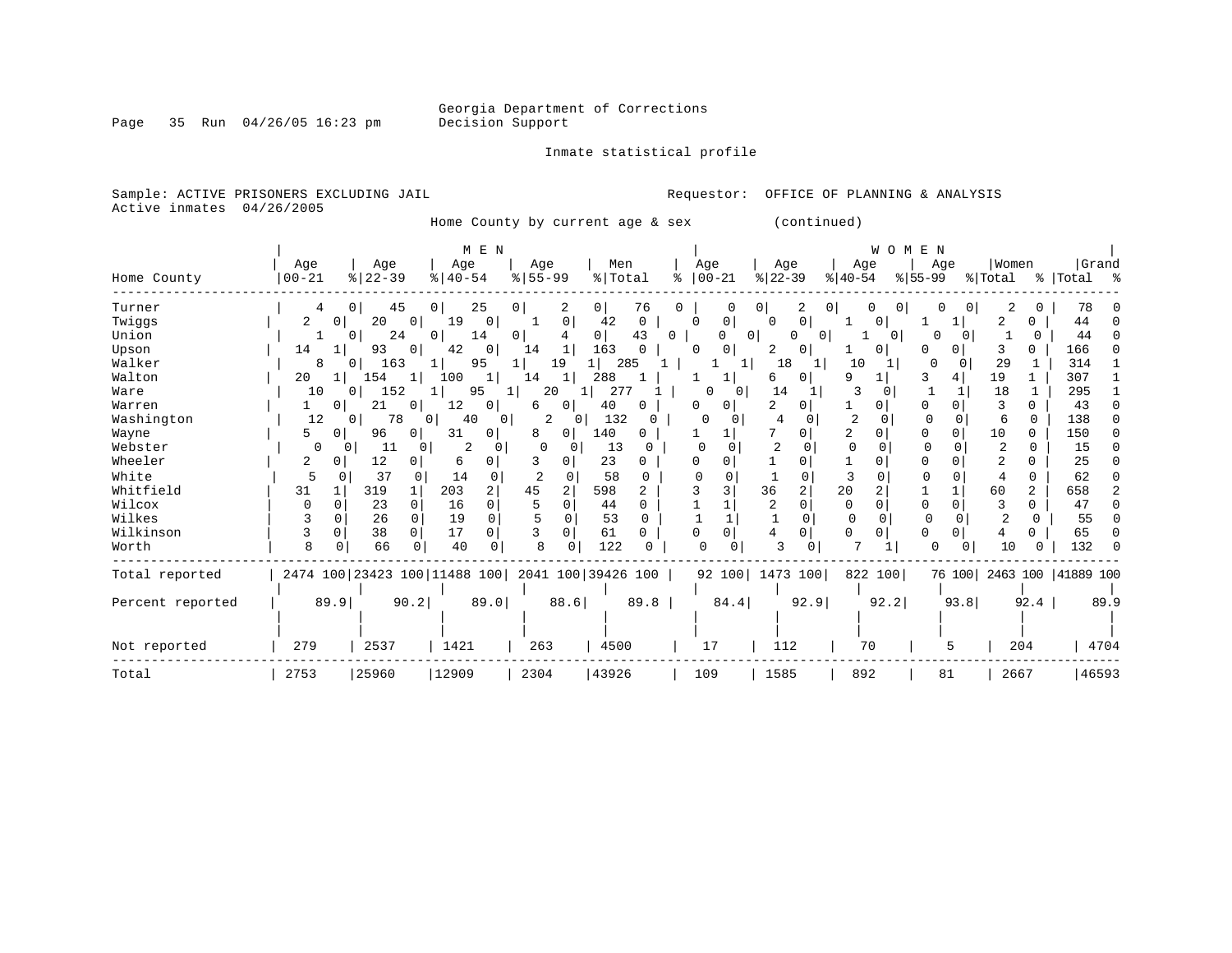Sample: ACTIVE PRISONERS EXCLUDING JAIL FRAME STATISTICAL PROPERTY CONTROLLS

Active inmates 04/26/2005

Requestor: OFFICE OF PLANNING & ANALYSIS

Prison Sentence In Years by current age & sex

|                                                                                                                                                                                                                                                              |                                                                                                                                                                                                                                                                                              |                                                                                                                                                                                                                                                                       | M E N                                                                                                                                                                                                                                                         |                                                                                                                                                                                                                                                                                                                   |                                                                                                                                                                                                                                                       |                                                                                                                                                                                                                                                                                                                                                                  |                                                                                                                                                                                                                                                                                              |                                                                                                                                                                                                                                                                                                                 | <b>WOMEN</b>                                                                                                                                                                                                                                                                                     |                                                                                                                                                                                                                                                                                                                                         |                                                                                                                                                                                                                                                                          |
|--------------------------------------------------------------------------------------------------------------------------------------------------------------------------------------------------------------------------------------------------------------|----------------------------------------------------------------------------------------------------------------------------------------------------------------------------------------------------------------------------------------------------------------------------------------------|-----------------------------------------------------------------------------------------------------------------------------------------------------------------------------------------------------------------------------------------------------------------------|---------------------------------------------------------------------------------------------------------------------------------------------------------------------------------------------------------------------------------------------------------------|-------------------------------------------------------------------------------------------------------------------------------------------------------------------------------------------------------------------------------------------------------------------------------------------------------------------|-------------------------------------------------------------------------------------------------------------------------------------------------------------------------------------------------------------------------------------------------------|------------------------------------------------------------------------------------------------------------------------------------------------------------------------------------------------------------------------------------------------------------------------------------------------------------------------------------------------------------------|----------------------------------------------------------------------------------------------------------------------------------------------------------------------------------------------------------------------------------------------------------------------------------------------|-----------------------------------------------------------------------------------------------------------------------------------------------------------------------------------------------------------------------------------------------------------------------------------------------------------------|--------------------------------------------------------------------------------------------------------------------------------------------------------------------------------------------------------------------------------------------------------------------------------------------------|-----------------------------------------------------------------------------------------------------------------------------------------------------------------------------------------------------------------------------------------------------------------------------------------------------------------------------------------|--------------------------------------------------------------------------------------------------------------------------------------------------------------------------------------------------------------------------------------------------------------------------|
| Sentence In Years                                                                                                                                                                                                                                            | Aqe<br>$ 00 - 21$                                                                                                                                                                                                                                                                            | Age<br>$8$   22 – 39                                                                                                                                                                                                                                                  | Age<br>$ 40-54 $                                                                                                                                                                                                                                              | Age<br>$8 55-99$                                                                                                                                                                                                                                                                                                  | Men<br>% Total                                                                                                                                                                                                                                        | Age<br>$8   00 - 21$                                                                                                                                                                                                                                                                                                                                             | Age<br>$ 22-39$                                                                                                                                                                                                                                                                              | Aqe<br>$ 40-54 $                                                                                                                                                                                                                                                                                                | Age<br>% 55-99 % Total                                                                                                                                                                                                                                                                           | Women                                                                                                                                                                                                                                                                                                                                   | Grand<br>%   Total<br>ႜ                                                                                                                                                                                                                                                  |
| $0 - 1$<br>$1.1 - 2$<br>$2.1 - 3$<br>$3.1 - 4$<br>$4.1 - 5$<br>$5.1 - 6$<br>$6.1 - 7$<br>$7.1 - 8$<br>$8.1 - 9$<br>$9.1 - 10$<br>$10.1 - 12$<br>$12.1 - 15$<br>$15.1 - 20$<br>$20.1 - OVER$<br>LIFE<br><b>DEATH</b><br>LIFE W/O PAROLE<br>YOUTHFUL OFFENDERS | 3 <sup>1</sup><br>88<br>286<br>296<br>11<br>9<br>249<br>12<br>340<br>213<br>8<br>93<br>3<br>93<br>$\overline{3}$<br>98<br>4<br>37<br>$1\vert$<br>518<br>102<br>4<br>151<br>6  <br>181<br>0<br>0 <sup>1</sup><br>0<br>0 <sup>1</sup><br>0<br>0 <sup>1</sup><br>$\mathbf{0}$<br>0 <sup>1</sup> | 590<br>2<br>7<br>10 1892<br>1935<br>7 <sup>1</sup><br>1524<br>6<br>2067<br>8<br>1535<br>6<br>882<br>3 <br>895<br>3 <br>1051<br>4<br>410<br>2<br>19 4314<br>17<br>1260<br>5 <br>2119<br>0<br>0  <br>$\Omega$<br>$\Omega$<br>0<br>0 <sup>1</sup><br>0 <sup>1</sup><br>0 | 260<br>2 <br>801<br>6<br>815<br>6  <br>638<br>5<br>892<br>7 <br>5<br>637<br>$\overline{3}$<br>375<br>3 <br>371<br>477<br>4 <br>199<br>2 <br>1457<br>11<br>524<br>4 <br>8 1081<br>0<br>$\circ$<br>0<br>$\overline{0}$<br>0 <sup>1</sup><br>0 <sup>1</sup><br>1 | 16<br>$1\vert$<br>93<br>4   3072<br>95<br>4 <br>3 <br>64<br>115<br>5 <br>64<br>31<br>42<br>2 <br>48<br>2 1407<br>70<br>3 1696<br>27<br>$1 \vert$<br>246<br>$11$   6535<br>79<br>3 1965<br>8 211<br>$0 \mid$<br>$\mathbf{0}$<br>$\mathbf{0}$<br>0 <sup>1</sup><br>$\overline{0}$<br>0 <sup>1</sup><br>$\mathbf{0}$ | 954<br>2<br>7<br>3141<br>7<br>2475<br>6<br>3414<br>8<br>2449<br>6<br>1392<br>3<br>3<br>4<br>673<br>$\overline{2}$<br>15<br>$4 \mid$<br>9   3562<br>$0 \mid$<br>$\overline{0}$<br>$0-1$<br>$\mathbf 0$<br>$0$  <br>$\overline{0}$<br>$\mathbf{0}$<br>1 | $\Omega$<br>0<br>10<br>9<br>17<br>16 <br>12<br>13<br>12<br>11<br>9<br>8<br>3<br>3 <br>3 <br>3<br>5<br>$5 \mid$<br>$1\vert$<br>1<br>17<br>16<br>$\overline{2}$<br>2 <sup>1</sup><br>$8 \mid$<br>5<br>7   5472 21   4374 34   1134 49   11161 25   12 11   218<br>$0$  <br>$\circ$<br>$\circ$<br>0<br>$0 \mid$<br>$\overline{0}$<br>0 <sup>1</sup><br>$\mathbf{0}$ | 41<br>3<br>211<br>13<br>12<br>189<br>146<br>9<br>10<br>160<br>109<br>71<br>$\overline{3}$<br>47<br>42<br>3 <br>61<br>4<br>19<br>$1\vert$<br>$210$ 13<br>4 <br>66<br>5 <br>65<br>0 <sup>1</sup><br>$\mathbf{0}$<br>$\Omega$<br> 0 <br>0<br>$\overline{0}$<br>0 <sup>1</sup><br>$\overline{0}$ | 18<br>2<br>96<br>11<br>101<br>11<br>80<br>9<br>89<br>10<br>8<br>70<br>34<br>4<br>27<br>3 <br>35<br>4 <br>$7^{\circ}$<br>$1\vert$<br>96<br>11<br>3 <br>31<br>$4 \mid$<br>52<br>14   155 17  <br>$\mathbf{0}$<br>0 <sup>1</sup><br>0 <sup>1</sup><br>0<br>$0 \qquad 0$<br>$0$  <br>$\mathbf{0}$<br>0 <sup>1</sup> | $\Omega$<br>5<br>4<br>5<br>6 <br>$\overline{2}$<br>2<br>5<br>6<br>$\mathbf{1}$<br>$1\vert$<br>2<br>2 <br>$\mathbf{1}$<br>$1\vert$<br>1<br>$\overline{2}$<br>2<br>5<br>8<br>6 <br>$4\degree$<br>41 51<br>0 <sup>1</sup><br>0<br>$\Omega$<br>$\Omega$<br>$0 \quad 0$<br>$\Omega$<br>0 <sup>1</sup> | 59<br>2<br>321<br>12<br>312<br>12<br>241<br>- 9<br>266<br>10<br>$7\phantom{.0}$<br>189<br>86<br>3<br>73<br>3 I<br>102<br>$4\overline{ }$<br>$1\vert$<br>29<br>1 <sup>1</sup><br>$6$   328<br>12<br>10 107<br>4  <br>5 <sub>1</sub><br>5 126<br>426<br>0 <sup>1</sup><br>0<br>0<br>$\Omega$<br>$\Omega$  <br>0<br>0<br>0<br>$\mathbf{0}$ | 1013<br>3393<br>7<br>7<br>3453<br>2716<br>6<br>3680<br>8<br>6<br>2638<br>1478<br>3<br>1480<br>3<br>1798<br>$\overline{4}$<br>702<br>2<br>6863 15<br>2072<br>4<br>3688<br>8<br>16   11587<br>25<br>$\overline{\phantom{0}}$<br>0<br>$\Omega$<br>$\Omega$<br>$\Omega$<br>1 |
| Total reported                                                                                                                                                                                                                                               |                                                                                                                                                                                                                                                                                              |                                                                                                                                                                                                                                                                       |                                                                                                                                                                                                                                                               |                                                                                                                                                                                                                                                                                                                   |                                                                                                                                                                                                                                                       | 2745 100 25946 100 12902 100 2304 100 43897 100   109 100   1584 100   891 100                                                                                                                                                                                                                                                                                   |                                                                                                                                                                                                                                                                                              |                                                                                                                                                                                                                                                                                                                 |                                                                                                                                                                                                                                                                                                  | 81 100 2665 100 46562 100                                                                                                                                                                                                                                                                                                               |                                                                                                                                                                                                                                                                          |
| Percent reported                                                                                                                                                                                                                                             | 99.7                                                                                                                                                                                                                                                                                         | 99.9                                                                                                                                                                                                                                                                  | 99.9                                                                                                                                                                                                                                                          | 100.0                                                                                                                                                                                                                                                                                                             | 99.9                                                                                                                                                                                                                                                  | 100.0                                                                                                                                                                                                                                                                                                                                                            | 99.9                                                                                                                                                                                                                                                                                         | 99.9                                                                                                                                                                                                                                                                                                            | 100.0                                                                                                                                                                                                                                                                                            | 99.9                                                                                                                                                                                                                                                                                                                                    | 99.9                                                                                                                                                                                                                                                                     |
| NOT REPORTED                                                                                                                                                                                                                                                 | 8                                                                                                                                                                                                                                                                                            | 14                                                                                                                                                                                                                                                                    | 7                                                                                                                                                                                                                                                             | $\Omega$                                                                                                                                                                                                                                                                                                          | 29                                                                                                                                                                                                                                                    | $\Omega$                                                                                                                                                                                                                                                                                                                                                         | 1                                                                                                                                                                                                                                                                                            | 1                                                                                                                                                                                                                                                                                                               | 0                                                                                                                                                                                                                                                                                                | 2                                                                                                                                                                                                                                                                                                                                       | 31                                                                                                                                                                                                                                                                       |
| Total                                                                                                                                                                                                                                                        | 2753                                                                                                                                                                                                                                                                                         | 25960                                                                                                                                                                                                                                                                 | 12909                                                                                                                                                                                                                                                         | 2304                                                                                                                                                                                                                                                                                                              | 43926                                                                                                                                                                                                                                                 | 109                                                                                                                                                                                                                                                                                                                                                              | 1585                                                                                                                                                                                                                                                                                         | 892                                                                                                                                                                                                                                                                                                             | 81                                                                                                                                                                                                                                                                                               | 2667                                                                                                                                                                                                                                                                                                                                    | 46593                                                                                                                                                                                                                                                                    |
| AVG EXCLUDING<br>LIFE, DEATH, YO                                                                                                                                                                                                                             |                                                                                                                                                                                                                                                                                              |                                                                                                                                                                                                                                                                       |                                                                                                                                                                                                                                                               |                                                                                                                                                                                                                                                                                                                   |                                                                                                                                                                                                                                                       |                                                                                                                                                                                                                                                                                                                                                                  |                                                                                                                                                                                                                                                                                              |                                                                                                                                                                                                                                                                                                                 |                                                                                                                                                                                                                                                                                                  |                                                                                                                                                                                                                                                                                                                                         | 43.53                                                                                                                                                                                                                                                                    |
| AVG INCLUDING<br>LIFE=21, YO=3 YRS                                                                                                                                                                                                                           | 15.20                                                                                                                                                                                                                                                                                        | 36.85                                                                                                                                                                                                                                                                 | 57.88                                                                                                                                                                                                                                                         | 86.34                                                                                                                                                                                                                                                                                                             | 44.27                                                                                                                                                                                                                                                 | 28.39                                                                                                                                                                                                                                                                                                                                                            |                                                                                                                                                                                                                                                                                              | 26.17   34.11                                                                                                                                                                                                                                                                                                   | 105.35                                                                                                                                                                                                                                                                                           | 31.32                                                                                                                                                                                                                                                                                                                                   | 43.53                                                                                                                                                                                                                                                                    |

Page 36 Run 04/26/05 16:23 pm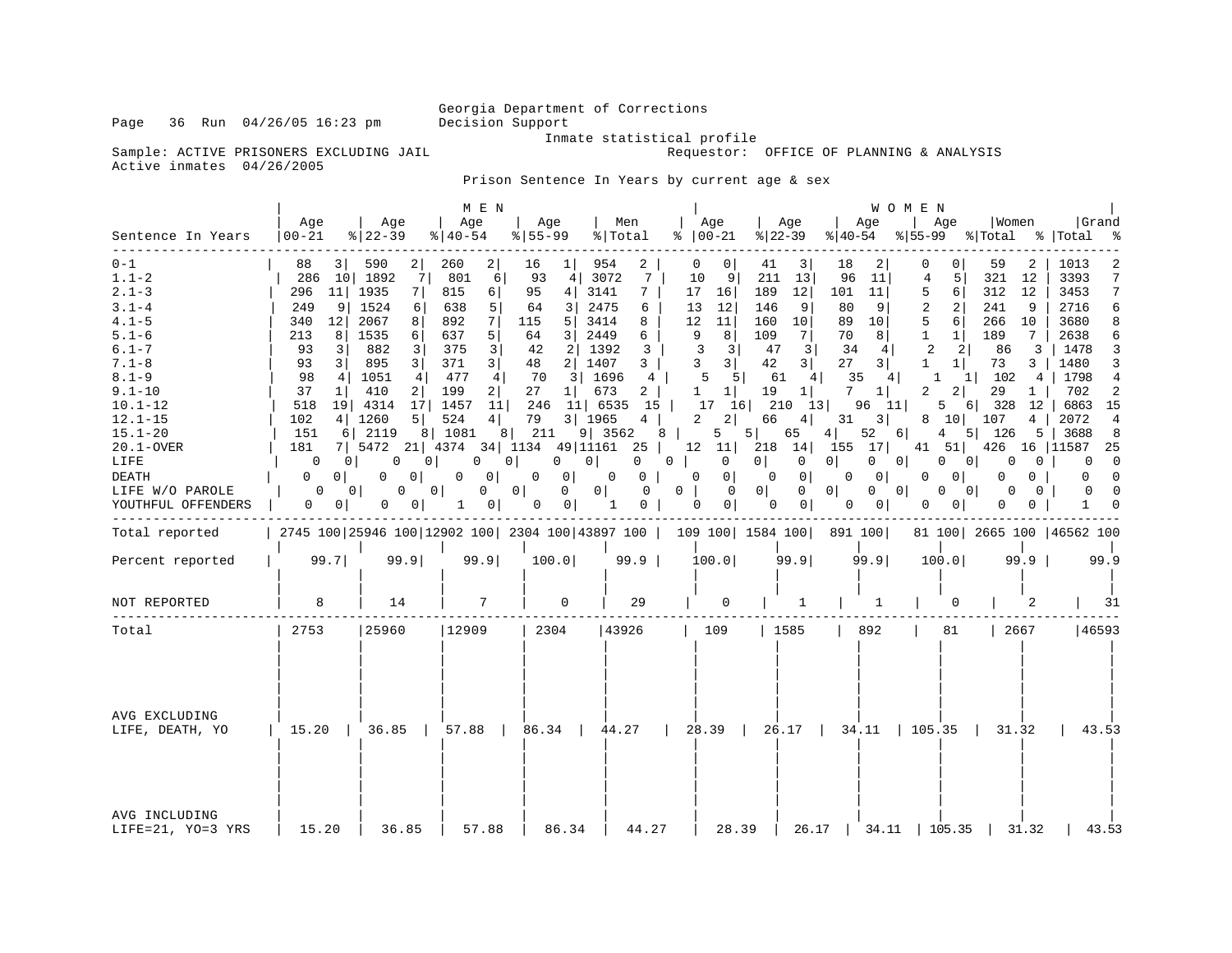Inmate statistical profile

Page 37 Run 04/26/05 16:23 pm

Active inmates 04/26/2005

Sample: ACTIVE PRISONERS EXCLUDING JAIL **Requestor:** OFFICE OF PLANNING & ANALYSIS

Probation To Follow Prison by current age & sex

| Prob After Prison                   | Age<br>$00 - 21$             | Age<br>$8   22 - 39$ |          | M E N<br>Age<br>$8140 - 54$ |          | Age<br>$8155 - 99$ |                        | Men<br>% Total     | °≈ | Age<br>$ 00-21$      | Age<br>$ 22-39 $       | $8 40-54$  | Age      | W O M E N<br>% 55-99 | Age                   | Women<br>% Total |       | Grand<br>%   Total %    |          |
|-------------------------------------|------------------------------|----------------------|----------|-----------------------------|----------|--------------------|------------------------|--------------------|----|----------------------|------------------------|------------|----------|----------------------|-----------------------|------------------|-------|-------------------------|----------|
| PROBATION TO FOLLOW<br>NO PROBATION | 1487<br>1266                 | 54 11239<br>46 14721 | 43<br>57 | 4979<br>7930                | 39<br>61 | 788<br>1516        | 34   18493<br>66 25433 | 42<br>58           |    | 60<br>65<br>40<br>44 | 735<br>46<br>850<br>54 | 413<br>479 | 46<br>54 | 23<br>58             | 28 <sup>1</sup><br>72 | 1236<br>1431     | 46    | 19729 42<br>54 26864 58 |          |
| Total reported                      | 2753 100 25960 100 12909 100 |                      |          |                             |          |                    |                        | 2304 100 43926 100 |    | 109 100 1585 100     |                        |            | 892 100  |                      | 81 100                |                  |       | 2667 100   46593 100    |          |
| Percent reported                    | 100.0                        |                      | 100.0    | 100.0                       |          |                    | 100.0                  | 100.0              |    | 100.0                | 100.0                  |            | 100.0    |                      | 100.0                 |                  | 100.0 |                         | 100.0    |
| <b>NOT REPORTED</b>                 |                              | 0                    |          | $\Omega$                    |          | $\mathbf 0$        |                        | $\Omega$           |    | 0                    | $\Omega$               |            |          |                      |                       |                  |       |                         | $\Omega$ |
| Total                               | 2753                         | 25960                |          | 12909                       |          | 2304               |                        | 43926              |    | 109                  | 1585                   |            | 892      |                      | 81                    | 2667             |       | 46593                   |          |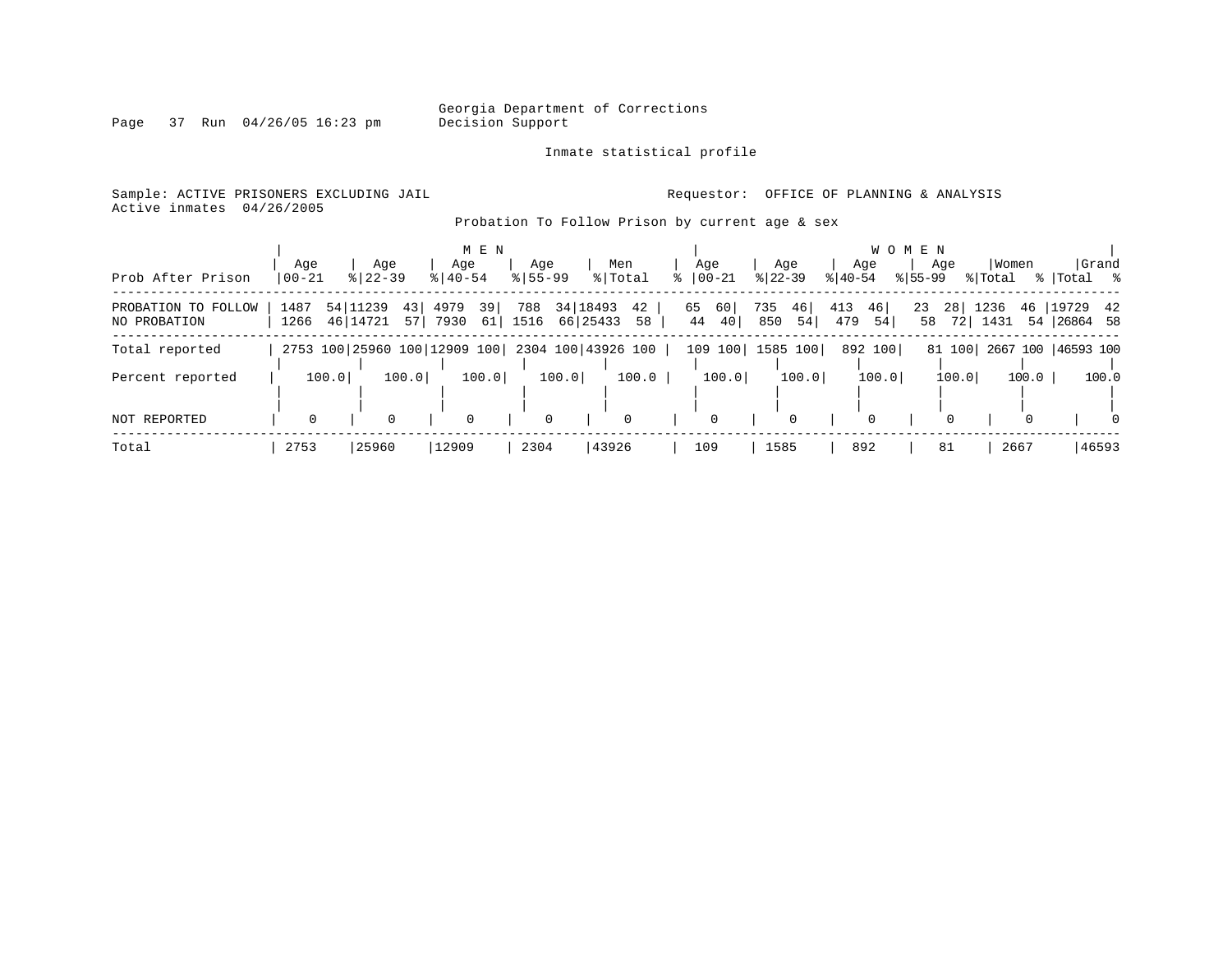Page 38 Run  $04/26/05$  16:23 pm

#### Inmate statistical profile

Sample: ACTIVE PRISONERS EXCLUDING JAIL **Requestor:** OFFICE OF PLANNING & ANALYSIS Active inmates 04/26/2005

Admission Type by current age & sex

|                      |                   |                              | M E N                |                          |                    |                      |                  | WOMEN             |               |              |                           |
|----------------------|-------------------|------------------------------|----------------------|--------------------------|--------------------|----------------------|------------------|-------------------|---------------|--------------|---------------------------|
|                      | Age               | Age                          | Age                  | Age                      | Men                | Age                  | Age              | Age               | Aqe           | Women        | Grand                     |
| Admission Type       | $ 00 - 21$        | $8$   22-39                  | $8140 - 54$          | $8 55-99$                | % Total            | $ 00-21$<br>ి        | $ 22-39$         | $ 40-54$          | $ 55-99 $     | % Total      | % Total %                 |
| COMMITTED FROM COURT | 2311              | 84 18113                     | 70 8600<br>671       | 1762                     | 76 30786<br>70     | 94<br>86             | 1085<br>68       | 597<br>67         | 79<br>64      | 1840<br>69   | 32626<br>-70              |
| RETURN APPEAL/BOND   |                   | 0                            |                      |                          |                    | O                    |                  | -0                | O             | <sup>0</sup> | - 0                       |
| PAROLE REV/NEW SENT  | 56                | 2625<br>10                   | 1747<br>14           | 236<br>10 <sub>1</sub>   | 4664<br>11         | 2                    | 103              | 69<br>8           | 4             | 177          | 4841<br>10                |
| PAR REV/NO NEW SENT  | 24                | 831<br>3                     | 500                  | 61<br>3                  | 1416<br>3          |                      | 55               | 45                |               | 102          | 1518<br>3                 |
| PROB VIOL/TOTAL REV  | 0<br>n            | <sup>0</sup><br>0            | 0<br>0               | 0                        | O                  |                      | U                | $\Omega$          | 0             | n            | $\Omega$                  |
| PROB VIOL/PARTIAL    | 194               | 1636<br>6                    | 741<br>6             | 75<br>3                  | 2646<br>6          | 8                    | 166<br>10        | 95<br>11          | 5<br>6        | 274<br>10    | 2920                      |
| ADMIT FM OTHER CUST  | 0                 | 21                           | 12<br>0              | O                        | 39                 | $\cap$<br>$\Omega$   | $\Omega$         | 1<br><sup>0</sup> | O<br>0        | U<br>4       | 43                        |
| SHOCK INCARCERATION  | O<br><sup>0</sup> | $\Omega$<br>∩                | 0<br>$\Omega$        | $\Omega$<br><sup>0</sup> | 0<br>0             | $\Omega$<br>$\Omega$ | $\Omega$<br>0    | 0<br>$\Omega$     | O<br>0        | $\Omega$     |                           |
| PROB REV/REMAINDER   | 147               | 2300<br>9                    | 7<br>963             | 97<br>4                  | 3507<br>8          | 4<br>4               | 160<br>10        | 80<br>9           | 8<br>10       | 252<br>9     | 3759                      |
| NEW SENT/PAR REV PND | 0<br>0            | 18<br>$\circ$                | 21<br>0              | 3<br>0                   | 42<br>0            | 0                    | $\Omega$<br>0    | 0                 | O<br>0        |              | 43                        |
| LIFE W/O PAROLE      | 0                 | 131<br>1                     | 83<br>1              | 19<br>1                  | 238                | 0                    | 0                | 0                 |               |              | 241                       |
| PAROLE REV BOOT CAMP | 0<br>$\Omega$     | $\Omega$<br>$\Omega$         | $\Omega$<br>0        | 0<br>O                   | 0<br>0             | 0                    | 0                |                   |               |              |                           |
| PAR REV/RSN UNKNOWN  | <sup>0</sup>      | $\cap$<br>4                  | 41<br>$\Omega$       | 33                       | 78                 | n                    | 0                | $\Omega$          |               |              | 78                        |
| PROBATION/PAROLE REV | 0                 | $\Omega$                     | U<br>0               |                          | U                  | O                    |                  | U                 |               | <sup>n</sup> |                           |
| PB PAROLE RESCINDED  | Ω                 |                              | $\Omega$             | U                        |                    |                      | 0                | 0<br>$\Omega$     |               |              | 11                        |
| PROB REVOC/SPEC COND | 0                 | 71                           | 33                   | 0                        | 109                | O                    | 10               |                   |               | 10           | 119                       |
| PAR REV/REVOC CENTER |                   | 141<br>0                     | 140                  | 1  <br>8                 | 290<br>0           | O                    | 01               | 0<br>$\Omega$     |               |              | 292                       |
| INFORMATION ONLY     |                   |                              | 0                    | 0<br>0                   | 0                  | 0                    | 0                |                   |               |              |                           |
| INCOMPLETE SENT PKG  | 0                 | $\Omega$<br>O                | 01                   | 0                        | 0                  | 0                    | 0<br>0           | $\circ$           | $\Omega$<br>n |              |                           |
| HANCOCK REVOC CENTER | 0<br>0            | 0                            | 0                    | 0<br>0                   |                    | 0<br>$\Omega$        | 0                | U                 |               |              |                           |
| WHITWORTH DETENTION  | 2                 | 38<br>0                      | 0 <sup>1</sup><br>14 | 0                        | 55<br>01           | 0 <sup>1</sup><br>0  | U<br>0           | U<br>0            | U<br>0        | <sup>n</sup> | 55                        |
| DCYS AT RISK         | 0                 | 0<br>6                       | 0<br>O               | 0<br>0                   | 10                 | U                    | 0                | 0                 | 0             |              | 10                        |
| OTHER                | 0                 | 0<br>0                       | 0                    | 0<br>0                   | 0                  | 0<br>0               | 01               | 0                 | 0             |              |                           |
| Total reported       |                   | 2747 100 25947 100 12902 100 |                      |                          | 2304 100 43900 100 |                      | 109 100 1584 100 | 891 100           |               |              | 81 100 2665 100 46565 100 |
| Percent reported     | 99.8              | 99.9                         | 99.9                 | 100.0                    | 99.9               | 100.0                | 99.9             | 99.9              | 100.0         | 99.9         | 99.9                      |
|                      |                   |                              |                      |                          |                    |                      |                  |                   |               |              |                           |
|                      |                   |                              |                      |                          |                    |                      |                  |                   |               |              |                           |
| <b>UNKNOWN</b>       | 6                 | 13                           |                      | 0                        | 26                 | 0                    |                  |                   |               |              | 28                        |
| Total                | 2753              | 25960                        | 12909                | 2304                     | 43926              | 109                  | 1585             | 892               | 81            | 2667         | 46593                     |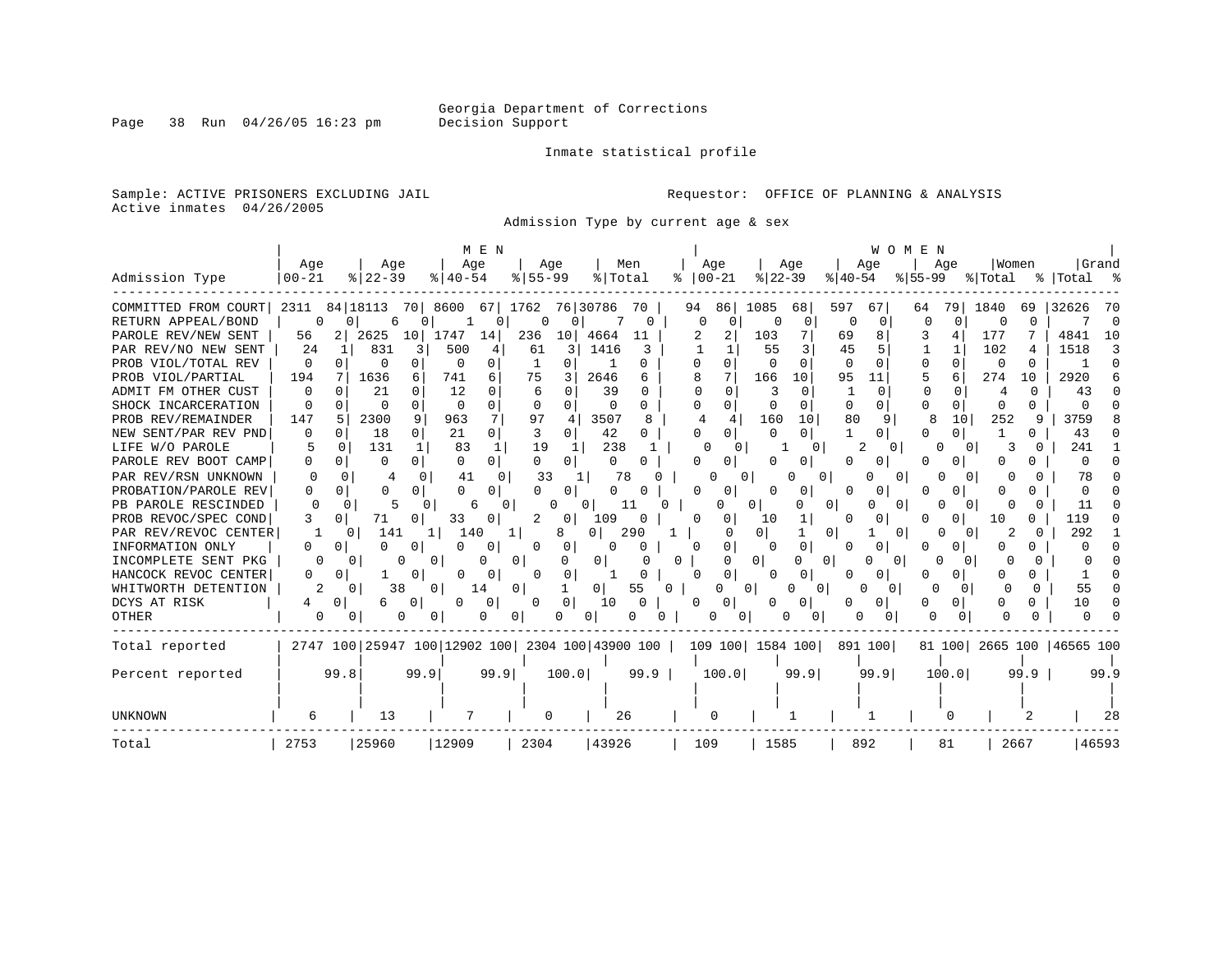Georgia Department of Corrections

Inmate statistical profile

Page 39 Run 04/26/05 16:23 pm Decision Support

#### Sample: ACTIVE PRISONERS EXCLUDING JAIL **Requestor:** OFFICE OF PLANNING & ANALYSIS Active inmates 04/26/2005 Release Type by current age & sex | M E N | W O M E N | | Age | Age | Age | Age | Men Release Type |00-21 %|22-39 %|40-54 %|55-99 %|Total % |00-21 %|22-39 %|40-54 %|55-99 %|Total % |Total % ------------------------------------------------------------------------------------------------------------------------------------ PAROLE | 6 0 | 13 0 | 7 0 | 0 0 | 26 0 | 0 0 | 1 0 | 1 0 | 0 0 | 2 0 | 28 0 Active | 2757 100|25984 100|12931 100| 2311 100|43983 100 | 109 100| 1587 100| 893 100| 82 101| 2671 100 |46654 100 ------------------------------------------------------------------------------------------------------------------------------------ Total | 2753 |25960 |12909 | 2304 |43926 | 109 | 1585 | 892 | 81 | 2667 |46593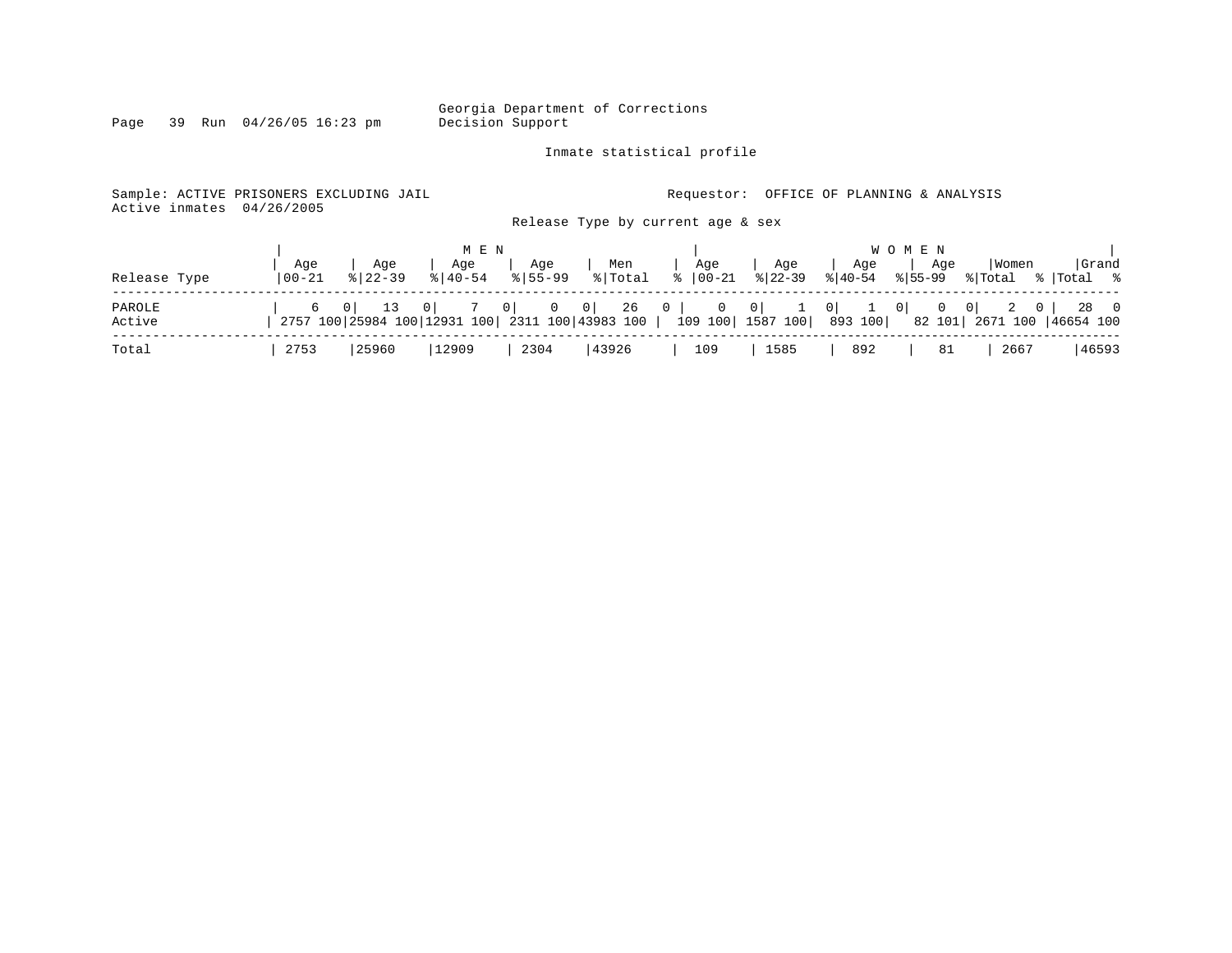Page  $40$  Run  $04/26/05$  16:23 pm

#### Inmate statistical profile

Sample: ACTIVE PRISONERS EXCLUDING JAIL **Requestor:** OFFICE OF PLANNING & ANALYSIS Active inmates 04/26/2005

Inst By Group by current age & sex

|                     |           |            |             |    |             | M E N          |             |                |          |    |     |       |                |                 |                |           | W O M E N     |          |                      |          |              |         |       |
|---------------------|-----------|------------|-------------|----|-------------|----------------|-------------|----------------|----------|----|-----|-------|----------------|-----------------|----------------|-----------|---------------|----------|----------------------|----------|--------------|---------|-------|
|                     | Age       |            | Age         |    | Age         |                | Age         |                | Men      |    |     | Age   |                |                 | Age            |           | Age           |          | Age                  | Women    |              |         | Grand |
| Inst By Group       | $00 - 21$ |            | $8$   22-39 |    | $8140 - 54$ |                | $8155 - 99$ |                | % Total  |    |     | 00-21 |                | $ 22-39 $       |                | $ 40-54 $ |               | $ 55-99$ |                      | % Total  |              | Total   | ႜႜ    |
| Transitional center | 35        |            | 868         |    | 537         |                | 42          |                | 1482     |    |     |       |                | 13 <sup>7</sup> |                | 88        | 10            |          |                      | 231      |              |         |       |
| State hospital      | 0         |            |             |    |             | 0              |             |                |          |    |     | 0     | 0              |                 | $\overline{0}$ |           |               |          |                      |          | 0            |         |       |
| County camp         | 314       |            | 3583        | 14 | 1054        | 8              | 33          |                | 4984     |    |     | 0     | 0              | 0               | 0              |           |               | 0        | 0                    | 0        | 0            | 4984 11 |       |
| State prison        | 1769      |            | 64 17388    | 67 | 9928        |                | 2050        |                | 89 31135 |    | 104 |       | 95             | 1447            | 91             | 804       | 90            | 80       | 99                   | 2435     | 91           | 33570   | 72    |
| Private prison      | 363       | $\perp$ 3' | 2877        |    | 1165        |                | 171         |                | 4576     | 10 |     | 0     | 0 <sup>1</sup> |                 | 0<br>0         |           |               |          | $\Omega$             | 0        |              | 4576 10 |       |
| Prison annex        | 86        |            | 617         | 21 | 224         | 2 <sub>1</sub> | 8           | 0 <sup>1</sup> | 935      | 2  |     | 0     | $\mathbf{0}$   | $\Omega$        | $\overline{0}$ |           | $\mathbf{0}$  |          | 01                   | $\Omega$ | 0            | 935     | 2     |
| Inmate boot camp    | 186       |            | 627         |    | $\Omega$    | 0 <sup>1</sup> |             | $\Omega$       | 813      |    |     | 0     | 0 <sup>1</sup> |                 |                |           | 0<br>$\Omega$ |          | $\Omega$<br>$\Omega$ | $\Omega$ | $\mathbf{0}$ | 813     | 2     |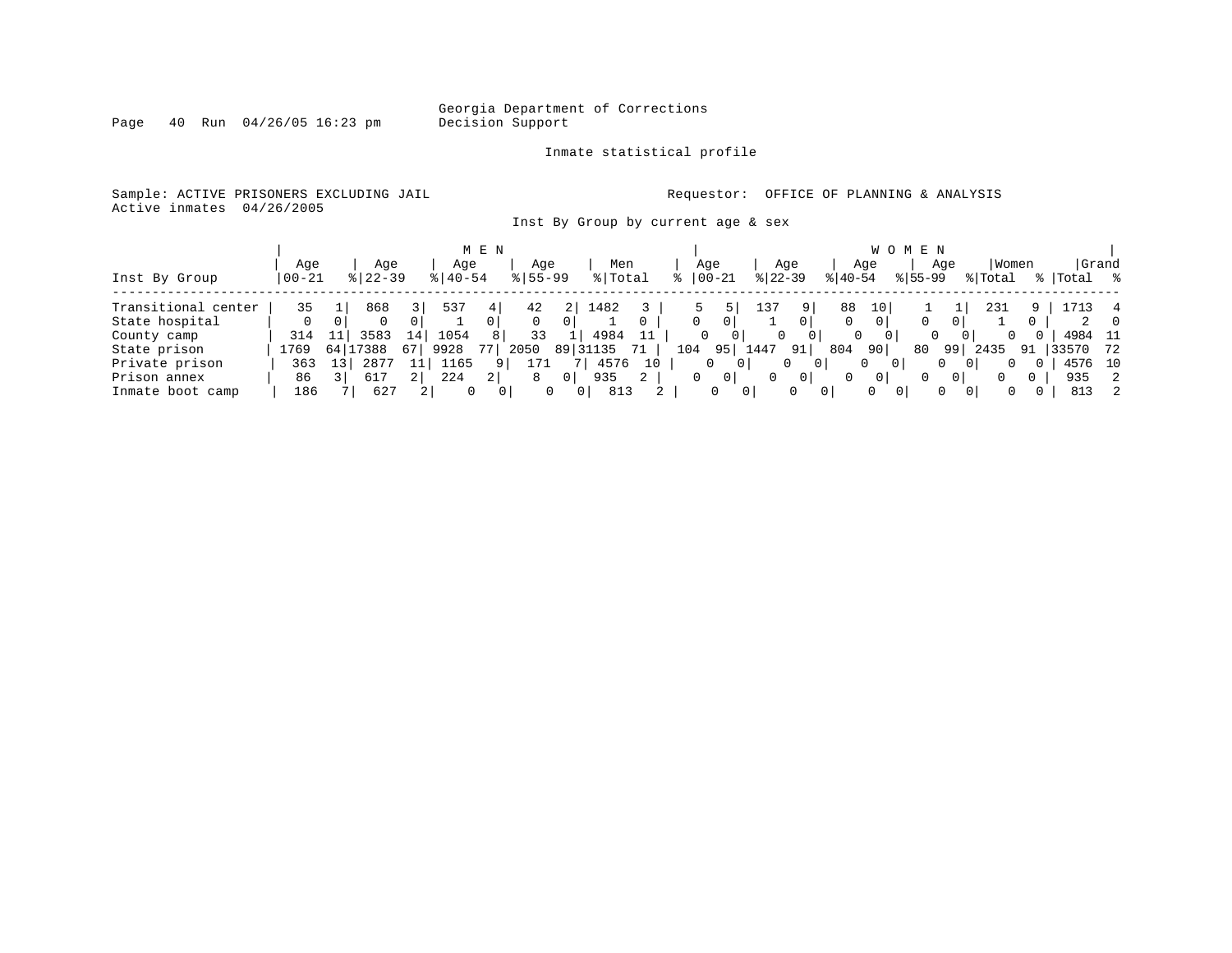Page 41 Run  $04/26/05$  16:23 pm

#### Inmate statistical profile

Sample: ACTIVE PRISONERS EXCLUDING JAIL **Requestor:** OFFICE OF PLANNING & ANALYSIS Active inmates 04/26/2005

Institution by current age & sex

|                      |                |                |                       |                |             | M E N          |                |                |                       |              |          |                |                |                     |              | W O M E N            |          |                |              |              |           |                |
|----------------------|----------------|----------------|-----------------------|----------------|-------------|----------------|----------------|----------------|-----------------------|--------------|----------|----------------|----------------|---------------------|--------------|----------------------|----------|----------------|--------------|--------------|-----------|----------------|
|                      | Age            |                | Age                   |                | Age         |                | Aqe            |                | Men                   |              | Age      |                | Age            |                     | Age          |                      | Age      |                | Women        |              | Grand     |                |
| Institution          | $00 - 21$      |                | $ 22-39$              |                | $8140 - 54$ |                | $8155 - 99$    |                | % Total               | ిక           |          | $ 00-21$       | $ 22-39$       |                     | $ 40-54$     |                      | $ 55-99$ |                | % Total      |              | %   Total |                |
| Albany Trans Ctr     | 3              | $\Omega$       | 80                    | $\Omega$       | 62          | 0              | 6              | 0              | 151                   | 0            | Ω        | 0              | 0              | O                   | <sup>0</sup> | O                    | 0        | 0              | O            | 0            | 151       |                |
| Atlanta Trans Ctr(M) | 3              | $\Omega$       | 140                   |                | 96          | 1              | 4              | 0              | 243                   | $\mathbf{1}$ | O        | $\Omega$       | $\Omega$       | 0                   | $\Omega$     | $\mathbf 0$          | $\Omega$ | $\Omega$       | $\Omega$     | $\Omega$     | 243       |                |
| Macon Trans Ctr      | 3              | $\Omega$       | 83                    | $\Omega$       | 53          | $\Omega$       | $\overline{2}$ | $\Omega$       | 141                   | 0            |          | $\Omega$       | $\Omega$       | $\Omega$            | O            | $\Omega$             | $\Omega$ | $\Omega$       | $\Omega$     | $\Omega$     | 141       | $\Omega$       |
| Metro Trans Ctr (W)  | O              | $\Omega$       | $\Omega$              | $\Omega$       | $\Omega$    | $\Omega$       | $\Omega$       | 0              | 0                     | $\Omega$     | 5        | 5              | 136            | 9                   | 88           | 10                   |          | $\mathbf{1}$   | 230          | 9            | 230       | $\Omega$       |
| Savannah Mens TC     |                | $\Omega$       | 124                   | $\Omega$       | 62          | $\mathbf 0$    | 10             | $\Omega$       | 201                   | O            | $\Omega$ | $\Omega$       | <sup>0</sup>   | $\Omega$            | $\Omega$     | $\Omega$             | O        | $\Omega$       | $\Omega$     | $\cap$       | 201       | $\Omega$       |
| Savannah Womens TC   | $\Omega$       | $\Omega$       | $\Omega$              | $\Omega$       | $\Omega$    | $\Omega$       | $\Omega$       | $\Omega$       | $\Omega$              | 0            | $\Omega$ | $\Omega$       | 1              | $\Omega$            | $\Omega$     | 0                    | $\Omega$ | $\Omega$       | -1           | $\Omega$     | -1        | $\cap$         |
| Augusta Trans Ctr    | 5              | $\Omega$       | 108                   | 0              | 69          | $\mathbf{1}$   |                | 0              | 189                   | $\Omega$     | $\cap$   | $\Omega$       | 0              | $\Omega$            | U            | $\Omega$             | U        | $\Omega$       | $\Omega$     | $\Omega$     | 189       | n              |
| Coastal Trans Ctr    | $\overline{2}$ | $\Omega$       | 122                   | $\Omega$       | 62          | $\Omega$       | 5              | $\Omega$       | 191                   | <sup>0</sup> | $\Omega$ | 0              | U              | $\Omega$            | <sup>0</sup> | 0                    | U        | $\Omega$       | <sup>0</sup> | $\Omega$     | 191       |                |
| LaGrange Trans Ctr   | 5              | 0 <sup>1</sup> | 91                    | $\Omega$       | 45          | 0 <sup>1</sup> | $\mathbf{1}$   | 0              | 142                   | $\Omega$     | ∩        | 0 <sup>1</sup> | U              | 0                   | <sup>0</sup> | $\Omega$             | U        | $\Omega$       |              | <sup>n</sup> | 142       | n              |
| Clayton Trans Ctr    | 9              | $\Omega$       | 117                   | $\Omega$       | 84          | 1              | 7              | 0              | 217                   |              |          | $\cap$<br>0    | U              | $\Omega$            | ∩            | 0                    | U        | $\Omega$       |              | 0            | 217       | $\cap$         |
| Central State Hosp   | 0              | $\Omega$       | $\Omega$              | 0              | -1          | $\Omega$       | 0              | 0              | 1                     | 0            | O        | 0 I            |                | O                   | <sup>n</sup> |                      | U        |                | 1            | 0            | 2         |                |
| Bulloch County       | 6              | $\Omega$       | 103                   | 0              | 33          | $\Omega$       | U              | $\Omega$       | 142                   | 0            |          | U              | 0              | 0<br>$\Omega$       |              | 0<br>$\Omega$        | O        | $\Omega$       | U            | 0            | 142       |                |
| Carroll County       | 9              | $\Omega$       | 151                   | 1              | 40          | $\Omega$       | $\overline{2}$ | 0              | 202                   | $\Omega$     | O        | 0              | O              | 0                   | $\Omega$     | $\Omega$             | U        | 0              | $\Omega$     | 0            | 202       |                |
| Clarke County        | 3              | $\Omega$       | 74                    | 0              | 27          | $\Omega$       |                | 3              | 0 <sub>1</sub><br>107 | $\Omega$     |          | 0              | 0 <sup>1</sup> | 0                   | 0            | $\Omega$<br>$\Omega$ | 0        | $\Omega$       | $\Omega$     | O            | 107       |                |
| Colquitt County      | 13             | $\Omega$       | 122                   | 0              | 38          | 0              | 1              | 0              | 174                   | $\mathbf 0$  | ∩        | $\overline{0}$ | $\Omega$       | $\Omega$            | ∩            | $\Omega$             | U        | 0              | $\Omega$     | 0            | 174       | $\Omega$       |
| Coweta County        | 9              |                | 133<br>0              |                |             | 55             | 0              | 1              | $\Omega$              | 198<br>O     |          | $\Omega$       | $\Omega$       |                     | 0            | $\Omega$<br>$\Omega$ |          | $\Omega$       | U            | $\Omega$     | 198       | $\Omega$       |
| Decatur County       | 16             | 1 <sup>1</sup> | 144                   | 1              | 56          | O              | $\mathbf{1}$   | 0              | 217                   | $\Omega$     | $\cap$   | $\Omega$       | 0              | 0                   | U            | $\Omega$             | U        | 0              | $\Omega$     | <sup>n</sup> | 217       | $\Omega$       |
| Effingham County     | 18             |                | 179<br>1 <sup>1</sup> |                |             | 40             | 0              | 2              | $\overline{0}$        | 239<br>1     |          | 0              | $\Omega$       | 0 <sup>1</sup><br>0 | O            | $\Omega$             | U        | $\Omega$       | $\Omega$     | $\Omega$     | 239       | -1             |
| Floyd County         | 16             | 1 <sup>1</sup> | 225                   |                | 87          | 1              | 3              | 0              | 331                   |              |          | 0              | 0              | 0                   |              | $\Omega$             | U        | 0 <sup>1</sup> | $\Omega$     | $\Omega$     | 331       |                |
| Gwinnett County      | 11             |                | 167<br>$\Omega$       | 1              |             | 56             | $\Omega$       | $\Omega$       | 234<br>0 <sup>1</sup> | $\mathbf{1}$ |          | 0<br>$\Omega$  | 0              | 0                   |              | $\Omega$             | $\Omega$ | $\Omega$       | $\Omega$     | $\Omega$     | 234       | $\mathbf{1}$   |
| Hall County          | 7              | 0 <sup>1</sup> | 127                   | $\Omega$       | 24          | $\Omega$       | -1             | 0 l            | 159                   | $\Omega$     | O        | 0              | U              | 0                   |              | $\Omega$             | O        | ∩              | $\Omega$     | <sup>n</sup> | 159       | $\Omega$       |
| Harris County        | 12             | $\mathbf{0}$ . | 75                    | $\overline{0}$ | 18          | $\Omega$       |                | $\Omega$       | 106                   | O            |          | 0              | $\cap$         | n                   | U            | $\Omega$             | O        | $\Omega$       | $\Omega$     | $\Omega$     | 106       |                |
| Jackson County       | 9              | 0              | 98                    | 0              | 52          | $\Omega$       | 5              | 0              | 164                   | $\Omega$     | n        | 0              | U              | 0                   | O            | $\Omega$             | U        | 0 I            | $\Omega$     | $\Omega$     | 164       | $\Omega$       |
| Jefferson County     | 13             |                | 121<br>0 <sup>1</sup> | $\mathbf{0}$   | 41          | 0 <sup>1</sup> | 0              | 01             | 175                   | 0            | U        | $\Omega$       | $\Omega$       | $\Omega$            | $\Omega$     | $\Omega$             | $\Omega$ | 0              | $\Omega$     | $\Omega$     | 175       | $\Omega$       |
| Mitchell County      | 9              | $\Omega$       | 85                    | 0 l            | 22          | $\circ$        | O              | 0              | 116                   | 0            | O        | $\Omega$       | O              | 0                   | $\Omega$     | $\Omega$             | U        | 0 I            | $\Omega$     | $\Omega$     | 116       | $\Omega$       |
| Muscogee County      | 42             | 2              | 376                   | 1              | 92          | 1              | 4              | 0              | 514                   | $\mathbf{1}$ | U        | $\Omega$       | $\Omega$       | $\Omega$            | $\Omega$     | $\Omega$             | $\Omega$ | $\Omega$       | $\Omega$     | 0            | 514       | 1              |
| Richmond County      | 16             | 1 <sup>1</sup> | 149                   | $1\vert$       | 28          | $\overline{0}$ | $\mathbf{1}$   | $\mathbf 0$    | 194                   | 0            | $\cap$   | $\Omega$       | U              | 0                   | $\Omega$     | $\Omega$             | O        | 0              | $\cap$       | $\Omega$     | 194       | $\Omega$       |
| Screven County       | 10             | $\Omega$       | 113                   | 0              | 23          | $\Omega$       | $\Omega$       | $\Omega$       | 146                   | 0            |          | O              |                | $\Omega$            | <sup>0</sup> | $\Omega$             | $\Omega$ | $\Omega$       | $\Omega$     |              | 146       | $\Omega$       |
| Spalding County      | 17             | $\mathbf{1}$   | 253                   | $\mathbf{1}$   | 93          | $\mathbf{1}$   | 4              | $\Omega$       | 367                   | $\mathbf{1}$ | $\cap$   | $\Omega$       | $\Omega$       | 0                   | $\Omega$     | $\Omega$             | O        | $\cap$         | $\Omega$     | $\Omega$     | 367       | 1              |
| Stewart County       | 8              | $\Omega$       | 69                    | $\Omega$       | 14          | $\Omega$       | $\Omega$       | $\Omega$       | 91                    | $\Omega$     | $\Omega$ | $\Omega$       | 0              | $\Omega$            | $\Omega$     | $\Omega$             | 0        | $\Omega$       | $\Omega$     | $\Omega$     | 91        | $\Omega$       |
| Sumter County        | 18             | $\mathbf{1}$   | 244                   | $\mathbf{1}$   | 66          | $\mathbf{1}$   | 1              | $\Omega$       | 329                   | $\mathbf{1}$ |          | $\Omega$       | $\Omega$       | $\Omega$            | $\Omega$     | 0                    | $\Omega$ | $\Omega$       | $\Omega$     | $\Omega$     | 329       | $\mathbf{1}$   |
| Terrell County       | 4              | $\Omega$       | 95                    | $\Omega$       | 33          | $\circ$        | 0              | $\Omega$       | 132                   | $\Omega$     | $\Omega$ | $\Omega$       | O              | 0                   | $\cap$       | $\Omega$             | U        | 01             | $\Omega$     | $\Omega$     | 132       | $\Omega$       |
| Thomas County        | 10             | $\Omega$       | 117                   | 0              | 23          | $\Omega$       | $\Omega$       | $\Omega$       | 150                   | $\mathbf{0}$ | $\Omega$ | $\mathbf 0$    |                | $\Omega$            | $\Omega$     | 0                    | $\Omega$ | $\Omega$       | U            | $\Omega$     | 150       | $\Omega$       |
| Troup County         | 16             | $\mathbf{1}$   | 190                   | 1 <sup>1</sup> | 52          | $\overline{0}$ | 2              | $\overline{0}$ | 260                   | $\mathbf{1}$ | $\Omega$ | $\Omega$       | 0              | 0                   | $\Omega$     | $\Omega$             | U        | 0              | $\Omega$     | $\Omega$     | 260       | 1              |
| Clayton County       | 20             | 1              | 163                   | 1              | 36          | 0              |                | 0              | 220                   | -1           |          | O<br>$\Omega$  | O              | 0                   | U            | $\Omega$             | O        | $\Omega$       | <sup>0</sup> | $\Omega$     | 220       | $\cap$         |
| Ware Prison          | 55             | 2              | 559                   | 2              | 286         | 2 <sup>1</sup> | 44             | 2              | 944                   | 2            | O        | $\Omega$       | Ω              | 0                   |              | O                    |          | 0              | O            |              | 944       | $\overline{a}$ |
|                      |                |                |                       |                |             |                |                |                |                       |              |          |                |                |                     |              |                      |          |                |              |              |           |                |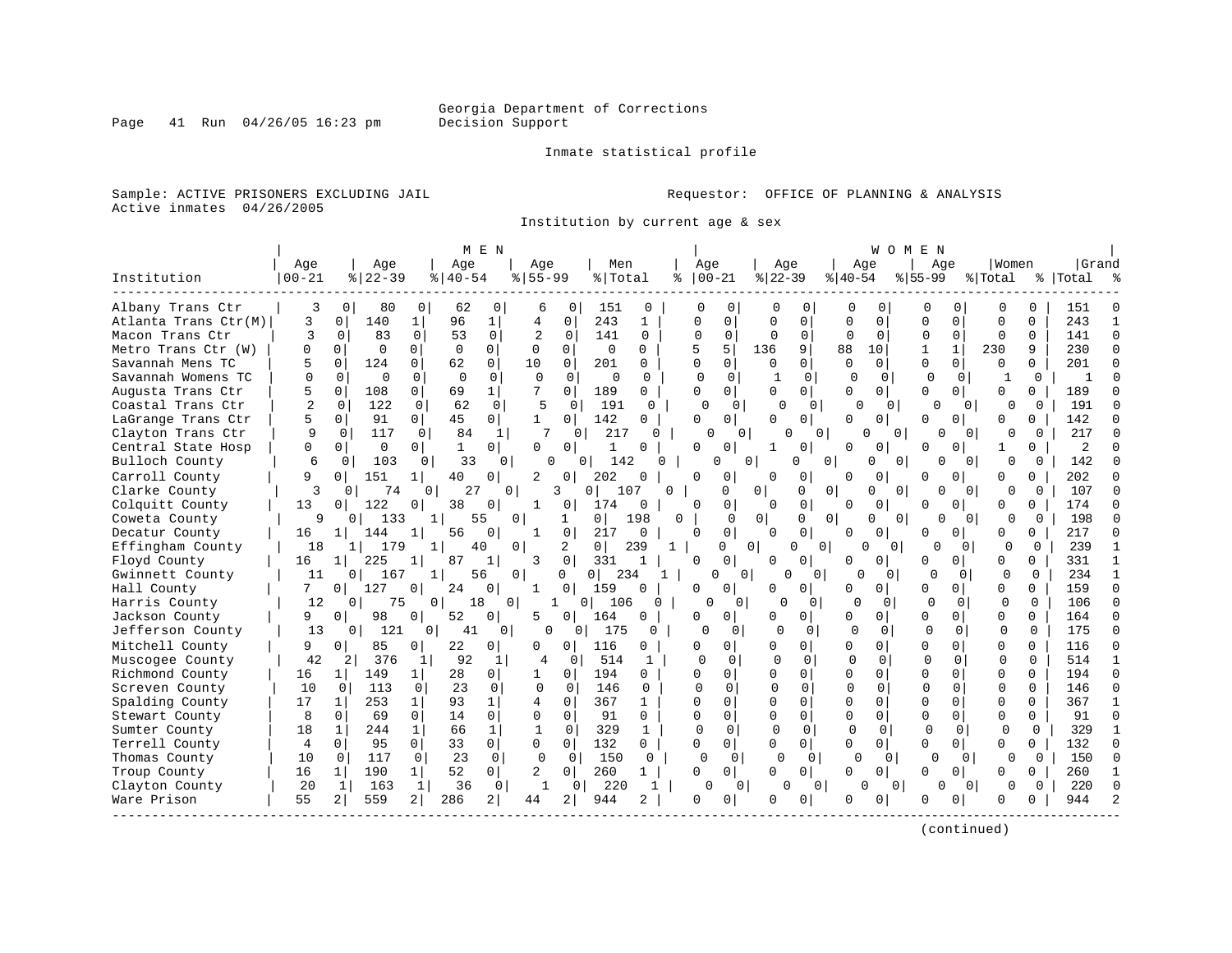Page  $42$  Run  $04/26/05$  16:23 pm

Inmate statistical profile

Sample: ACTIVE PRISONERS EXCLUDING JAIL **Requestor:** OFFICE OF PLANNING & ANALYSIS Active inmates 04/26/2005

Institution by current age & sex (CONTINUED)

|                      |           |                       |                | M E N                   |             |              |            |          |               |                    |              |                |              | W O M                    | E N          |               |          |              |             |  |
|----------------------|-----------|-----------------------|----------------|-------------------------|-------------|--------------|------------|----------|---------------|--------------------|--------------|----------------|--------------|--------------------------|--------------|---------------|----------|--------------|-------------|--|
|                      | Aqe       |                       | Age            | Aqe                     | Aqe         |              | Men        |          | Age           |                    | Aqe          |                |              | Aqe                      |              | Aqe           | Women    |              | Grand       |  |
| Institution          | $00 - 21$ | $ 22-39$              |                | $8   40 - 54$           | $8155 - 99$ |              | % Total    |          | $ 00-21$<br>⊱ |                    | $ 22-39 $    |                | $ 40-54 $    |                          | $ 55-99$     |               | % Total  |              | %   Total % |  |
| Lowndes Prison       | 30        | 179                   |                | 63<br>$\Omega$          | 2           | $\Omega$     | 274        | 1        | O             | 0                  | 0            | 0              | 0            | O                        | 0            | $\Omega$      | U        | O            | 274         |  |
| Dodge Prison         | 57        | 651<br>2              | 3              | 396<br>3                | 63          | 3            | 1167       | 3        | $\cap$        | $\Omega$           | $\Omega$     | $\Omega$       | $\Omega$     | $\Omega$                 | U            | 0             | $\cap$   | $\cap$       | 1167        |  |
| Phillips Prison      | 28        | 399                   | $\overline{2}$ | 322<br>3                | 72          | 3            | 821        | 2        | U             | $\Omega$           |              | $\Omega$       | 0            | $\Omega$                 | $\Omega$     | $\Omega$      | $\Omega$ | 0            | 821         |  |
| Walker Prison        | 44        | $\overline{a}$<br>367 | 1              | 179<br>$\mathbf{1}$     | 2.4         | $\mathbf{1}$ | 614        | 1        |               | $\Omega$           | U            | $\Omega$       | $\cap$       | $\Omega$                 | $\Omega$     | $\Omega$      | $\Omega$ | $\Omega$     | 614         |  |
| Wayne Prison         | 12        | $\Omega$<br>99        | $\Omega$       | $\mathbf 1$<br>68       | 8           | $\Omega$     | 187        | $\Omega$ | $\Omega$      | $\Omega$           | $\Omega$     | $\Omega$       | <sup>0</sup> | $\Omega$                 | $\Omega$     | $\Omega$      | $\Omega$ | U            | 187         |  |
| Arrendale Prison     | 107       | $\overline{4}$<br>55  | $\Omega$       | 36<br>$\Omega$          | 2           | $\Omega$     | 200        | 0        | 27            | 25                 | 287          | 18             | 171          | 19                       | 16           | 20            | 501      | 19           | 701         |  |
| Montgomery Prison    | 29        | 258<br>1              | 1              | 84<br>$\mathbf{1}$      | 10          | $\Omega$     | 381        | 1        | $\Omega$      | $\Omega$           | $\Omega$     | $\Omega$       | $\Omega$     | $\Omega$                 | 0            | $\Omega$      | n        | <sup>0</sup> | 381         |  |
| Lee Prison           | 41        | 415<br>1              | 2 <sup>1</sup> | $\overline{a}$<br>235   | 26          | 1            | 717        | 2        | U             | $\Omega$           | <sup>0</sup> | $\Omega$       | O            | $\Omega$                 | $\Omega$     | $\Omega$      | U        | 0            | 717         |  |
| Georgia State Prison | 38        | 758<br>1              | 3              | 337<br>3                | 58          | 3            | 1191       | ζ        |               | $\cap$             | $\cap$       | $\Omega$       |              | O.                       |              | ∩             |          | $\Omega$     | 1192        |  |
| Mens Prison          | 4         | 113<br>$\Omega$       | 0              | 246<br>21               | 297         | 131          | 660        |          | U             | 0                  |              | 0              | 0            | O                        | n            |               | U        | n.           | 660         |  |
| Jackson Prison-Diag  | 134       | 883<br>5              | 3              | 499<br>4                | 50          | 2            | 1566       |          |               | $\Omega$           | U            | $\Omega$       | U            | 0                        |              | U<br>$\Omega$ | 0        | $\Omega$     | 1566        |  |
| Jackson Prison-Perm  | 4         | 105<br>$\Omega$       | $\Omega$       | 80                      | 11          | 0            | 200        | U        | U             | $\Omega$           | U            | 0              | $\Omega$     | 0                        | O            | 0             | $\Omega$ | 0            | 200         |  |
| Coastal Prison       | 113       | 806<br>4              | 3              | 445                     | 48<br>3     | 2            | 1412       | 3        |               | 0<br>O             |              | O<br>$\Omega$  |              | $\Omega$<br>$\Omega$     |              | $\Omega$<br>O | $\Omega$ | $\Omega$     | 1412        |  |
| Scott Prison         | 46        | 2 <sub>1</sub><br>667 | $\overline{3}$ | 382<br>3                | 63          | 3 I          | 1158       |          | U             | 0                  | $\cap$       | 0              | O            | $\Omega$                 | ∩            | $\Omega$      | U        | 0            | 1158        |  |
| Rivers Prison        | 40        | 635<br>1              |                | 352                     | 54<br>31    |              | 2 1081     | 2        |               | U                  | 0            | O              | 0            | ∩<br>0                   |              | U<br>$\Omega$ | 0        | $\Omega$     | 1081        |  |
| Rutledge Prison      | 19        | 256                   |                | 247<br>2                | 50          | 2            | 572        |          | O             | 0                  |              |                | U            | $\Omega$                 |              |               | O        | 0            | 572         |  |
| Central Prison       | 10        | 346<br>01             |                | 350                     | 3           | 74           | 3 I        | 780      | 2             | $\Omega$           | $\Omega$     | $\Omega$<br>O  |              | ∩<br>$\Omega$            |              | $\Omega$      | $\Omega$ | $\Omega$     | 780         |  |
| Augusta Med Prison   | 27        | 397<br>1 <sup>1</sup> | $\overline{2}$ | 324<br>3                | 123         | 5            | 871        | 2        |               | 0                  |              | $\Omega$       | U            | ∩                        | U            | 0             | 0        | 0            | 871         |  |
| Rogers Prison        | 117       |                       | 766<br>3       | 341                     | 3           | 20           | 1 <br>1244 | 3        |               | 0<br>$\Omega$      |              | $\Omega$<br>0  |              | <sup>0</sup><br>$\Omega$ | O            | $\Omega$      | $\Omega$ | $\Omega$     | 1244        |  |
| Burruss Prison       | 41        | 183<br>1 <sup>1</sup> |                | 0<br>48                 |             | $\mathbf{0}$ | 279        | -1       |               | 0                  |              | 0              | 0            | 0                        | 0            | $\Omega$      | 0        | 0            | 279         |  |
| Bostick Prison       | 10        | 0 L                   | 217            | 287                     | 2           | 170          | 684<br>71  | 2        |               | $\cap$<br>$\Omega$ | U            | $\Omega$       | U            | 0                        | $\Omega$     | $\Omega$      | $\Omega$ | $\Omega$     | 684         |  |
| Valdosta Prison      | 34        | 439<br>1 <sup>1</sup> | $\overline{2}$ | 2<br>248                | 49          | 2            | 770        | 2        | O.            | 0                  |              | $\Omega$       | 0            | 0                        | $\Omega$     | $\Omega$      | O        | 0            | 770         |  |
| Hays Prison          | 49        |                       | 463            | 263                     | 2<br>69     | 3            | 844        | 2.       |               | 0                  | Ω            | 0              | n            | 0                        | $\Omega$     | 0             | 0        | $\Omega$     | 844         |  |
| Hancock Prison       | 57        | 715<br>2 <sub>1</sub> | 3 l            | 362<br>3                | 72          | 3 I          | 1206       | 3        | 0             | 0                  |              | $\Omega$       | 0            | 0                        | $\Omega$     | $\Omega$      | 0        | U            | 1206        |  |
| Telfair Prison       | 56        |                       | 690<br>31      | 298                     | 2<br>41     |              | 2 1085     | 2        | ∩             | $\cap$             | U            | $\cap$         | $\cap$       | $\Omega$                 | $\Omega$     | $\cap$        | $\cap$   | $\cap$       | 1085        |  |
| Autry Prison         | 78        | 797<br>31             | 3 I            | 368<br>3                | 73          | 3   1316     |            | 3        | U             | 0                  |              | $\Omega$       | 0            | $\Omega$                 | $\Omega$     | $\Omega$      | $\Omega$ | $\cap$       | 1316        |  |
| Johnson Prison       | 26        | 503<br>$\mathbf{1}$   | 2              | 388<br>3                | 72          | 3            | 989        |          | $\Omega$      | $\Omega$           | $\bigcap$    | $\Omega$       | $\Omega$     | 0                        | <sup>0</sup> | $\Omega$      | $\Omega$ | 0            | 989         |  |
| Wilcox Prison        | 88        | 749<br>$\overline{3}$ | 3 <sup>1</sup> | 469<br>4                | 97          | 4            | 1403       | 3        | O             | 0                  |              | 0              | O            | $\Omega$                 | $\Omega$     | $\Omega$      | $\Omega$ | U            | 1403        |  |
| Calhoun Prison       | 78        | 3<br>771              | 3              | 323<br>3                | 56          | 2            | 1228       | 3        | $\Omega$      | $\Omega$           | U            | 0              | $\Omega$     | $\Omega$                 | $\Omega$     | $\Omega$      | $\Omega$ | $\cap$       | 1228        |  |
| Dooly Prison         | 58        | 682<br>2              |                | 409<br>3                | 79          | 3            | 1228       | 3        | U             | 0                  | $\Omega$     | $\Omega$       | O            | $\Omega$                 | $\cap$       | $\Omega$      | $\Omega$ | 0            | 1228        |  |
| Macon Prison         | 36        | 800<br>1              | 3              | 3<br>385                | 83          | 4            | 1304       | 3        | $\cap$        | 0                  |              | $\Omega$       | U            | $\Omega$                 | $\Omega$     | $\Omega$      | $\Omega$ |              | 1304        |  |
| Smith Prison         | 60        | 762                   | 3              | 2<br>319                | 43          | 2            | 1184       | 3        | $\cap$        | $\Omega$           | $\Omega$     | $\Omega$       | $\Omega$     | $\Omega$                 | $\cap$       | $\Omega$      | $\cap$   | $\cap$       | 1184        |  |
| Homerville Prison    | $\Omega$  | 96<br>$\Omega$        | $\Omega$       | 1 <sup>1</sup><br>91    | 4           | $\Omega$     | 191        | 0        | 0             | 0                  | $\Omega$     | $\Omega$       | 0            | $\Omega$                 | $\Omega$     | $\Omega$      | $\Omega$ | 0            | 191         |  |
| Washingtn Women Pris | 34        | 99<br>1               | $\Omega$       | 0 <sup>1</sup><br>52    | 5           | 0            | 190        | $\Omega$ | 4             | 4                  | 50           | 3 <sup>1</sup> | 26           | 3                        | 2            | 2             | 82       | 3            | 272         |  |
| Baldwin Prison       | 62        | 395<br>2              | 2              | $\overline{2}$  <br>203 | 18          | $\mathbf{1}$ | 678        |          | <sup>0</sup>  | 0                  |              | $\mathbf{0}$   | O            | O                        |              | $\Omega$      | U        | U            | 678         |  |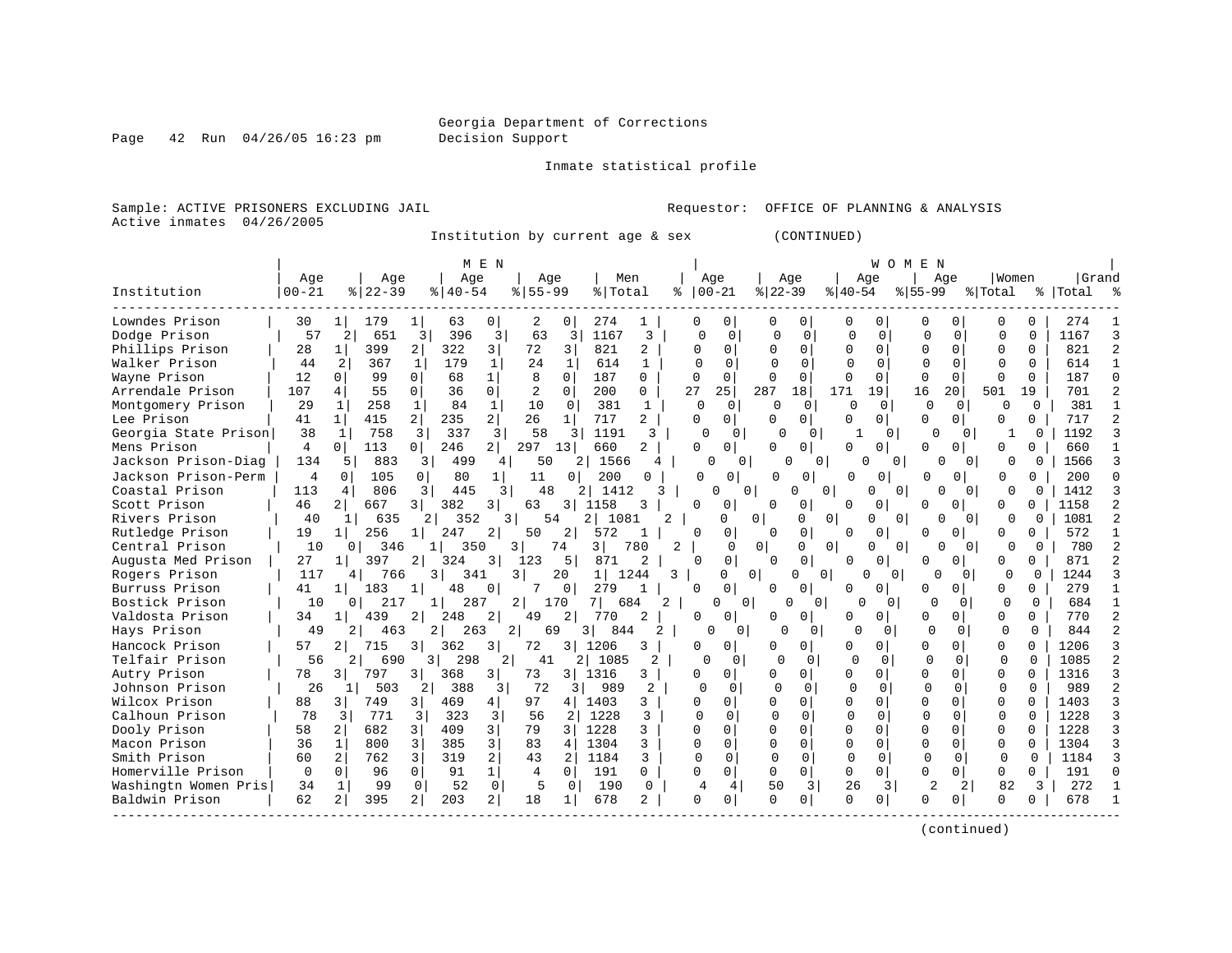Page 43 Run 04/26/05 16:23 pm

Inmate statistical profile

Sample: ACTIVE PRISONERS EXCLUDING JAIL Requestor: OFFICE OF PLANNING & ANALYSIS Active inmates 04/26/2005

Institution by current age & sex (CONTINUED)

|                      |           |                |                              |      |             | M E N        |           |          |                    |      |    |                   |          |                           |                     |           | <b>W O M</b> | E N      |          |                  |              |                            |      |
|----------------------|-----------|----------------|------------------------------|------|-------------|--------------|-----------|----------|--------------------|------|----|-------------------|----------|---------------------------|---------------------|-----------|--------------|----------|----------|------------------|--------------|----------------------------|------|
|                      | Age       |                | Age                          |      | Age         |              | Age       |          | Men                |      |    | Age               |          | Age                       |                     |           | Age          |          | Age      | Women            |              | Grand                      |      |
| Institution          | $00 - 21$ |                | $ 22-39 $                    |      | $8140 - 54$ |              | $8 55-99$ |          | % Total            |      |    | $ 00-21$          |          | $ 22-39 $                 |                     | $ 40-54 $ |              | $ 55-99$ |          | % Total          |              | %   Total %                |      |
| Metro Womens Prison  | $\Omega$  |                |                              |      |             |              |           | 0        |                    |      | 25 | 23                |          | 455                       | 29                  | 297       | 331          | 30       |          | 807              | 30           | 808                        |      |
| Pulaski Womens Pris  |           | 0 <sub>1</sub> | $\Omega$                     | 01   |             | $\Omega$     | $\Omega$  | $\Omega$ | $\Omega$           |      |    | 48                | 44       | 655                       | 41                  | 309       | 35           | 32       | 40       | 1044             | 39           | 1044                       |      |
| Pelham PreTrans Unit | 9         |                | 106                          | 0    | 65          |              | 9         | $\Omega$ | 189                |      |    | 0<br><sup>0</sup> |          | <sup>0</sup>              | $\Omega$            | 0         |              | $\Omega$ | $\Omega$ | <sup>0</sup>     | $\Omega$     | 189                        |      |
| Milan Prison         | 28        |                | 154                          |      | 52          | $\Omega$     | 3         |          | 237                |      |    |                   |          |                           |                     |           |              |          |          |                  |              | 237                        |      |
| D Ray James Prison   | 136       | 5 <sup>1</sup> | 1013                         | 4    | 399         | 3            | 46        |          | 1594               |      |    |                   |          |                           |                     |           |              | $\Omega$ |          | O                |              | 1594                       |      |
| Coffee Corr Facility | 126       |                | 949                          |      | 364         |              | 55        | 2        | 1494               |      |    |                   |          |                           |                     |           |              | O        |          | <sup>0</sup>     |              | 1494                       |      |
| Wheeler Corr Facilty | 100       |                | 909                          |      | 401         |              | 70        |          | 1480               |      |    |                   |          |                           | $\Omega$            |           |              |          |          |                  |              | 1480                       |      |
| Ware Annex           | 21        |                | 139                          |      | 42          |              |           |          | 204                |      |    |                   |          |                           |                     |           |              |          |          |                  |              | 204                        |      |
| Phillips Annex       | 14        |                | 110                          |      | 46          | $\Omega$     |           |          | 172                | 0    |    |                   |          |                           |                     | ∩         |              |          |          | 0                |              | 172                        |      |
| Hays Annex           | 36        |                | 243                          |      | 87          |              |           |          | 369                |      |    | 0                 |          |                           | $\cap$              |           |              | $\Omega$ |          |                  |              | 369                        |      |
| Hancock Annex        | 15        |                | 122                          |      | 49          | $\cap$       |           |          | 187                |      |    | $\Omega$          | 0        |                           |                     |           |              |          | $\Omega$ |                  |              | 187                        |      |
| Dodge IBC            | 15        |                | 58                           |      |             |              |           |          | 73                 |      |    |                   |          |                           |                     |           | O            |          | $\Omega$ |                  |              | 73                         |      |
| West GA IBC          | 34        |                | 103                          |      | ∩           |              | 0         |          | 137                | O.   |    | $\Omega$          | $\Omega$ |                           | $\Omega$            | U         | 0 I          |          | $\Omega$ | $\left( \right)$ |              | 137                        |      |
| Montgomery IBC       | 20        |                | 43                           |      |             | 0            |           | $\Omega$ | 63                 |      |    | 0                 |          |                           | 0                   | U         | 0            |          | 0        |                  |              | 63                         |      |
| Burruss IBC          | 26        |                | 114                          | U    | 0           |              | $\Omega$  |          | 140                |      |    | <sup>0</sup>      | $\Omega$ | 0                         |                     |           | $\Omega$     |          | $\Omega$ | 0                | <sup>0</sup> | 140                        |      |
| Hays IBC             | 39        |                | 133                          |      | $\Omega$    | 0            | 0         | 01       | 172                |      | O  | 0                 |          | $\Omega$                  | 0 <sup>1</sup>      | U         | 0 I          |          |          |                  |              | 172                        |      |
| Baldwin IBC          | 52        | 2              | 172                          |      | 0           | $\mathbf{0}$ | $\Omega$  |          | 224                |      |    |                   | 0        |                           | $\overline{0}$<br>O |           | $\Omega$     |          | 0        |                  |              | 224                        |      |
| Total reported       |           |                | 5493 100 51841 100 25783 100 |      |             |              |           |          | 4607 100 87724 100 |      |    |                   |          | 218 100 3170 100 1784 100 |                     |           |              |          |          |                  |              | 162 100 5334 100 93058 100 |      |
|                      |           |                |                              |      |             |              |           |          |                    |      |    |                   |          |                           |                     |           |              |          |          |                  |              |                            |      |
| Percent reported     |           | 99.5           |                              | 99.7 |             | 99.7         |           | 100.0    |                    | 99.7 |    |                   | 100.0    |                           | 100.0               |           | 100.0        |          | 100.0    |                  | 100.0        |                            | 99.7 |
|                      |           |                |                              |      |             |              |           |          |                    |      |    |                   |          |                           |                     |           |              |          |          |                  |              |                            |      |
| Not Reported         | 13        |                | 79                           |      | 35          |              | 1         |          | 128                |      |    | 0                 |          | ∩                         |                     |           |              |          |          |                  |              |                            | 128  |
| Total                | 2753      |                | 25960                        |      | 12909       |              | 2304      |          | 43926              |      |    | 109               |          | 1585                      |                     | 892       |              |          | 81       |                  | 2667         | 46593                      |      |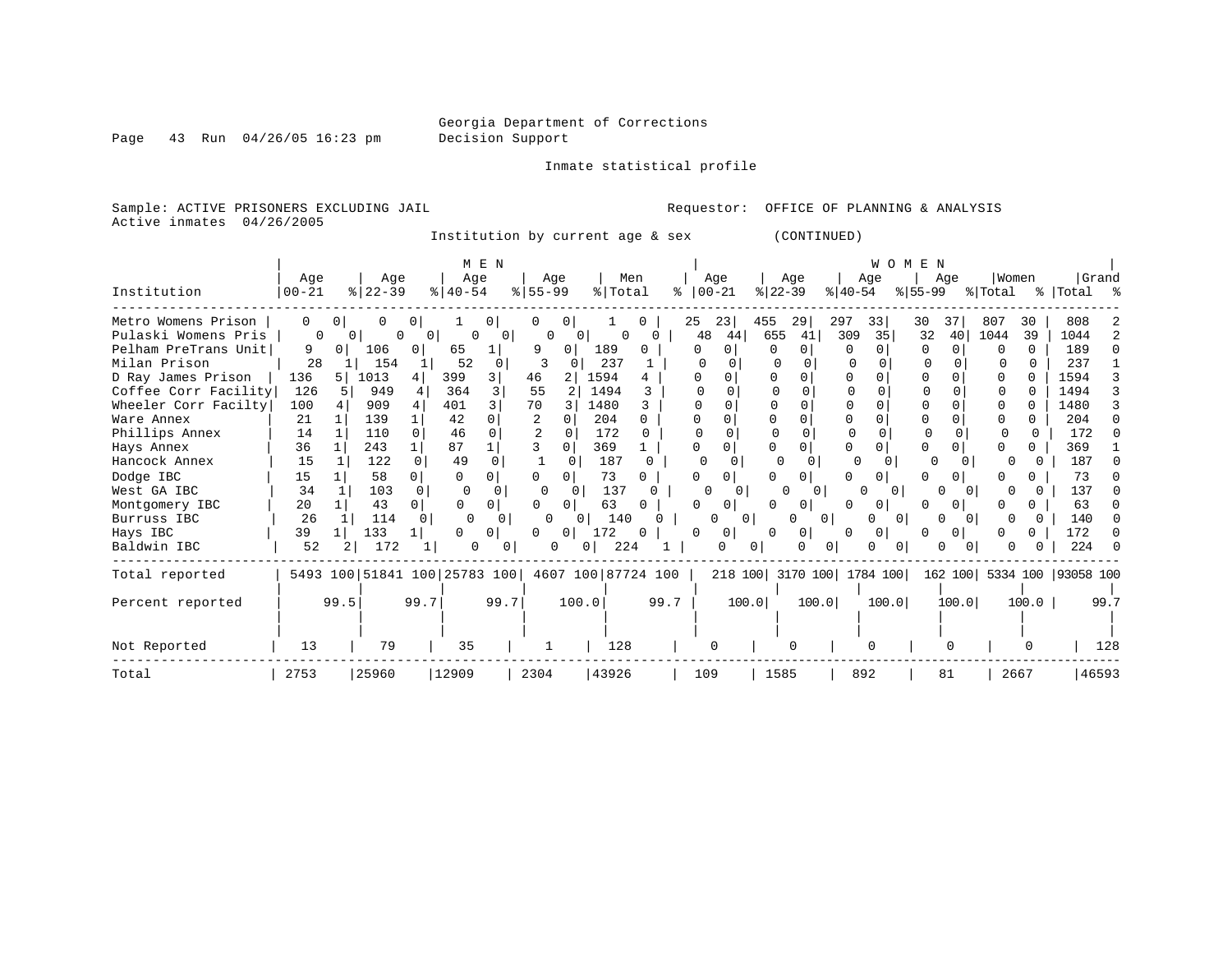Inmate statistical profile

Page  $44$  Run  $04/26/05$  16:23 pm

Active inmates 04/26/2005

Sample: ACTIVE PRISONERS EXCLUDING JAIL **Requestor:** OFFICE OF PLANNING & ANALYSIS

Misdemeanors And Felonies by current age & sex

| Crime Type            | Aqe<br>$00 - 21$ | Age<br>$8122 - 39$                              | M E N<br>Age<br>$8140 - 54$ | Age<br>$8155 - 99$ | Men<br>% Total                          | Age<br>$8   00 - 21$              | Age<br>$ 22-39 $                | W O<br>Aqe<br>$ 40-54 $   | M E N<br>Age<br>$ 55-99 $           | Women<br>% Total         | Grand<br>%  Total %       |
|-----------------------|------------------|-------------------------------------------------|-----------------------------|--------------------|-----------------------------------------|-----------------------------------|---------------------------------|---------------------------|-------------------------------------|--------------------------|---------------------------|
| MISDEMEANOR<br>FELONY |                  | 0<br>2744 100 25948 100 12900 100               | $\overline{0}$              | 0 <sup>1</sup>     | 5<br>$\mathbf{0}$<br>2303 100 43895 100 | $\circ$<br>$\mathbf 0$<br>109 100 | 0<br>0 <sup>1</sup><br>1585 100 | $\overline{0}$<br>891 100 | 0 <sup>1</sup><br>$\circ$<br>81 100 | $\mathbf{0}$<br>2666 100 | $5 \qquad 0$<br>46561 100 |
| Total reported        |                  | 2745 100 25948 100 12903 100 2304 100 43900 100 |                             |                    |                                         | 109 100                           | 1585 100                        | 891 100                   | 81 100                              |                          | 2666 100   46566 100      |
| Percent reported      | 99.7             | 100.0                                           | 100.0                       | 100.0              | 99.9                                    | 100.0                             | 100.0                           | 99.9                      | 100.0                               | 100.0                    | 99.9                      |
| NOT REPORTED          | 8                | 12                                              | 6                           | $\mathbf 0$        | 26                                      | $\Omega$                          | $\Omega$                        |                           |                                     | $\mathbf 0$              | 27                        |
| Total                 | 2753             | 25960                                           | 12909                       | 2304               | 43926                                   | 109                               | 1585                            | 892                       | 81                                  | 2667                     | 46593                     |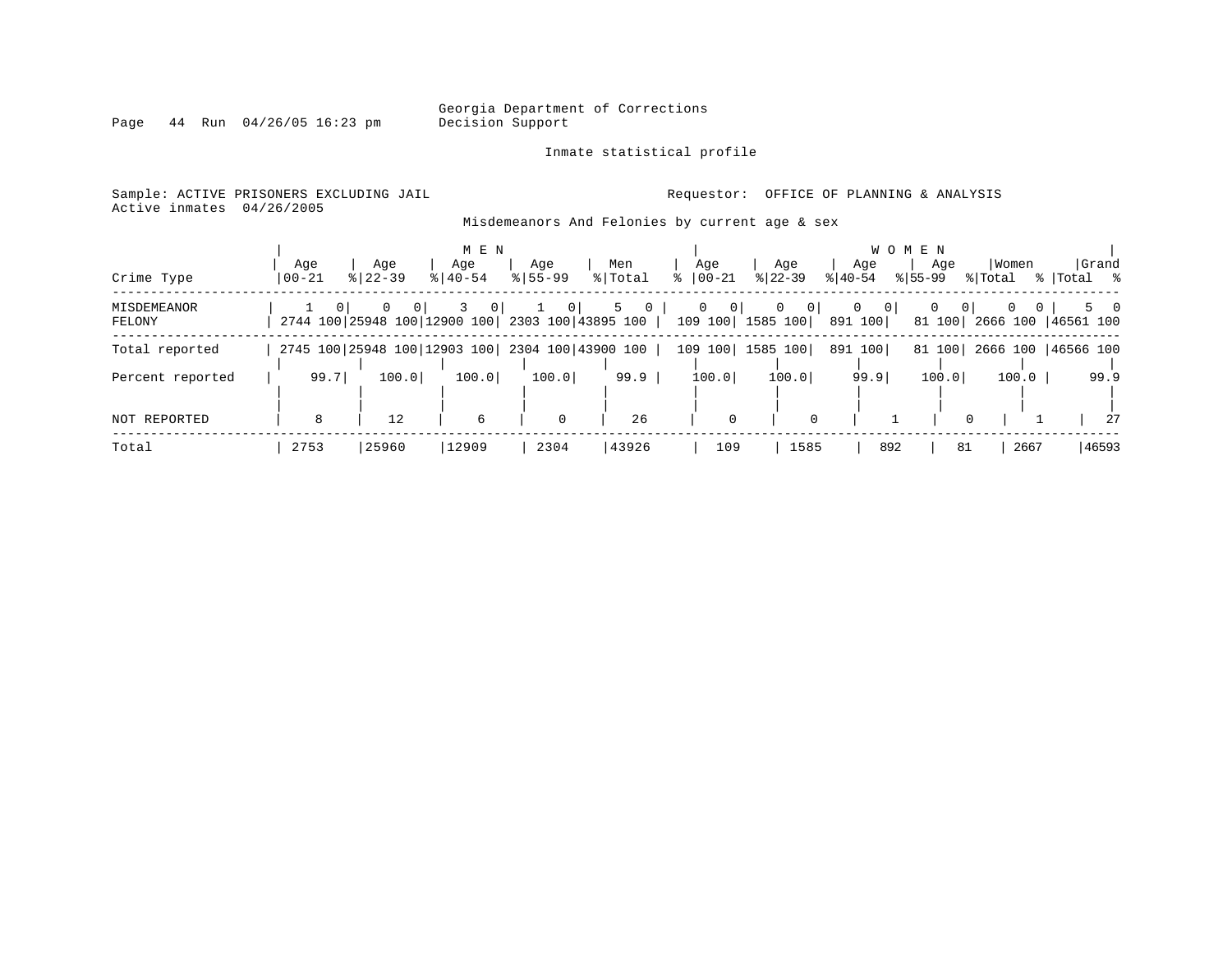Inmate statistical profile

Sample: ACTIVE PRISONERS EXCLUDING JAIL **Requestor:** OFFICE OF PLANNING & ANALYSIS Active inmates 04/26/2005

Crimes By Group by current age & sex

|                      |                   |                                                 | M E N                 |                    |                      |                       |                            |                           | WOMEN                    |                          |                 |              |
|----------------------|-------------------|-------------------------------------------------|-----------------------|--------------------|----------------------|-----------------------|----------------------------|---------------------------|--------------------------|--------------------------|-----------------|--------------|
| Crimes By Group      | Age<br>$00 - 21$  | Age<br>$8   22 - 39$                            | Age<br>$8140 - 54$    | Age<br>$8155 - 99$ | Men<br>% Total       | Age<br>$00 - 21$<br>ႜ | Age<br>$ 22-39$            | Age<br>$8140 - 54$        | Age<br>$8 55-99$         | Women<br>% Total         | Grand<br> Total | _ ≳          |
|                      |                   |                                                 |                       |                    |                      |                       |                            |                           |                          |                          |                 |              |
| HOMICIDE             | 141               | 12<br>3088<br>5                                 | 2013<br>16            | 640<br>28          | 5882<br>13           | 13<br>12              | 235<br>15                  | 18<br>164                 | 43<br>54                 | 455<br>17                | 6337            | 14           |
| <b>ABORTION</b>      | $\mathbf 0$<br>0  | $\overline{0}$<br>$\Omega$                      | $\Omega$<br>$\Omega$  | 0<br>0             | $\Omega$<br>$\Omega$ | $\Omega$<br>$\Omega$  | $\mathbf 0$<br>$\mathbf 0$ | $\mathbf 0$<br>$\Omega$   | $\Omega$<br>$\Omega$     | $\Omega$<br>$\Omega$     | $\Omega$        | $\Omega$     |
| BODILY INJRY&REL OFF | 468<br>17         | 4620<br>18                                      | 1944<br>15            | 314<br>14          | 7346<br>17           | 24<br>22              | 228<br>14                  | 123<br>14                 | 19<br>15                 | 390<br>15                | 7736            | 17           |
| ARSON & REL OFF      | 0                 | 56<br>$\Omega$                                  | 37<br>0               | 6<br>0             | 106<br>O             | 1                     | 8                          | 4<br>0                    | O<br>$\Omega$            | 13<br>$\Omega$           | 119             | $\Omega$     |
| DAMAGE OF PROPERTY   | 16                | 72<br><sup>0</sup>                              | 25<br>0               | $\Omega$           | 114<br>U             | O<br>$\Omega$         | 6<br>0                     | <sup>0</sup>              | $\Omega$<br>U            | 0                        | 121             | $\Omega$     |
| BURGLARY & REL OFF   | 395<br>14         | 2766<br>11                                      | 1531<br>12            | 79<br>3            | 4771<br>11           | 8<br>7                | 104                        | 44<br>5                   | $\Omega$<br><sup>0</sup> | 156<br>6                 | 4927            | 11           |
| FORGERY & REL OFF    | 35<br>1           | $\overline{3}$<br>658                           | 3<br>409              | 36<br>2            | 1138<br>3            | 6<br>6                | 246<br>16                  | 111<br>13                 | 5<br>4                   | 367<br>14                | 1505            | 3            |
| <b>THEFT</b>         | 216<br>8          | 1291<br>5                                       | 763<br>6              | 82<br>4            | 2352<br>5            | 5                     | 131<br>8                   | 124<br>14                 | 6<br>8                   | 266<br>10                | 2618            | 6            |
| <b>ROBBERY</b>       | 823<br>30         | 4717<br>18                                      | 1315<br>10            | 118<br>5.          | 6973<br>16           | 31<br>28              | 182<br>11                  | 49<br>6                   | 3<br>4                   | 265<br>10                | 7238            | 16           |
| SEXUAL OFFENSES      | 263<br>10         | 2960<br>11                                      | 2586<br>20            | 750<br>33          | 6559<br>15           |                       | 3<br>44                    | 34                        |                          | 82<br>3                  | 6641            | 14           |
| OBSCENITY CRIMES     | 0<br>0            | 0                                               | 0  <br>-1             | 1<br>0             | 3                    | O                     | 0<br>U                     | 0<br>0                    | O<br>0                   | 0<br>0                   |                 | n            |
| TREASON & REL OFF    | 0<br>0            | 0                                               | 0                     | 0                  |                      | 0                     | 0                          | 0<br>O.<br>0              | $\Omega$<br>0            | O                        | 1               | U            |
| CRIMES INVOLVNG GOVT | 36                | 431<br>2                                        | 126<br>1              | 0                  | 601                  | 2                     | 23<br>1                    | 18<br>2                   | 0<br>O                   | 43                       | 644             |              |
| FALSIFICATIONS       | -1                | 20<br>$\Omega$                                  | $\Omega$<br>$\Omega$  | n                  | 26<br>$\Omega$       | በ<br>O                | 0<br>3                     | $\Omega$<br>4<br>$\Omega$ | $\Omega$<br>0            | O                        | 33              | $\cap$       |
| OBSTRUCT LAW ENFORCE | 6<br><sup>0</sup> | 67<br>0                                         | 25<br>0               | 0                  | 99<br>$\Omega$       |                       | 3<br>0                     | 0<br><sup>o</sup>         | O<br>O                   | 4<br>0                   | 103             | U            |
| DISORDERLY CONDUCT   | 5                 | 27<br>n                                         | 9<br>0                | 0                  | 43<br>0              | O<br>0                | 0                          | O<br>0<br>O               | $\Omega$                 |                          | 46              |              |
| GAMBLING & REL OFF   | 0<br>0            | 2<br>O                                          | 3<br>O                | 0<br>0             | $\Omega$<br>5        | $\Omega$<br>n         | $\Omega$<br><sup>0</sup>   | 0<br><sup>o</sup>         | O<br>U                   | 0<br>0                   | 5               |              |
| CRUELTY TO CHILDREN  | 2                 | 0<br>168                                        | 72                    | 10<br>1            | 252<br>01            | 1<br>ı.               | 11<br>56                   | 10<br>4                   | U<br>$\Omega$            | 67<br>3                  | 319             |              |
| CRIMES WITH GUNS     | 35<br>1           | 645                                             | 245<br>2              | 42<br>2            | 967                  | ∩                     | 15<br>1                    | 10<br>1                   | U<br>0 <sup>1</sup>      | 25                       | 992             |              |
| INVASION PRIVACY     | 4                 | 0<br>10                                         | 0<br>8                | 0<br>1             | 23<br>0              | 0<br>O<br>$\Omega$    | U<br>0                     | 0                         | ∩<br>0                   | <sup>0</sup><br>$\Omega$ | 23              | <sup>n</sup> |
| RACKETEERING         | 2<br>0            | 34<br>0                                         | 20                    | 0                  | 63<br>U              | O                     | 9                          | 10<br>1                   | 2<br>3                   | 21                       | 84              | <sup>0</sup> |
| DRUG ABUSE OFFENSES  | 245               | 3257<br>9                                       | 13<br>1365<br>11      | 133                | $6$   5000<br>11     | 8                     | 21<br>9<br>14              | 144<br>16                 | 5<br>4                   | 376<br>14                | 5376            | 12           |
| DRUG TRAFFICKING     | 28<br>1           | 897<br>3 I                                      | 258<br>$\overline{2}$ | $2 \mid$<br>41     | 1224<br>3            | 5<br>5                | 61<br>4                    | 29<br>3                   | 0<br>$\Omega$            | 95<br>4                  | 1319            | 3            |
| AUTO CRIMES          | 4                 | 0<br>82                                         | 01<br>117<br>1        | 20<br>1            | 223<br>1             | 0<br>0                | 0                          | 6<br>1                    | $\Omega$<br>0            | 9<br>U                   | 232             | $\Omega$     |
| REVENUE & CONTRABAND | 0<br>O            | O<br>0                                          | 0<br>0                | 0<br>0             | O<br>0               | U<br>0                | 0<br>O                     | 0<br>$\Omega$             | 0<br>0                   | $\Omega$<br>O            | O               | $\Omega$     |
| CRIMES OF OTH STATES | O                 | O<br>0<br>O                                     | ∩<br>0                | ∩<br>$\Omega$      | U<br>n               | $\cap$<br>$\Omega$    | $\cap$<br><sup>0</sup>     | $\Omega$<br>∩             | $\Omega$<br>$\Omega$     | ∩<br>$\Omega$            | <sup>n</sup>    | <sup>n</sup> |
| MISC. FELONIES       | 11<br>0           | 54<br>0                                         | 15<br>0               | 0                  | 87                   | 2<br>2                | 5<br>0                     | 3<br>0                    | 0<br>$\Omega$            | 10<br>0                  | 97              | U            |
| MISDEMEANORS         | 1<br>0            | n<br>O                                          | 3<br>0                | 1                  | 5                    | U<br><sup>0</sup>     | $\Omega$                   | O<br>$\Omega$             | $\cap$<br>O              | $\cap$                   |                 |              |
| Total reported       |                   | 2744 100 25924 100 12895 100 2300 100 43863 100 |                       |                    |                      | 109 100               | 1584 100                   | 888 100                   | 80 100                   | 2661 100   46524 100     |                 |              |
|                      |                   |                                                 |                       |                    |                      |                       |                            |                           |                          |                          |                 |              |
| Percent reported     | 99.7              | 99.9                                            | 99.9                  | 99.8               | 99.9                 | 100.0                 | 99.9                       | 99.6                      | 98.8                     | 99.8                     |                 | 99.9         |
|                      |                   |                                                 |                       |                    |                      |                       |                            |                           |                          |                          |                 |              |
| <b>NOT REPORTED</b>  | 9                 | 36                                              | 14                    | 4                  | 63                   | 0                     | 1                          | 4                         |                          | 6                        |                 | 69           |
|                      |                   |                                                 |                       |                    |                      |                       |                            |                           |                          |                          |                 |              |
| Total                | 2753              | 25960                                           | 12909                 | 2304               | 43926                | 109                   | 1585                       | 892                       | 81                       | 2667                     |                 | 46593        |

Page 45 Run  $04/26/05$  16:23 pm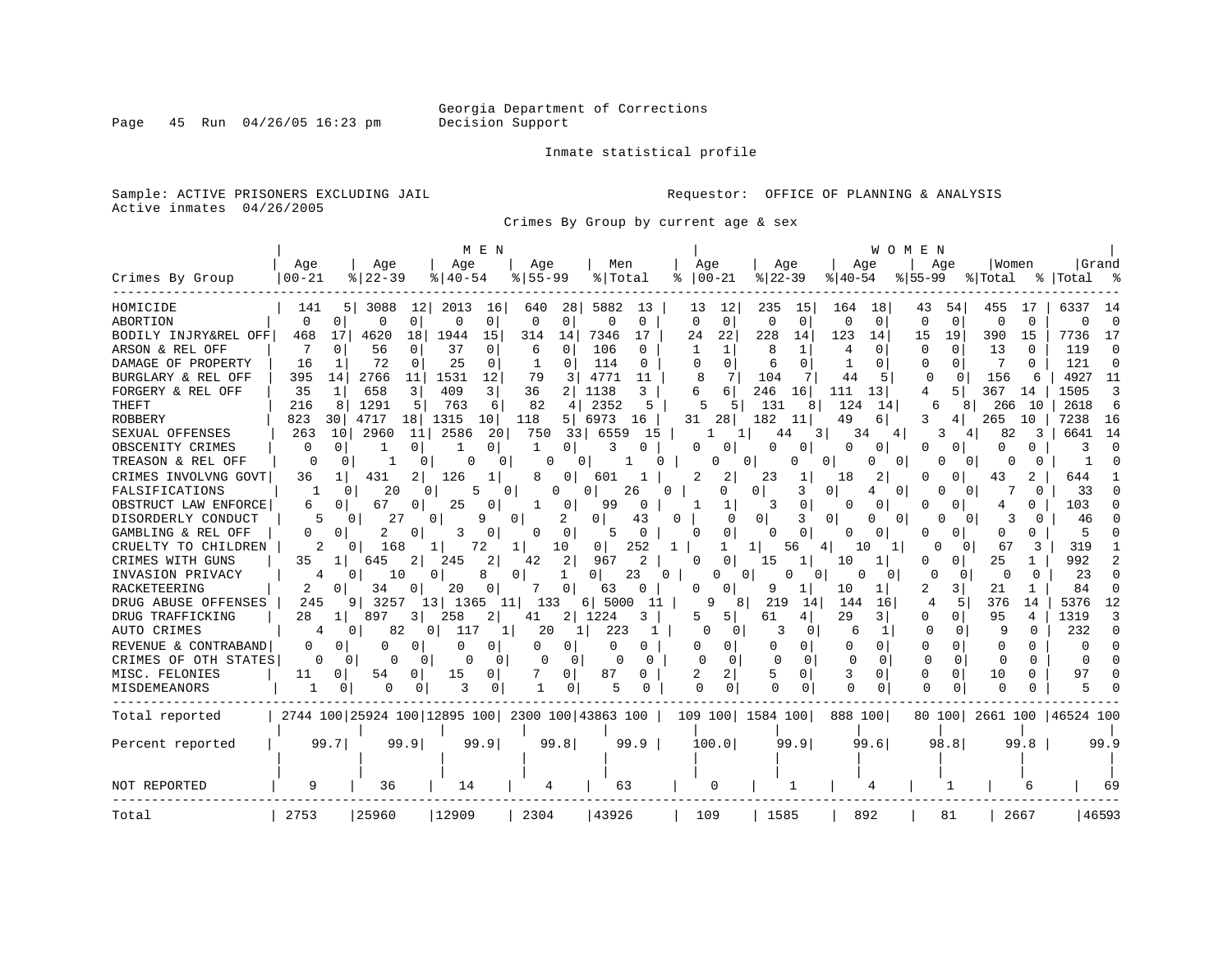Page 46 Run  $04/26/05$  16:23 pm

#### Inmate statistical profile

Sample: ACTIVE PRISONERS EXCLUDING JAIL **Requestor:** OFFICE OF PLANNING & ANALYSIS Active inmates 04/26/2005

Most Serious Offense by current age & sex

| Age<br>Age<br>Age<br>Age<br>Men<br>Age<br>Age<br>Aqe<br>Aqe<br>Women                                                                                                                | Grand<br>%   Total |
|-------------------------------------------------------------------------------------------------------------------------------------------------------------------------------------|--------------------|
|                                                                                                                                                                                     |                    |
| Most Serious Offense 00-21<br>$8 22-39$<br>$8155 - 99$<br>% Total<br>$ 22-39 $<br>$8 40-54$<br>$8   00 - 21$<br>$8 40-54$<br>$8155 - 99$<br>% Total                                 |                    |
| NOTE: In the table below, misdemeanors come first, and are in lower-case letters. AFTER THAT COME FELONIES, IN UPPER-CASE LETTERS                                                   |                    |
| reckless conduct<br>0<br>0<br>0<br>0<br>0<br>O<br>U<br>0 <sup>1</sup><br>0<br>0<br>0<br>$\Omega$<br>U                                                                               |                    |
| viol motor veh law<br>U<br>U<br>O<br>O<br>0<br>$\cap$<br><sup>0</sup><br>0  <br>U<br>0<br>0<br>n                                                                                    |                    |
| dui<br>$\Omega$<br>0<br>$\Omega$<br>$\Omega$<br>$\Omega$<br>$\Omega$<br>$\Omega$<br>0<br>$\Omega$<br>0<br>$\Omega$<br>0<br>O<br>$\Omega$<br>O                                       |                    |
| obstr of law enf off<br>0<br>0<br>0<br>0<br>0<br><sup>0</sup><br>O<br>O<br>0<br>O<br>O<br>0                                                                                         |                    |
| misc public order of<br>$\Omega$<br>$\mathbf{1}$<br>$\Omega$<br>$\Omega$<br>$\Omega$<br>U<br>∩<br>$\Omega$<br>n<br>$\Omega$<br>U<br>$\cap$<br>∩<br>U<br>∩                           |                    |
| MISC HOMICIDE OFFENS<br>13<br>2<br>$\Omega$<br>16<br>$\Omega$<br>$\Omega$<br>$\mathbf{1}$<br>3<br>$\Omega$<br>$\Omega$<br>0<br>0<br>-1<br>$\Omega$<br>0<br>-1<br><sup>0</sup><br>-1 | 19                 |
| 1582<br>12<br>8<br>8<br>MURDER<br>3<br>2163<br>8<br>519<br>4335<br>119<br>38<br>252<br>q<br>71<br>23<br>10<br>93<br>10<br>31                                                        | 4587<br>10         |
| 308<br>2<br>1088<br>3<br>5<br>VOLUNTARY MANSLAUGHT<br>643<br>2<br>89<br>2<br>86<br>55<br>10<br>152<br>6<br>48<br>4<br>6                                                             | 1240               |
| 2<br>$\Omega$<br>$\mathbf{1}$<br>$\mathbf{1}$<br>INVOLUNTARY MANSLAUG<br>9<br>0<br>81<br>$\Omega$<br>17<br>$\Omega$<br>114<br>1<br>11<br>4<br>0<br>18<br>$\mathbf{1}$<br>0          | 132                |
| $\Omega$<br>$\Omega$<br>$\Omega$<br>$\Omega$<br>RECKLESS ABANDONMENT<br>0<br>$\Omega$<br>n<br>$\Omega$<br>O<br><sup>0</sup><br>0<br>$\Omega$<br>O<br>0<br>0<br>O<br>$\Omega$<br>O   |                    |
| FETICIDE<br>2<br>$\Omega$<br>0<br>$\Omega$<br>0<br>0<br>0<br>$\Omega$<br>$\Omega$<br>0<br>O<br>0<br>$\Omega$<br>0<br>U<br><sup>0</sup><br>0<br>1                                    | 2                  |
| 326<br>$\Omega$<br>190<br>100<br>23<br>VEHICULAR HOMICIDE<br>13<br>1<br>1<br>-1<br>$\Omega$<br>16<br>30<br>C<br>1<br>12<br>2<br>2                                                   | 356                |
| 9<br>3<br>2<br>14<br>$\Omega$<br>CONCEAL DEATH OF ANO<br>$\Omega$<br>$\Omega$<br>$\Omega$<br>$\Omega$<br>$\Omega$<br>$\Omega$<br><sup>0</sup><br>$\Omega$<br>U<br>0<br>0<br>n       | 16                 |
| <b>ATMPT MURDER</b><br><sup>0</sup><br>$\Omega$<br>-1<br>0<br>3<br>0<br>$\cap$<br>0<br>∩<br>0<br>U<br>$\Omega$<br>$\Omega$<br>O                                                     | 3                  |
| MISC ASSAULT/BATTERY<br>5<br>2<br>39<br>0<br>26<br>0<br>U<br>1<br><sup>0</sup><br>U<br>0<br>6                                                                                       | 41                 |
| FAMILY VIOLENCE BATT<br>$\Omega$<br>23<br>2<br>40<br>0<br>0<br>0<br>0<br>U<br>0<br>65                                                                                               | 65                 |
| AGGRAV ASSAULT<br>296<br>2742<br>11<br>1079<br>8<br>194<br>4311<br>16<br>141<br>93<br>10<br>258<br>10<br>17                                                                         | 569                |
| ATMPT AGGRAV ASSAULT<br>2<br>2<br>0<br>O<br>3<br>0<br>0<br>$\Omega$<br>2<br>0<br>0<br>0<br>0<br>O<br>n                                                                              | 5                  |
| $\overline{2}$<br><b>AGGRAV BATTERY</b><br>385<br>27<br>42<br>173<br>34<br>634<br>1<br>9<br>40                                                                                      | 674                |
| 20<br>194<br>0<br>315<br>2<br>2 <sup>1</sup><br>21<br>TERRORIST THREATS &<br>1  <br>97<br>4<br>13<br>1<br>U<br>0<br>6                                                               | 336                |
| 7<br>93<br>0<br>FALSE IMPRISONMENT<br>0<br>25<br>2<br>127<br>0<br>O<br>0<br>$\Omega$<br>0<br>2<br>0<br>6<br>0<br>4                                                                  | 133                |
| $\overline{2}$<br>KIDNAPPING<br>77<br>788<br>3<br>3<br>1285<br>3<br>2<br>5<br>3<br>35<br>3<br>372<br>48<br>1<br>26                                                                  | 1320               |
| INTERFERENCE WITH CU<br>0<br>0<br>0<br>0<br>0<br>O<br>0<br><sup>0</sup><br>U<br>0<br><sup>0</sup><br>O<br>0<br><sup>0</sup>                                                         |                    |
| AGGRAV ASSAULT POLCE<br>12<br>13<br>187<br>19<br>289<br>2<br>2<br>U<br>$\Omega$<br>U<br>0<br>1<br>11<br>$\cap$<br>1<br>70<br>4                                                      | 301                |
| AGGRAV BATTERY PEACE<br>q<br>0<br>0<br>0<br>O<br>O<br>14<br>0<br>0<br><sup>0</sup><br>O<br>$\Omega$<br><sup>0</sup><br>0<br>O.                                                      | 14                 |
| SIMPLE BATTERY<br>$\Omega$<br>$\Omega$<br>$\Omega$<br>0<br>$\Omega$<br>0<br>2<br>0<br>$\Omega$<br>$\Omega$<br>O<br>0<br>∩<br>$\Omega$<br>O<br>0<br>4                                | 7                  |
| RECK COND<br>8<br>0<br>O<br>0<br>U<br>0<br>0<br>4<br>0<br>0<br>0<br>0<br>0<br>0<br>0<br>4<br>1                                                                                      | 12                 |
| 27<br>11<br>39<br>5<br>$\cap$<br>INJURY BY VEHICLE<br>-1<br>0<br>0<br>U<br>0<br>O<br>0<br>$\Omega$<br>$\Omega$<br>$\Omega$<br>1<br>0                                                | 44                 |
| 2<br>STALKING<br>2<br>$\Omega$<br>$\Omega$<br>0<br>O<br>$\Omega$<br>U<br>0<br>$\Omega$<br>Λ<br>$\Omega$<br>0<br>0<br>$\Omega$<br>0<br><sup>0</sup><br>0<br>O                        | $\mathfrak{D}$     |
| AGGRAV STALKING<br>б<br>114<br>0<br>203<br>0<br>1<br>0<br>77<br>6<br>$\Omega$<br>0<br>$\Omega$                                                                                      | 208                |
| ATMPT KIDNAP<br>2<br>$\Omega$<br>$\Omega$<br>U<br>$\Omega$<br>$\cap$<br>U<br>U<br>$\Omega$<br>0<br>-1<br>4<br>U<br>U<br>0<br>U<br>U<br>0                                            | 4                  |
| 48<br>37<br>5<br>97<br>ARSON 1ST DEGREE<br>$\Omega$<br>$\Omega$<br>$\mathbf{1}$<br>$\Omega$<br>13<br>0<br>$\Omega$<br>$\Omega$<br>0<br>1<br>O<br>O                                  | 110                |
| 8<br>$\Omega$<br>$\Omega$<br>9<br>0<br>ARSON 2ND DEGREE<br>U<br>0<br>0<br>O<br>0<br>U<br>U<br>0<br><sup>0</sup><br>O<br>O<br>U                                                      | q                  |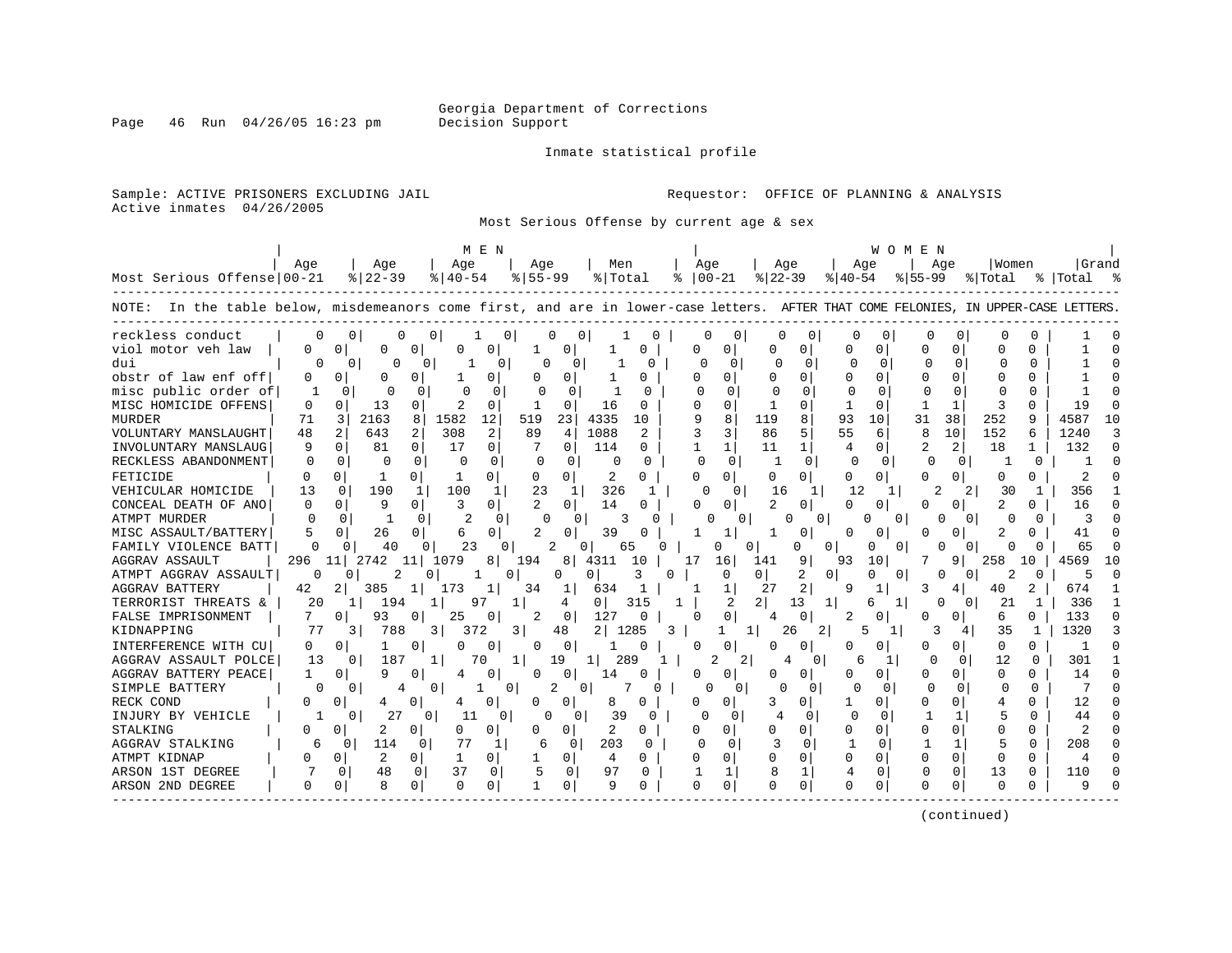Page  $47$  Run  $04/26/05$  16:23 pm

#### Inmate statistical profile

Active inmates 04/26/2005

Sample: ACTIVE PRISONERS EXCLUDING JAIL **Requestor:** OFFICE OF PLANNING & ANALYSIS

Most Serious Offense by current age & sex (CONTINUED)

|                            |              |                       | M E N                      |                                |                            |                              |                     | <b>WOMEN</b>      |                            |                                     |
|----------------------------|--------------|-----------------------|----------------------------|--------------------------------|----------------------------|------------------------------|---------------------|-------------------|----------------------------|-------------------------------------|
| Most Serious Offense 00-21 | Aqe          | Age<br>$8 22-39$      | Age<br>$8 40-54$           | Aqe<br>$8155 - 99$             | Men<br>% Total             | Age<br>$\frac{1}{6}$   00-21 | Aqe<br>$8 22-39$    | Age<br>$8 40-54$  | Aqe<br>$8 55-99$           | Grand<br>Women<br>% Total % Total % |
|                            |              |                       |                            |                                |                            |                              |                     |                   |                            |                                     |
| MISC CRIMINAL DAMAGE       | 0            | $\Omega$              | $\mathbf{0}$               | 0 <sup>1</sup>                 | 0<br>$\Omega$              |                              | 0<br>$\Omega$       | $\Omega$          | O                          |                                     |
| CRMNL DAMAGE 1ST DEG       | 5            | $\Omega$<br>22        | 0<br>0<br>8                | $\mathbf{0}$<br>0              | 35<br>$\Omega$             | 0<br><sup>0</sup>            |                     | 0                 | <sup>0</sup>               | 36<br><sup>0</sup>                  |
| CRMNL DAMAGE 2ND DEG       | 10           | $\Omega$<br>44        | 0 <sup>1</sup><br>14       | 0 <sup>1</sup>                 | 69<br>$\Omega$<br>$\Omega$ |                              | 0                   |                   | U<br><sup>0</sup>          | 75                                  |
| ALTER ID                   |              |                       | 0<br>3<br>0                | 0                              | q                          | 0                            | 0                   |                   | O                          | $\Omega$                            |
| <b>BURGLARY</b>            | 381          | 2739<br>14            | 1514<br>11                 | 12 <br>76                      | 4710<br>3<br>11            | 8                            | 101<br>6            | 44                | 153<br>$\Omega$            | 4863<br>6                           |
| POSS BURGLAR TOOLS         |              | 18                    | 10<br>0                    | 2<br>0                         | 36<br>0                    | 0<br>0                       |                     | <sup>0</sup>      | 3                          | 39<br><sup>0</sup>                  |
| ATMPT BURGLARY             |              | q<br>0                |                            | $\Omega$<br>0                  | 25<br><sup>0</sup>         |                              | U                   | O                 |                            | 25<br>$\Omega$                      |
| MISC FORGERY               |              | O.<br>4               | 3<br>0<br>0                | 0                              |                            | 0                            |                     | U                 | $\Omega$                   | $\Omega$                            |
| FORGERY 1ST DEGREE         | 28           | 557<br>$\mathbf{1}$   | $\overline{2}$<br>358<br>3 | 32                             | 975<br>2                   | 6                            | 216<br>14           | 99<br>11          | 5<br>325                   | 12<br>1300                          |
| FORGERY 2ND DEGREE         |              | 22                    | 9<br>$\Omega$<br>$\Omega$  | $\Omega$<br>$\Omega$           | 32<br>$\cap$               | $\Omega$<br>0                | O<br>$\overline{4}$ | 0                 | $\Omega$<br>$\Omega$<br>5  | $\Omega$<br>37                      |
| <b>BAD CHECKS</b>          |              |                       | $\Omega$<br>6              | 0                              | 15<br>0                    | $\Omega$                     |                     | $\Omega$          | $\Omega$                   | 16<br><sup>0</sup>                  |
| THEFT CREDIT CARD          |              | 12                    | $\Omega$<br>0              | $\Omega$                       | 25<br>O                    |                              | U<br>Z.             | <sup>0</sup>      | $\Omega$                   | 27<br><sup>0</sup>                  |
| FRAUDULENT CREDIT CA       |              | 35                    | $\Omega$<br>14             | $\Omega$                       | 51<br>0                    | 0<br>O                       | 14                  | 1                 | 20<br>O<br>0               | 71                                  |
| FINANCIAL IDENTITY F       |              | $\cap$                | $\overline{c}$             | O                              | 10<br>U                    |                              |                     |                   |                            | 13                                  |
| TELECOMMUNICATIONS F       |              | 0                     | O<br>0                     | O<br>0                         |                            | 0<br>U                       | O<br>0              | 0<br>U            |                            | U                                   |
| ATMPT FORGERY              |              | $\Omega$              | 0                          | O<br>$\Omega$                  | 0                          | 0                            |                     |                   | $\Omega$                   |                                     |
| FRAUDULENT ACCESS CO       |              |                       |                            | 0                              |                            | 0                            |                     | 0                 |                            | 0                                   |
| MISC FRAUD                 |              | 11                    | 0<br>8                     | <sup>0</sup>                   | 20<br>0<br>Ω               |                              | ҕ<br>0              | 3                 | 8<br>O<br>0                | 28<br>O                             |
| THEFT BY TAKING            | 63           | 395<br>$\overline{2}$ | 222<br>2<br>2              | 19<br>1                        | 699<br>2                   | 3                            | 3<br>53             | 5<br>41           | 100<br>3<br>4              | 799<br>4                            |
| THEFT BY DECEPTION         |              | 13<br>0               | 9<br>0                     | 0                              | 27<br>0<br>0               |                              | 2<br>0              | 2<br>0            | 0                          | 31                                  |
| THEFT BY EXTORTION         |              | <sup>0</sup>          | 0                          | 0<br>0                         |                            | 0<br>0                       | 0<br>0              | 0<br><sup>0</sup> | 0                          | 0                                   |
| THEFT OF LOST PROPER       | 0            |                       |                            | 0                              | 0<br>$\Omega$              | $\Omega$                     | 0<br>$\Omega$       | $\Omega$<br>0     | 0<br>$\Omega$              |                                     |
| THEFT BY REC STOLEN        | 99           | 514<br>4              | 2<br>178                   | 19<br>1                        | 810<br>2                   | 2<br>2                       | 24<br>2             | 12<br>1           | 38<br>0<br>0               | 848                                 |
| THEFT OF SERVICES          | 0            | 2<br>0                | 0                          | 0<br>O                         | $\Omega$<br>0<br>6         | 0                            | <sup>0</sup><br>O   | $\mathbf{0}$<br>0 | 0<br>0                     |                                     |
| THEFT BY CONVERSION        |              | 19                    | $\Omega$<br>14<br>0        | 0                              | 35<br><sup>0</sup>         | 0<br><sup>0</sup>            | $\Omega$            | 0<br>4            | U<br>O                     | N<br>41                             |
| ATMPT THEFT BY TAKIN       | <sup>0</sup> | 3                     | 0                          | 0<br>0                         | 0<br>$\Omega$              | U                            | 0<br>$\Omega$       | 0                 | 0                          | <sup>0</sup>                        |
| THEFT MOTORVEH OR PA       | 18           | 101                   | 31<br>0                    | 2<br>0                         | 152                        | O.<br>0                      |                     | 0                 | <sup>0</sup>               | 156<br>O                            |
| THEFT BRING PROP IN        | <sup>0</sup> | 5                     | 5<br>0                     | 0                              | 11                         | 0                            | 0                   | 0                 |                            | 11<br>$\Omega$                      |
| THEFT RECV PROP OUT        |              |                       | 0<br>0                     | 0<br>0                         |                            | 0<br>0                       | 0                   | 0                 | $\Omega$                   | 0                                   |
| LIVESTOCK THEFT            | 0            |                       | 0<br>0                     |                                | 0                          | <sup>0</sup>                 | ſ<br>0              |                   | 0<br>0<br>0                | $\Omega$                            |
| THEFT BY SHOPLIFTING       |              | 153                   | 232<br>1                   | 32<br>1                        | 421                        | 0<br>0                       | 46<br>3             | 62<br>7           | 111<br>3<br>$\overline{4}$ | 532<br>4                            |
| ENTERING VEHICLE           | 30           | 84                    | 62<br>$\Omega$             | $\overline{a}$<br><sup>0</sup> | 178<br><sup>0</sup>        |                              | 0                   | $\cap$            |                            | 179<br>$\Omega$                     |

ROBBERY | 271 10| 1237 5| 386 3| 30 1| 1924 4 | 12 11| 87 5| 23 3| 1 1| 123 5 | 2047 4 ARMED ROBBERY | 434 16| 3141 12| 853 7| 86 4| 4514 10 | 13 12| 75 5| 24 3| 1 1| 113 4 | 4627 10 ------------------------------------------------------------------------------------------------------------------------------------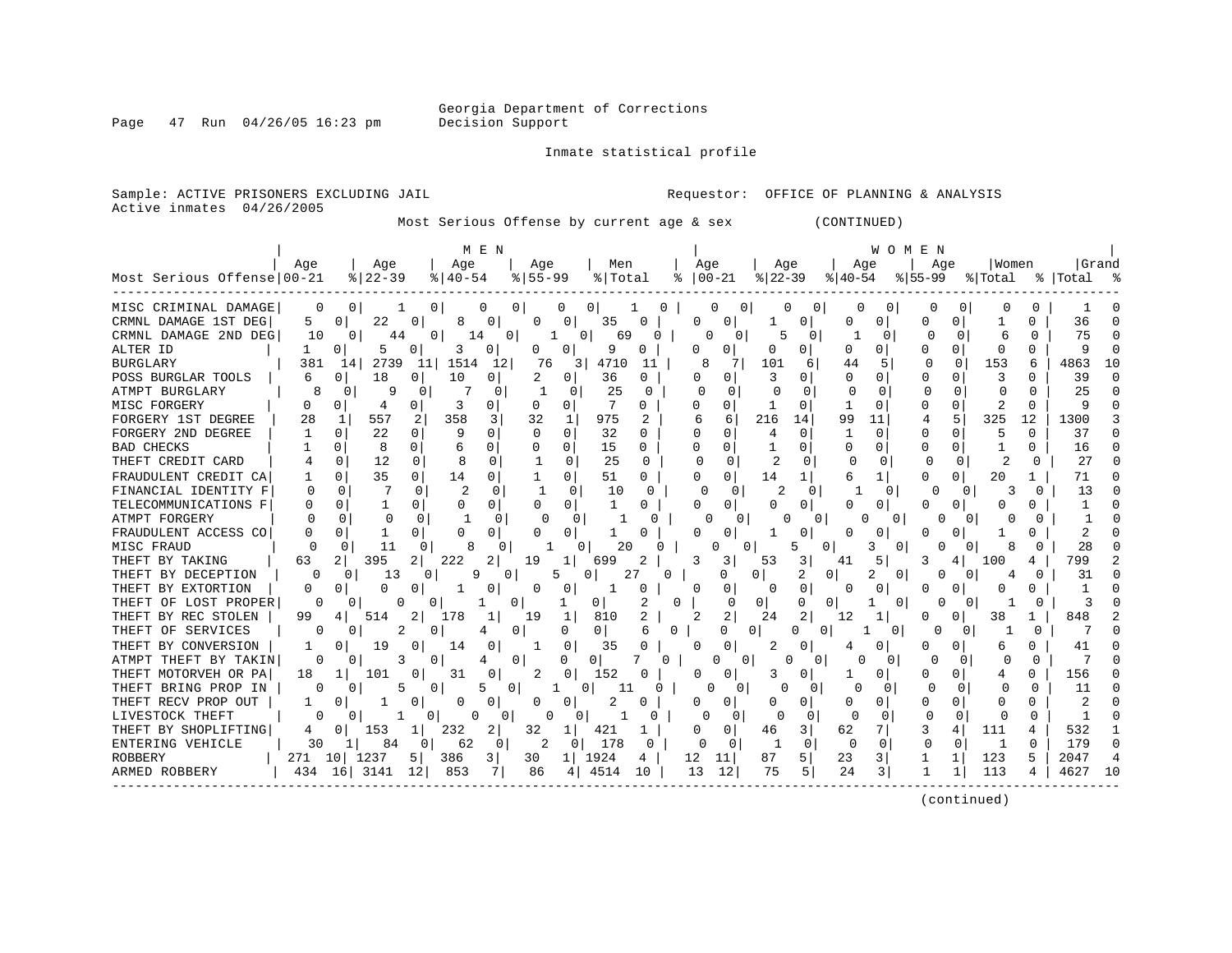Page 48 Run  $04/26/05$  16:23 pm

Inmate statistical profile

Sample: ACTIVE PRISONERS EXCLUDING JAIL **Requestor:** OFFICE OF PLANNING & ANALYSIS Active inmates 04/26/2005

Most Serious Offense by current age & sex (CONTINUED)

|                            |              |                       |                       | M E N               |                         |                       |              |                          |                                      |                                  | WOMEN                |          |                      |         |
|----------------------------|--------------|-----------------------|-----------------------|---------------------|-------------------------|-----------------------|--------------|--------------------------|--------------------------------------|----------------------------------|----------------------|----------|----------------------|---------|
|                            | Aqe          |                       | Age                   | Age                 | Aqe                     |                       | Men          | Age                      | Age                                  | Age                              | Aqe                  | Women    |                      | l Grand |
| Most Serious Offense 00-21 |              | $\frac{8}{22} - 39$   |                       | $8   40 - 54$       | $8 55-99$               | % Total               |              | $\approx$   00-21        | %   22-39                            |                                  |                      | % Total  | %   Total            |         |
| ROBBERY BY FORCE           | 35           | 83<br>1 <sup>1</sup>  | 0                     | 9<br>0 <sup>1</sup> | 0<br>0                  | 127                   | 0            | 3 <sup>1</sup><br>3      | 0<br>3                               | 0                                |                      |          | 134<br>0.            |         |
| ROBBERY BY INTIMIDAT       | 38           | 1                     | 107<br>0              | 27                  | 0<br>0                  | 0 <sup>1</sup><br>172 | $\mathbf{0}$ |                          | 10<br>1                              | 0<br>0<br>1                      | 1                    | 12       | 184<br>0             |         |
| ROBBERY BY SUDDEN SN       | 14           | 62<br>1               | 0                     | 25<br>0             | 2<br>0                  | 103                   | 0            | <sup>0</sup><br>0        | 3<br>0                               | 0                                | 0<br>O               | 4        | 107<br>0             | U       |
| HIJACKING MOTOR VEHI       | 9            | 0                     | 22<br>0               |                     | $\overline{0}$<br>0     | 32<br>0 <sup>1</sup>  | 0            |                          | 1<br>0                               | 0<br>0                           | C<br>0               | 2        | 34<br>0              |         |
| ATMPT ROBBERY              |              | 0<br>18               | 0                     | 0<br>8              | $\Omega$                | 31<br>0               | 0            | $\Omega$<br>0            | 0                                    | 0<br>0                           | 0<br>$\Omega$        | U        | 32                   |         |
| ATMPT ARMED ROBBERY        | 17           |                       | 47<br>0               | 6                   | $\circ$<br><sup>0</sup> | 70<br>0               | 0            |                          | 2<br>0                               | 0<br>$\Omega$                    | O<br>$\Omega$        |          | 73<br>$\Omega$       |         |
| MISC SEXUAL OFFENSE        | 4            | 0 <sup>1</sup><br>17  | 0                     | 9<br>0              | 1                       | 31<br>$\Omega$        | 0            | <sup>0</sup><br>$\Omega$ | 0                                    | 0                                | 0                    | U        | 31                   |         |
| <b>RAPE</b>                | 28           | 1                     | 719<br>3 <sup>1</sup> | 850<br>7            | 163                     | 1760                  | 4            | n<br><sup>0</sup>        | $\Omega$                             | $\overline{2}$<br>$\Omega$       | 1                    |          | 1764<br><sup>0</sup> |         |
| SODOMY                     |              | 12<br>0               | 0                     | 7<br>$\Omega$       | 4<br>0                  | 23                    | $\Omega$     | U<br>$\Omega$            | 0                                    | 0                                | $\Omega$<br>O        | U        | 24                   |         |
| AGGRAV SODOMY              |              | 0                     | 81<br>$\Omega$        | 103<br>-1           | 46                      | 236<br>2              | 1            |                          | $\Omega$                             | $\Omega$                         |                      |          | 239<br>0             |         |
| <b>INCEST</b>              |              | 0<br>49               | 0                     | 74                  | 26<br>1                 | 157                   | 0            | $\Omega$                 | 0                                    | 0                                | $\Omega$<br>$\Omega$ |          | 161<br>0             |         |
| <b>BIGAMY</b>              |              | 0                     | $\Omega$              | -1<br>0             | 0<br>1                  | 3                     | O.           | U<br>$\Omega$            | $\Omega$<br>0                        | 0<br><sup>0</sup>                | 0                    | U        | 3                    |         |
| AGGRAV SEXUAL BATTER       |              | $\Omega$              | 44<br>$\Omega$        | $\Omega$<br>50      | 15                      | 110<br>1              | $\Omega$     | $\Omega$<br>∩            | $\Omega$<br>∩                        | 2<br>$\Omega$                    | 0                    |          | 112<br>0             |         |
| PIMPING A MINOR UNDE       |              | $\cap$                | 3<br>$\Omega$         | 0<br>0              | 0<br>$\Omega$           | 4                     | 0            | U<br>0                   | 0                                    | 0                                | U                    | U        | 5                    |         |
| STATUTORY RAPE             | 73           | 3<br>500              | 2                     | $\mathbf{1}$<br>104 | 20                      | 697<br>1              | 2            | $\Omega$                 | $\Omega$                             | 2<br>$\Omega$                    | $\Omega$             | 6        | 703<br>$\Omega$      |         |
| CHILD MOLESTATION          | 106          | $\overline{4}$<br>965 | 4                     | 805<br>б.           | 290<br>13 <sup>1</sup>  | 2166                  |              |                          | 24<br>2                              | 12                               |                      | 38       | 2204                 |         |
| ENTICING CHILD-INDEC       | 4            | $\Omega$              | 44<br>0               | 28                  | 0 I<br>11               | 87<br>0               | 0            |                          | 3<br>0                               | 0<br>0                           |                      |          | 90                   |         |
| AGGRAV CHILD MOLESTA       | 28           | 482                   | 2                     | 535<br>4            | 171                     | 7  <br>1216           | 3            | <sup>0</sup><br>0        | 0                                    | 13                               | 0<br>O               | 20       | 1236                 |         |
| SEXL/ASSLT/AGN/PERS/       |              | $\Omega$              | $\Omega$              | 0                   | $\Omega$                |                       |              |                          | 0                                    | 0<br>0                           | $\Omega$             |          |                      |         |
| SOLICIT SODOMY FROM        | 0            | 0                     | 0<br>$\Omega$         | $\Omega$<br>0       |                         |                       | 0            | 0<br>0                   | $\Omega$<br><sup>0</sup>             | <sup>0</sup><br>0                | 0<br>O               |          |                      |         |
| SEX OFFENDER FAIL RE       | 0            | 0                     | 11<br>0               |                     | $\Omega$<br>U           | $\Omega$              | 14           |                          | 0                                    | $\Omega$<br>0<br>U               |                      |          | 14<br>U              |         |
| ENTICE CHILD, ATTEMP       | O.           | 0 I                   | $\Omega$<br>0         | 0<br>U              |                         | 1                     |              | <sup>0</sup><br>$\Omega$ | $\Omega$<br><sup>0</sup>             | 0<br><sup>n</sup>                | $\Omega$<br>O        |          | 1                    |         |
| ATMPT RAPE                 | 2            | $\Omega$              | 11<br>$\mathbf{0}$    |                     | 0<br>O                  | 0                     | 21<br>O      | ∩                        | 0 <sup>1</sup><br>O.                 | 0<br>$\overline{0}$<br>0         | ∩<br>$\Omega$        |          | 21<br>$\Omega$       |         |
| ATMPT AGGRAV SODOMY        |              | 0                     | 3<br>$\Omega$         | 2<br>0              | $\Omega$<br>0           | 6                     | 0            | $\mathbf 0$<br>0         | 0<br>0                               | 0<br><sup>0</sup>                | $\Omega$<br>O        | O        |                      |         |
| ATMPT CHILD MOLESTAT       | <sup>0</sup> |                       | 5<br>$\Omega$         |                     | $\Omega$<br>$\Omega$    | 0                     | $\Omega$     | $\Omega$                 | 0 <sup>1</sup><br>0                  | $\Omega$<br>$\Omega$<br>$\Omega$ | $\Omega$<br>n        |          | <sup>0</sup>         |         |
| AGG ASLT W ATMPT TO        |              | $\Omega$<br>11        | 0                     | 3<br>$\Omega$       | $\Omega$<br>$\Omega$    | 15                    | 0            | $\Omega$<br>0            | $\Omega$<br><sup>n</sup>             | 0<br>0                           | $\Omega$<br>0        | ∩        | 15                   |         |
| AGG SEX BATTERY ATMP       | $\Omega$     | <sup>0</sup>          | 1<br>0                | 1                   | 0<br>$\Omega$           | $\Omega$              | 2<br>0       | 0                        | $\Omega$<br>$\Omega$                 | $\Omega$<br>0<br><sup>0</sup>    | U<br>0               | $\Omega$ | 2<br><sup>0</sup>    |         |
| MISC OBSCENITY             | <sup>0</sup> | 0                     | 0                     | 0                   | 0<br>U                  | 2                     | U            | 0 <sup>1</sup><br>O      | 0<br>O                               | 0                                | Ω<br>0               | U        |                      |         |
| EXHIB SEX SHOWS TO M       | $\Omega$     | $\Omega$              | 0<br><sup>0</sup>     | 0                   | 0                       | $\Omega$              | 0            | U                        | $\Omega$<br>$\Omega$<br><sup>0</sup> | 0<br>$\Omega$                    | 0<br>O               | O        | $\Omega$             |         |
| FALSE SWEARNG WRITTN       | 0            | 0 <sup>1</sup>        | 0                     | 0<br>$\Omega$       | $\Omega$<br>0           |                       | 0            | 0<br>$\Omega$            | 0<br>0                               | 0<br>0                           | 0<br>0               |          |                      |         |
| BRIBERY GOVT OFFICER       | 0            | 0                     | 2<br>0                | 0                   | 0<br>0                  | 2<br>0                | 0            |                          | 0<br>0<br>$\Omega$                   | $\mathbf 0$<br>$\Omega$          | $\Omega$<br>$\Omega$ |          | O                    |         |
| INFLUENCE LEGISLATIV       |              | 0                     | 0<br>0                | 0                   | 0                       | 0                     | 0            | 0<br>0                   | 0                                    | 0                                | 0                    |          |                      |         |
| DEFRAUDING STATE           |              | 0                     | 0                     | 0<br>0              |                         | $\Omega$<br>0         | 0            | <sup>0</sup><br>0        | 0                                    | 3<br>$\Omega$                    | $\Omega$<br>Ω        |          |                      |         |
| INFLUENCING WITNESS        |              | $\Omega$              | $\Omega$              | O                   | $\Omega$                |                       | U            | U<br>$\Omega$            | $\Omega$                             | $\Omega$                         | $\Omega$             | U        | $\mathfrak{D}$       |         |

------------------------------------------------------------------------------------------------------------------------------------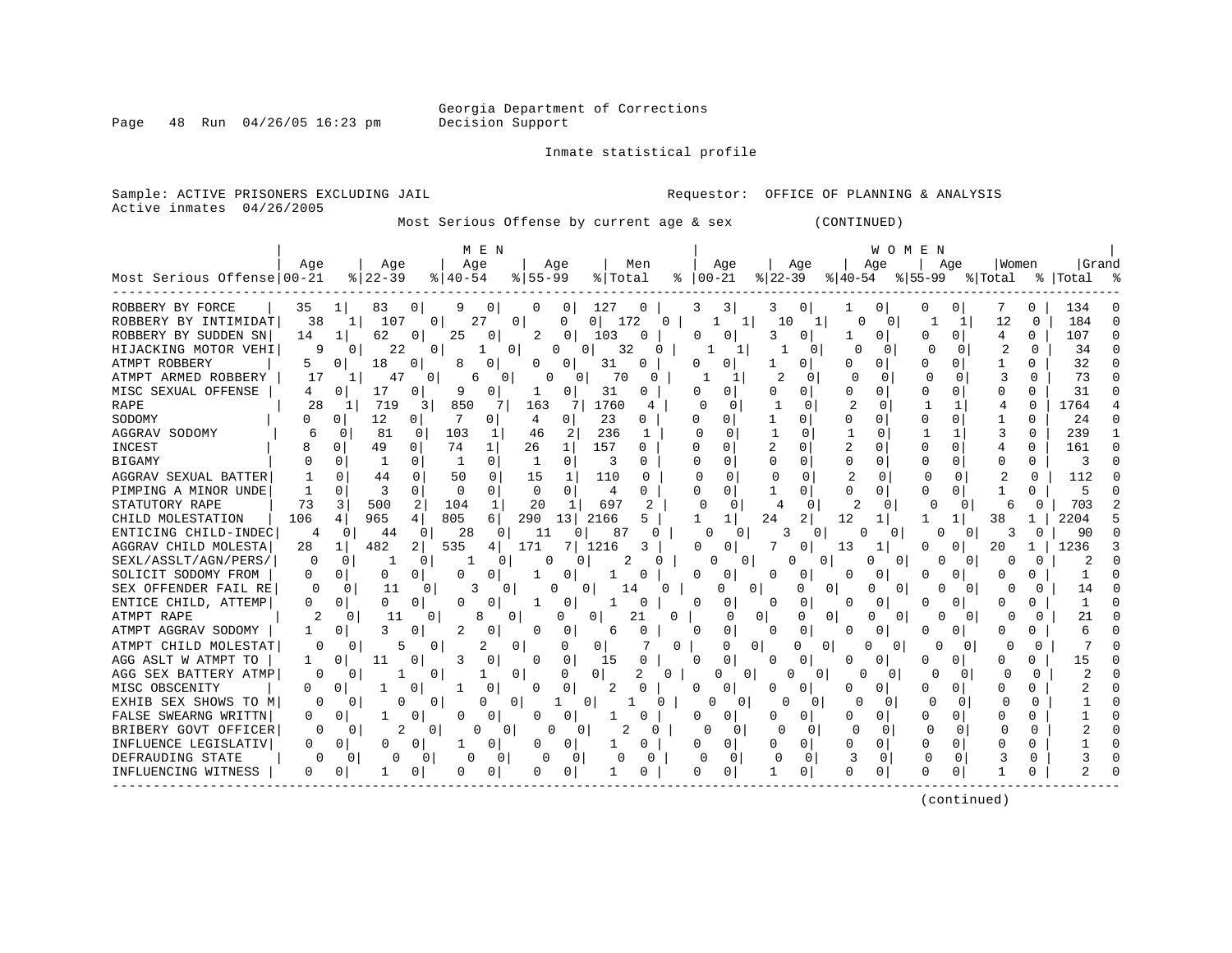Page 49 Run 04/26/05 16:23 pm

#### Inmate statistical profile

Active inmates 04/26/2005

Sample: ACTIVE PRISONERS EXCLUDING JAIL **Requestor:** OFFICE OF PLANNING & ANALYSIS

Most Serious Offense by current age & sex (CONTINUED)

| Age<br>  Grand<br>Aqe<br>Aqe<br>Men<br>Age<br>Age<br>Aqe<br>Women<br>Aqe<br>Aqe<br>Most Serious Offense 00-21<br>$8 22-39$<br>$8155 - 99$<br>$ 22-39$<br>$8   40 - 54$<br>% Total<br>$ 00-21 $<br>$8155 - 99$<br>% Total<br>%   Total<br>$ 40-54$<br>៖<br>း ေ<br>OBSTR OF LAW ENF OFF<br>427<br>0 <sup>1</sup><br>$\overline{2}$<br>22<br>36<br>2  <br>125<br>596<br>15<br>39<br>635<br>1 I<br>8<br>2<br>0<br>0<br>1<br>0<br>2<br>$\cap$<br>PERJURY<br>$\cap$<br>0<br>1<br>$\Omega$<br>0<br>3<br>$\Omega$<br>$\Omega$<br>0<br>0<br>0<br>1<br>0<br>0<br>O<br>U<br>0<br>4<br>1<br><b>FALSE SWEARING</b><br>$\Omega$<br>$\Omega$<br>1<br>$\Omega$<br>0<br>0<br>$\Omega$<br>0<br>O<br>$\Omega$<br>$\Omega$<br>0<br>0<br>O<br>0<br>O<br>IMPERSONATING OFFICE<br>0<br>$\mathcal{D}$<br>O<br>0<br>0<br>$\Omega$<br>U<br>∩<br>0<br>Ω<br>0<br>U<br>O<br><b>EMBRACERY</b><br><sup>0</sup><br>0<br>0<br>0<br>O<br><sup>0</sup><br>n<br>$\Omega$<br>0<br>0<br>0<br>O<br>FALSE STATEMENTS GOV<br>22<br>13<br>U<br>O<br>U<br>0<br><sup>0</sup><br>0<br>16<br>O<br>O<br>0<br>N<br>U<br>6<br>IMPERSNTNG IN LEGAL<br>$\Omega$<br>0<br>$\cap$<br>$\Omega$<br>$\Omega$<br>$\cap$<br>0<br><sup>0</sup><br>O<br>0<br>0<br>0<br>O<br>n<br>88<br><b>ESCAPE</b><br>20<br>0<br>57<br>$\Omega$<br>0<br>0<br>84<br>3<br>O<br>0<br>U<br>$\Omega$<br>0<br>$\Omega$<br>1<br>0<br>4<br>6<br>AIDING ESCAPE<br>$\cap$<br>$\Omega$<br>$\Omega$<br>$\Omega$<br>0<br>0<br><sup>0</sup><br>0<br>U<br>$\Omega$<br>∩<br>∩<br>∩<br>0<br>U<br>U<br>n<br>HINDERING APPREH OR<br>$\Omega$<br>0<br>$\Omega$<br>0<br>0<br>O<br>0<br>0<br><sup>0</sup><br>0<br>0<br><sup>0</sup><br>0<br>0<br>0<br>0<br>0<br>6<br>-1<br>2<br>$\Omega$<br>MUTINY IN PENAL INST<br>0<br><sup>0</sup><br>0<br>0<br>0<br>O<br>$\Omega$<br>N<br><sup>0</sup><br><sup>0</sup><br>O<br>C<br>0<br>$\Omega$<br>0<br>2<br>$\Omega$<br><b>BAIL JUMPING</b><br>0<br>3<br>0<br>$\Omega$<br>$\cap$<br>0<br>$\Omega$<br>0<br>U<br>0<br>Ω<br>$\Omega$<br>0<br>0<br>0<br>5<br>27<br>43<br>3<br>CRMNL INTERFERE GOVT<br>$\Omega$<br>$\Omega$<br>$\Omega$<br>0<br><sup>0</sup><br>U<br>$\Omega$<br>0<br>U<br>$\Omega$<br>9<br>46<br>DOGFIGHTING<br>$\cap$<br>$\Omega$<br>$\Omega$<br>1<br>U<br>$\Omega$<br>$\cap$<br>$\Omega$<br>1<br>0<br>U<br><sup>0</sup><br>U<br>0<br>U<br>U<br>0<br><b>BUS HIJACKING</b><br>$\Omega$<br>$\Omega$<br>$\Omega$<br>0<br>$\cap$<br>$\Omega$<br>0<br>$\Omega$<br>$\cap$<br>1<br>0<br>U<br>1<br>U<br>U<br>U<br>n<br>0<br>∩<br>REMOVAL BAGGAGE, CARG<br>3<br>$\Omega$<br>3<br>$\Omega$<br>$\Omega$<br>$\Omega$<br>∩<br>$\Omega$<br>$\Omega$<br>$\Omega$<br>O<br>0<br>∩<br>0<br>$\Omega$<br>∩<br>O<br>∩<br>0<br>O<br>$\Omega$<br>CRUELTY TO CHILDREN<br>159<br>227<br>52<br>289<br>2.<br>0<br>61<br>0<br>5<br>0<br>3<br>9<br>U<br>2<br>$\mathbf{1}$<br>0<br>62<br>ATMPT CRUELTY TO CHI<br>$\Omega$<br>$\Omega$<br>$\Omega$<br>0<br>U<br>0<br><sup>0</sup><br><sup>0</sup><br>$\Omega$<br>O<br>O<br>O<br>0<br>n<br>U<br>7<br>SEX EXPLOITATION CHI<br>8<br>0<br>20<br>2<br>22<br>U<br>Ω<br><sup>o</sup><br>0<br>5<br>O<br>0<br>∩<br>O<br>-1<br>0<br>0<br>O<br>ABANDONMENT OF CHILD<br>$\Omega$<br>$\Omega$<br>2<br><sup>n</sup><br>1<br>3<br>$\Omega$<br>∩<br>$\Omega$<br>0<br>0<br>$\Omega$<br>$\Omega$<br>2<br>U<br>6<br>CNTRBTNG DELINOENCY<br>0<br>O<br>0<br>O<br>0<br>0<br>0<br>0<br>0<br>O<br>Ω<br>n<br>0<br>0<br>0<br>0<br>0<br>O<br>MISC WEAPON/EXPLOSIV<br>5<br>2<br>0<br>0<br>9<br>0<br>$\Omega$<br>0<br>0<br>9<br>O<br>O<br>0<br>0<br>O.<br>$\Omega$<br>$\Omega$<br>O<br>O<br>CARRY CONCEALED WEAP<br>5<br>O<br>0<br>0<br>0<br>5<br>0<br>0<br>0<br>$\Omega$<br>0<br>4<br>O<br>0<br>0<br>Ω<br>0<br>0<br>POSS OF FIREARM DUR<br>135<br>8<br>200<br>8<br>0<br>44<br>195<br>0<br>$\Omega$<br>0<br>5<br>O<br>$\Omega$<br>0<br>C<br>0<br>4<br>$\Omega$<br>POSS OF CERTAIN WEAP<br>32<br>2<br>16<br>0<br>31<br>0<br>$\Omega$<br>0<br>9<br>0<br>0<br>0<br>0<br>0<br>4<br>0<br>N<br>POSS FIREARM CONVCT<br>29<br>721<br>2<br>18<br>470<br>21<br>186<br>$\mathbf{1}$<br>703<br>2<br>$\Omega$<br>$\Omega$<br>9<br>q<br>18<br>1<br>1<br>O<br>$\Omega$<br>1<br>1<br>CARRY WEAPON AT SCHO<br>3<br>0<br>10<br>$\cap$<br>$\Omega$<br>0<br>0<br>10<br>0<br>0<br>0<br>0<br>n<br>0<br>0<br>n<br>0<br>U<br>0<br>POSS WEAPON BY PRISO<br>0<br>$\Omega$<br>$\Omega$<br>0<br><sup>0</sup><br>0<br>0<br>O<br>$\Omega$<br>O<br>O<br><sup>0</sup><br>0<br>4<br>O<br>CRUELTY TO ANIMALS<br>0<br>5<br>0<br>0<br>U<br>0<br>$\Omega$<br>0<br><sup>0</sup><br>0<br>O<br>6<br>0<br>O<br>O<br>AGGRAV CRUELTY TO AN<br><sup>0</sup><br>0<br>0<br>O<br>$\Omega$<br>3<br>0<br>C<br>O<br>O<br>3<br><sup>0</sup><br>$\Omega$<br>∩<br>$\Omega$<br>EAVESDROP & SURVEILL<br>0<br>0<br>U<br>O<br><sup>0</sup><br>∩<br>U<br>0<br>$\Omega$<br>O<br>U<br>∩<br><sup>n</sup><br>O<br>22<br>22<br>PEEPING TOM<br>$\overline{0}$<br>$\Omega$<br>$\Omega$<br>$\Omega$<br>O<br>n<br>$\Omega$<br><sup>0</sup><br>0<br>8<br>0<br>O<br>$\Omega$<br>Ω<br>O<br>O<br>2<br>21<br>RACKETEERING<br>34<br>20<br>9<br>10<br>2<br>84<br>0<br>0<br>0<br>63<br>U<br>O<br>1<br>U<br>O<br>O<br>S/D NARCOTICS OPIATE<br>86<br>1<br>33<br>81<br>3<br>0<br>0<br>1<br>5<br>$\mathbf{0}$<br>01<br>41<br>0<br>0<br>O<br>O<br>Ω<br>6 |  |  |  | M E N |  |  |  |  |  | WOMEN |  |  |  |
|-----------------------------------------------------------------------------------------------------------------------------------------------------------------------------------------------------------------------------------------------------------------------------------------------------------------------------------------------------------------------------------------------------------------------------------------------------------------------------------------------------------------------------------------------------------------------------------------------------------------------------------------------------------------------------------------------------------------------------------------------------------------------------------------------------------------------------------------------------------------------------------------------------------------------------------------------------------------------------------------------------------------------------------------------------------------------------------------------------------------------------------------------------------------------------------------------------------------------------------------------------------------------------------------------------------------------------------------------------------------------------------------------------------------------------------------------------------------------------------------------------------------------------------------------------------------------------------------------------------------------------------------------------------------------------------------------------------------------------------------------------------------------------------------------------------------------------------------------------------------------------------------------------------------------------------------------------------------------------------------------------------------------------------------------------------------------------------------------------------------------------------------------------------------------------------------------------------------------------------------------------------------------------------------------------------------------------------------------------------------------------------------------------------------------------------------------------------------------------------------------------------------------------------------------------------------------------------------------------------------------------------------------------------------------------------------------------------------------------------------------------------------------------------------------------------------------------------------------------------------------------------------------------------------------------------------------------------------------------------------------------------------------------------------------------------------------------------------------------------------------------------------------------------------------------------------------------------------------------------------------------------------------------------------------------------------------------------------------------------------------------------------------------------------------------------------------------------------------------------------------------------------------------------------------------------------------------------------------------------------------------------------------------------------------------------------------------------------------------------------------------------------------------------------------------------------------------------------------------------------------------------------------------------------------------------------------------------------------------------------------------------------------------------------------------------------------------------------------------------------------------------------------------------------------------------------------------------------------------------------------------------------------------------------------------------------------------------------------------------------------------------------------------------------------------------------------------------------------------------------------------------------------------------------------------------------------------------------------------------------------------------------------------------------------------------------------------------------------------------------------------------------------------------------------------------------------------------------------------------------------------------------------------------------------------------------------------------------------------------------------------------------------------------------------------------------------------------------------------------------------------------------------------------------------------------------------------------------|--|--|--|-------|--|--|--|--|--|-------|--|--|--|
|                                                                                                                                                                                                                                                                                                                                                                                                                                                                                                                                                                                                                                                                                                                                                                                                                                                                                                                                                                                                                                                                                                                                                                                                                                                                                                                                                                                                                                                                                                                                                                                                                                                                                                                                                                                                                                                                                                                                                                                                                                                                                                                                                                                                                                                                                                                                                                                                                                                                                                                                                                                                                                                                                                                                                                                                                                                                                                                                                                                                                                                                                                                                                                                                                                                                                                                                                                                                                                                                                                                                                                                                                                                                                                                                                                                                                                                                                                                                                                                                                                                                                                                                                                                                                                                                                                                                                                                                                                                                                                                                                                                                                                                                                                                                                                                                                                                                                                                                                                                                                                                                                                                                                                                                                 |  |  |  |       |  |  |  |  |  |       |  |  |  |
|                                                                                                                                                                                                                                                                                                                                                                                                                                                                                                                                                                                                                                                                                                                                                                                                                                                                                                                                                                                                                                                                                                                                                                                                                                                                                                                                                                                                                                                                                                                                                                                                                                                                                                                                                                                                                                                                                                                                                                                                                                                                                                                                                                                                                                                                                                                                                                                                                                                                                                                                                                                                                                                                                                                                                                                                                                                                                                                                                                                                                                                                                                                                                                                                                                                                                                                                                                                                                                                                                                                                                                                                                                                                                                                                                                                                                                                                                                                                                                                                                                                                                                                                                                                                                                                                                                                                                                                                                                                                                                                                                                                                                                                                                                                                                                                                                                                                                                                                                                                                                                                                                                                                                                                                                 |  |  |  |       |  |  |  |  |  |       |  |  |  |
|                                                                                                                                                                                                                                                                                                                                                                                                                                                                                                                                                                                                                                                                                                                                                                                                                                                                                                                                                                                                                                                                                                                                                                                                                                                                                                                                                                                                                                                                                                                                                                                                                                                                                                                                                                                                                                                                                                                                                                                                                                                                                                                                                                                                                                                                                                                                                                                                                                                                                                                                                                                                                                                                                                                                                                                                                                                                                                                                                                                                                                                                                                                                                                                                                                                                                                                                                                                                                                                                                                                                                                                                                                                                                                                                                                                                                                                                                                                                                                                                                                                                                                                                                                                                                                                                                                                                                                                                                                                                                                                                                                                                                                                                                                                                                                                                                                                                                                                                                                                                                                                                                                                                                                                                                 |  |  |  |       |  |  |  |  |  |       |  |  |  |
|                                                                                                                                                                                                                                                                                                                                                                                                                                                                                                                                                                                                                                                                                                                                                                                                                                                                                                                                                                                                                                                                                                                                                                                                                                                                                                                                                                                                                                                                                                                                                                                                                                                                                                                                                                                                                                                                                                                                                                                                                                                                                                                                                                                                                                                                                                                                                                                                                                                                                                                                                                                                                                                                                                                                                                                                                                                                                                                                                                                                                                                                                                                                                                                                                                                                                                                                                                                                                                                                                                                                                                                                                                                                                                                                                                                                                                                                                                                                                                                                                                                                                                                                                                                                                                                                                                                                                                                                                                                                                                                                                                                                                                                                                                                                                                                                                                                                                                                                                                                                                                                                                                                                                                                                                 |  |  |  |       |  |  |  |  |  |       |  |  |  |
|                                                                                                                                                                                                                                                                                                                                                                                                                                                                                                                                                                                                                                                                                                                                                                                                                                                                                                                                                                                                                                                                                                                                                                                                                                                                                                                                                                                                                                                                                                                                                                                                                                                                                                                                                                                                                                                                                                                                                                                                                                                                                                                                                                                                                                                                                                                                                                                                                                                                                                                                                                                                                                                                                                                                                                                                                                                                                                                                                                                                                                                                                                                                                                                                                                                                                                                                                                                                                                                                                                                                                                                                                                                                                                                                                                                                                                                                                                                                                                                                                                                                                                                                                                                                                                                                                                                                                                                                                                                                                                                                                                                                                                                                                                                                                                                                                                                                                                                                                                                                                                                                                                                                                                                                                 |  |  |  |       |  |  |  |  |  |       |  |  |  |
|                                                                                                                                                                                                                                                                                                                                                                                                                                                                                                                                                                                                                                                                                                                                                                                                                                                                                                                                                                                                                                                                                                                                                                                                                                                                                                                                                                                                                                                                                                                                                                                                                                                                                                                                                                                                                                                                                                                                                                                                                                                                                                                                                                                                                                                                                                                                                                                                                                                                                                                                                                                                                                                                                                                                                                                                                                                                                                                                                                                                                                                                                                                                                                                                                                                                                                                                                                                                                                                                                                                                                                                                                                                                                                                                                                                                                                                                                                                                                                                                                                                                                                                                                                                                                                                                                                                                                                                                                                                                                                                                                                                                                                                                                                                                                                                                                                                                                                                                                                                                                                                                                                                                                                                                                 |  |  |  |       |  |  |  |  |  |       |  |  |  |
|                                                                                                                                                                                                                                                                                                                                                                                                                                                                                                                                                                                                                                                                                                                                                                                                                                                                                                                                                                                                                                                                                                                                                                                                                                                                                                                                                                                                                                                                                                                                                                                                                                                                                                                                                                                                                                                                                                                                                                                                                                                                                                                                                                                                                                                                                                                                                                                                                                                                                                                                                                                                                                                                                                                                                                                                                                                                                                                                                                                                                                                                                                                                                                                                                                                                                                                                                                                                                                                                                                                                                                                                                                                                                                                                                                                                                                                                                                                                                                                                                                                                                                                                                                                                                                                                                                                                                                                                                                                                                                                                                                                                                                                                                                                                                                                                                                                                                                                                                                                                                                                                                                                                                                                                                 |  |  |  |       |  |  |  |  |  |       |  |  |  |
|                                                                                                                                                                                                                                                                                                                                                                                                                                                                                                                                                                                                                                                                                                                                                                                                                                                                                                                                                                                                                                                                                                                                                                                                                                                                                                                                                                                                                                                                                                                                                                                                                                                                                                                                                                                                                                                                                                                                                                                                                                                                                                                                                                                                                                                                                                                                                                                                                                                                                                                                                                                                                                                                                                                                                                                                                                                                                                                                                                                                                                                                                                                                                                                                                                                                                                                                                                                                                                                                                                                                                                                                                                                                                                                                                                                                                                                                                                                                                                                                                                                                                                                                                                                                                                                                                                                                                                                                                                                                                                                                                                                                                                                                                                                                                                                                                                                                                                                                                                                                                                                                                                                                                                                                                 |  |  |  |       |  |  |  |  |  |       |  |  |  |
|                                                                                                                                                                                                                                                                                                                                                                                                                                                                                                                                                                                                                                                                                                                                                                                                                                                                                                                                                                                                                                                                                                                                                                                                                                                                                                                                                                                                                                                                                                                                                                                                                                                                                                                                                                                                                                                                                                                                                                                                                                                                                                                                                                                                                                                                                                                                                                                                                                                                                                                                                                                                                                                                                                                                                                                                                                                                                                                                                                                                                                                                                                                                                                                                                                                                                                                                                                                                                                                                                                                                                                                                                                                                                                                                                                                                                                                                                                                                                                                                                                                                                                                                                                                                                                                                                                                                                                                                                                                                                                                                                                                                                                                                                                                                                                                                                                                                                                                                                                                                                                                                                                                                                                                                                 |  |  |  |       |  |  |  |  |  |       |  |  |  |
|                                                                                                                                                                                                                                                                                                                                                                                                                                                                                                                                                                                                                                                                                                                                                                                                                                                                                                                                                                                                                                                                                                                                                                                                                                                                                                                                                                                                                                                                                                                                                                                                                                                                                                                                                                                                                                                                                                                                                                                                                                                                                                                                                                                                                                                                                                                                                                                                                                                                                                                                                                                                                                                                                                                                                                                                                                                                                                                                                                                                                                                                                                                                                                                                                                                                                                                                                                                                                                                                                                                                                                                                                                                                                                                                                                                                                                                                                                                                                                                                                                                                                                                                                                                                                                                                                                                                                                                                                                                                                                                                                                                                                                                                                                                                                                                                                                                                                                                                                                                                                                                                                                                                                                                                                 |  |  |  |       |  |  |  |  |  |       |  |  |  |
|                                                                                                                                                                                                                                                                                                                                                                                                                                                                                                                                                                                                                                                                                                                                                                                                                                                                                                                                                                                                                                                                                                                                                                                                                                                                                                                                                                                                                                                                                                                                                                                                                                                                                                                                                                                                                                                                                                                                                                                                                                                                                                                                                                                                                                                                                                                                                                                                                                                                                                                                                                                                                                                                                                                                                                                                                                                                                                                                                                                                                                                                                                                                                                                                                                                                                                                                                                                                                                                                                                                                                                                                                                                                                                                                                                                                                                                                                                                                                                                                                                                                                                                                                                                                                                                                                                                                                                                                                                                                                                                                                                                                                                                                                                                                                                                                                                                                                                                                                                                                                                                                                                                                                                                                                 |  |  |  |       |  |  |  |  |  |       |  |  |  |
|                                                                                                                                                                                                                                                                                                                                                                                                                                                                                                                                                                                                                                                                                                                                                                                                                                                                                                                                                                                                                                                                                                                                                                                                                                                                                                                                                                                                                                                                                                                                                                                                                                                                                                                                                                                                                                                                                                                                                                                                                                                                                                                                                                                                                                                                                                                                                                                                                                                                                                                                                                                                                                                                                                                                                                                                                                                                                                                                                                                                                                                                                                                                                                                                                                                                                                                                                                                                                                                                                                                                                                                                                                                                                                                                                                                                                                                                                                                                                                                                                                                                                                                                                                                                                                                                                                                                                                                                                                                                                                                                                                                                                                                                                                                                                                                                                                                                                                                                                                                                                                                                                                                                                                                                                 |  |  |  |       |  |  |  |  |  |       |  |  |  |
|                                                                                                                                                                                                                                                                                                                                                                                                                                                                                                                                                                                                                                                                                                                                                                                                                                                                                                                                                                                                                                                                                                                                                                                                                                                                                                                                                                                                                                                                                                                                                                                                                                                                                                                                                                                                                                                                                                                                                                                                                                                                                                                                                                                                                                                                                                                                                                                                                                                                                                                                                                                                                                                                                                                                                                                                                                                                                                                                                                                                                                                                                                                                                                                                                                                                                                                                                                                                                                                                                                                                                                                                                                                                                                                                                                                                                                                                                                                                                                                                                                                                                                                                                                                                                                                                                                                                                                                                                                                                                                                                                                                                                                                                                                                                                                                                                                                                                                                                                                                                                                                                                                                                                                                                                 |  |  |  |       |  |  |  |  |  |       |  |  |  |
|                                                                                                                                                                                                                                                                                                                                                                                                                                                                                                                                                                                                                                                                                                                                                                                                                                                                                                                                                                                                                                                                                                                                                                                                                                                                                                                                                                                                                                                                                                                                                                                                                                                                                                                                                                                                                                                                                                                                                                                                                                                                                                                                                                                                                                                                                                                                                                                                                                                                                                                                                                                                                                                                                                                                                                                                                                                                                                                                                                                                                                                                                                                                                                                                                                                                                                                                                                                                                                                                                                                                                                                                                                                                                                                                                                                                                                                                                                                                                                                                                                                                                                                                                                                                                                                                                                                                                                                                                                                                                                                                                                                                                                                                                                                                                                                                                                                                                                                                                                                                                                                                                                                                                                                                                 |  |  |  |       |  |  |  |  |  |       |  |  |  |
|                                                                                                                                                                                                                                                                                                                                                                                                                                                                                                                                                                                                                                                                                                                                                                                                                                                                                                                                                                                                                                                                                                                                                                                                                                                                                                                                                                                                                                                                                                                                                                                                                                                                                                                                                                                                                                                                                                                                                                                                                                                                                                                                                                                                                                                                                                                                                                                                                                                                                                                                                                                                                                                                                                                                                                                                                                                                                                                                                                                                                                                                                                                                                                                                                                                                                                                                                                                                                                                                                                                                                                                                                                                                                                                                                                                                                                                                                                                                                                                                                                                                                                                                                                                                                                                                                                                                                                                                                                                                                                                                                                                                                                                                                                                                                                                                                                                                                                                                                                                                                                                                                                                                                                                                                 |  |  |  |       |  |  |  |  |  |       |  |  |  |
|                                                                                                                                                                                                                                                                                                                                                                                                                                                                                                                                                                                                                                                                                                                                                                                                                                                                                                                                                                                                                                                                                                                                                                                                                                                                                                                                                                                                                                                                                                                                                                                                                                                                                                                                                                                                                                                                                                                                                                                                                                                                                                                                                                                                                                                                                                                                                                                                                                                                                                                                                                                                                                                                                                                                                                                                                                                                                                                                                                                                                                                                                                                                                                                                                                                                                                                                                                                                                                                                                                                                                                                                                                                                                                                                                                                                                                                                                                                                                                                                                                                                                                                                                                                                                                                                                                                                                                                                                                                                                                                                                                                                                                                                                                                                                                                                                                                                                                                                                                                                                                                                                                                                                                                                                 |  |  |  |       |  |  |  |  |  |       |  |  |  |
|                                                                                                                                                                                                                                                                                                                                                                                                                                                                                                                                                                                                                                                                                                                                                                                                                                                                                                                                                                                                                                                                                                                                                                                                                                                                                                                                                                                                                                                                                                                                                                                                                                                                                                                                                                                                                                                                                                                                                                                                                                                                                                                                                                                                                                                                                                                                                                                                                                                                                                                                                                                                                                                                                                                                                                                                                                                                                                                                                                                                                                                                                                                                                                                                                                                                                                                                                                                                                                                                                                                                                                                                                                                                                                                                                                                                                                                                                                                                                                                                                                                                                                                                                                                                                                                                                                                                                                                                                                                                                                                                                                                                                                                                                                                                                                                                                                                                                                                                                                                                                                                                                                                                                                                                                 |  |  |  |       |  |  |  |  |  |       |  |  |  |
|                                                                                                                                                                                                                                                                                                                                                                                                                                                                                                                                                                                                                                                                                                                                                                                                                                                                                                                                                                                                                                                                                                                                                                                                                                                                                                                                                                                                                                                                                                                                                                                                                                                                                                                                                                                                                                                                                                                                                                                                                                                                                                                                                                                                                                                                                                                                                                                                                                                                                                                                                                                                                                                                                                                                                                                                                                                                                                                                                                                                                                                                                                                                                                                                                                                                                                                                                                                                                                                                                                                                                                                                                                                                                                                                                                                                                                                                                                                                                                                                                                                                                                                                                                                                                                                                                                                                                                                                                                                                                                                                                                                                                                                                                                                                                                                                                                                                                                                                                                                                                                                                                                                                                                                                                 |  |  |  |       |  |  |  |  |  |       |  |  |  |
|                                                                                                                                                                                                                                                                                                                                                                                                                                                                                                                                                                                                                                                                                                                                                                                                                                                                                                                                                                                                                                                                                                                                                                                                                                                                                                                                                                                                                                                                                                                                                                                                                                                                                                                                                                                                                                                                                                                                                                                                                                                                                                                                                                                                                                                                                                                                                                                                                                                                                                                                                                                                                                                                                                                                                                                                                                                                                                                                                                                                                                                                                                                                                                                                                                                                                                                                                                                                                                                                                                                                                                                                                                                                                                                                                                                                                                                                                                                                                                                                                                                                                                                                                                                                                                                                                                                                                                                                                                                                                                                                                                                                                                                                                                                                                                                                                                                                                                                                                                                                                                                                                                                                                                                                                 |  |  |  |       |  |  |  |  |  |       |  |  |  |
|                                                                                                                                                                                                                                                                                                                                                                                                                                                                                                                                                                                                                                                                                                                                                                                                                                                                                                                                                                                                                                                                                                                                                                                                                                                                                                                                                                                                                                                                                                                                                                                                                                                                                                                                                                                                                                                                                                                                                                                                                                                                                                                                                                                                                                                                                                                                                                                                                                                                                                                                                                                                                                                                                                                                                                                                                                                                                                                                                                                                                                                                                                                                                                                                                                                                                                                                                                                                                                                                                                                                                                                                                                                                                                                                                                                                                                                                                                                                                                                                                                                                                                                                                                                                                                                                                                                                                                                                                                                                                                                                                                                                                                                                                                                                                                                                                                                                                                                                                                                                                                                                                                                                                                                                                 |  |  |  |       |  |  |  |  |  |       |  |  |  |
|                                                                                                                                                                                                                                                                                                                                                                                                                                                                                                                                                                                                                                                                                                                                                                                                                                                                                                                                                                                                                                                                                                                                                                                                                                                                                                                                                                                                                                                                                                                                                                                                                                                                                                                                                                                                                                                                                                                                                                                                                                                                                                                                                                                                                                                                                                                                                                                                                                                                                                                                                                                                                                                                                                                                                                                                                                                                                                                                                                                                                                                                                                                                                                                                                                                                                                                                                                                                                                                                                                                                                                                                                                                                                                                                                                                                                                                                                                                                                                                                                                                                                                                                                                                                                                                                                                                                                                                                                                                                                                                                                                                                                                                                                                                                                                                                                                                                                                                                                                                                                                                                                                                                                                                                                 |  |  |  |       |  |  |  |  |  |       |  |  |  |
|                                                                                                                                                                                                                                                                                                                                                                                                                                                                                                                                                                                                                                                                                                                                                                                                                                                                                                                                                                                                                                                                                                                                                                                                                                                                                                                                                                                                                                                                                                                                                                                                                                                                                                                                                                                                                                                                                                                                                                                                                                                                                                                                                                                                                                                                                                                                                                                                                                                                                                                                                                                                                                                                                                                                                                                                                                                                                                                                                                                                                                                                                                                                                                                                                                                                                                                                                                                                                                                                                                                                                                                                                                                                                                                                                                                                                                                                                                                                                                                                                                                                                                                                                                                                                                                                                                                                                                                                                                                                                                                                                                                                                                                                                                                                                                                                                                                                                                                                                                                                                                                                                                                                                                                                                 |  |  |  |       |  |  |  |  |  |       |  |  |  |
|                                                                                                                                                                                                                                                                                                                                                                                                                                                                                                                                                                                                                                                                                                                                                                                                                                                                                                                                                                                                                                                                                                                                                                                                                                                                                                                                                                                                                                                                                                                                                                                                                                                                                                                                                                                                                                                                                                                                                                                                                                                                                                                                                                                                                                                                                                                                                                                                                                                                                                                                                                                                                                                                                                                                                                                                                                                                                                                                                                                                                                                                                                                                                                                                                                                                                                                                                                                                                                                                                                                                                                                                                                                                                                                                                                                                                                                                                                                                                                                                                                                                                                                                                                                                                                                                                                                                                                                                                                                                                                                                                                                                                                                                                                                                                                                                                                                                                                                                                                                                                                                                                                                                                                                                                 |  |  |  |       |  |  |  |  |  |       |  |  |  |
|                                                                                                                                                                                                                                                                                                                                                                                                                                                                                                                                                                                                                                                                                                                                                                                                                                                                                                                                                                                                                                                                                                                                                                                                                                                                                                                                                                                                                                                                                                                                                                                                                                                                                                                                                                                                                                                                                                                                                                                                                                                                                                                                                                                                                                                                                                                                                                                                                                                                                                                                                                                                                                                                                                                                                                                                                                                                                                                                                                                                                                                                                                                                                                                                                                                                                                                                                                                                                                                                                                                                                                                                                                                                                                                                                                                                                                                                                                                                                                                                                                                                                                                                                                                                                                                                                                                                                                                                                                                                                                                                                                                                                                                                                                                                                                                                                                                                                                                                                                                                                                                                                                                                                                                                                 |  |  |  |       |  |  |  |  |  |       |  |  |  |
|                                                                                                                                                                                                                                                                                                                                                                                                                                                                                                                                                                                                                                                                                                                                                                                                                                                                                                                                                                                                                                                                                                                                                                                                                                                                                                                                                                                                                                                                                                                                                                                                                                                                                                                                                                                                                                                                                                                                                                                                                                                                                                                                                                                                                                                                                                                                                                                                                                                                                                                                                                                                                                                                                                                                                                                                                                                                                                                                                                                                                                                                                                                                                                                                                                                                                                                                                                                                                                                                                                                                                                                                                                                                                                                                                                                                                                                                                                                                                                                                                                                                                                                                                                                                                                                                                                                                                                                                                                                                                                                                                                                                                                                                                                                                                                                                                                                                                                                                                                                                                                                                                                                                                                                                                 |  |  |  |       |  |  |  |  |  |       |  |  |  |
|                                                                                                                                                                                                                                                                                                                                                                                                                                                                                                                                                                                                                                                                                                                                                                                                                                                                                                                                                                                                                                                                                                                                                                                                                                                                                                                                                                                                                                                                                                                                                                                                                                                                                                                                                                                                                                                                                                                                                                                                                                                                                                                                                                                                                                                                                                                                                                                                                                                                                                                                                                                                                                                                                                                                                                                                                                                                                                                                                                                                                                                                                                                                                                                                                                                                                                                                                                                                                                                                                                                                                                                                                                                                                                                                                                                                                                                                                                                                                                                                                                                                                                                                                                                                                                                                                                                                                                                                                                                                                                                                                                                                                                                                                                                                                                                                                                                                                                                                                                                                                                                                                                                                                                                                                 |  |  |  |       |  |  |  |  |  |       |  |  |  |
|                                                                                                                                                                                                                                                                                                                                                                                                                                                                                                                                                                                                                                                                                                                                                                                                                                                                                                                                                                                                                                                                                                                                                                                                                                                                                                                                                                                                                                                                                                                                                                                                                                                                                                                                                                                                                                                                                                                                                                                                                                                                                                                                                                                                                                                                                                                                                                                                                                                                                                                                                                                                                                                                                                                                                                                                                                                                                                                                                                                                                                                                                                                                                                                                                                                                                                                                                                                                                                                                                                                                                                                                                                                                                                                                                                                                                                                                                                                                                                                                                                                                                                                                                                                                                                                                                                                                                                                                                                                                                                                                                                                                                                                                                                                                                                                                                                                                                                                                                                                                                                                                                                                                                                                                                 |  |  |  |       |  |  |  |  |  |       |  |  |  |
|                                                                                                                                                                                                                                                                                                                                                                                                                                                                                                                                                                                                                                                                                                                                                                                                                                                                                                                                                                                                                                                                                                                                                                                                                                                                                                                                                                                                                                                                                                                                                                                                                                                                                                                                                                                                                                                                                                                                                                                                                                                                                                                                                                                                                                                                                                                                                                                                                                                                                                                                                                                                                                                                                                                                                                                                                                                                                                                                                                                                                                                                                                                                                                                                                                                                                                                                                                                                                                                                                                                                                                                                                                                                                                                                                                                                                                                                                                                                                                                                                                                                                                                                                                                                                                                                                                                                                                                                                                                                                                                                                                                                                                                                                                                                                                                                                                                                                                                                                                                                                                                                                                                                                                                                                 |  |  |  |       |  |  |  |  |  |       |  |  |  |
|                                                                                                                                                                                                                                                                                                                                                                                                                                                                                                                                                                                                                                                                                                                                                                                                                                                                                                                                                                                                                                                                                                                                                                                                                                                                                                                                                                                                                                                                                                                                                                                                                                                                                                                                                                                                                                                                                                                                                                                                                                                                                                                                                                                                                                                                                                                                                                                                                                                                                                                                                                                                                                                                                                                                                                                                                                                                                                                                                                                                                                                                                                                                                                                                                                                                                                                                                                                                                                                                                                                                                                                                                                                                                                                                                                                                                                                                                                                                                                                                                                                                                                                                                                                                                                                                                                                                                                                                                                                                                                                                                                                                                                                                                                                                                                                                                                                                                                                                                                                                                                                                                                                                                                                                                 |  |  |  |       |  |  |  |  |  |       |  |  |  |
|                                                                                                                                                                                                                                                                                                                                                                                                                                                                                                                                                                                                                                                                                                                                                                                                                                                                                                                                                                                                                                                                                                                                                                                                                                                                                                                                                                                                                                                                                                                                                                                                                                                                                                                                                                                                                                                                                                                                                                                                                                                                                                                                                                                                                                                                                                                                                                                                                                                                                                                                                                                                                                                                                                                                                                                                                                                                                                                                                                                                                                                                                                                                                                                                                                                                                                                                                                                                                                                                                                                                                                                                                                                                                                                                                                                                                                                                                                                                                                                                                                                                                                                                                                                                                                                                                                                                                                                                                                                                                                                                                                                                                                                                                                                                                                                                                                                                                                                                                                                                                                                                                                                                                                                                                 |  |  |  |       |  |  |  |  |  |       |  |  |  |
|                                                                                                                                                                                                                                                                                                                                                                                                                                                                                                                                                                                                                                                                                                                                                                                                                                                                                                                                                                                                                                                                                                                                                                                                                                                                                                                                                                                                                                                                                                                                                                                                                                                                                                                                                                                                                                                                                                                                                                                                                                                                                                                                                                                                                                                                                                                                                                                                                                                                                                                                                                                                                                                                                                                                                                                                                                                                                                                                                                                                                                                                                                                                                                                                                                                                                                                                                                                                                                                                                                                                                                                                                                                                                                                                                                                                                                                                                                                                                                                                                                                                                                                                                                                                                                                                                                                                                                                                                                                                                                                                                                                                                                                                                                                                                                                                                                                                                                                                                                                                                                                                                                                                                                                                                 |  |  |  |       |  |  |  |  |  |       |  |  |  |
|                                                                                                                                                                                                                                                                                                                                                                                                                                                                                                                                                                                                                                                                                                                                                                                                                                                                                                                                                                                                                                                                                                                                                                                                                                                                                                                                                                                                                                                                                                                                                                                                                                                                                                                                                                                                                                                                                                                                                                                                                                                                                                                                                                                                                                                                                                                                                                                                                                                                                                                                                                                                                                                                                                                                                                                                                                                                                                                                                                                                                                                                                                                                                                                                                                                                                                                                                                                                                                                                                                                                                                                                                                                                                                                                                                                                                                                                                                                                                                                                                                                                                                                                                                                                                                                                                                                                                                                                                                                                                                                                                                                                                                                                                                                                                                                                                                                                                                                                                                                                                                                                                                                                                                                                                 |  |  |  |       |  |  |  |  |  |       |  |  |  |
|                                                                                                                                                                                                                                                                                                                                                                                                                                                                                                                                                                                                                                                                                                                                                                                                                                                                                                                                                                                                                                                                                                                                                                                                                                                                                                                                                                                                                                                                                                                                                                                                                                                                                                                                                                                                                                                                                                                                                                                                                                                                                                                                                                                                                                                                                                                                                                                                                                                                                                                                                                                                                                                                                                                                                                                                                                                                                                                                                                                                                                                                                                                                                                                                                                                                                                                                                                                                                                                                                                                                                                                                                                                                                                                                                                                                                                                                                                                                                                                                                                                                                                                                                                                                                                                                                                                                                                                                                                                                                                                                                                                                                                                                                                                                                                                                                                                                                                                                                                                                                                                                                                                                                                                                                 |  |  |  |       |  |  |  |  |  |       |  |  |  |
|                                                                                                                                                                                                                                                                                                                                                                                                                                                                                                                                                                                                                                                                                                                                                                                                                                                                                                                                                                                                                                                                                                                                                                                                                                                                                                                                                                                                                                                                                                                                                                                                                                                                                                                                                                                                                                                                                                                                                                                                                                                                                                                                                                                                                                                                                                                                                                                                                                                                                                                                                                                                                                                                                                                                                                                                                                                                                                                                                                                                                                                                                                                                                                                                                                                                                                                                                                                                                                                                                                                                                                                                                                                                                                                                                                                                                                                                                                                                                                                                                                                                                                                                                                                                                                                                                                                                                                                                                                                                                                                                                                                                                                                                                                                                                                                                                                                                                                                                                                                                                                                                                                                                                                                                                 |  |  |  |       |  |  |  |  |  |       |  |  |  |
|                                                                                                                                                                                                                                                                                                                                                                                                                                                                                                                                                                                                                                                                                                                                                                                                                                                                                                                                                                                                                                                                                                                                                                                                                                                                                                                                                                                                                                                                                                                                                                                                                                                                                                                                                                                                                                                                                                                                                                                                                                                                                                                                                                                                                                                                                                                                                                                                                                                                                                                                                                                                                                                                                                                                                                                                                                                                                                                                                                                                                                                                                                                                                                                                                                                                                                                                                                                                                                                                                                                                                                                                                                                                                                                                                                                                                                                                                                                                                                                                                                                                                                                                                                                                                                                                                                                                                                                                                                                                                                                                                                                                                                                                                                                                                                                                                                                                                                                                                                                                                                                                                                                                                                                                                 |  |  |  |       |  |  |  |  |  |       |  |  |  |
|                                                                                                                                                                                                                                                                                                                                                                                                                                                                                                                                                                                                                                                                                                                                                                                                                                                                                                                                                                                                                                                                                                                                                                                                                                                                                                                                                                                                                                                                                                                                                                                                                                                                                                                                                                                                                                                                                                                                                                                                                                                                                                                                                                                                                                                                                                                                                                                                                                                                                                                                                                                                                                                                                                                                                                                                                                                                                                                                                                                                                                                                                                                                                                                                                                                                                                                                                                                                                                                                                                                                                                                                                                                                                                                                                                                                                                                                                                                                                                                                                                                                                                                                                                                                                                                                                                                                                                                                                                                                                                                                                                                                                                                                                                                                                                                                                                                                                                                                                                                                                                                                                                                                                                                                                 |  |  |  |       |  |  |  |  |  |       |  |  |  |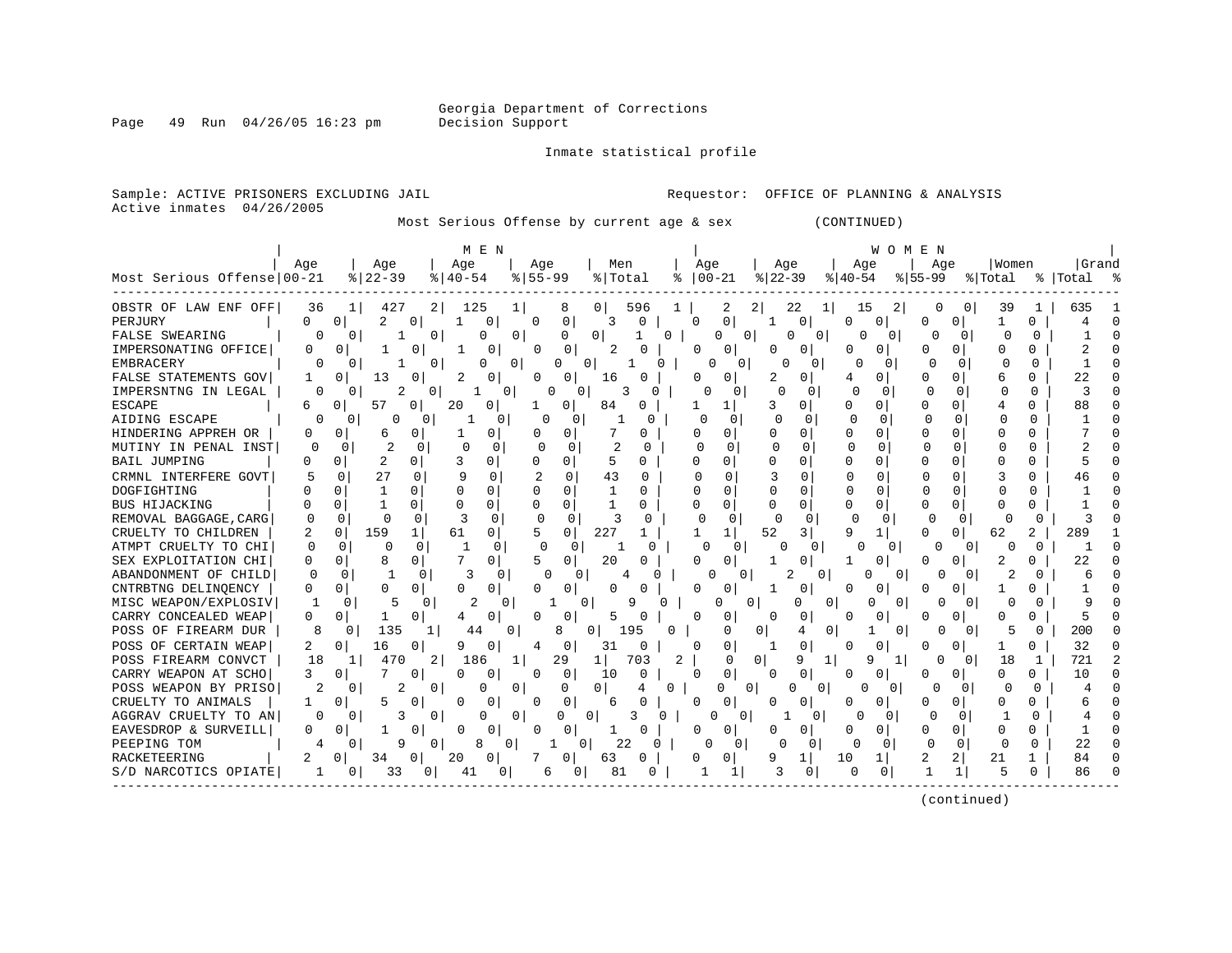Page 50 Run  $04/26/05$  16:23 pm

Inmate statistical profile

Active inmates 04/26/2005

Sample: ACTIVE PRISONERS EXCLUDING JAIL **Requestor:** OFFICE OF PLANNING & ANALYSIS

Most Serious Offense by current age & sex (CONTINUED)

|                            |          |                |                |               | M E N          |           |                      |                       |              |               |          |              |               |          | WOMEN             |              |              |              |              |           |  |
|----------------------------|----------|----------------|----------------|---------------|----------------|-----------|----------------------|-----------------------|--------------|---------------|----------|--------------|---------------|----------|-------------------|--------------|--------------|--------------|--------------|-----------|--|
|                            | Age      |                | Age            |               | Age            | Age       |                      | Men                   |              |               | Age      |              | Age           |          | Age               |              | Aqe          | Women        |              | Grand     |  |
| Most Serious Offense 00-21 |          |                | $8   22 - 39$  | $8   40 - 54$ |                | $8 55-99$ |                      | % Total               |              | $8   00 - 21$ |          | $ 22-39 $    |               | % 40-54  |                   | % 55−99      |              | % Total      |              | %   Total |  |
| S/D DEP STIM CNTRF D       | 10       | 0 <sup>1</sup> | 140            | 65            |                |           | 0                    | 222                   |              |               |          | 18           |               | 12       |                   |              | 0            | 31           |              | 253       |  |
| S/D OF LSD                 | O        | 0              | 2              | 0             | 0<br>0         |           | 0                    | 0                     | 2            | 0             | O        | 0            | 0<br>0        |          | 0<br>Ω            |              |              |              | $\Omega$     |           |  |
| S/D OF MARIJUANA           | 16       |                | 170            | 56            |                | 12        | 1                    | 254                   |              |               | $\Omega$ |              |               |          | 0                 |              | U            | 5            |              | 259       |  |
| POSS NARCOTICS OPIAT       |          |                | 90             |               | 45<br>0        |           | 6                    | 0 <sup>1</sup><br>146 | 0            |               |          | 0 I<br>11    |               | 10       |                   |              | $\Omega$     | 21           |              | 167       |  |
| POSS DEP STIM CNTRF        | 16       |                | 305<br>ı       | 122           |                | 6         | 0                    | 449                   |              |               | 0        | 30           | 2             | 10       |                   |              | 0            | 40           | 2            | 489       |  |
| POSS OF LSD                |          |                | 2              | 0             | 2<br>0         |           | O<br>0               |                       |              |               | 0<br>Ω   | <sup>0</sup> | 0             |          | 0                 |              | 0            | <sup>0</sup> | $\Omega$     |           |  |
| POSS OF MARIJUANA          | 23       |                | 183            | 42            |                |           | 0                    | 255                   |              |               | 0        | 8            |               | 3        | $\Omega$          |              |              | 12           |              | 267       |  |
| ILLEGAL ATTM TO OBT        | O        | 0              | 2              | 0             | 0<br>3         | O         | 0                    |                       |              |               | 0        |              |               |          |                   |              | 0            |              | <sup>0</sup> | q         |  |
| VIOL GA CNTRL SBST A       |          | 0              | 16<br>$\Omega$ | 12            |                | 0         | 0                    | 28                    | 0            |               |          |              |               |          | 0                 |              | 0            |              |              | 29        |  |
| VIOL DNGROUS DRGS AC       | 0        | 0              |                | 0             | 0<br>O         |           |                      |                       |              |               | $\Omega$ |              | $\Omega$      | O        | <sup>0</sup>      |              | $\Omega$     |              |              |           |  |
| UNLWFL MFG/DEL/DIST        |          | 0              | 17<br>0        |               |                | 0         | $\Omega$             | 22                    |              |               |          |              |               | U        | 0                 |              | 0            |              |              | 22        |  |
| POSS DRUG RELATED MA       |          | 0              | U              | 0             | 0              |           | $\Omega$             |                       |              |               | $\Omega$ |              | <sup>0</sup>  | $\cap$   |                   |              | $\Omega$     |              |              |           |  |
| S/D CONT SUB PUBLIC        | 4        | 0              | 71<br>0        | 13            |                | 4         | 0                    | 92                    | 0            |               |          |              |               | 2        | $\Omega$          |              | 0            |              | <sup>0</sup> | 96        |  |
| S/D CONT SUB SCHOOL        |          | $\Omega$       | 29             |               | 0              | 3         | $\Omega$             | 41                    | <sup>0</sup> |               | U        |              |               |          | $\Omega$          |              | <sup>0</sup> |              | $\Omega$     | 44        |  |
| S/D COCAINE                | 55       | 2              | 895<br>3       | 407           | 3              | 34        | $\mathbf{1}$<br>1391 |                       | 3            |               |          | 34           | 2             | 37       | 4                 |              |              | 73           | 3            | 1464      |  |
| POSS OF COCAINE            | 108      | 4              | 1247<br>5      | 519           |                | 46        | 2<br>1920            |                       | 4            |               |          | 100          | 6             | 61       | 7                 | -1           | $\mathbf{1}$ | 166          | 6            | 2086      |  |
| ATMPT VIOL SUBSTANCE       | 2        | $\Omega$       | 51<br>$\Omega$ | 22            | 0              | -2        | $\Omega$             | -77                   | 0            |               |          | 6            | $\Omega$      | 3        | 0                 | n            | $\Omega$     | 10           | $\Omega$     | 87        |  |
| MISC DRUGS TRAFFICKI       | 10       | 0              | 355<br>1       | 101           | $\mathbf{1}$   | 19        | 1                    | 485                   |              |               | 3 I      | 25           |               | 15       | 2                 | <sup>0</sup> | 0            | 43           |              | 528       |  |
| TRAF COCAINE LESS 20       | 13       | $\Omega$       | 313            | 1<br>78       | 1              | 8         | 0                    | 412                   | 1            |               | $\Omega$ | 11           | 1             | 8        |                   | ∩            | 0            | 19           |              | 431       |  |
| TRAF COCAINE 201-400       | -1       | 0              | 63             | 0<br>17       | $\Omega$       |           | 0                    | 84                    | 0            | U             | 0        |              | 0             | 2        | O                 | N            | 0            |              | 0            | 92        |  |
| TRAF COCAINE 401+ GM       | -1       | $\Omega$       | 84             | 25<br>0       | $\Omega$       | 6         | 0                    | 116                   | O            |               | O        |              |               |          | 0                 | O            | 0            |              |              | 125       |  |
| TRAF NARCOTIC LESS 1       | $\Omega$ | 0              | $\Omega$       | 3             | 0              | 0         | 0                    | 6                     | 0            |               | 0        |              |               | Ω        | $\Omega$          |              | 0            |              |              |           |  |
| TRAF NARCOTIC 15-28        | $\Omega$ |                |                | 0             | $\Omega$       | n         | 0                    | 2                     |              |               | O        | 0            | Ω<br>0        |          | <sup>0</sup><br>0 | U            | 0            |              |              |           |  |
| TRAF NARCOTIC 29+ GM       | 0        | 0              | 10<br>0        | 2             |                | 0         | 0                    | 12                    | 0            |               | $\Omega$ | O            |               |          | 0                 |              | 0            |              | <sup>0</sup> | 13        |  |
| TRAF MARIJNA 101-200       |          |                | 14             | 0             | 0              | 2         | 0                    | 20                    | U            |               | 0        | 0            | $\Omega$      |          | $\cap$<br>0       | U            | O.           |              |              | 21        |  |
| TRAF MARIJNA 2001-10       |          | 0              | 0              | 0<br>1        | 0              |           | 0                    |                       | 0            | U             | 0        |              | 0             | n        | 0                 | Ω            | 0            |              | U            |           |  |
| TRAF AMPHTMINE 28-19       | 0        | 0              | 27             |               | 10<br>0        |           |                      | 38                    |              | 0             | 0        | 0            | $\Omega$<br>4 |          | <sup>0</sup><br>0 | <sup>0</sup> | 0            |              |              |           |  |
| TRAF AMPHTMINE 200-3       | 0        | 0              |                | 0             | 0              |           | 0                    | 6                     |              |               | 0        |              | 0             | 0        |                   | Ω            | 0            |              | 0            |           |  |
| TRAF AMPHTMINE 400+        |          | 0              | 9              |               | 0              |           | 2                    | 13                    | 0            |               |          |              | 0             | $\Omega$ | 0                 | $\Omega$     | $\Omega$     | 2            |              | 15        |  |
| CNSPIRE TRAFFIC CNTR       | 0        | 0              | U<br>0         |               |                | 0         | 0                    |                       | 0            |               | 0        |              |               | 0        | 0                 |              | 0            | O            |              |           |  |
| USE COMM FACLTY VIO        | 0        | 0              | 0              |               | 0<br>0         |           | 0<br>0               | 0                     |              |               |          | 0            |               |          |                   | 0            | 0            |              |              |           |  |
| ATT/CONSPRCY COMMT C       | 0        | 0              | 13<br>0        |               |                | 0         | 0                    | 22                    | 0            |               | 0        |              | 0             |          | 0                 |              | 0            |              |              | 26        |  |
| VIOL MOTOR VEHICLE L       | 3        | O.             | 26             |               | 25<br>$\Omega$ | ำ         |                      | 55                    | U            |               |          |              | 0             |          |                   |              |              |              | $\cap$       | 59        |  |

CHOP SHOP VIOLATION | 0 0| 0 0| 1 0| 1 0| 2 0 | 0 0| 0 0| 0 0| 0 0| 0 0 | 2 0 ------------------------------------------------------------------------------------------------------------------------------------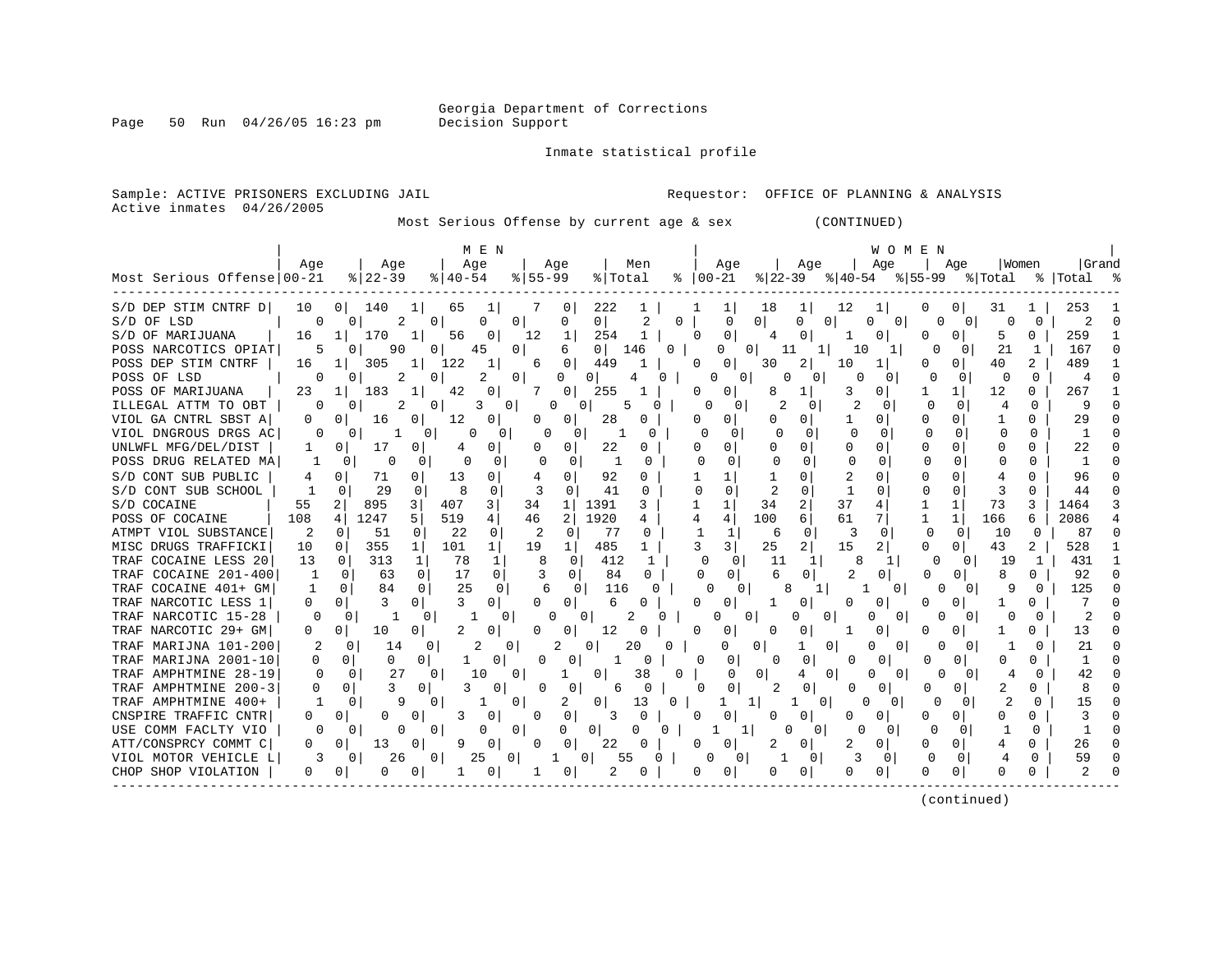Georgia Department of Corrections

Page 51 Run  $04/26/05$  16:23 pm

### Inmate statistical profile

| Sample: ACTIVE PRISONERS EXCLUDING JAIL<br>Active inmates                                                  | 04/26/2005                      |                                   |                                                                                                                                                                                                                                                                                                                                                                                                 |                                                             |                                                    |                                  |                            |                                       |                                             |                               |          | Requestor:                                 |                          | OFFICE OF PLANNING & ANALYSIS  |                          |                     |               |                                 |    |                  |          |                       |  |
|------------------------------------------------------------------------------------------------------------|---------------------------------|-----------------------------------|-------------------------------------------------------------------------------------------------------------------------------------------------------------------------------------------------------------------------------------------------------------------------------------------------------------------------------------------------------------------------------------------------|-------------------------------------------------------------|----------------------------------------------------|----------------------------------|----------------------------|---------------------------------------|---------------------------------------------|-------------------------------|----------|--------------------------------------------|--------------------------|--------------------------------|--------------------------|---------------------|---------------|---------------------------------|----|------------------|----------|-----------------------|--|
|                                                                                                            |                                 |                                   |                                                                                                                                                                                                                                                                                                                                                                                                 | Most Serious Offense by current age & sex                   |                                                    |                                  |                            |                                       |                                             |                               |          |                                            |                          |                                | (CONTINUED)              |                     |               |                                 |    |                  |          |                       |  |
| Most Serious Offense 00-21                                                                                 | Aqe                             |                                   | Age<br>$8 22-39$                                                                                                                                                                                                                                                                                                                                                                                | Age<br>$8   40 - 54$                                        | M E N                                              | Age<br>$\frac{1}{6}$   55-99     |                            |                                       | Men<br>% Total                              |                               | Age      | $ 00-21 $                                  |                          | Age<br>$ 22-39 $               |                          | Age<br>$ 40-54 $    |               | W O M E N<br>Age<br>$8155 - 99$ |    | Women<br>% Total |          | Grand<br>%   Total %  |  |
| DRVNG HABTL VIOLATOR<br>HABIT TRAF VOIL/IMPA<br>MISC MRALS/PBLIC H/S<br>MISC CORRECTIONL INS<br>CONSPIRACY | $\overline{0}$<br>$\Omega$<br>9 | 0<br> 0 <br>$\overline{0}$<br>0 I | 52<br>$4\phantom{.0000}\phantom{.0000}\phantom{.0000}\phantom{.0000}\phantom{.0000}\phantom{.0000}\phantom{.0000}\phantom{.0000}\phantom{.0000}\phantom{.0000}\phantom{.0000}\phantom{.0000}\phantom{.0000}\phantom{.0000}\phantom{.0000}\phantom{.0000}\phantom{.0000}\phantom{.0000}\phantom{.0000}\phantom{.0000}\phantom{.0000}\phantom{.0000}\phantom{.0000}\phantom{.0000}\phantom$<br>35 | 0<br>$\overline{a}$<br>$\circ$<br>$\mathbf{0}$<br>0 I<br>01 | 89<br>0 <sup>1</sup><br>5.<br>0 <sup>1</sup><br>5. | 0 <sup>1</sup><br>0 <sup>1</sup> | 15<br>0 <sup>1</sup><br>3  | 0 <sup>1</sup><br>6<br>0 <sup>1</sup> | 157<br>$\mathbf{0}$<br>15<br>$\Omega$<br>51 | $\overline{0}$<br>$\mathbf 0$ | 0        | 0 <br>0                                    | 0 <sub>1</sub><br>0<br>2 | 0 <sup>1</sup><br>$\circ$<br>4 | 0<br>0<br>0 <sub>1</sub> | $\overline{0}$<br>0 | $\cup$<br>0 I | $\Omega$                        | () |                  | $\Omega$ | 162<br>9.<br>16<br>58 |  |
| CRMNL ATMPT<br>AIRCRAFT HIJACKING                                                                          | $\Omega$                        | 0 I                               | $\Omega$                                                                                                                                                                                                                                                                                                                                                                                        | $\Omega$                                                    | 0                                                  | 0 <sup>1</sup>                   | 0<br>$\Omega$              | 22<br>$\mathbf{0}$                    | $\mathbf{0}$                                | $\mathbf{0}$                  |          | 0 <sup>1</sup><br>$\Omega$<br>$\mathbf{0}$ | $\Omega$                 | 0<br>0                         | 2.<br>$\Omega$           | $\Omega$            | $\circ$       |                                 |    |                  |          | 24                    |  |
| UNAUTH DIST RECRD DE<br>CRMNL SOLICITATION<br>PARTY TO A CRIME                                             | 0<br>$\mathbf{0}$               | 0<br>0 I<br>0 <sup>1</sup>        | 2                                                                                                                                                                                                                                                                                                                                                                                               | $\mathbf{0}$<br>0<br>0 <sup>1</sup>                         | 0<br>$\circ$                                       | $\vert 0 \vert$                  | 2<br>0 <sup>1</sup>        | 0 <sup>1</sup><br>5.                  | 6<br>$\mathbf{0}$                           |                               |          | 0<br>0<br>0                                | $\mathbf{0}$             | $\mathbf{0}$<br>0              | 0<br>0                   | 0                   |               | 0                               |    |                  | 0<br>0   |                       |  |
| CRMNL TRESPASSING                                                                                          | $\Omega$                        | 0 I                               |                                                                                                                                                                                                                                                                                                                                                                                                 | $\Omega$                                                    | $\circ$<br>$\Omega$                                |                                  | $\overline{0}$<br>$\Omega$ |                                       |                                             |                               | $\Omega$ |                                            |                          | $\Omega$<br>$\Omega$           |                          | $\Omega$            |               |                                 |    |                  |          |                       |  |
| Total                                                                                                      | 2753                            |                                   | 25960                                                                                                                                                                                                                                                                                                                                                                                           | 12909                                                       |                                                    | 2304                             |                            | 43926                                 |                                             |                               |          | 109                                        |                          | 1585                           |                          | 892                 |               | 81                              |    | 2667             |          | 46593                 |  |